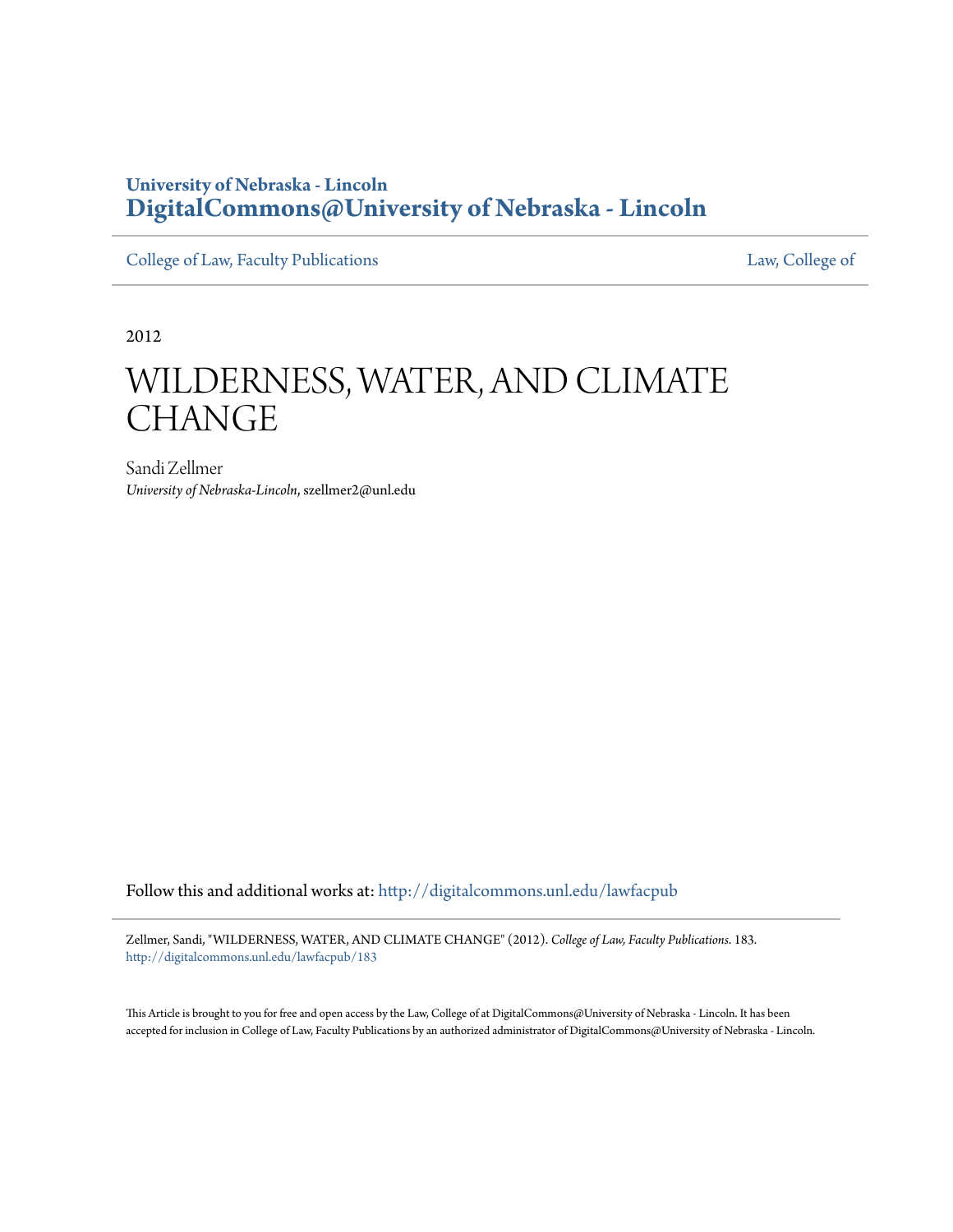### WILDERNESS, WATER, AND CLIMATE CHANGE

**B**<sub>Y</sub>

#### SANDRA ZELLMER\*

As the nation searches for climate mitigation and adaptation strategies, the pressure to develop water resources within wilderness areas and to exploit the timber, forage, wildlife, fish, and other virtually untapped components of wilderness will become more acute. This Article makes the case that managers and legislatures should not yield to this pressure and argues that, if anything, the need to preserve untrammeled wilderness characteristics is just as imperative today as it was in 1964 when the Wilderness Act was passed. The Article examines the potency of the Wilderness Act and a trio of federal water law doctrines—federally reserved water rights, the Wild and Scenic Rivers Act, and the Clean Water Act—and finds that, while no single one of these doctrines can accomplish the task alone, if implemented in a more complementary fashion, together they can be effective in protecting the wild.

| $A_{\cdot}$                                                |                                                                 |
|------------------------------------------------------------|-----------------------------------------------------------------|
| B.                                                         |                                                                 |
|                                                            |                                                                 |
|                                                            |                                                                 |
| V.                                                         |                                                                 |
| $A_{\cdot}$                                                |                                                                 |
| $l_{\cdot}$                                                |                                                                 |
| 2. Activities "Necessary to Meet Minimum Requirements" and |                                                                 |
|                                                            |                                                                 |
|                                                            |                                                                 |
|                                                            | Wilderness Management-Naturalness, Wildness, and Public Use 322 |

[313]

 <sup>\*</sup> Robert B. Daugherty Professor of Law, University of Nebraska College of Law. Thanks go to John Anderies for his contributions to a chapter on a related topic: Wilderness Preserves: Still Relevant and Resilient After All These Years, in RESILIENCE AND LAW (forthcoming 2012), and Robert Glicksman for his insights on antidegradation, and for the invitation to speak about adaptation and wilderness at a Center for Progressive Reform workshop at George Washington University National Law Center. The author also thanks Michael Blumm for the invitation to discuss this topic at the Twenty-First Century Water Law Symposium at Lewis & Clark Law School.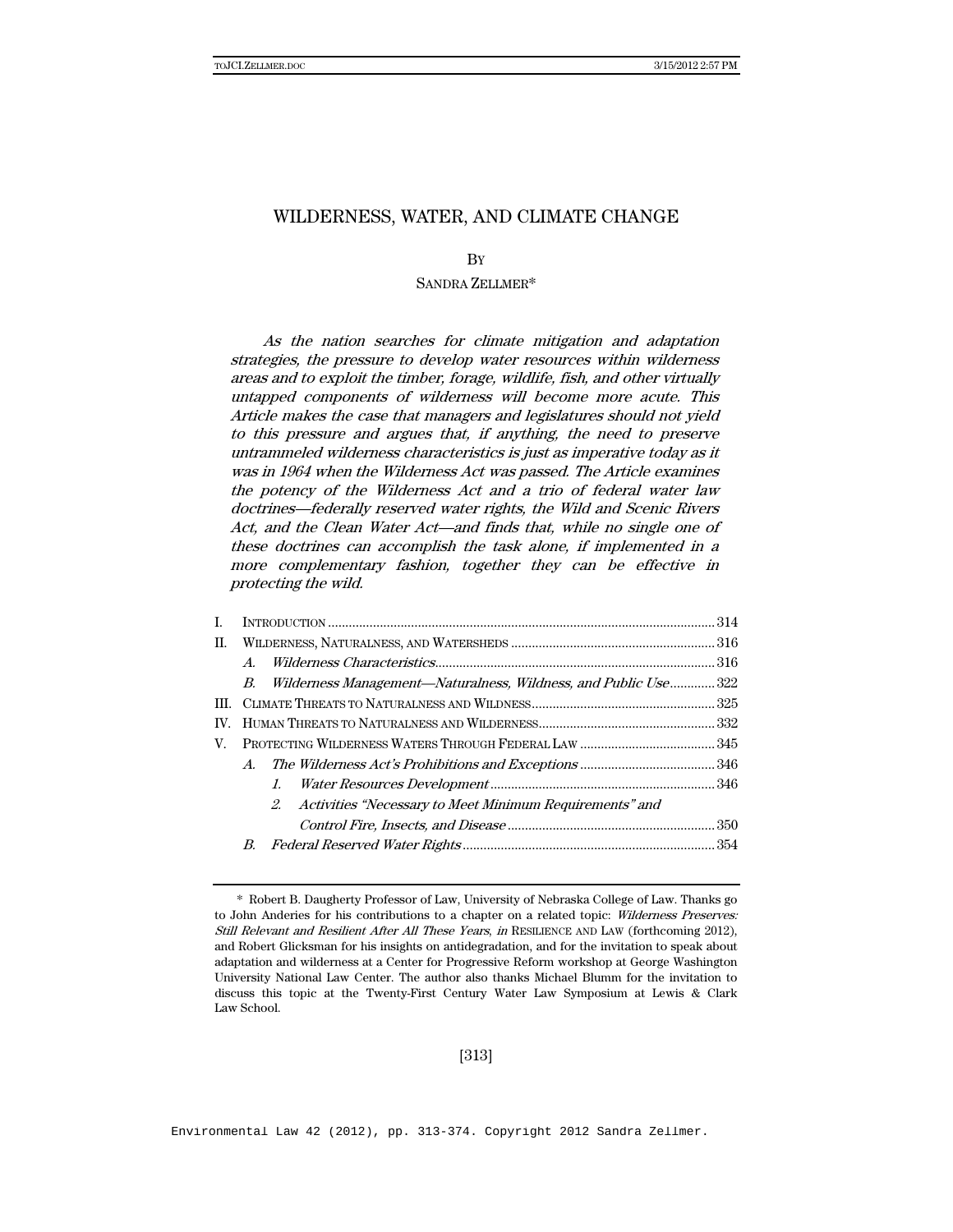#### I. INTRODUCTION

Federally designated wilderness areas provide substantial benefits to society, including beauty, quiet, and peaceful sanctuary. Unparalleled opportunities for low-impact, personally challenging recreational opportunities are found in wilderness areas as well. The ecological benefits and services provided by wilderness areas are at least equally compelling: watershed protection, high quality habitat, migration corridors for climatethreatened species, and carbon sequestration by intact vegetation and soils, just to name a few.

Although preserving wilderness areas has served the nation well in the past, it is not clear that preservation will continue to be an appropriate conservation strategy in the face of rapid and dramatic changes in climate. Scientists and policy makers are beginning to embrace more adaptive land management approaches in hopes of promoting sustainable local, regional, and global responses to a range of potential climate scenarios.<sup>1</sup> In some places, adaptation plans will include active intervention to foster transitions to more resilient watersheds and ecological communities. Meanwhile, the pressure to develop water resources within and near wilderness areas and to exploit the timber, forage, game species, fish, and other virtually untapped components of wilderness will become more acute as the nation searches for viable climate mitigation and adaptation strategies.

For wilderness, climate change raises a compelling question: Does it still make sense to protect wilderness areas from all deliberate forms of human intervention and development? More specifically, what if anything should be done to preserve headwaters, streams, lakes, wetlands, and aquifers within wilderness areas as temperatures, seasons, and other climate-affected characteristics change?

This Article focuses on the continuing relevance of preserving intact wilderness areas and the watersheds and stream flows within them. It concludes that the importance of protecting wilderness and its "community of life<sup>"</sup> from intervention and development will only increase as the climate changes. Wilderness areas provide large blocks of contiguous habitat and

 $1$  See, e.g., Melinda Harm Benson, Adaptive Management Approaches by Resource Management Agencies in the United States: Implications for Energy Development in the Interior West, 28 J. ENERGY & NAT. RESOURCES L. 87, 89 (2010) (arguing that adaptive management is "gaining influence" and is a "positive step" in natural resource management, and recommending adaptive management be applied to energy leasing on federal lands).

<sup>&</sup>lt;sup>2</sup> Wilderness Act, 16 U.S.C. § 1131(c) (2006) (defining wilderness partially as a "community" of life").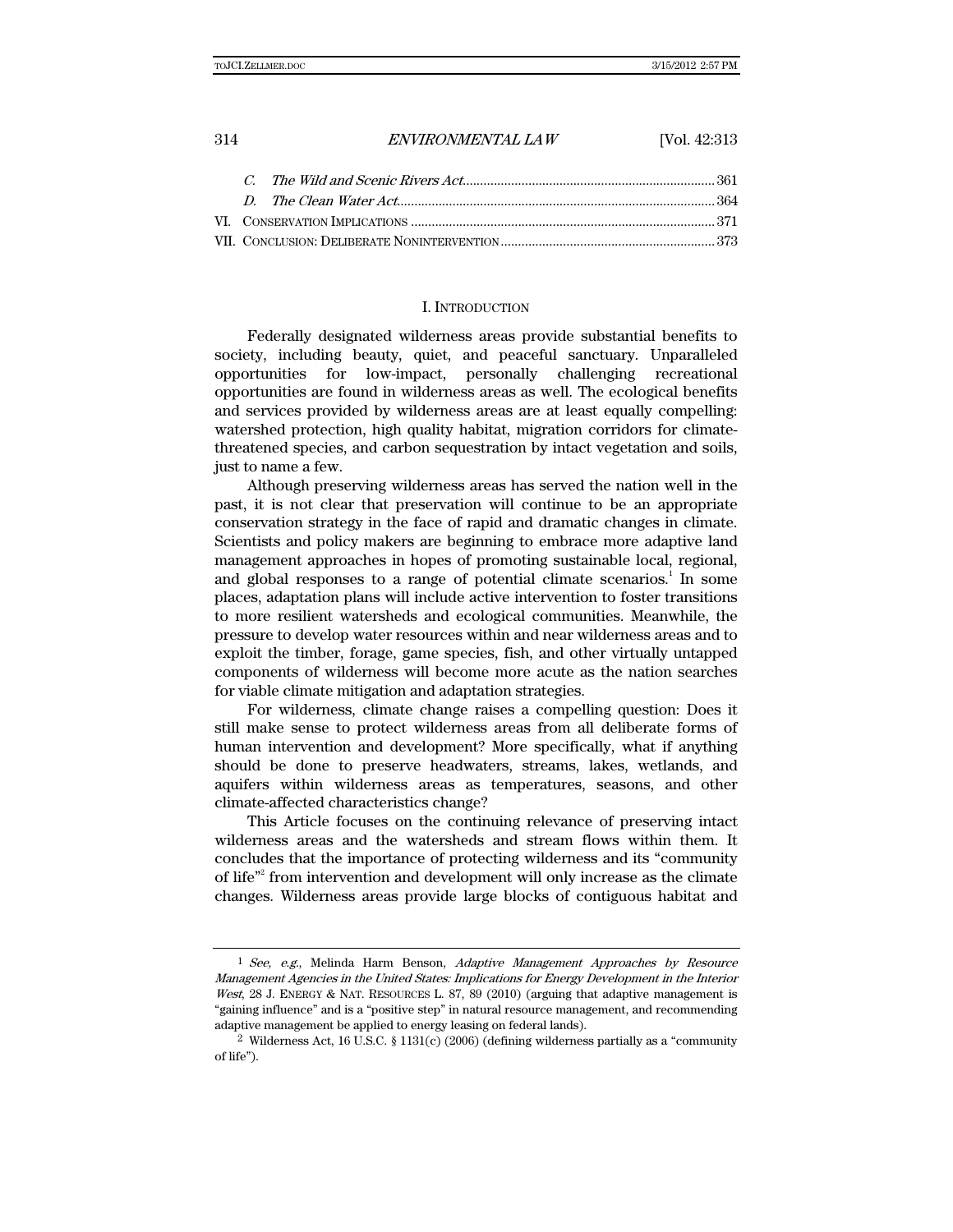undisturbed migration corridors for climate-threatened species.<sup>3</sup> Wilderness watersheds sustain fish and wildlife populations, provide exceptional recreational opportunities, shield downstream communities from flooding, and supply high quality freshwater for a broad range of human uses.<sup>4</sup> Wilderness areas also provide a baseline where ecological lessons can be learned and used to test more intensive adaptation strategies implemented in other areas.<sup>5</sup> In addition, untrammeled wilderness areas offer a spiritual balm for humans and a respite from the noise-ridden, traffic-laden, fully "wired" urban society.

The Article progresses as follows. Part II explores the origins and purposes of the Wilderness Act,<sup>6</sup> and explains why protecting wildness and preventing deliberate manipulation of wilderness characteristics are not only appropriate but also essential in the twenty-first century. In Part III, climate-related threats to wildness, particularly threats to wilderness waters and water-dependent resources, are addressed. Part IV chronicles how climate change is increasing the pressure to alter wilderness components and processes in the name of climate adaptation or mitigation. Part V assesses the efficacy of the Wilderness Act and a trio of federal water law doctrines—federally reserved water rights, the Wild and Scenic Rivers Act,<sup>7</sup> and the Clean Water Act  $(CWA)^{8}$ —for protecting wilderness watersheds. It finds that no single one of these doctrines can accomplish the task alone, and argues that they should be implemented in a more synergistic, complementary fashion to protect the wild.

Finally, Part VI details the conservation implications of not manipulating wilderness characteristics and components. It grapples with the complexities of preserving wilderness watersheds that are already degraded due to climate change or other human-induced impacts. In the end, the Article concludes that although some minimal restoration activities may be appropriate in some wilderness areas where necessary to counteract previous or present human interventions, wilderness areas ought to be left largely "untrammeled," even if other important values are diminished over time. Admittedly, the call for deliberate nonintervention is an extreme stance, but it is precisely the stance that Congress adopted in the Wilderness Act and it is one that is becoming all the more imperative under the forces of climate change.

<sup>&</sup>lt;sup>3</sup> See Wilderness Soc'y, Frequently Asked Questions About Wilderness, http://wilderness.org/content/frequently-asked-questions-about-wilderness (last visited Feb. 18, 2012).

<sup>4</sup> Id.

<sup>5</sup> See Stephen F. McCool & David N. Cole, Wilderness as a Place for Scientific Inquiry, in 3 WILDERNESS SCIENCE IN A TIME OF CHANGE CONFERENCE 1, 1 (U.S. Dep't of Agric. et al. eds., 2000) (article is one of a series published in several volumes stemming from the Wilderness Science in a Time of Change Conference, held in Missoula, Mont., from May 23–27, 1999).

<sup>6 16</sup> U.S.C. §§ 1131–1136 (2006 & Supp. IV 2010).

<sup>7 16</sup> U.S.C. §§ 1271–1287 (2006).

<sup>8</sup> Federal Water Pollution Control Act, 33 U.S.C. §§ 1251–1387 (2006).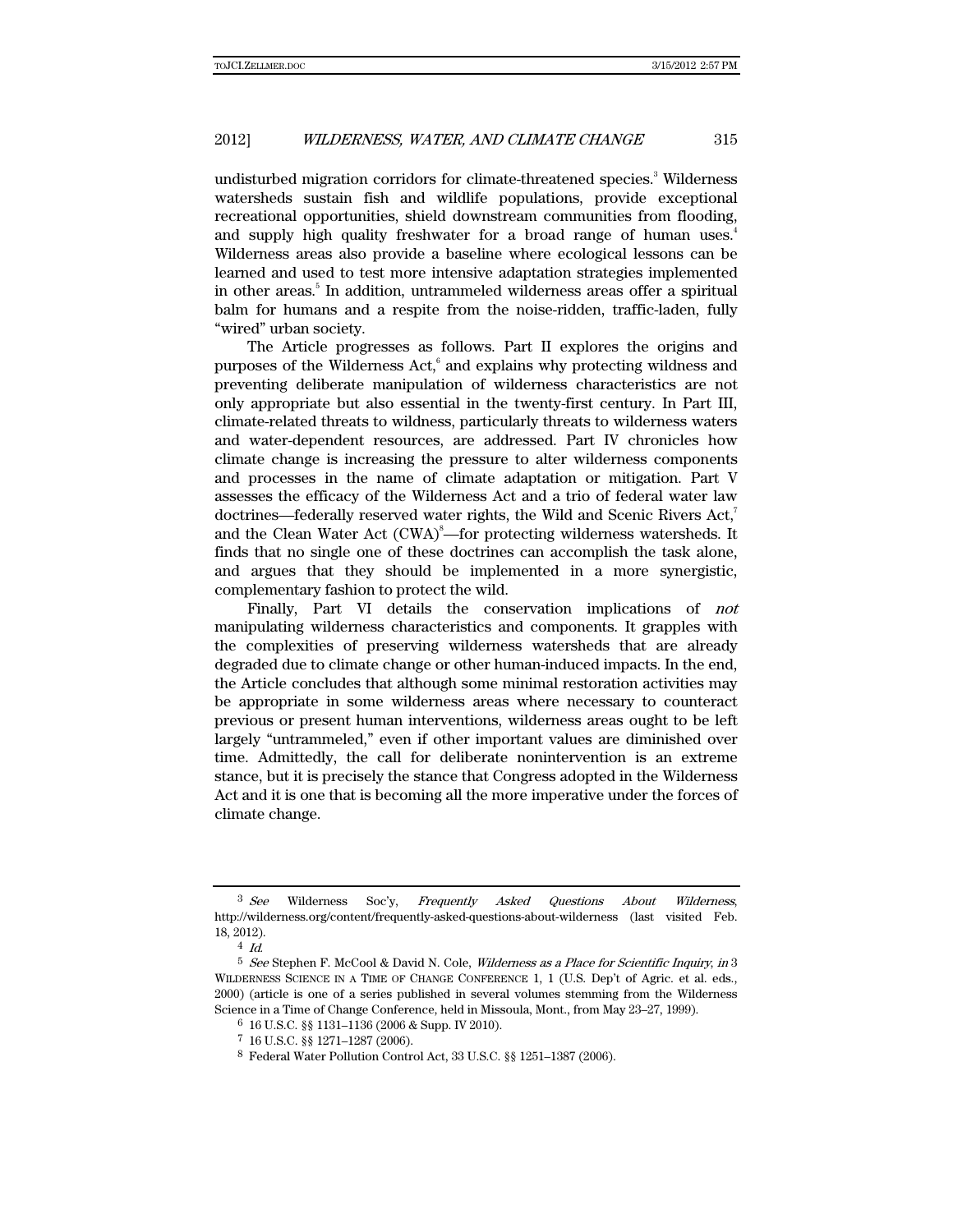#### II. WILDERNESS, NATURALNESS, AND WATERSHEDS

The Wilderness Act is widely known as one of the nation's preeminent preservation statutes.<sup>9</sup> Today, federally designated wilderness areas are found within each major category of the federal public lands—national forests, national parks, wildlife refuges, and public lands managed by the Bureau of Land Management  $(BLM)$ .<sup>10</sup> There are over 700 federally designated wilderness areas in forty-four states, covering more than 107 million acres of land, or around  $5%$  of the United States land base.<sup>11</sup> The vast majority of wilderness in the lower forty-eight states—about 75%—is located within only five ecoregions: one desert ecoregion—the Mojave Desert of California—and four high elevation ecoregions—the southern and middle Rocky Mountains, the Sierra Nevada Mountains, and the Cascade Mountains of the Pacific Northwest.<sup>12</sup>

Over the years, the Wilderness Act has been remarkably stable and robust, with few legislative revisions to its requirements.<sup>13</sup> The Act is so well loved that, as Professor Rodgers notes, it is "virtually repeal-proof."<sup>14</sup> During almost every congressional session since 1964, new wilderness areas have been added to the system or existing areas have been expanded.<sup>15</sup> Once established, Congress rarely un-designates wilderness areas.<sup>16</sup>

#### A. Wilderness Characteristics

The Wilderness Act specifies that only those lands retaining a "primeval character and influence" qualify as wilderness.<sup>17</sup> For an area to be designated, it must meet the following criteria:

 $9$  See William H. Rodgers, Jr., The Seven Statutory Wonders of U.S. Environmental Law: Origins and Morphology, 27 LOY. L.A. L. REV. 1009, 1009–12 (1994).

<sup>&</sup>lt;sup>10</sup> Bradley C. Karkkainen, *Biodiversity and Land*, 83 CORNELL L. REV. 1, 40 (1997).

<sup>11</sup> ROSS W. GORTE, CONG. RESEARCH SERV., RL 31477, WILDERNESS: OVERVIEW AND STATISTICS, at CRS-Summary (2008). Excluding Alaska, wilderness areas comprise only 3% of the United States. Id. at CRS-4.

<sup>12</sup> Wilderness Soc'y, supra note 3.

<sup>&</sup>lt;sup>13</sup> See Rodgers, supra note 9, at 1013.

<sup>&</sup>lt;sup>14</sup> Id. Support for new wilderness areas, however, is less universal. See, e.g., Complaint at 2, Utah v. Salazar, No. 2:11-cv-00391-DB (D. Utah Apr. 29, 2011) (arguing the "Wild Lands" policy violates the National Environmental Policy Act of 1969, 42 U.S.C. §§ 4321–4347 (2006); the Administrative Procedure Act, 5 U.S.C. §§ 551–559, 701–706, 1305, 3105, 3344, 4301, 5335, 5362, 7521 (2006); and the Federal Land Policy and Management Act of 1976, 43 U.S.C. §§ 1701– 1785 (2006)).

<sup>15</sup> Wilderness Soc'y, A Timeline of Wilderness History and Conservation, http://wilderness.org/content/timeline-wilderness-history-and-conservation (last visited Feb. 18, 2012).

<sup>16</sup> DOUG SCOTT, THE ENDURING WILDERNESS 124 (2004). However, Congress occasionally authorizes land exchanges that release land from wilderness study. See, e.g., Northern California Coastal Wild Heritage Wilderness Act, Pub. L. No. 109-362, § 5, 120 Stat. 2064, 2069– 2070 (2006) (authorizing the release of several wilderness study areas in northern California).

<sup>17</sup> Wilderness Act, 16 U.S.C. § 1131(c) (2006).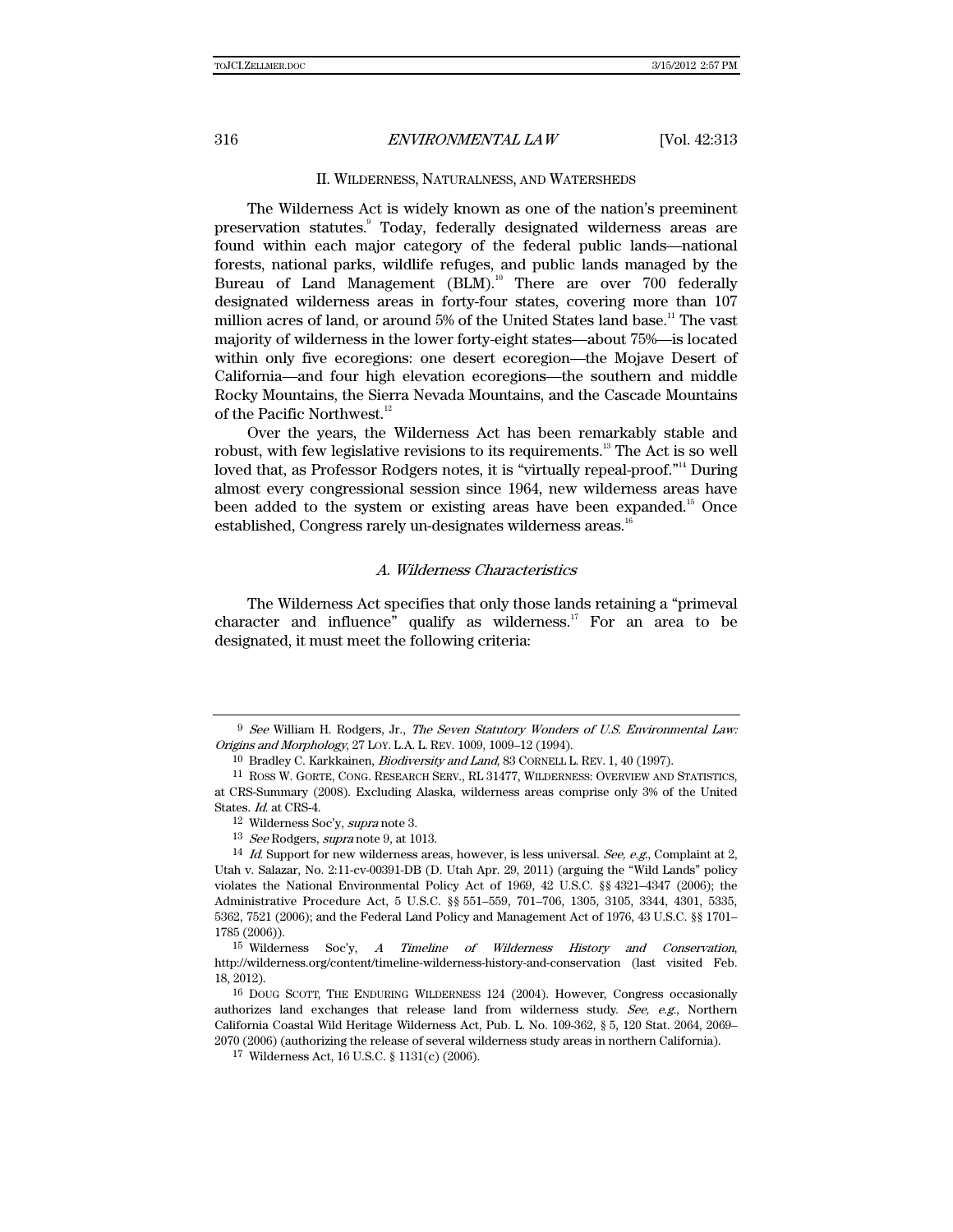(1) [G]enerally appears to have been affected primarily by the forces of nature, with the imprint of man's work substantially unnoticeable; (2) has outstanding opportunities for solitude or a primitive and unconfined type of recreation; (3) has at least five thousand acres of land or is of sufficient size as to make practicable its preservation and use in an unimpaired condition; and (4) may also contain ecological, geological, or other features of scientific, educational, scenic, or historical value.<sup>18</sup>

Small areas that are "of sufficient size as to make practicable its preservation and use in unimpaired condition" include the Rocks and Islands Wilderness in California, which encompasses nineteen acres of coastal shoreline, reefs, and islands situated within the Pacific flyway for migratory birds, and Pelican Island Wilderness, which covers six acres of lagoon within the Indian River in northern Florida, set aside as a "bird haven" by President Theodore Roosevelt in  $1903$ <sup>19</sup> By contrast, immense swaths of land are included in some of the wilderness designations within Alaska—the largest, Wrangell–St. Elias, has more than 9 million acres—and in the Rockies— Idaho's Frank Church–River of No Return Wilderness has over 2 million acres. $^{20}$ 

The protection of water resources and water-dependent species featured highly in the congressional debates favoring passage of the Wilderness Act. Senator Frank Church, widely known for his legacy of conservation initiatives, stated that "wilderness not only is important to those who love the outdoor life and the sportsmen who hunt and fish there; it is equally needed for nature studies and general scientific inquiry, and for wise watershed and wildlife conservation."<sup>21</sup> Church added, "one of the purposes of the proposed legislation is to prevent a further opening up of the area . . . so that the scenic and wilderness values, which are the predominant values, can be preserved, and so that the wildlife and the watershed can be preserved as well."<sup>22</sup>

The absence of roads is a hallmark of federally protected wilderness areas, distinguishing these areas from all other categories of federal as well as state and private land.<sup>23</sup> Motorized or mechanized means of transportation are quite common, even prevalent, in national parks, national forests, BLM

<sup>18</sup> Id.

<sup>19</sup> Wilderness.net, Fast Facts About America's Wilderness, http://www.wilderness.net/ index.cfm?fuse=nwps&sec=fastfacts (last visited Feb. 18, 2012). Compare Lands Council v. Martin, 529 F.3d 1219, 1230–31 (9th Cir. 2008) (holding that Forest Service improperly failed to consider wilderness characteristics of two roadless areas of 4284 and 966 acres, respectively, which together with adjacent roadless expanse of 13,000 acres were of sufficient size to make practicable their preservation in unimpaired condition), with Alliance for Wild Rockies v. Tidwell, 623 F. Supp. 2d 1198, 1207 (D. Mont. 2009), aff'd, 385 F. App'x 732 (9th Cir. 2010) (small units checker-boarded with private land did not qualify as wilderness).

<sup>20</sup> Wilderness.net, supra note 19.

 $21$  109 CONG. REC. 5942 (1963) (statement of Sen. Frank Church (D-Idaho)).

<sup>22</sup> Id. at 5895.

<sup>23</sup> See Sandra Zellmer, A Preservation Paradox: Political Prestidigitation and an Enduring Resource of Wildness, 34 ENVTL. L. 1015, 1021 (2004).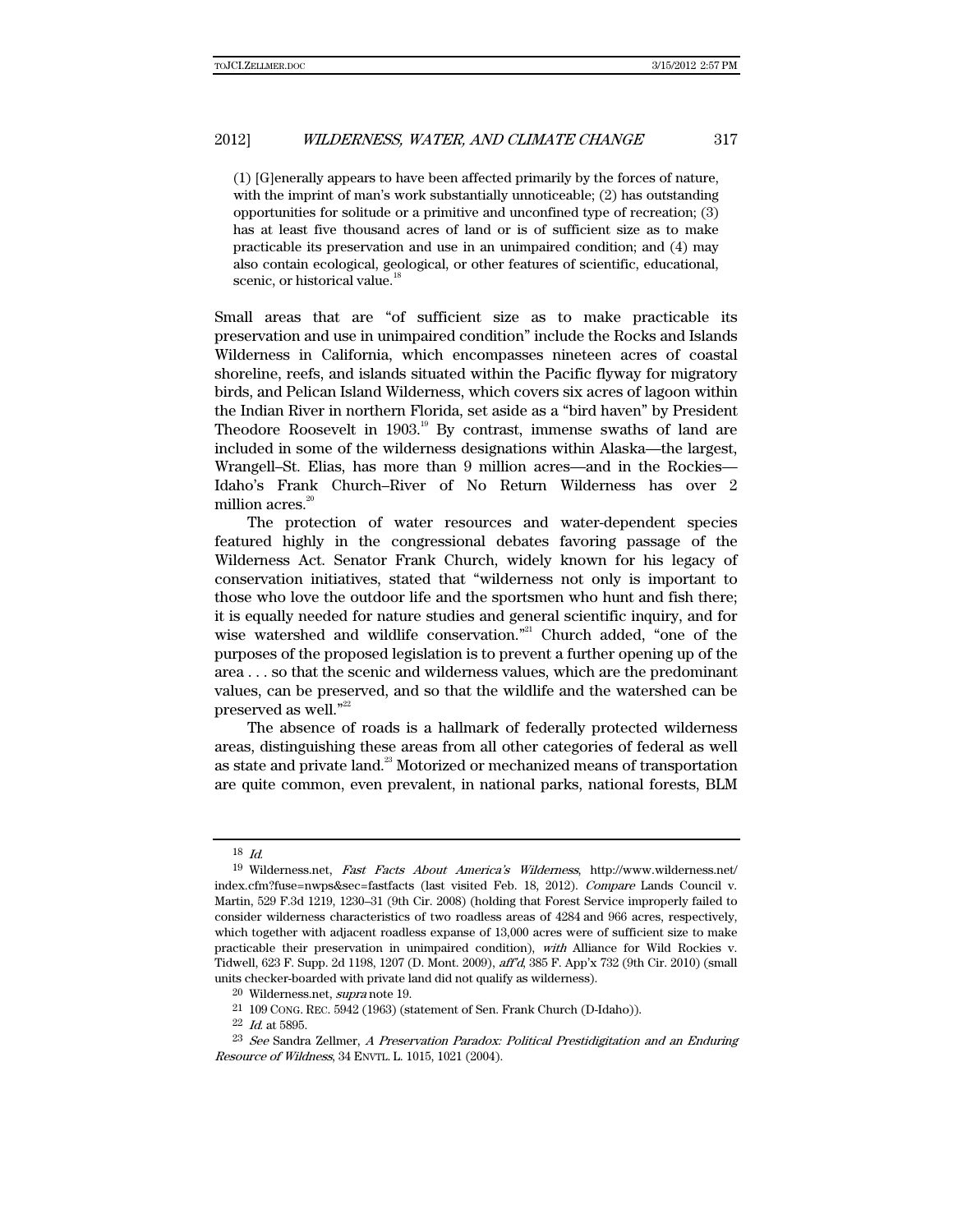lands, and many wildlife refuges. $24$  "Roadless" is a term of art in wilderness lexicon. Congress required the Department of Interior to make wilderness recommendations on all "roadless" areas of at least 5000 or more acres within parks, wildlife refuges, and BLM lands.<sup>25</sup> BLM defines roadless as "the absence of roads which have been improved and maintained by mechanical means to insure relatively regular and continuous use. A way maintained solely by the passage of vehicles does not constitute a road."<sup>26</sup> The Forest Service's definition is more specific: a road is "[a] motor vehicle travelway over 50 inches wide, unless designated and managed as a trail."<sup>27</sup> Trails, by contrast, are those passageways "established for travel by foot, stock, or trail vehicle."<sup>28</sup>

The National Forest System alone is home to around 390,000 miles of roads.<sup>29</sup> Although this figure represents just 10% of the total road length in the United States,<sup>30</sup> it is enough to circle the globe *fourteen times.*<sup>31</sup> Conservative estimates indicate that over 20% of the total land base in the contiguous United States is affected by roads, from jeep trails to interstate highways, $32$  although only 1% of the land is physically covered by roads. $33$ This is because the "edge effects"—erosion, poor water and air quality, noise, and invasive species—extend well beyond the road corridor, with distances varying depending on road type, slope, and other physical factors.<sup>34</sup>

27 Final Rule Protecting Inventoried Roadless Areas in the National Forest System, 66 Fed. Reg. 3244, 3272 (Jan. 12, 2001) (to be codified at 36 C.F.R. pt. 294).

 $^{28}$  *Id.* at 3251. Trail vehicles include all-terrain or off-road vehicles and mountain bikes. *Id.* 

30 Radley Z. Watkins et al., Effects of Forest Roads on Understory Plants in a Managed Hardwood Landscape, 17 CONSERVATION BIOLOGY 411, 412 (2003).

 $31$  DYAN ZASLOWSKY & T.H. WATKINS, THESE AMERICAN LANDS 101 (1994).<br> $32$  See Richard T. T. Forman, *Estimate of the Area Affected Ecologically by the Road System* in the United States, 14 CONSERVATION BIOLOGY 31, 33–34 (2000) (concluding that 22% of the United States' land base is affected by roads based on edge effects ranging from 100 meters near secondary roads to 810 meters near major roads); Kurt H. Riitters & James D. Wickham, How Far to the Nearest Road?, 3 FRONTIERS IN ECOLOGY & THE ENV'T 125, 127 (2003) (presenting results supporting "that 22% is a minimum estimate of land area affected by roads").

 $33$  Forman, *supra* note 32, at 31.

34 Sari C. Saunders et al., *Effects of Roads on Landscape Structure Within Nested Ecological* Units of the Northern Great Lakes Region, USA, 103 BIOLOGICAL CONSERVATION 209, 210 (2002) (stating that habitat degradation extends, on average, 50 meters from the road, given a road

<sup>24</sup> Id. at 1023.

<sup>25</sup> Wilderness Act, 16 U.S.C. § 1132(c) (2006); 43 U.S.C. § 1782(a) (2006).

<sup>26</sup> BUREAU OF LAND MGMT., U.S. DEP'T OF THE INTERIOR, WILDERNESS INVENTORY HANDBOOK 5 (1978) (citing H.R. REP. NO. 94-1163, at 17 (1976), reprinted in 1976 U.S.C.C.A.N. 6191). "Improved and maintained" means "[a]ctions taken physically by man to keep the road open to vehicular traffic," while "[r]elatively regular and continuous use" means "[v]ehicular use which has occurred and will continue to occur on a relatively regular basis," such as "access roads for equipment to maintain a stock water tank or other established water sources; access roads to maintained recreation sites or facilities; or access roads to mining claims." Id. Because the presence of roads disqualifies an area from eligibility for wilderness designation, the concept is highly controversial. See, e.g., Barnes v. Babbitt, 329 F. Supp. 2d 1141, 1155 (D. Ariz. 2004); Wilderness Soc'y v. Kane Cnty., Utah, 581 F.3d 1198, 1225 (10th Cir. 2009).

<sup>&</sup>lt;sup>29</sup> U.S. FOREST SERV., ROADLESS AREA CONSERVATION RULEMAKING FACTS, available at http://fs.usda.gov/Internet/FSE\_DOCUMENTS/stelprdb5137368.pdf.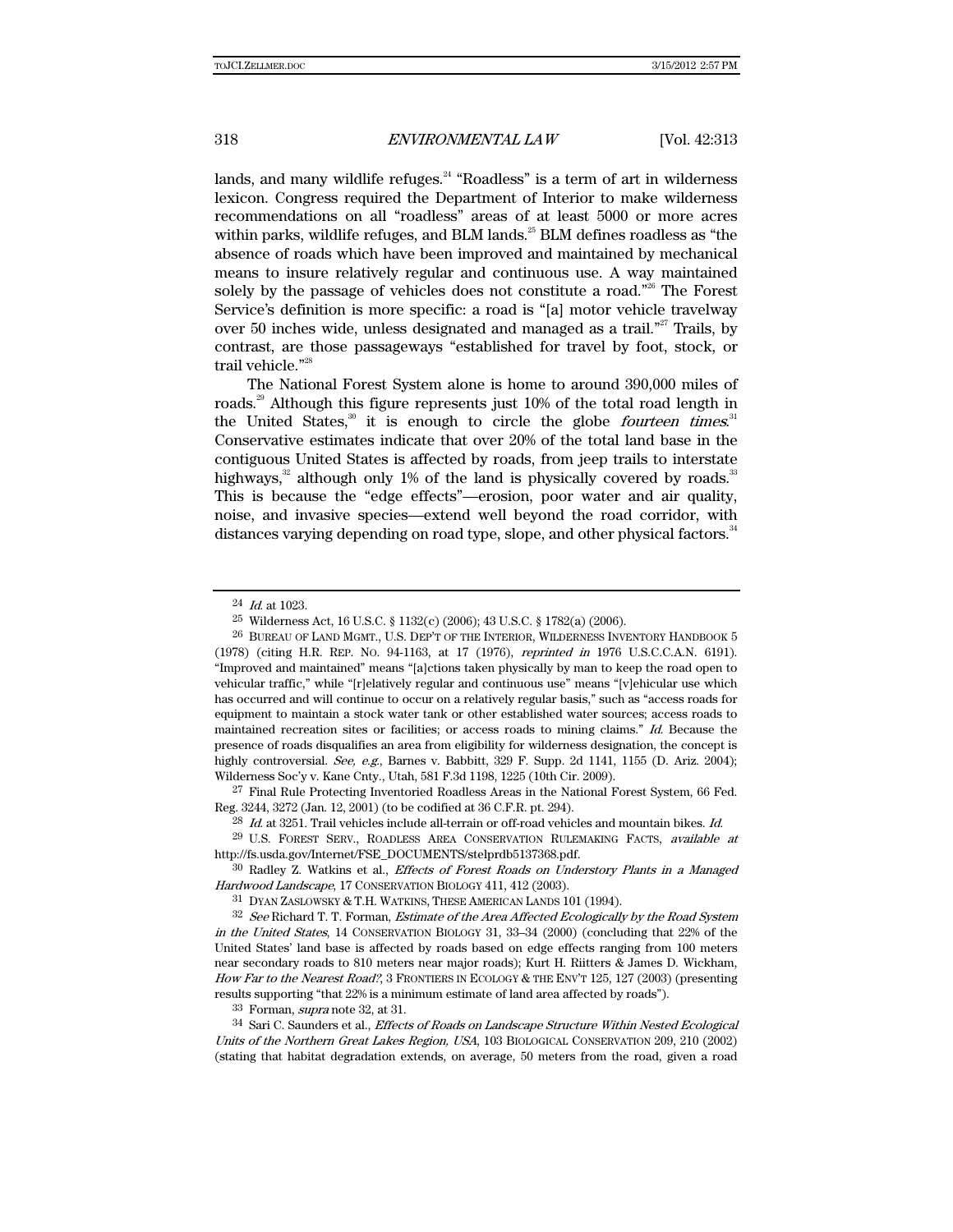Roads are credited as a primary source of soil and water disturbances in forested environments.<sup>35</sup> Roads and activities facilitated by roads—such as logging, grazing, mining, and recreation—cause chemical pollutants to enter the water as well as increased sediments from storm events and changes to water temperatures and nutrient cycles.<sup>36</sup> Thus, stream channels are more likely to function naturally when they are protected from landslides and other disturbances caused by roads and associated activities.<sup>37</sup>

By remaining roadless, wilderness areas provide critical ecosystem services such as clean water. Healthy watersheds help maintain viable fish and wildlife populations.<sup>38</sup> They also protect downstream communities from flooding by storing water and releasing it slowly over time, and they provide opportunities for many forms of outdoor recreation.<sup>39</sup> Last but not least, functioning wetlands, streams, rivers, lakes, and groundwater aquifers provide high quality freshwater for domestic, agricultural, and industrial uses.<sup>40</sup> The Forest Service estimates that "[r]oadless areas within the National Forest System contain all or portions of 354 municipal watersheds contributing drinking water to millions of citizens. Maintaining these areas in a relatively undisturbed condition saves downstream communities millions of dollars in water filtration costs."41 It concludes, "Careful management of these watersheds is crucial in maintaining the flow and affordability of clean water to a growing population." $42$ 

Wilderness areas also provide undisturbed migration corridors and large blocks of contiguous habitat for climate-threatened species. Outside of wilderness and other roadless lands, roads—both paved and unpaved—have significant adverse effects on wildlife. Ecologists believe that "no single feature of human-dominated landscapes is more threatening to biodiversity (aquatic and terrestrial) than roads."43 Roads criss-cross natural boundaries, altering pre-existing patterns of movement and communication within and between ecosystems.<sup>44</sup> The abundance and diversity of native species is

36 Id. at 3246–47.

37 Id. at 3247.

38 Id.

39 Id. at 3245.

40 *Id.* at 3246.<br> $41$  *Id.* at 3245.

42 Id.

43 Reed F. Noss, Wilderness Recovery: Thinking Big in Restoration Ecology, in THE GREAT NEW WILDERNESS DEBATE 521, 523 (J. Baird Callicott & Michael P. Nelson eds., 1998).

44 Riitters & Wickham, supra note 32, at 125; Donald M. Waller, Getting Back to the Right Nature: A Reply to Cronon's "The Trouble with Wilderness", in THE GREAT NEW WILDERNESS DEBATE 540, 553 (J. Baird Callicott & Michael P. Nelson eds., 1998) ("Many species are [] incapable of dispersing across open or inhospitable habitats such as clear-cuts or roads, which dissect their populations into smaller subunits that are increasingly vulnerable to genetic and demographic hazards.").

width of 10 meters); Forman, *supra* note 32, at 33 (concluding that effects can be seen up to 810 meters from the road).

<sup>35</sup> Final Rule Protecting Inventoried Roadless Areas in the National Forest System, 66 Fed. Reg. 3244, 3246 (Jan. 12, 2001) (to be codified at 36 C.F.R. pt. 294).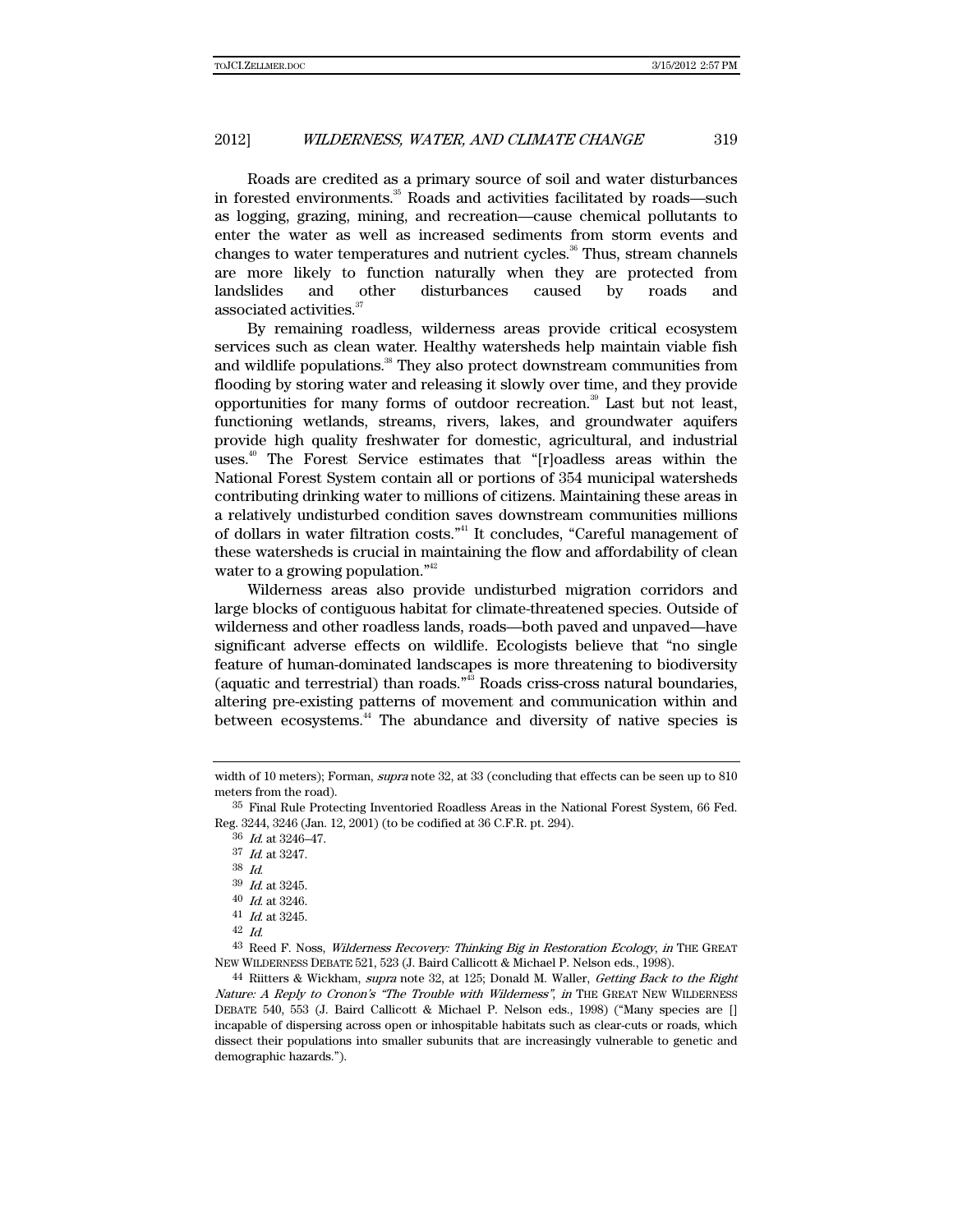diminished near roads, while opportunistic invasive species thrive in and near the clearings created by roads.<sup>45</sup> Roads provide greater access for humans, contributing to direct death or injury to wildlife species from roadkill and hunting, as well as indirect effects due to air and water pollution and noise.46 According to biologist Reed Noss, "Experience on every continent has shown that only in strictly protected [roadless] areas are the full fauna and flora of a region likely to persist for a long time.<sup>"47</sup>

High altitude wilderness areas also provide essential elevation gradients in landscapes that have become increasingly fragmented by roads and other development. Increasing connectivity by protecting wildlife corridors, reducing human-made barriers such as roads and fences, and increasing the number of reserves, especially large protected areas connected by smaller reserves, are among the top climate change adaptation priorities recommended in the scientific literature.<sup>48</sup>

Given the rapid changes occurring on the landscape as temperatures, seasons, precipitation patterns, and other climate-affected features change, however, some land managers and scholars have debated whether the idea of wilderness is an anachronism, doomed to extinction.<sup> $49$ </sup> For one thing, from the outset, many wilderness areas were chosen for reasons other than their ecological amenities. Unlike the National Wildlife Refuge System and some other types of preserves, the wilderness system was not designed to ensure that areas with the most biodiversity potential are included; rather, Congress and wilderness advocates like Aldo Leopold were more concerned with recreational and aesthetic virtues.<sup>50</sup> "[C]onsequently, the wilderness system generally protects scenic areas of 'rock and ice' rather than wetlands, grasslands and other more biologically productive but less visually spectacular areas."51 Another criticism is that wilderness designations "lock up" federal lands by making them off-limits to all but low-impact recreational uses.<sup>52</sup> Finally, the characteristics of wilderness areas are

<sup>50</sup> Dave Foreman, Wilderness: From Scenery to Nature, in THE GREAT NEW WILDERNESS DEBATE, supra note 43, at 568, 570–71; J. Baird Callicott, Should Wilderness Areas Become Biodiversity Preserves?, in THE GREAT NEW WILDERNESS DEBATE, supra note 43, at 585, 588.

51 Zellmer, supra note 23, at 1041–42.

<sup>45</sup> Jonathan L. Gelbard & Jayne Belnap, Roads as Conduits for Exotic Plant Invasions in a Semiarid Landscape, 17 CONSERVATION BIOLOGY 420, 421 (2003); see Watkins et al., supra note 30, at 415 (studying effects of unpaved forest roads); Saunders et al., supra note 34, at 221 (studying effects of paved roads); Rebecca A. Reed et al., Contribution of Roads to Forest Fragmentation in the Rocky Mountains, 10 CONSERVATION BIOLOGY 1098, 1101–04 (1996) (comparing vegetative responses to roads and clearcuts).

<sup>46</sup> Noss, supra note 43, at 523–24.

<sup>47</sup> Reed F. Noss et al., Core Areas: Where Nature Reigns, in CONTINENTAL CONSERVATION: SCIENTIFIC FOUNDATIONS OF REGIONAL RESERVE NETWORKS 99, 99 (Michael E. Soulé & John Terborgh eds., 1999); see Daniel Rohlf & Douglas L. Honnold, *Managing the Balances of Nature:* The Legal Framework of Wilderness Management, 15 ECOLOGY L.Q. 249, 251 & n.17 (1988).

<sup>&</sup>lt;sup>48</sup> Nicole E. Heller & Erika S. Zavaleta, *Biodiversity Management in the Face of Climate* Change: A Review of 22 Years of Recommendations, 142 BIOLOGICAL CONSERVATION 14, 18 tbl.1, 23 (2009).

<sup>49</sup> See Zellmer, supra note 23, at 1020, 1042.

<sup>52</sup> Jan G. Laitos & Rachael B. Gamble, The Problem with Wilderness, 32 HARV. ENVTL. L. REV. 503, 507, 531–32 (2008).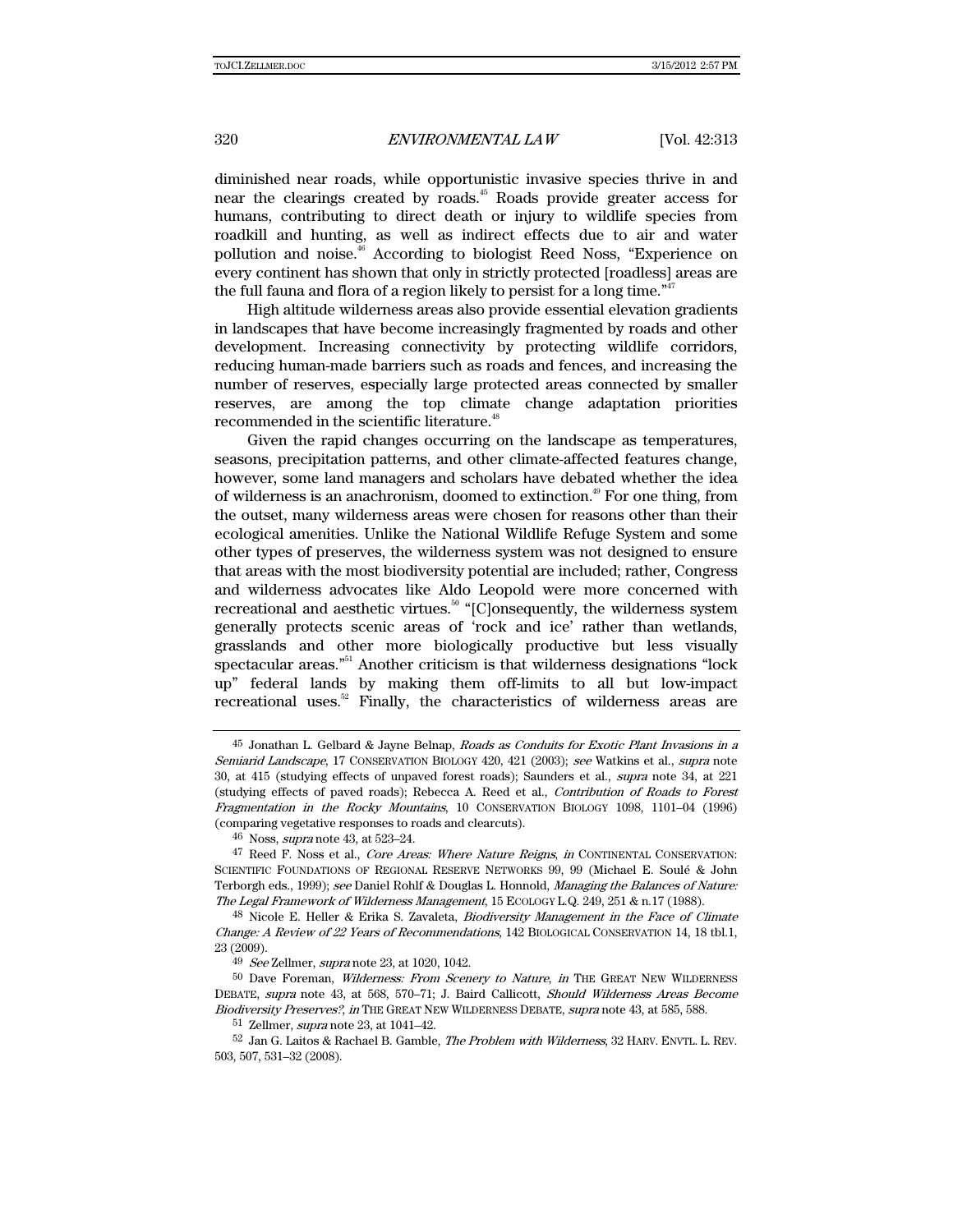inevitably and inexorably changing due to human impacts, causing some to believe that it is no longer appropriate to avoid deliberate interventions. An expert on the ecology of the Boundary Waters Canoe Area Wilderness in Minnesota argues that the "old model of wilderness management" must give way to more active interventions to control invasive species, voracious and prolific herbivores like white-tailed deer, and blow-downs and other effects of intensified storm events; otherwise, he posits, the boreal forest may end up looking like the Great Plains.<sup>53</sup>

Arguably, the failure to prioritize scientific criteria in designating wilderness areas and to adapt wilderness management and even wilderness boundaries in the face of changing conditions has resulted in an "artificial human construct" that provides "a cursory snapshot of wild lands frozen in time.<sup>"54</sup> This circa-1960 mindset plays out in the management directives expressed in the Act, which assume that a preserved ecosystem will remain in a desired, steady state condition.<sup>55</sup> We have since learned that disturbance and change is not only inevitable, but also elemental in maintaining ecological integrity. Does it follow, then, that wilderness managers should employ active adaptive management interventions to promote resilience rather than wild, untrammeled characteristics?

There are good reasons to say no. Scientists within the United States Forest Service—an agency that was once the most outspoken opponent of wilderness designations—recognize that protected wilderness areas will play an even more critical role in the future.<sup>56</sup> Not only are wilderness areas ecologically important because they remain roadless, $57$  but wilderness areas also provide "baseline" places where ecological lessons can be learned and used to test more intensive adaptation strategies implemented in other areas. In a sense, wilderness areas serve as "barometers"<sup>58</sup> or "natural archives."59 In 1941, Aldo Leopold called wilderness "a base-datum of normality, a picture of how healthy land maintains itself."<sup>60</sup>

<sup>&</sup>lt;sup>53</sup> Kate Tyler, *The Forest of the Future: Ecologist Lee Frelich on the Fate of the Boundary* Waters, IMPRINT MAGAZINE, Jan. 2007, at 2–4 (quoting Dr. Lee Frelich); Susan Galatowitsch et al., Regional Climate Change Adaptation Strategies for Biodiversity Conservation in a Midcontinental Region of North America, 142 BIOLOGICAL CONSERVATION 2012, 2016, 2020 (2009) (arguing that management should shift from "keep out" strategies to facilitation and resilience strategies).

<sup>&</sup>lt;sup>54</sup> Zellmer, *supra* note 23, at 1042; see Alejandro E. Camacho, *Transforming the Means and* Ends of Natural Resources Management, 89 N.C. L. REV. 1405, 1407 (2011) (arguing that "climate change makes the significant costs and ultimate unsuitability of . . . the Wilderness Act's passive management goals particularly evident").

<sup>55</sup> See infra Part II.B.

<sup>56</sup> Zellmer, supra note 23, at 1036–37.

<sup>57</sup> See supra notes 18–32 and accompanying text.

<sup>58</sup> Final Rule Protecting Inventoried Roadless Areas in the National Forest System, 66 Fed. Reg. 3244, 3245 (Jan. 12, 2001) (to be codified at 36 C.F.R. pt. 294).

<sup>59</sup> Lisa J. Graumlich, Global Change in Wilderness Areas: Disentangling Natural and Anthropogenic Changes, in 3 WILDERNESS SCIENCE IN A TIME OF CHANGE CONFERENCE, supra note 5, at 27, 27.

 $60$  Aldo Leopold, *Wilderness as a Land Laboratory*, LIVING WILDERNESS, July 1941, at 3,3.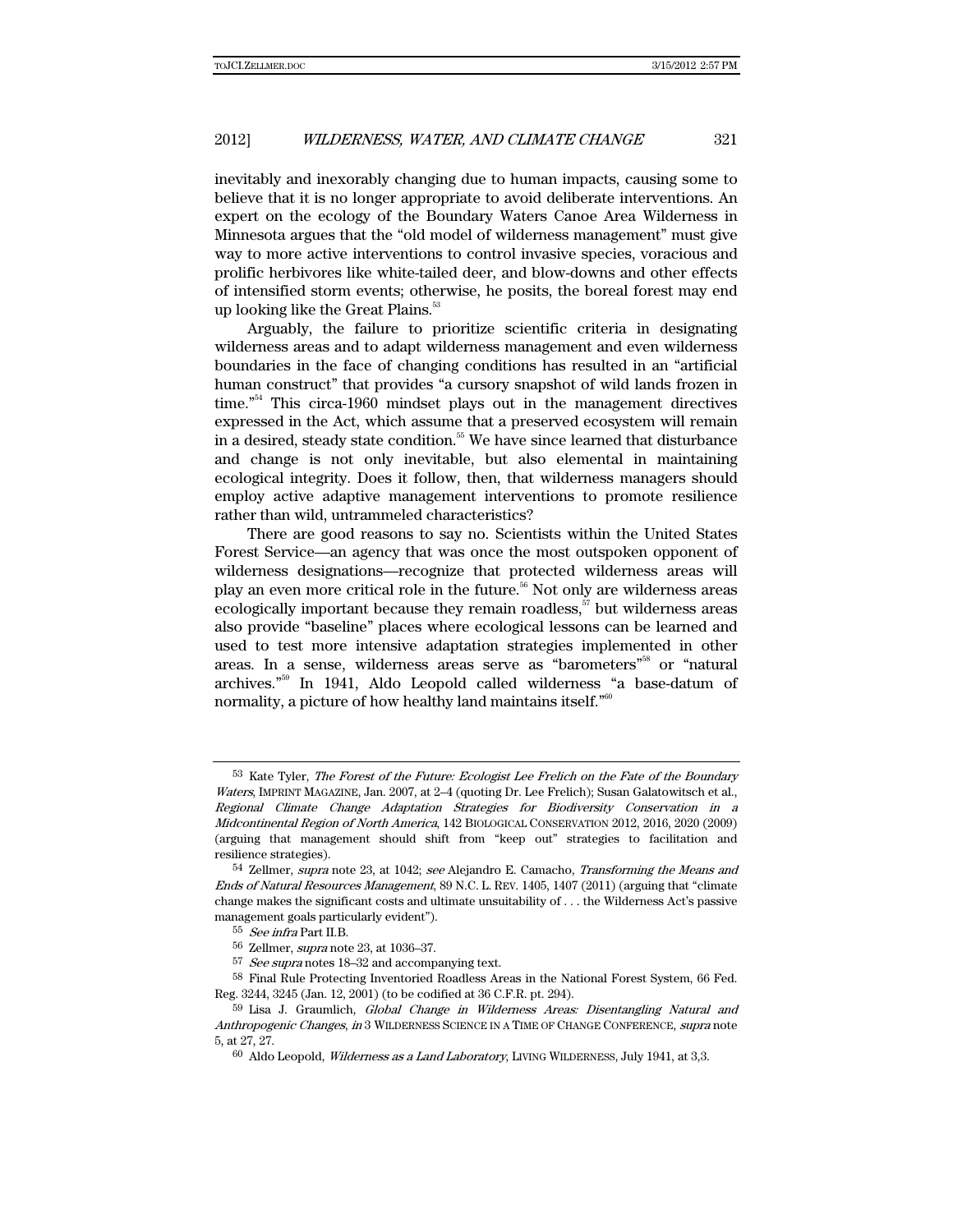The more that the climate and climate-impacted variables change outside of protected wilderness areas, the more important it is to collect and maintain data about the baseline conditions within wilderness. Data collected in wilderness areas can guide future management decisions for lands within and outside of wilderness areas.<sup>61</sup> According to forest ecologists, "Research in wilderness areas plays a critical role in disentangling natural and anthropogenic changes in ecosystems by providing a network of sites where local impacts are minimized relative to adjacent, more intensely managed areas.<sup> $m2$ </sup> By comparing an undisturbed physical setting with more intensively managed areas, researchers will be better able to attribute changing conditions to human versus natural causes, and better able to adapt their management strategies to achieve sustainable outcomes. Within wilderness areas, scientists have found "rich repositories of paleoclimate and paleoecological data (for example, tree rings, sediment cores, macrofossil deposits)," which foster greater understanding of climate–ecosystem interactions under conditions that are novel compared to current conditions.<sup>63</sup> The continued preservation of networks of wilderness and other large, undisturbed natural areas can "facilitate cross-site comparisons and cross-scale analyses necessary to elucidate the complex interactions between global changes and local response."64 Thus, scientific research based on conditions in wilderness areas will continue to be "critical to detecting the impact of climate change," discerning cause-and-effect relationships between human activities and environmental responses, and choosing among future management options for surrounding or similar areas. $65$ 

#### B. Wilderness Management—Naturalness, Wildness, and Public Use

First and foremost, the Wilderness Act prohibits activities that would detract from the wildness of wilderness areas.<sup>66</sup> Specifically, the Act forbids

 $61$  See Peter M. Vitousek et al., Global Change and Wilderness Science, in 1 WILDERNESS SCIENCE IN A TIME OF CHANGE CONFERENCE 5, 8 (U.S. Dep't of Agric. et al. eds., 2000), available at http://www.fs.fed.us/rm/pubs/rmrs\_p015\_1.pdf (analyzing studies where wilderness ecosystems were used to provide a baseline for evaluating anthropogenic changes, focusing on the concentrations of fixed nitrogen in streams that drain forested watersheds, and finding that such comparative studies are the "best way" of evaluating some but not all components of human-caused global change).

 $62$  Graumlich, *supra* note 59, at 27, 31 ("[O]pportunities created by the presence of natural areas amid more heavily managed lands allow us to more fully characterize the imprint of human activity on natural ecosystems.").

 $63\,$   $\emph{Id.}$  at 27.

 $64$  *Id.* at 31.

<sup>65</sup> Id. at 27.

<sup>66</sup> Wilderness Act, 16 U.S.C. § 1133(c) (2006); see Californians for Alts. to Toxics v. U.S. Fish & Wildlife Serv., No. CIV. S-10-1477 FCD/CMK, 2011 WL 3915966, at \*18–19 (E.D. Cal. Sept. 6, 2011) (noting that agencies managing wilderness are "responsible for preserving [] wilderness character" and that "the Act is intended to enshrine the long-term preservation of wilderness areas as the ultimate goal," while the "sometimes conflicting" conservation purpose is more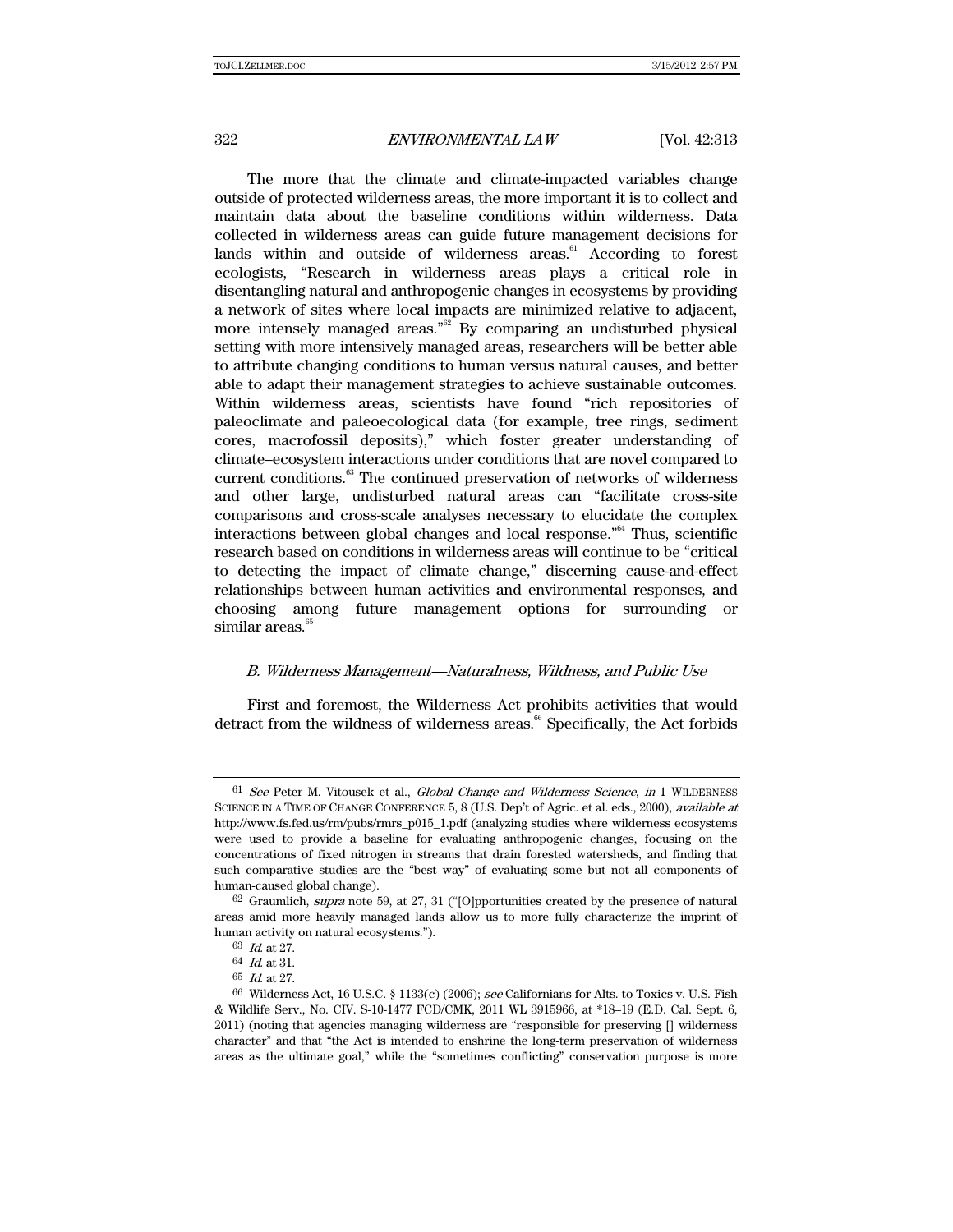permanent and most temporary roads, as well as commercial activities. $67$  It also precludes motor vehicles, motorized equipment, mechanical transport, aircraft landings, structures, and installations.<sup>68</sup> In addition, the Act directs that wilderness areas be "protected and managed so as to preserve its natural conditions."69

Neither "natural" nor "wild" is specifically defined in the Act. "Natural" is commonly understood as "existing in or produced by nature," as opposed to artificial or human made.<sup>70</sup> "Wild"—free, untamed, and autonomous—is a related concept, but it is not synonymous. The principal author of the Wilderness Act, Howard Zahniser, defined the term "wild" as "untrammeled"—"not being subjected to human controls and manipulations that hamper the free play of natural forces." $71$ 

Not only are the two terms not synonymous, they can be outright contradictory.<sup>72</sup> When surveyed about their ability to implement climate adaptation policies to preserve natural characteristics and processes, federal land managers indicated that the Act's directive to keep wilderness areas wild and untrammeled could act as a potential barrier to adaptive management interventions. $^{73}$  Because wilderness areas are to be free of human manipulation, wilderness designations impose the most restrictive management directives in federal law, far more so than the directives that apply to national parks, national forests, wildlife refuges, and other federal land categories. $74$ 

At least one court—the Ninth Circuit Court of Appeals—has taken note of a related set of potentially conflicting directives embedded in the

 $68\,$  16 U.S.C. § 1133(c) (2006). Exceptions to these prohibitions are addressed *infra* Part V.A.

ambiguous) (citing Wilderness Watch, Inc. v. U.S. Fish & Wildlife Serv., 629 F.3d 1024, 1033 (9th Cir. 2010)).

 $67$  16 U.S.C. § 1133(c) (2006); see Barnes, 329 F. Supp. 2d 1141, 1155 (D. Ariz. 2004) (invalidating a plan that allowed repairs and maintenance of access routes in wilderness as unlawful road construction); Wilderness Soc'y v. U.S. Fish & Wildlife Serv., 353 F.3d 1051, 1069– 70 (9th Cir. 2003) (en banc), as amended in part on reh'g en banc, 360 F.3d 1374, 1374 (9th Cir. 2004) (enjoining salmon enhancement project introducing hatchery-reared salmon fry into lake within wilderness as an unlawful commercial enterprise).

<sup>69 16</sup> U.S.C. § 1131(c) (2006).

<sup>70</sup> WEBSTER'S THIRD NEW INTERNATIONAL DICTIONARY 1506–07 (Philip Babcock Gove ed., 2002).

<sup>71</sup> SCOTT, supra note 16, at 2 (quoting letter from Howard Zahniser to C. Edwards Graves (Apr. 25, 1959)); Wilderness Soc'y, Howard Zahniser, http://wilderness.org/content/howardzahniser (last visited Feb. 18, 2012).

<sup>72</sup> See Californians for Alts. to Toxics, No. CIV. S-10-1477 FCD/CMK, 2011 WL 3915966, at \*23 (E.D. Cal. Sept. 6, 2011) (finding that a plan to "conserve" Paiute cutthroat trout by killing competitive species with Rotenone applications in the Carson-Iceberg Wilderness "would impede progress towards preserving the overall wilderness character" by eradicating primitive endemic species).

 $^{73}$  Lesley C. Jantarasami et al., *Institutional Barriers to Climate Change Adaptation in U.S.* National Parks and Forests, 15 ECOLOGY & SOC'Y, 2010, at 1, 9, available at http://www.ecologyandsociety.org/vol15/iss4/art33/ES-2010-3715.pdf.

<sup>74 16</sup> U.S.C. § 1133(c) (2006).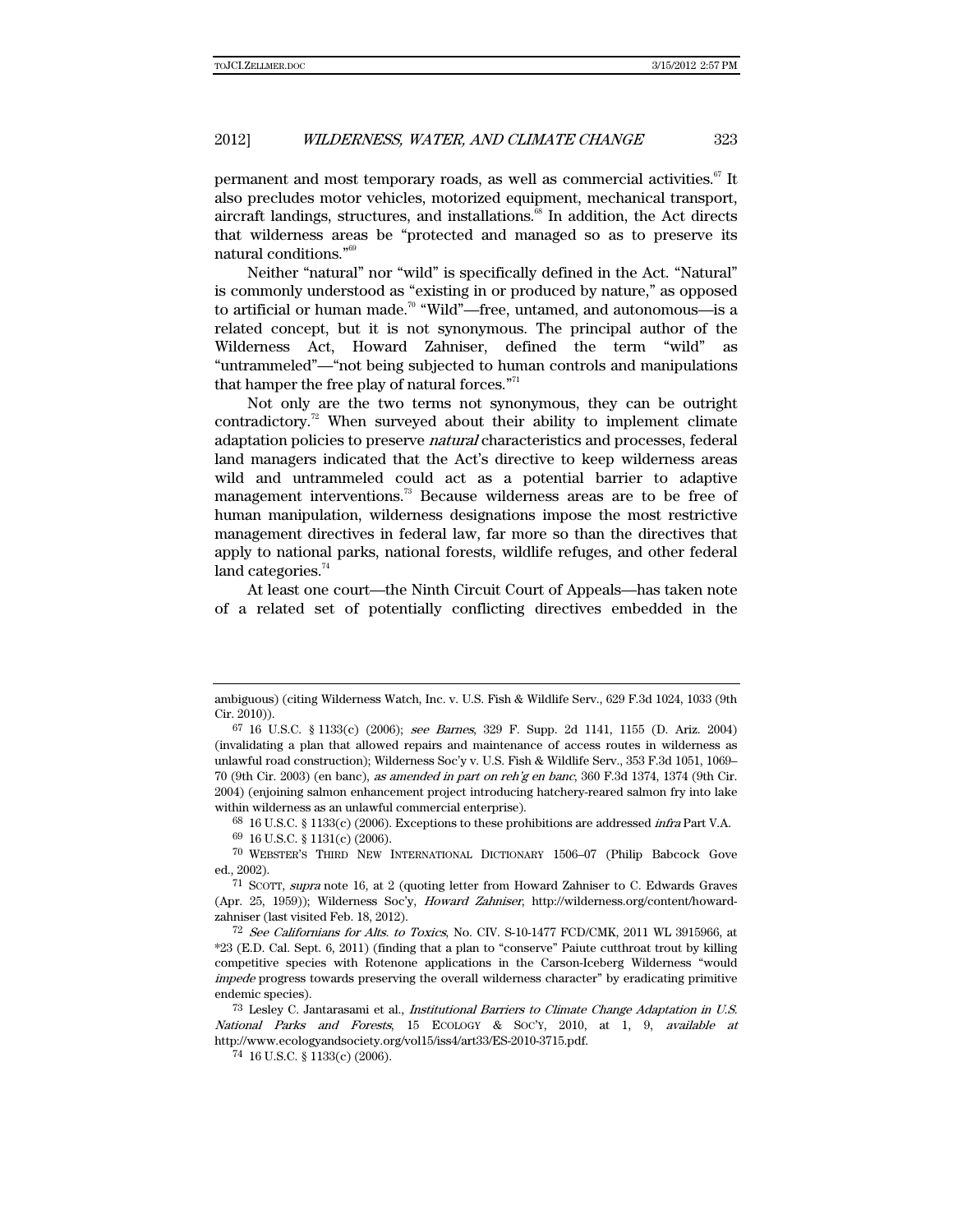Wilderness Act.<sup>75</sup> On one hand, Congress directed the land management agencies to "*preserve*" wilderness character,<sup>76</sup> but on the other it required that wilderness areas be *used*,<sup> $\pi$ </sup> i.e., "devoted to the public purposes of recreational, scenic, scientific, educational, conservation, and historical use."<sup>78</sup> The court concluded that, though the Act's *conservation use* purpose is relatively ambiguous, "Congress intended to enshrine the long-term *preservation* of wilderness areas as the ultimate goal. $n^{79}$  However, as the Ninth Circuit observed, by making wilderness areas accessible for various types of use, "Congress did not mandate that the Service preserve the wilderness in a museum diorama, one that we might observe only from a safe distance, behind a brass railing and a thick glass window."<sup>80</sup> Implementing the dual directives of preserving untrammeled characteristics as well as natural conditions while also promoting various types of public uses, without engaging in manipulative or extrinsic perturbations, has never been a simple affair, and climate change promises to make it all the more challenging.

The preservation versus conservation, and wild versus natural, conflict came to the fore when the United States Fish and Wildlife Service (FWS) and the Arizona Game and Fish Department decided to build two permanent water tanks in the Kofa Wilderness in the Sonoran Desert of southwest Arizona.<sup>81</sup> The Kofa Wilderness was designated in 1990.<sup>82</sup> It makes up 80% of the Kofa Wildlife Refuge, which was created by an executive order in 1939.<sup>83</sup> The executive order explicitly declared that the Refuge was being set aside for "conservation and *development* of *natural* wildlife resources," with an understood intent to preserve desert bighorn sheep ( $Ovis$  canadensis nelsoni).<sup>84</sup> The area is extremely arid, averaging only around seven inches of rain a year.<sup>85</sup> During a period of extended drought,<sup>86</sup> the FWS, in partnership with the State of Arizona, constructed water tanks and pipes in the wilderness to augment water supplies for bighorn sheep.<sup>87</sup> Wilderness Watch

<sup>75</sup> Wilderness Watch, Inc. v. U.S. Fish & Wildlife Serv., 629 F.3d 1024, 1033–34 (9th Cir. 2010).

<sup>76 16</sup> U.S.C. § 1133(b) (2006) (emphasis added).

<sup>77</sup> Id. § 1131(c).

<sup>78</sup> Id. § 1133(b).

<sup>79</sup> Wilderness Watch, 629 F.3d at 1033 (quoting High Sierra Hikers Ass'n v. Blackwell, 390 F.3d 630, 647–48 (9th Cir. 2004)) (emphasis added).

<sup>80</sup> Id. at 1033.

<sup>81</sup> Id. at 1027, 1032.

<sup>82</sup> Id. at 1027.

<sup>83</sup> Id.; Exec. Order No. 8039, 4 Fed. Reg. 438 (Jan. 27, 1939).

 $84$  Exec. Order No. 8039, 4 Fed. Reg. 438 (Jan. 27, 1939) (emphasis added); Wilderness Watch, 629 F.3d at 1026.

<sup>85</sup> Wilderness Watch, 629 F.3d at 1026.

<sup>86</sup> Id. at 1047 (Bybee, J., dissenting) (noting that the drought from 2000 to 2006 was the principle cause of the decline in bighorn sheep populations); U.S. FISH & WILDLIFE SERV. & ARIZ. GAME & FISH DEP'T, INVESTIGATIVE REPORT AND RECOMMENDATIONS FOR THE KOFA BIGHORN SHEEP HERD 7, 28 fig.2 (2007), available at http://www.fws.gov/southwest/refuges/arizona/kofa/ docs/031479%20attachment.Kofa%20NWR-AGFD%20Bighorn%20sheep%2004-17-2007.pdf (noting extended drought conditions during the last 10 years).

<sup>87</sup> Wilderness Watch, 629 F.3d at 1027.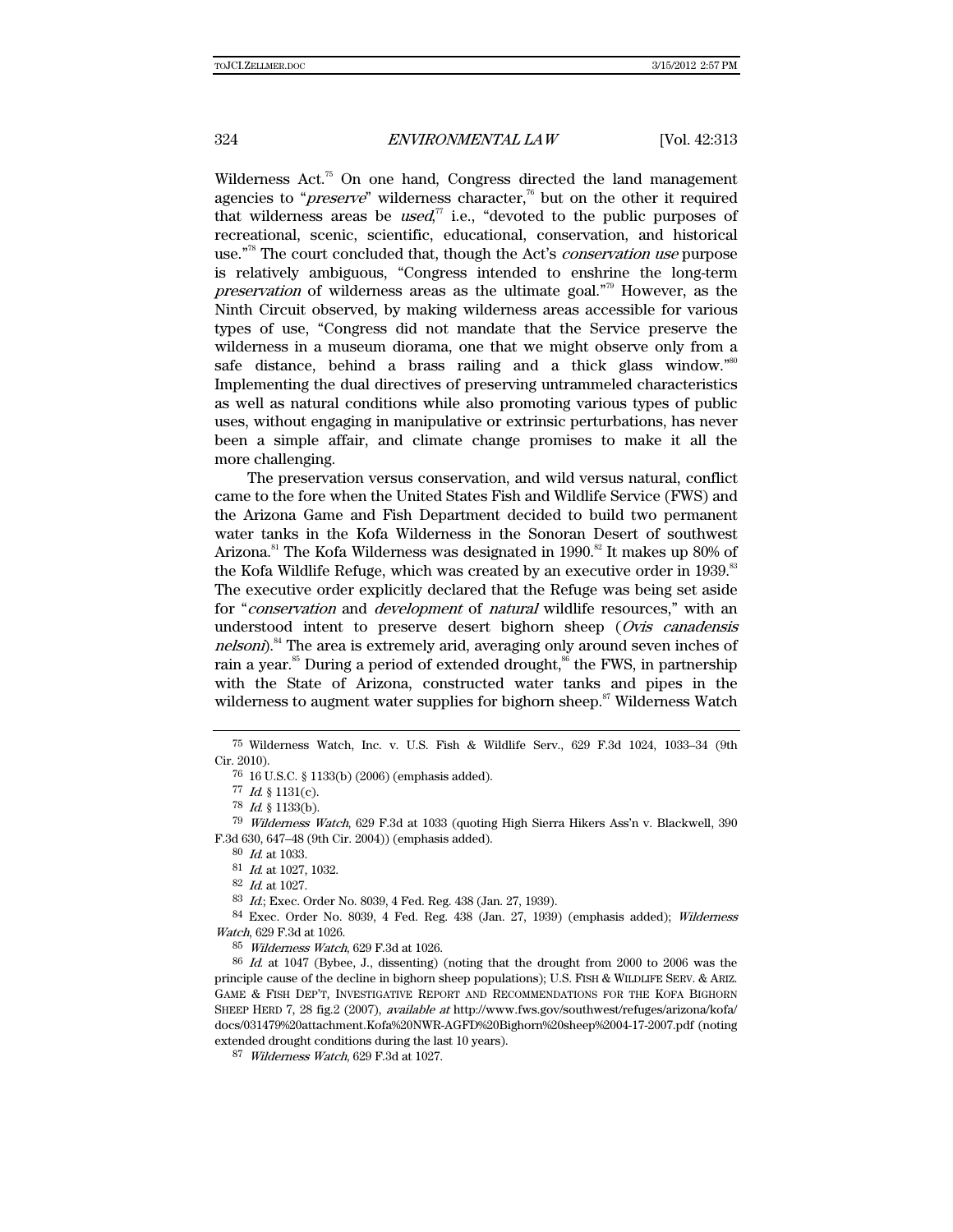successfully sued, claiming that, while the facilities might be useful to the conservation of sheep threatened by drought and high temperatures, they were "installations" that unlawfully trammeled the wilderness, contrary to the explicit terms of the Act.<sup>88</sup> The Kofa water tanks might be perfectly acceptable to achieve biodiversity conservation purposes in the nonwilderness portion of the wildlife refuge, $\frac{89}{3}$  but that does not mean they are acceptable in wilderness areas.<sup>90</sup>

#### III. CLIMATE THREATS TO NATURALNESS AND WILDNESS

In the mid-twentieth century, when the Wilderness Act was passed, preventing active manipulation of land and natural resources within this one special category of federal lands made good sense. The human population was growing, and Americans were becoming more affluent and had more free time and the means to travel to remote areas and to recreate with all sorts of mechanical or motorized devices.<sup>91</sup> Meanwhile, industrialization large-scale mining and a range of other activities resulting in pollution—was becoming more widespread and, in many cases, more destructive.<sup>92</sup> In 1964 and in the next few decades, creating and maintaining a system of untrammeled, natural preserves seemed desirable and even critical. In the twenty-first century, however, the changes wrought by climate change are making some question whether maintaining wilderness areas will be possible in the future, and whether devoting resources to such an effort makes any sense. Moreover, even if the effort is made, it is not at all clear that it will be possible to keep something both wild—untrammeled and unmanipulated—and natural—exhibiting only those processes and functions that would be found in nature absent human influence.

For some if not most areas, a dramatically warming climate creates a "no-analog" future.<sup>33</sup> Although land managers might look to historic ecological conditions, processes, and functions in southern or low elevation areas to predict future conditions, processes, and functions in northern or

92 See id.

<sup>88</sup> Id. at 1040–41.

<sup>&</sup>lt;sup>89</sup> See National Wildlife Refuge System Improvement Act of 1997, 16 U.S.C. § 668dd(a)(4)(A) (2006) (instructing the Secretary to "provide for the conservation of fish, wildlife, and plants, and their habitats within the [National Wildlife Refuge] System").

 $^{90}\,$  See  $\it intra$  Part V for an analysis of wilderness restrictions and exceptions as played out in Wilderness Watch and other cases.

<sup>&</sup>lt;sup>91</sup> Wilderness Act, Pub. L. No.  $88-577$ ,  $\S 2$ , 78 Stat.  $890$  (1964) (codified as amended at 16 U.S.C. § 1131(a) (2006)) (noting that the purpose of the Wilderness Act was to "assure that an increasing population, accompanied by expanding settlement and growing mechanization, does not occupy and modify all areas within the United States and its possessions, leaving no lands designated for preservation and protection in their natural condition").

<sup>93</sup> See, e.g., John W. Williams & Stephen T. Jackson, Novel Climates, No-Analog Communities, and Ecological Surprises, 5 FRONTIERS IN ECOLOGY & ENV'T 475, 475 (2007); see also J.B. Ruhl, Climate Change and the Endangered Species Act: Building Bridges to the No-Analog Future, 88 B.U. L. REV. 1, 11 (2008); Robin Kundis Craig, "Stationarity is Dead"—Long Live Transformation: Five Principles for Climate Change Adaptation Law, 34 HARV. ENVTL. L. REV. 9, 37 (2010).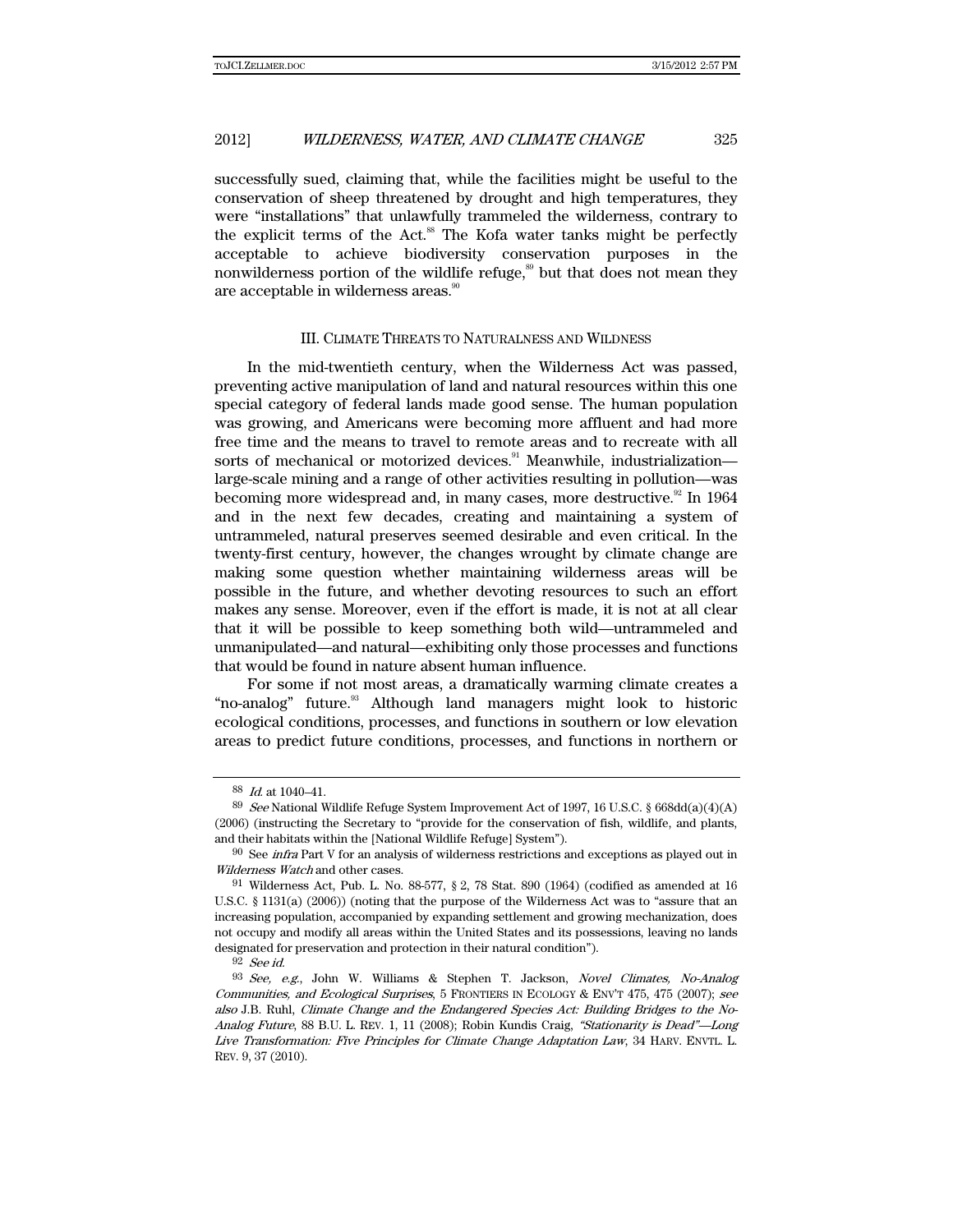high elevation areas and to plan future scenarios and management responses, $94$  the science of bringing climate models down to the fine-scale level needed to make timely on-the-ground decisions may seem little better than reading tea leaves. Precipitation patterns, vegetative shifts, species migration and invasions, wind, and soil composition are likely to change in unpredictable ways. $95$ 

Temperature increases in the American West—where most wilderness areas exist—may be even greater than the projected three- to ten-degree Fahrenheit worldwide increase by the end of the century.<sup>96</sup> Storms, floods, drought, disease, insect infestation, fire, and species invasions are likely to become more severe and widespread. $\mathbb{S}^{7}$  The effects may be most intense at higher elevations, including alpine and sub-alpine wilderness areas.<sup>98</sup> Given their relative geographical isolation and idiosyncratic environmental adaptations, montane species are "especially susceptible" to climate change.99 As a result, the primeval characteristics that set an area apart and qualify it for wilderness designation will almost certainly change over time as glaciers melt and precipitation patterns shift. Examples include the following:

Diminished Snowpack and Earlier Snowmelt. Higher temperatures and longer summers are causing glaciers to melt and snowpack to diminish. In the mid-twentieth century, Glacier National Park had 150 glaciers.<sup>100</sup> Today, there are twenty-six.<sup>101</sup> Within the next decade or so, the glaciers for which this park was named will likely be gone. $102$ 

Meanwhile, more winter precipitation will fall as rain instead of snow, the periods of snowpack accumulation will be shorter, and earlier

99 Frank A. La Sorte & Walter Jetz, Projected Range Contractions of Montane Biodiversity Under Global Warming, 277 PROC. ROYAL SOC'Y B, 3401, 3401 (2010).

 $94$  See, e.g., Galatowitsch et al., supra note 53, at 2013 (describing use of isopleth lines and historical weather data to predict future climate conditions).

<sup>95</sup> NEIL ADGER ET AL., INTERGOVERNMENTAL PANEL ON CLIMATE CHANGE, CONTRIBUTION OF WORKING GROUP II TO THE FOURTH ASSESSMENT REPORT OF THE INTERGOVERNMENTAL PANEL ON CLIMATE CHANGE: SUMMARY FOR POLICYMAKERS 8–9, 18 (M.L. Parry et al. eds., 2007).

<sup>96</sup> STEPHEN SAUNDERS & MAUREEN MAXWELL, LESS SNOW, LESS WATER: CLIMATE DISRUPTION IN THE WEST 1 (2005).

<sup>97</sup> ADGER ET AL., supra note 95, at 11–12, 14, 18.

<sup>98</sup> See J. Alan Pounds et al., *Biological Response to Climate Change on a Tropical Mountain*, 398 NATURE 611, 611 (1999); see also Aníbal Pauchard et al., Ain't No Mountain High Enough: Plant Invasions Reaching New Elevations, 7 FRONTIERS IN ECOLOGY & ENV'T 479, 485 (2009) (highlighting the threat that climate change-induced plant invasion poses for alpine environments). Coastal areas are also especially vulnerable to rising sea levels and other impacts of climate change. See Massachusetts v. U.S. Envtl. Prot. Agency, 549 U.S. 497, 521–22 (2007) (noting that sea-level rise caused by climate change has already begun to engulf coastal areas in the United States).

<sup>100</sup> Wendee Holtcamp, Silence of the Pikas, 60 BIOSCIENCE 8, 8 (2010).

 $^{101}\,$   $ld.$ 

 $102$  *Id.* Over 90% of the Park is managed as wilderness, although it has yet to be officially designated. See NAT'L PARK SERV., GENERAL MANAGEMENT PLAN OVERVIEW: DRAFT GENERAL MANAGEMENT PLAN AND ENVIRONMENTAL IMPACT 8 (1998), available at http://permanent.access.gpo.gov/lps2464/summary.pdf.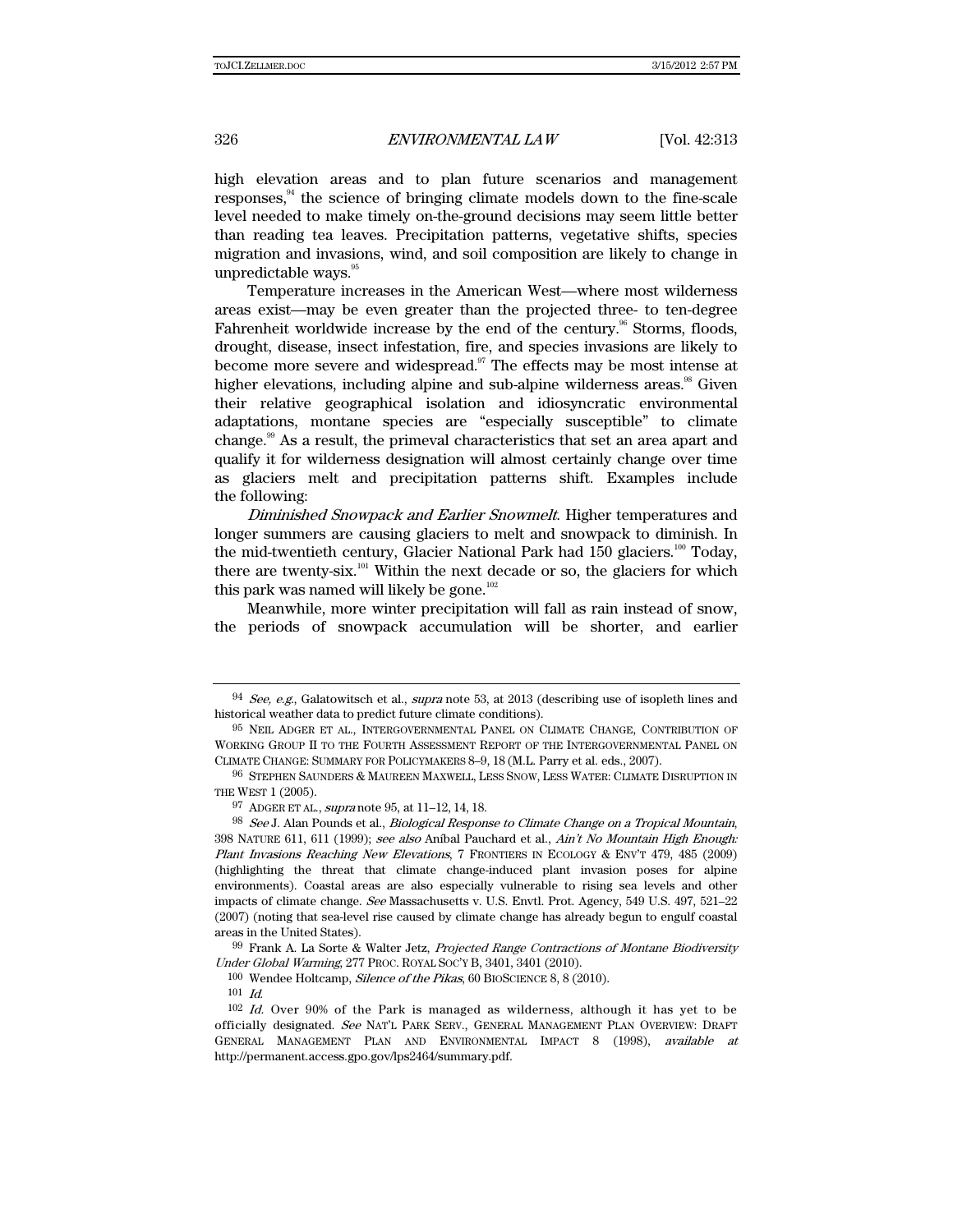springtime warming will melt snowpacks earlier in the year.<sup>103</sup> Peak flows will occur sooner than the current pattern of early to mid-summertime peak flows, causing adverse effects downstream in the spring.<sup>104</sup>

Changes in the timing and velocity of snowmelt and runoff will also adversely affect the capacity of water storage infrastructure. Existing dams and reservoirs may be overwhelmed by earlier, faster snowmelt runoff, causing soil erosion and severe flooding downstream. In 2011, snowmelt from the Rockies filled the Gallatin, Jefferson, Madison, Yellowstone, and Platte Rivers, surged down the Missouri River, exceeded the capacity of the six massive mainstem reservoirs on the Missouri, and destroyed downstream communities, farms, and even interstate highways in South Dakota, Iowa, and Nebraska in a record-breaking flood.<sup>105</sup> Nationwide, record floods "strained dams, eroded riverbanks, filled harbors with silt and ripped football field-sized holes in some earthen levees protecting farmland and small towns."106 The United States Army Corps of Engineers estimates it will cost more than \$2 billion to repair the damage to the nation's levees, dams, and riverbanks, a sum that far exceeds the \$150 million that had been allocated for flood-related efforts for the fiscal year.<sup>107</sup>

Dust storms can exacerbate these effects. Higher temperatures will cause greater evaporation from reservoirs, lakes, and streams, and will also cause soil dryness, loss of vegetation, and erosion.<sup>108</sup> The heat-trapping properties of dust have caused snowpacks in Colorado to melt weeks earlier

107 Id.

<sup>103</sup> SAUNDERS & MAXWELL, supra note 96, at 2, 6.

<sup>104</sup> Id. at 6; FREDERIC H. WAGNER & THOMAS J. STOHLGREN, THE ROCKY MOUNTAIN/GREAT BASIN REGION: ASSESSMENT OF THE POTENTIAL EFFECTS OF CLIMATE CHANGE AND VARIABILITY, http://www.usgcrp.gov/usgcrp/nacc/education/rockies-greatbasin/default.htm (last visited Feb. 18, 2012) (click on the "Water Resources" link).

<sup>105</sup> Andy Malby, Snowpack Still Melting at Glacial Pace: Area Rivers, Streams Expected to Keep Flooding This Week, BELGRADE NEWS, June 14, 2011, http://www.belgrade-news.com/news/ article\_6f82be5a-963b-11e0-9c42-001cc4c002e0.html (last visited Feb. 18, 2012); MSNBC.com, Flood Surge Could Spread Yellowstone River Oil Spill, http://www.msnbc.msn.com/ id/43638507/ns/us\_news-environment/t/flood-surge-could-spread-yellowstone-river-oil-spill/# (last visited Feb. 18, 2012); Algis J. Laukaitis, Platte River Floods Still Threaten; Half of Record Snow Pack Has Yet to Melt, LINCOLN J. STAR, June 17, 2011, http://journalstar.com/news/local/ article\_bd869646-e218-56da-a1d5-a99424be8d53.html (last visited Feb. 18, 2012); Lauren Morello, 'Unprecedented' Summerlong Flood Threatens Missouri River Dams and Levees, N.Y. TIMES, June 7, 2011, http://www.nytimes.com/cwire/2011/06/07/07climatewire-unprecedentedsummerlong-flood-threatens-mis-68968.html?scp=1&sq=flood%20missouri%20river&st=cse (last visited Feb. 18, 2012); Andrew J. Nelson, I-680 Is 'Obliterated . . . Gone', OMAHA WORLD-HERALD, Aug. 31, 2011, http://www.omaha.com/article/20110831/NEWS01/708319910 (last visited Feb. 18, 2012) (reporting that I-680 between Omaha, Neb., and Council Bluffs, Iowa, is "a crumpled, massive jigsaw puzzle of concrete and asphalt, with massive chunks turned over by Missouri River floodwaters that channeled under the road bed, then collapsed it").

<sup>106</sup> Heather Hollingsworth, Corps Pegs 2011 Flood Damage at \$2 Billion, SALT LAKE TRIB., Sept. 16, 2011, http://www.sltrib.com/sltrib/world/52594650-68/corps-damage-missouriflood.html.csp (last visited Feb. 18, 2012).

<sup>108</sup> Seth M. Munson et al., Responses of Wind Erosion to Climate-Induced Vegetation Changes on the Colorado Plateau, 108 PROC. NAT'L ACAD. SCI. 3854, 3854 (2011).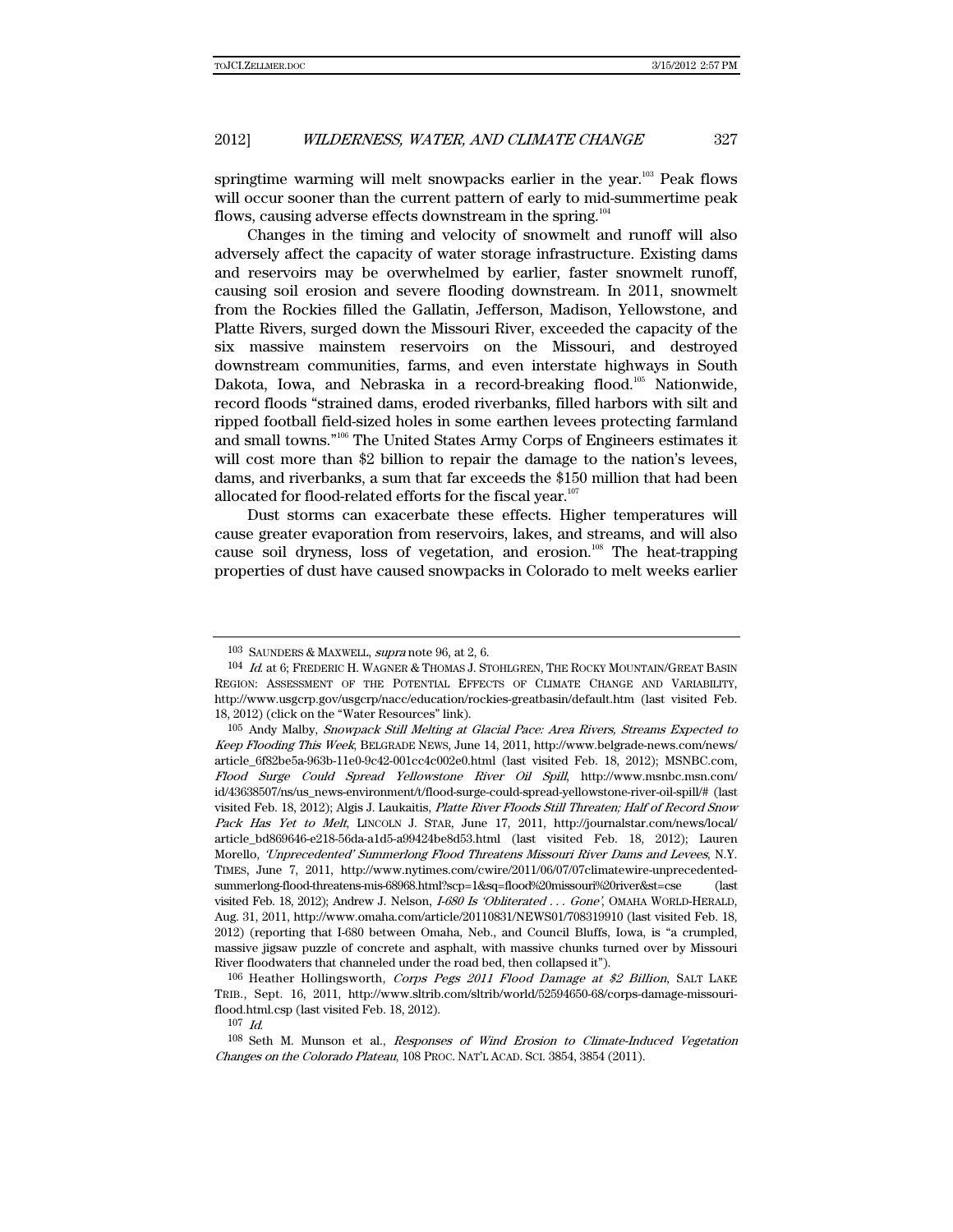than normal, forcing huge volumes of melt water to pulse down mountain streams at abnormal times and velocities. $109$  It becomes a vicious cycle:

[T]he warming climate at lower elevations creates conditions that exacerbate pollution problems in the snow-topped mountain peaks, reducing the snow's reflective capacity and soaking up more heat.

. . . .

Meanwhile, warming temperatures at lower elevations prompted plants to bloom before they had sufficient water, and the resulting dead vegetation exposed the parched soil underneath, creating more dust.<sup>110</sup>

When runoff occurs earlier than anticipated and at volumes and velocities that exceed the capacity of existing infrastructure, the water cannot be stored and delivered to those who need it, and usable water supplies to cities, farmers, and others are diminished.<sup>111</sup> Moreover, snowpack runoff can be essential for replenishing groundwater aquifers at the mountain front.<sup>112</sup> Although detailed scientific knowledge is lacking, climate change may adversely affect the mechanisms and rates of groundwater recharge, further exacerbating fresh water shortages.<sup>113</sup>

Disease, Infestation, and Fire. Heat and drought tend to stress and overwhelm the physiological capability and structural integrity of plants, making them more vulnerable to disease, parasites, and insects. In turn, plant diseases and infestations are strongly influenced by weather and climate. Warm, dry conditions facilitate the spread of beetles, wood borers, blister rust, needle blight, and other destructive insects and diseases.<sup>114</sup> In a

112 Craig, supra note 111, at 724.

 $109\;$   $\emph{Id.}$ 

<sup>110</sup> Scott Streater, Climate Change, Water Shortages Conspire to Create 21st Century Dust Bowl, N.Y. TIMES, May 14, 2009, http://www.nytimes.com/gwire/2009/05/14/14greenwire-climatechange-water-shortages-conspire-to-cre-12208.html?pagewanted=all (last visited Feb. 18, 2012).

<sup>111</sup> See Robin Kundis Craig, Adapting Water Law to Public Necessity: Reframing Climate Change Adaptation as Emergency Response and Preparedness, 11 VT. J. ENVTL. L. 709, 723 (2010); P.C.D. Milly et al., Stationarity Is Dead: Whither Water Management?, 319 SCIENCE 573, 573 (2008).

<sup>113</sup> D. Viviroli et al., Climate Change and Mountain Water Resources: Overview and Recommendations for Research, Management and Policy, 15 HYDROLOGY & EARTH SYS. SCI. 471, 486 (2011), available at http://www.hydrol-earth-syst-sci.net/15/471/2011/hess-15-471-2011.pdf. A better understanding of recharge processes would help improve the assessment of climate change impacts on aquifers and provide an important step toward more sustainable management of groundwater resources. Id.

<sup>114</sup> Stephen Speckman, Bark Beetles Are Feasting on Utah Forests, DESERET NEWS, Sept. 8, 2008, http://www.deseretnews.com/article/700257110/Bark-beetles-are-feasting-on-Utahforests.html (last visited Feb. 18, 2012); Craig Welch, Climate Change, Beetle May Doom Rugged Pine, SEATTLE TIMES, Nov. 5, 2011, http://seattletimes.nwsource.com/html/localnews/ 2016699269\_barkbeetle06m.html (last visited Feb. 18, 2012); Susan J. Frankel, Forest Plant Diseases and Climate Change, CLIMATE CHANGE RES. CTR., May 20, 2008, http://www.fs.fed.us/ccrc/topics/plant-diseases.shtml (last visited Feb. 18, 2012); U.S. Forest Serv., Western Forest Insects and Diseases: Publications and Links, http://www.fs.usda.gov/ wps/portal/fsinternet/!ut/p/c4/04\_SB8K8xLLM9MSSzPy8xBz9CP0os3gjAwhwtDDw9\_AI8zPyhQo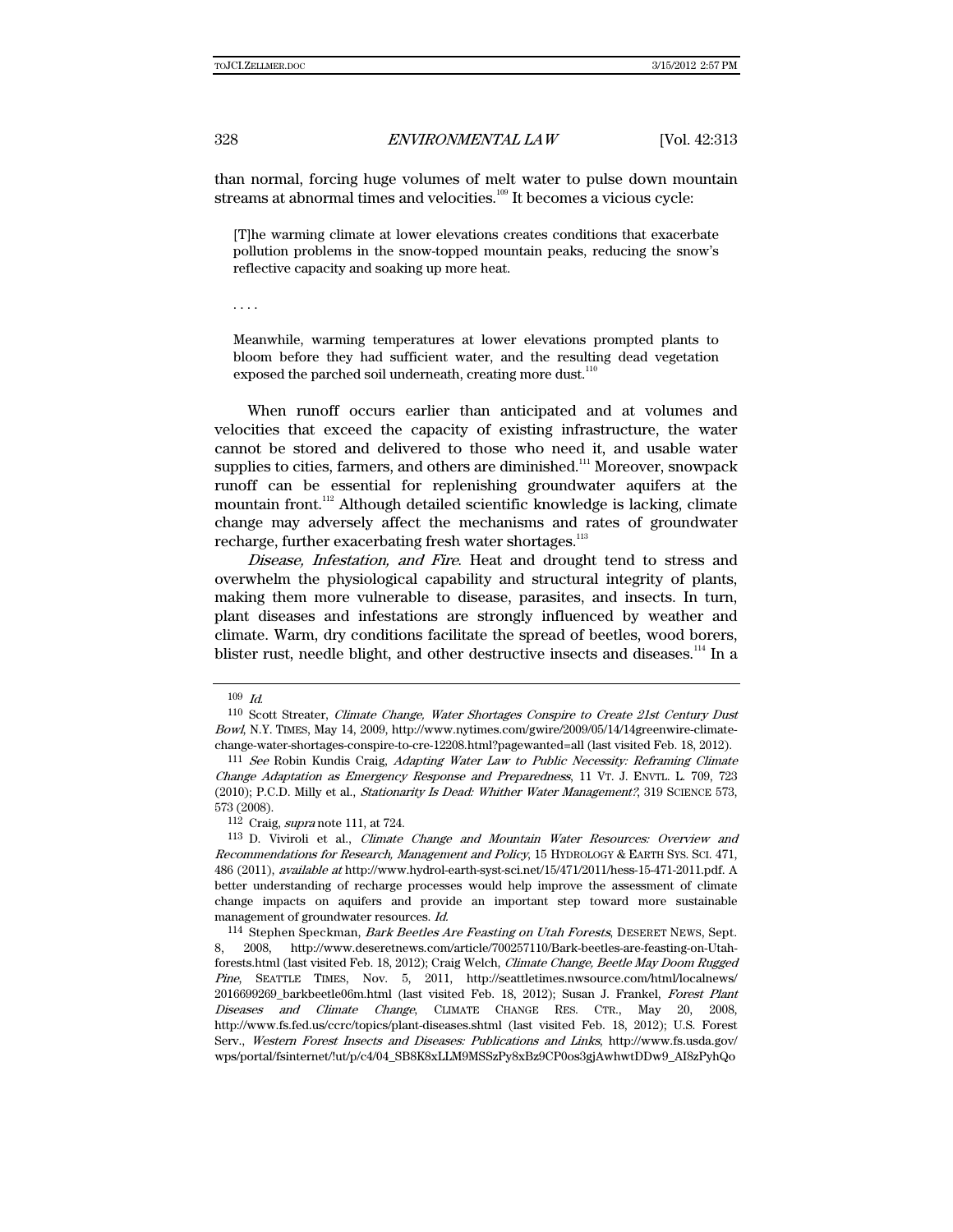study that tracked nearly eighty undisturbed tree stands in wilderness and other protected federal areas since 1955, scientists found that 87% had experienced an increase in the rate of tree mortality due to insects; in the interior West, the dieback rate has doubled.<sup>115</sup>

Sudden Aspen Decline (SAD) is one example. Warming temperatures and droughts have enabled parasitical insects, otherwise rarely observed in western aspen stands, to flourish.<sup>116</sup> The most susceptible trees grow on south-facing sides of mountains and foothills.<sup>117</sup> In 2004, scientists in Colorado observed that aspens were dying in unprecedented numbers and that regeneration was not occurring.<sup>118</sup> SAD has affected one-fifth of the state's aspen groves.<sup>119</sup> The loss of the aspens destroys the lush grasses that sprout under them, which in turn trap, filter, and release clean water into streams, rivers, and lakes.<sup>120</sup> Without the aspens, these services are greatly diminished.

Forests are also being ravaged by the bark beetle—another insect that thrives under hotter, drier conditions.<sup>121</sup> On the Colorado Plateau of Colorado, Utah, Arizona, and New Mexico, sustained heat and an extended drought during the past decade have facilitated the spread of the piñon bark beetle (Ips confuses).<sup>122</sup> Ninety percent of the piñon pines (*Pinus edulis*) in study areas within Mesa Verde National Park are dead—far more than were killed during an even drier period in the  $1950s$ .<sup>123</sup> Most of the wilderness areas in Bandelier National Park are also at high risk.<sup>124</sup> In higher elevations at more northern latitudes, lodgepole pines (Pinus contorta) are suffering

115 STEPHEN SAUNDERS ET AL., NATIONAL PARKS IN PERIL: THE THREATS OF CLIMATE DISRUPTION 21 (2009), available at http://www.rockymountainclimate.org/website%20pictures/National-Parks-In-Peril-final.pdf.

116 James J. Worrall et al., Rapid Mortality of Populus Tremuloides in Southwestern Colorado, USA, 255 FOREST ECOLOGY & MGMT. 686, 694 (2008), available at http://www.fs.usda.gov/Internet/FSE\_DOCUMENTS/fsbdev3\_038982.pdf.

117 Id. at 689–90.

119 Nicholas Riccardi, Climate Blamed for Aspen Deaths, L.A. TIMES, Oct. 18, 2009, http://articles.latimes.com/2009/oct/18/nation/na-aspen-death18 (last visited Feb. 18, 2012).

<sup>120</sup> Id. (noting that healthy aspen stands can support up to 2000 pounds of native grasses per acre, which may provide much needed water to metropolitan areas).

 $121$  *Id.* 

123 Id.; see also A. Park Williams et al., Forest Responses to Increasing Aridity and Warmth in the Southwestern United States, 107 PROC. NAT'L ACAD. SCI. 21,289, 21,289, 21,291 (2010), available at http://www.pnas.org/content/107/50/21289.full.pdf (predicting decreasing growth in piñon and other pines as temperatures rise).

 $124$  See Williams et al., supra note 123, at 21,292–93; David N. Cole & Laurie Yung, Park and Wilderness Stewardship: The Dilemma of Management Intervention, in BEYOND NATURALNESS: RETHINKING PARK AND WILDERNESS STEWARDSHIP IN AN ERA OF RAPID CHANGE 1, 2–4 (David N. Cole & Laurie Yung eds., 2010).

Y6BdkOyoCAGixyPg!/?ss=1106&navtype=BROWSEBYSUBJECT&cid=stelprdb5300513&navid= 140000000000000&pnavid=null&position=Not%20Yet%20Determined.Html&ttype=detail&pname =Region%206-%20Forest%20&%20Grassland%20Health (last visited Feb. 18, 2012) (providing links to more information on various forest pests and diseases); see Federico Cheever, The Phantom Menace and the Real Cause: Lessons from Colorado's Hayman Fire 2002, 18 PENN. ST. ENVTL. L. REV. 185, 188 (2010).

<sup>118</sup> SAUNDERS ET AL., supra note 115, at 21.

<sup>122</sup> SAUNDERS ET AL., supra note 115, at 13.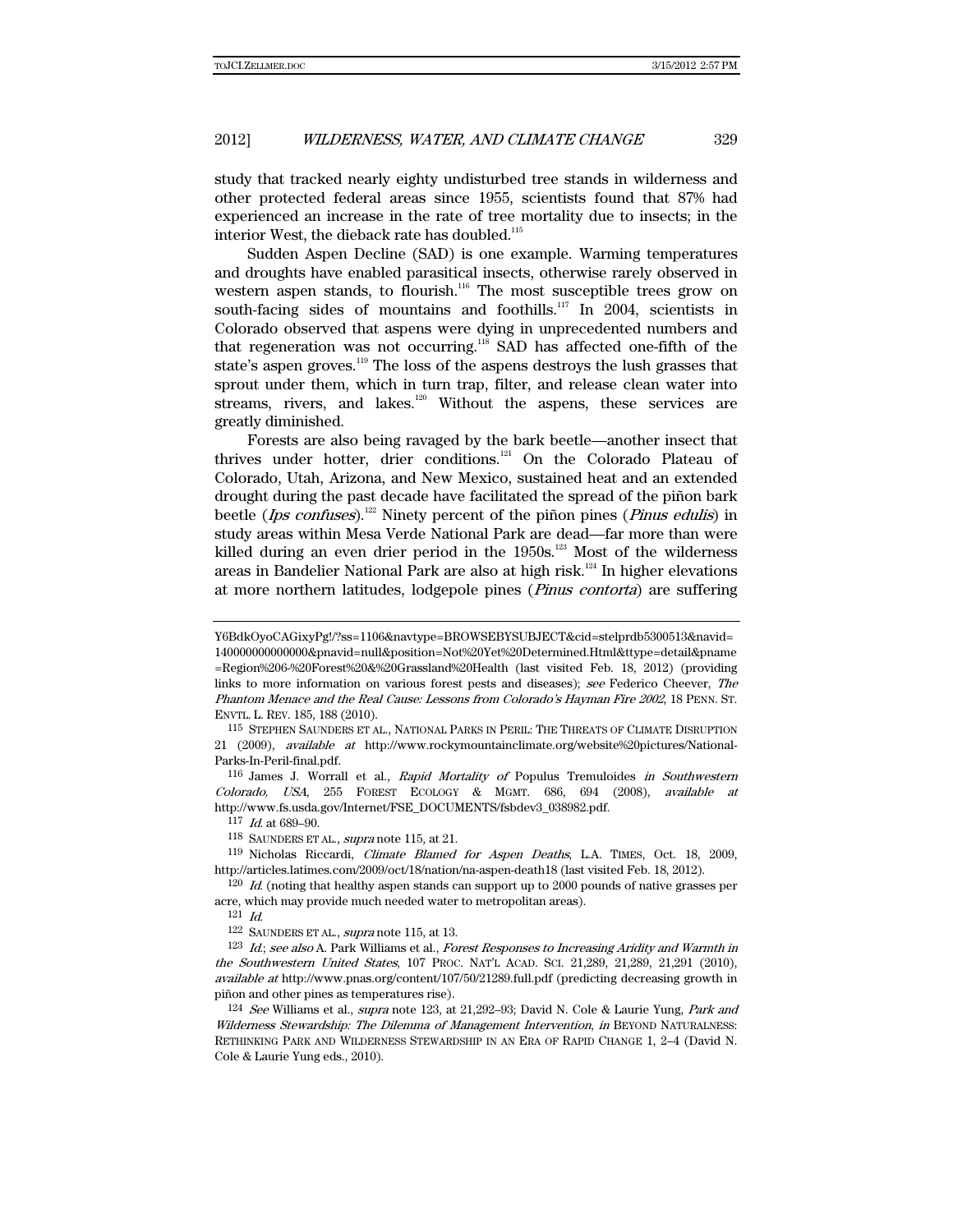from bark beetle infestations. For the first time in recorded history, beetles are able to proliferate in high elevation forests that historically were too cold to sustain them.<sup>125</sup> Rocky Mountain National Park is well "on its way to losing most of its large lodgepole pines," which will substantially change the Park's mixed-conifer forest ecosystem.<sup>126</sup>

Healthy aspens do not burn easily, so they create natural firebreaks.<sup>127</sup> Healthy ponderosa (Pinus ponderosa) and other types of pines need occasional ground fire to propagate their seeds and generate regrowth.<sup>128</sup> The loss of these tree species due to climate change, coupled with historic fire suppression practices by land managers, higher temperatures, and changing precipitation patterns, creates conditions conducive for more frequent and more devastating crown fires and other high intensity forest fires. $^{129}$ 

Scientists with the United States Forest Service Climate Change Resource Center believe that temperature changes will lead to substantial increases in area burned.<sup>130</sup> For a mean temperature increase of eleven degrees Fahrenheit, annual area burned by wildfire is expected to increase as much as five-fold.<sup>131</sup> Ponderosa pine forests at mid- to high elevations are already facing much harsher fire regimes due to fire suppression and

127 Riccardi, supra note 119.

128 STEPHEN A. FITZGERALD, U.S. FOREST SERV., PSW-GTR-198, FIRE ECOLOGY OF PONDEROSA PINE AND THE REBUILDING OF FIRE-RESILIENT PONDEROSA PINE ECOSYSTEMS 198 (2005), available at http://www.fs.fed.us/psw/publications/documents/psw\_gtr198/psw\_gtr198\_n.pdf.

<sup>129</sup> See Emily K. Heyerdahl et al., *Multi-Season Climate Synchronized Historical Fires in Dry* Forests (1650–1900), Northern Rockies, USA, 89 ECOLOGY 705, 714 (2008) (concluding that changes to warming could lead to continued changes in forest structure, resulting in more frequent severe fires with "broad ecological implications"), available at http://www.fs.fed.us/ rm/pubs\_other/rmrs\_2008\_heyerdahl\_e002.pdf; Ron Neilson, Vegetation Distribution and Climate Change, CLIMATE CHANGE RES. CTR., http://www.fs.fed.us/ccrc/topics/ vegetation.shtml (last visited Feb. 18, 2012) (explaining that, with further warming, "[d]rought and fire are expected to increase in both the western and eastern forests of the United States" (citations omitted)).

130 Neilson, supra note 129 ("This widespread temperature-induced drought stress is expected to cause dramatic increases in the amount of biomass consumed by fire throughout much of the boreal forest, especially in continental interior regions.").

131 Donald McKenzie et al., Climatic Change, Wildfire, and Conservation, 18 CONSERVATION BIOLOGY 890, 897 (2004).

<sup>125</sup> See U.S. Forest Serv., Threats to High Elevation White Pines: Bark Beetles, http://www.fs.fed.us/rm/highelevationwhitepines/Threats/bark-beetle.htm (last visited Feb. 18, 2012).

<sup>126</sup> ROCKY MOUNTAIN CLIMATE ORG., NATIONAL PARKS IN PERIL: THE THREATS OF CLIMATE DISRUPTION 3 (2009), available at http://www.rockymountainclimate.org/website%20pictures/ ParksInPeril\_COFacts.pdf. Ninety-five percent of the Park is designated as wilderness. Nat'l Park Serv., U.S. Dep't of the Interior, Rocky Mountain National Park: Research Assistance, http://www.nps.gov/romo/parkmgmt/research\_assistance.htm (last visited Feb. 18, 2012).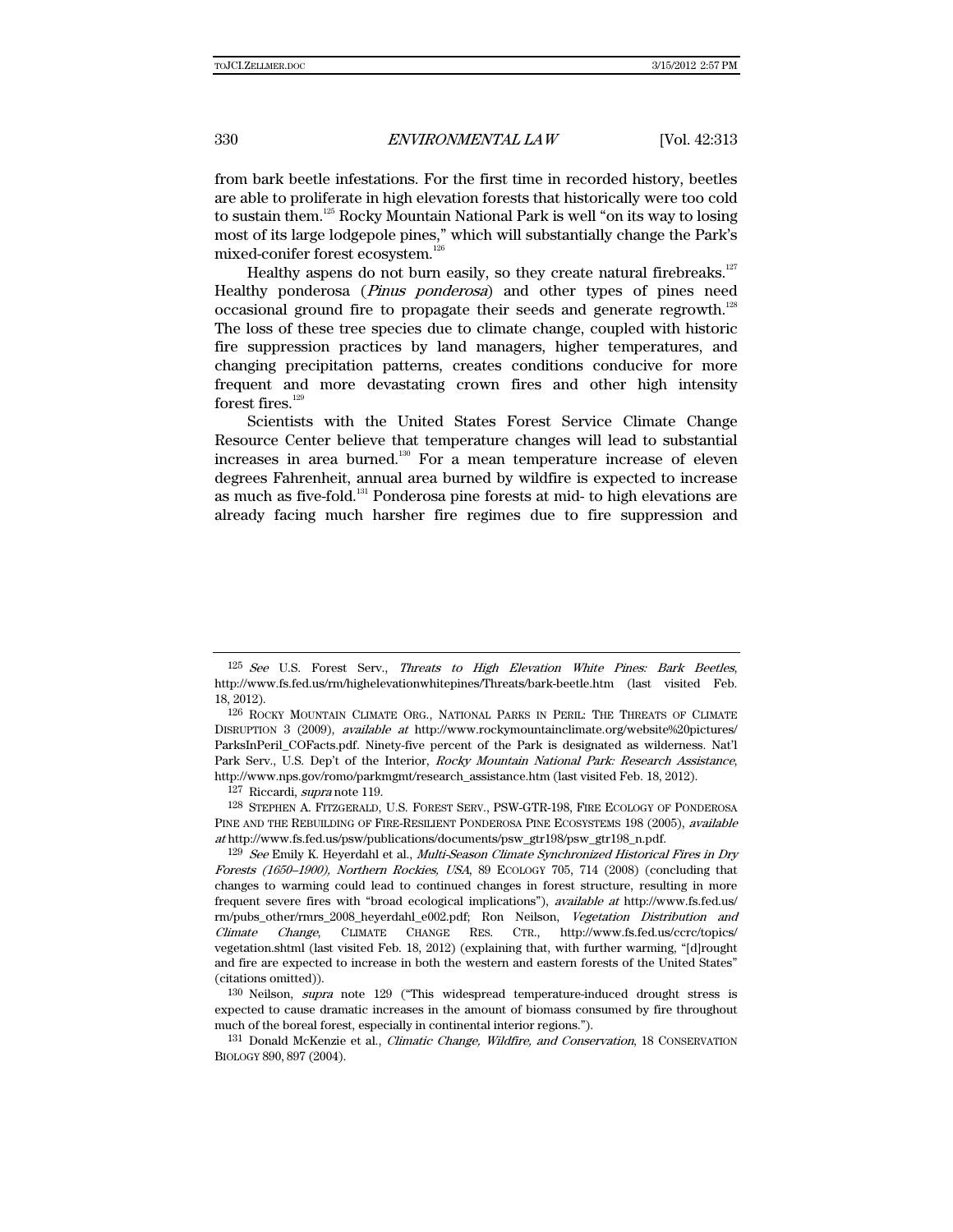drought.132 Crown fires in these forests will cause extensive tree mortality, severe soil erosion, water quality degradation, and nutrient losses.<sup>133</sup>

Shifting Ranges, Extinctions, and Invasions. Scientists have begun to observe significant and unprecedented shifts in the ranges of plant and animal species. Some species have climbed upward in elevation or migrated toward the North or South Pole as they seek areas within their temperature tolerances.134 New species have colonized cooler regions, for example, sea anemones in Monterey Bay and lichens and butterflies in northern Europe.<sup>135</sup> Studies of over 1700 species revealed "highly significant, nonrandom patterns of change in accord with observed climate warming in the twentieth century, indicating a very high confidence (>95%) in a global climate change fingerprint."<sup>136</sup>

Some species, such as the Arctic fox (Vulpes lagopus), are occupying a smaller range—they have nowhere cooler to go. $^{137}$  In a 2004 paper in Nature, scientists concluded that climate change could shrink the ranges of 15% to 37% of all species so drastically that they would be "committed to extinction."138 It is not possible to place the blame solely on climate change because other variables such as development-related habitat destruction also play a role, but it seems more likely than not that a warming climate is a substantial factor in these rapid shifts.

Climate change is also likely to increase invasions by nonnative, noxious plant and animal species.<sup>139</sup> In Florida, record-breaking droughts have enabled melaleuca (Melaleuca quinquenervia)—an invasive tree species also known as punk trees or paperbark tea trees—to spread

136 Id. at 41.

<sup>132</sup> Melissa Savage & Joy Nystrom Mast, How Resilient Are Southwestern Ponderosa Pine Forests After Crown Fires?, 35 CANADIAN J. FOREST RES. 967, 967–68 (2005).

<sup>&</sup>lt;sup>133</sup> See McKenzie et al., supra note 131, at 897–98 (concluding that warmer, drier summers will lead to more frequent and extensive forest fires, causing increased mortality in isolated stands of ponderosa pine).

<sup>134</sup> See, e.g., Camille Parmesan et al., Poleward Shifts in Geographical Ranges of Butterfly Species Associated with Regional Warming, 399 NATURE 579, 579–80 (1999) (examining evidence of warming induced, poleward shifts of species' ranges).

 $135$  Camille Parmesan & Gary Yohe, A Globally Coherent Fingerprint of Climate Change Impacts Across Natural Systems, 421 NATURE 37, 39 (2003).

<sup>137</sup> See Camille Parmesan, Biotic Response: Range and Abundance Changes, in CLIMATE CHANGE AND BIODIVERSITY 41, 43 (Thomas E. Lovejoy & Lee Hannah eds., 2005) (describing how the Arctic fox's range has "contracted" toward the Arctic Ocean, in part due to the warminginduced expansion of the range of the red fox (*Vulpes vulpes*)).

<sup>&</sup>lt;sup>138</sup> Chris D. Thomas et al., *Extinction Risk from Climate Change*, 427 NATURE 145, 145 (2004).

<sup>139</sup> See Susan A. Mainka & Geoffrey W. Howard, Climate Change and Invasive Species: Double Jeopardy, 5 INTEGRATIVE ZOOLOGY 102, 104 (2010) ("The traits of species that make them invasive (i.e. ability to survive in adverse conditions, rapid growth rates and wide dispersal) will often help them succeed in competition with native species under climate change."); BUREAU OF RECLAMATION, U.S. DEP'T OF THE INTERIOR, RECLAMATION: MANAGING WATER IN THE WEST: SECURE WATER ACT SECTION 9503(C)—RECLAMATION CLIMATE CHANGE AND WATER 2011, at 153– 54 (2011), available at http://www.usbr.gov/climate/SECURE/docs/SECUREWaterReport.pdf (predicting warmer water, impaired water quality, and aquatic invasive species in California's Central Valley).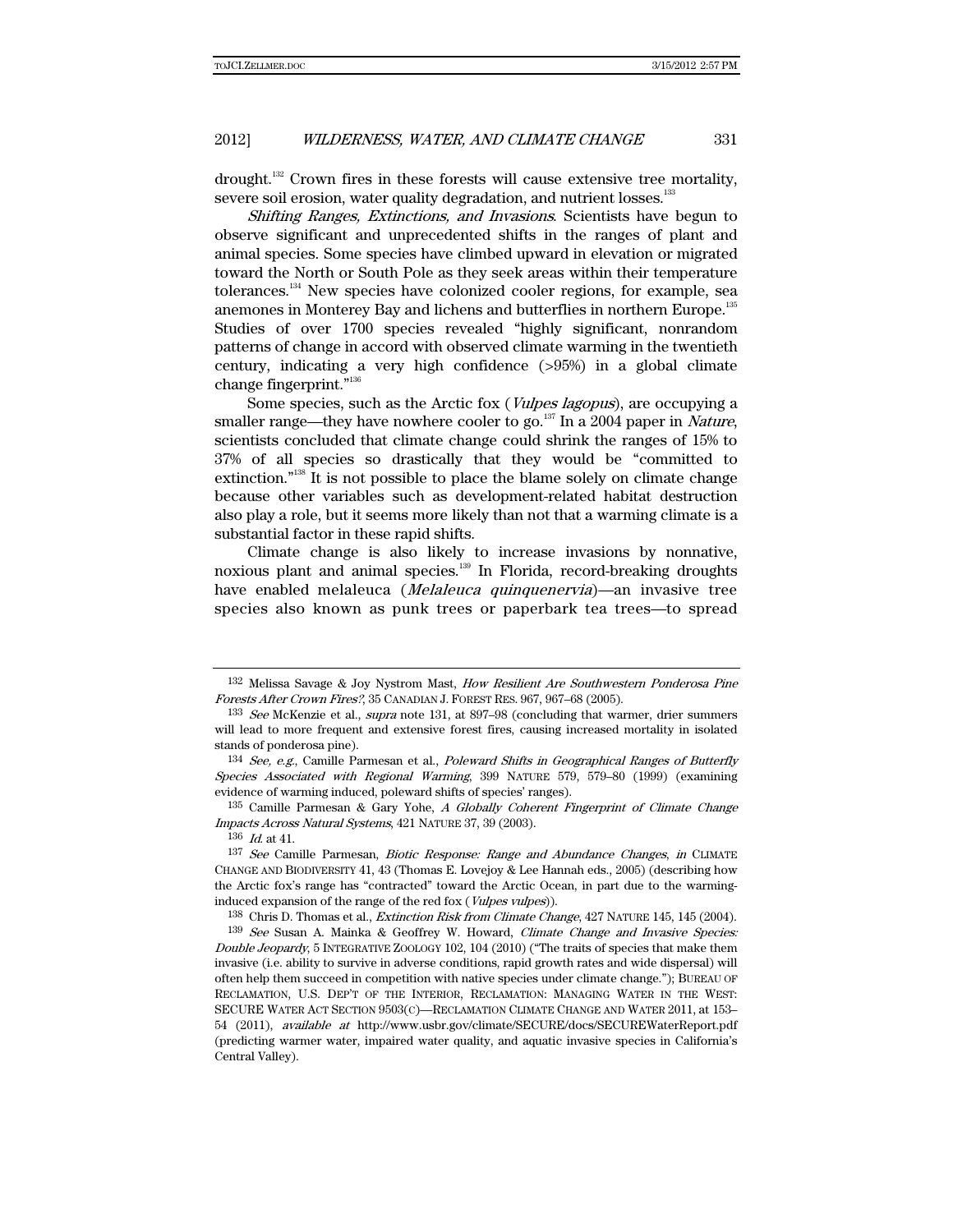throughout the Everglades. $^{140}$  Melaleuca trees produce immense quantities of seeds and grow rapidly, crowding out native plants and dependent wildlife.<sup>141</sup> Dense stands of melaleuca burn easily and with high intensity, potentially altering the area's hydrology by impacting soil composition, building land, and increasing transpiration rates. $142$  Over 85% of Everglades National Park has been designated as the Marjory Stoneman Douglas Wilderness—the largest eastern wilderness area and the only subtropical wilderness in the United States.<sup>143</sup> The herculean efforts undertaken by land managers to eradicate melaleuca in and around the wilderness are described in the next Part. $^{\rm 144}$ 

#### IV. HUMAN THREATS TO NATURALNESS AND WILDERNESS

Climate change is not only changing the endemic composition of wilderness, but it is also increasing human pressure to intervene and alter ongoing processes in wilderness areas in hopes of mitigating adverse effects or adapting to them. Examples discussed in this Part include the construction of water infrastructure, such as dams, to regulate and enhance water supplies; cloud-seeding; providing artificial water supplies to droughtstricken species; logging and spraying forests to contain fire, disease, and infestation; eradicating invasive species with mechanical, biological, or chemical treatments; reintroducing native species into historic ranges that they no longer occupy; translocating nonnative imperiled species to cooler, higher elevations; and allowing renewable energy development in wilderness. All of these initiatives involve deliberate manipulations. Some of these activities are under consideration and, in some regions, are already underway.

New or Expanded Dams and Other Water Infrastructure. Snow pack and the headwaters of many streams in the United States are found in mountains, many of which are situated in or near wilderness areas.<sup>145</sup> Mountains are essential sources of freshwater supplies.<sup>146</sup> Hydrologists have found that, "[o]n a global scale, mountains contribute disproportionately

143 Marjory Stoneman Douglas Wilderness and Ernest F. Coe Visitor Center Designation Act, Pub. L. No. 105-82, § 3(a), 111 Stat. 1540, 1541 (1997); Nat'l Park Serv., Everglades: Lichens, http://www.nps.gov/ever/naturescience/lichens.htm (last visited Feb. 18, 2012).

144 See infra text accompanying notes 195–200.

<sup>140</sup> John Platt, Record Droughts in Florida Fuel Spread of Invasive Plant Melaleuca, MOTHER NATURE NETWORK, Sept. 1, 2011, http://www.mnn.com/earth-matters/climateweather/stories/record-droughts-in-florida-fuel-spread-of-invasive-plant-melal (last visited Feb. 18, 2012).

 $141$  *Id.* 

<sup>142</sup> See FRANK J. MAZZOTTI ET AL., SSWEC123, ECOLOGICAL CONSEQUENCES OF INVASION BY <sup>M</sup>ELALEUCA QUINQUENERVIA IN SOUTH FLORIDA WETLANDS: PARADISE DAMAGED, NOT LOST 4 (1997) (reviewed 2001), available at http://edis.ifas.ufl.edu/pdffiles/UW/UW12300.pdf.

<sup>145</sup> See THOMAS C. BROWN & PAMELA FROEMKE, ESTIMATED MEAN ANNUAL CONTRIBUTION TO WATER SUPPLY FROM DESIGNATED WILDERNESS IN THE COTERMINOUS UNITED STATES 2 (2009), available at http://www.fs.fed.us/rm/value/docs/water\_supply\_from\_wilderness.pdf; ADGER ET AL., supra note 95, at 11.

<sup>&</sup>lt;sup>146</sup> Viviroli et al., *supra* note 113, at 2831-32; ADGER ET AL., *supra* note 95, at 11-12.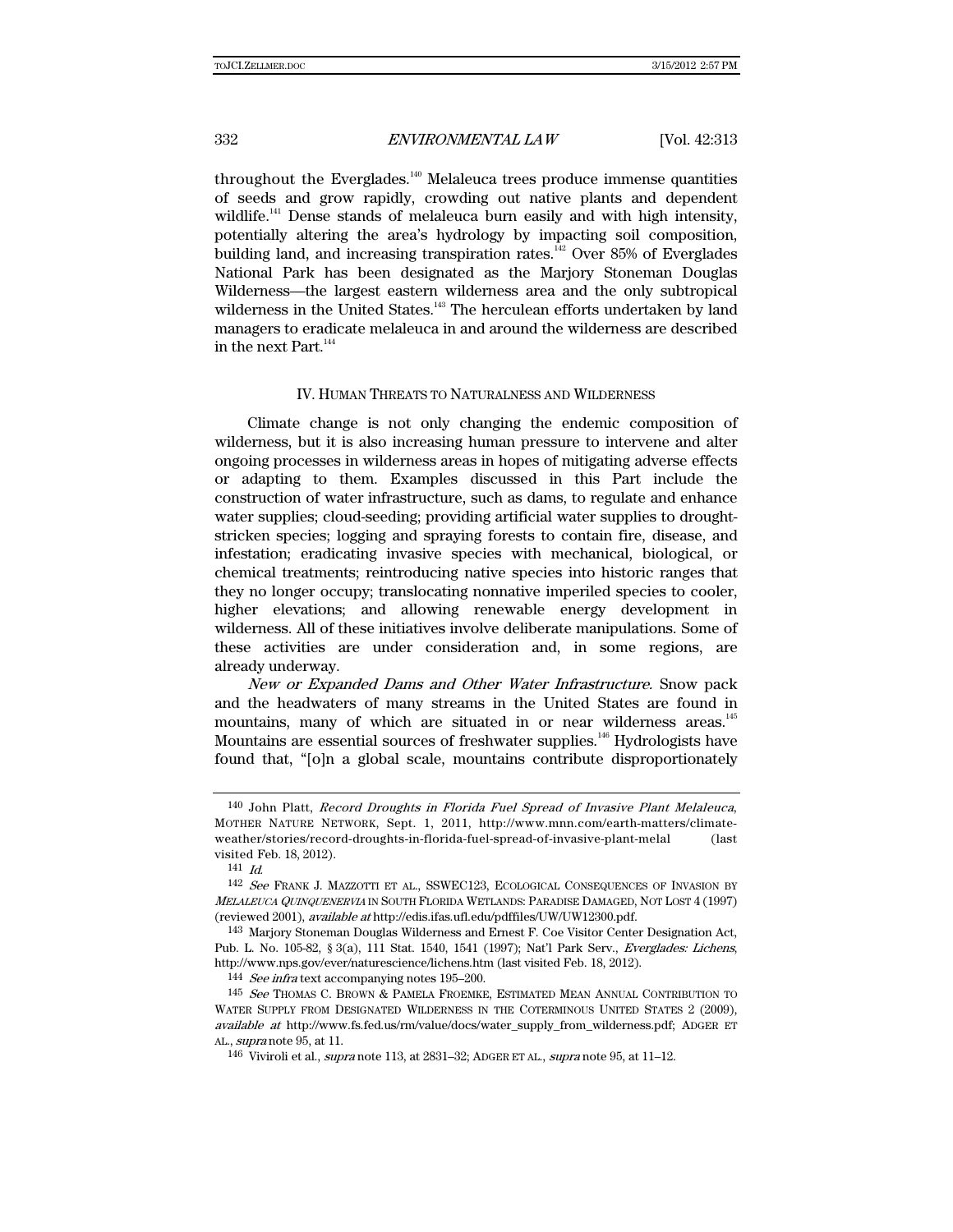high runoff, provide a favourable [sic] temporal redistribution of winter precipitation to spring and summer runoff and reduce the variability of flows in the adjacent lowlands. $147$  But these contributions could be significantly altered by climate change.

Seasonal snowfall, snow pack, and the timing of snowmelt have tremendous implications for the water balance of many watersheds.<sup>148</sup> Enhanced snowmelt results in rapid, intensified runoff, which perversely decreases reliable water yields in the long term.<sup>149</sup> As a result, current management strategies based on historic data and variability will no longer be adequate.<sup>150</sup> Researchers at the Rocky Mountain Climate Organization concluded that the already overallocated Colorado system is "at the brink of failure, wherein virtually any reduction in precipitation over the Basin, either natural or anthropogenic, will lead to the failure to meet mandated allocations."151

Manmade dams are designed to store and redistribute seasonal maximum flows to make water available at times of maximum demand, especially high agricultural demands during summer, and to stabilize water supplies throughout the year.<sup>152</sup> In effect, by storing water, dams assume a role similar to that of glaciers, snow, and ice. So to some extent it may appear feasible to compensate for climate-induced shifts in the snowmelt– runoff cycle by building additional dams or expanding existing ones.<sup>153</sup>

In other mountainous, wild areas of the world, proposals to build new dams are moving forward. Pakistan has proposed damming the headwaters of the Indus, which flows from the Himalayas southwest across Pakistan to the Arabian Sea.154 The Spanish National Hydroelectric Plan contemplates the construction of 120 new dams, many of which would be situated in the

<sup>147</sup> Viviroli et al., supra note 113, at 2831 (citations omitted).

<sup>148</sup> See Tim Barnett et al., The Effects of Climate Change on Water Resources in the West: Introduction and Overview, 62 CLIMATIC CHANGE 1, 6–7 (2004) (discussing the potential effect of reduced snowpack and earlier spring runoff on various watersheds); Viviroli et al., supra note 113, at 2853.

<sup>149</sup> INTERGOVERNMENTAL PANEL ON CLIMATE CHANGE, CLIMATE CHANGE AND WATER: TECHNICAL PAPER OF THE INTERGOVERNMENTAL PANEL ON CLIMATE CHANGE 22, 44, 63 (Bryson Bates et al. eds., 2008); see supra notes 103-04 and accompanying text.

<sup>150</sup> Viviroli et al., *supra* note 113, at 2832; see INTERGOVERNMENTAL PANEL ON CLIMATE CHANGE, supra note 149, at 30 (positing a "very robust finding [] that warming would lead to changes in the seasonality" of snowmelt-dominated rivers and that snow-dominated regions are particularly sensitive to changes in temperature); Iris T. Stewart, Changes in Snowpack and Snowmelt Runoff for Key Mountain Regions, 23 HYDROLOGICAL PROCESSES 78, 80–82 (2009) (providing a comprehensive overview of trends observed in mountain regions in North America and other areas of the Northern Hemisphere).

<sup>&</sup>lt;sup>151</sup> SAUNDERS & MAXWELL, *supra* note 96, at 18.

<sup>&</sup>lt;sup>152</sup> *See* Viviroli et al., *supra* note 113, at 2844.<br><sup>153</sup> *Id.* 

<sup>&</sup>lt;sup>154</sup> William MacNamara, *China Proposes \$15bn Indus Dam Scheme*, FIN. TIMES, June 7, 2011, http://www.ft.com/intl/cms/s/0/15385b38-9133-11e0-9668-00144feab49a.html#axzz1doy9aQI9 (last visited Feb. 18, 2012); Earth Snapshot, Indus River Flowing Across Pakistan, http://www.eosnap.com/tag/indus-river/ (last visited Feb. 18, 2012).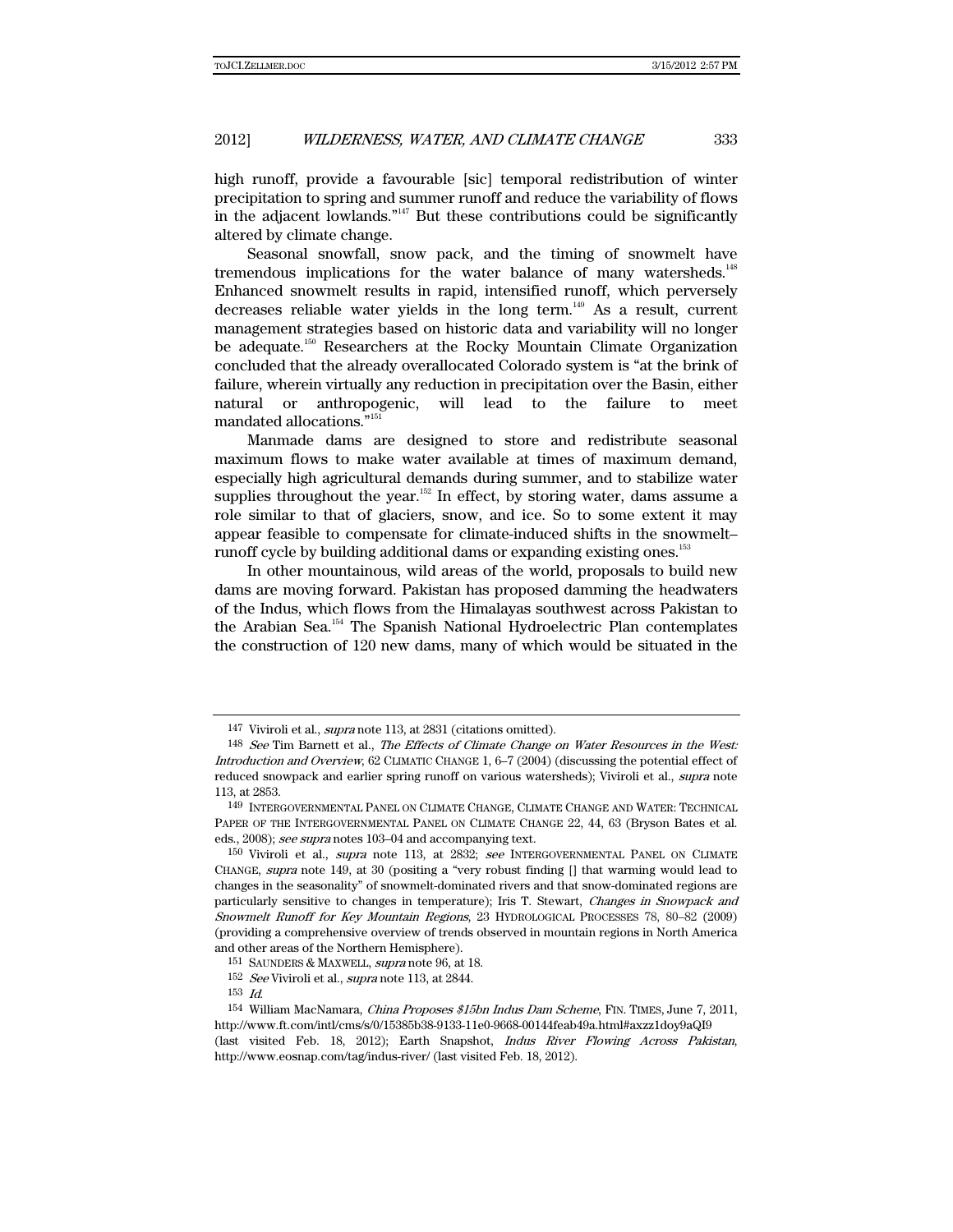Pyrenees Mountains.<sup>155</sup> In Chile, demonstrators have protested a government plan to construct dams on two rivers in a wild part of Patagonia.156 Brazil is planning as many as seventy new dams in the Amazon basin, including the gargantuan Belo Monte dam in the remote State of Para.157 China is engaging in a dam-building frenzy throughout the country.<sup>158</sup>

Although the United States has not expressed quite the same zeal for new dams as China, Brazil, and some other countries, former California Governor Arnold Schwarzenegger's executive order on climate change called for increased hydropower production and enhanced water storage capacity to cope with the reduced snowpack in the Sierra Nevada, Cascade,

156 Kate Galbraith, Hydropower's Resurgence and the Controversy Around It, N.Y. TIMES, May 15, 2011, http://www.nytimes.com/2011/05/16/business/global/16iht-green16.html? pagewanted=all (last visited Feb. 18, 2012).

<sup>155</sup> See European Rivers Network, Spanish National Hydrological Plan, http://www.rivernet.org/Iberian/planhydro.htm (last visited Feb. 18, 2012); Press Release, Saren Starbridge, 18.08.04: Spain: A Turnaround in Water Management (WWF) (Aug. 18, 2004), http://www.rivernet.org/prs04\_04.htm#180804 (last visited Feb. 18, 2012) (describing resistance to interbasin transfers from the Ebro River in the north to cities in the southeast). The European Union (EU) weighed in against the plan, and as a matter of policy the EU places "water savings and water efficiency . . . ahead of any planning of new water supply." COMM'N OF THE EUROPEAN COMTYS., SEC (2007) 993/3, COMMISSION STAFF WORKING DOCUMENT: ACCOMPANYING DOCUMENT TO THE COMMUNICATION FROM THE COMMISSION TO THE COUNCIL AND THE EUROPEAN PARLIAMENT: ADDRESSING THE CHALLENGE OF WATER SCARCITY AND DROUGHTS IN THE EUROPEAN UNION 4 (2007).

<sup>157</sup> Sarah Anne Hughes, Brazil Approves Belo Monte Dam, Despite Fierce Opposition, WASH. POST, May 1, 2011, http://www.washingtonpost.com/blogs/blogpost/post/brazil-approves-belomonte-dam-despite-fierce-opposition/2011/06/01/AG18YdGH\_blog.html (last visited Feb. 18, 2012). Avatar film director James Cameron compares Para to the fictional world Pandora, featured in that film. Ken Rapoza, Belo Monte and Brazil's 'Pandora', IN THESE TIMES, Feb. 14, 2011, http://www.inthesetimes.com/article/6929/belo\_monte\_and\_brazils\_pandora/ (last visited Feb. 18, 2012) (noting that James Cameron created the short anti-Belo Monte film documentary, A MESSAGE FROM PANDORA (20th Century Fox Nov. 16, 2010)). When completed, the Belo Monte will be the third largest hydroelectric dam in the world. Brazil Judge Halts Work on Belo Monte Amazon Dam, BBC NEWS, Sept. 28, 2011, http://www.bbc.co.uk/news/world-latin-america-15102520 (last visited Feb. 18, 2012).

<sup>158</sup> Some of China's new dams are designed primarily as water supply structures while many others are hydroelectric facilities designed in large part to market carbon credits under the Clean Development Mechanism of the Kyoto Protocol. Joe McDonald & Charles J. Hanley, China Dams Reveal Flaws in Climate-Change Weapon, HUFFINGTON POST, Jan. 25, 2009, http://www.huffingtonpost.com/2009/01/25/china-dams-reveal-flaws-i\_n\_160692.html (last visited Feb. 18, 2012); David Biello, The Dam Building Boom: Right Path to Clean Energy?, YALE ENV'T 360, Feb. 23, 2009, http://e360.yale.edu/content/feature.msp?id=2119 (last visited Feb. 18, 2012) (noting that the Chinese government is planning a dozen large dams on the Jinsha River on the Tibetan Plateau). Ironically, according to scientists at Brazil's National Institute for Space Research, submerged trees and vegetation inundated by the world's dams produce 104 million metric tons of methane a year, "making dams the single largest source of human-caused methane." Id. Further, as temperatures warm, more evaporative losses will occur from reservoirs impounded behind the dams. See Terry D. Prowse et al., Dams, Reservoirs, and Flow Regulation, in THREATS TO WATER AVAILABILITY IN CANADA 9, 9, 15 (Nat'l Water Research Inst. Ed., 2004), available at http://www.ec.gc.ca/inre-nwri/0CD66675-AD25-4B23-892C-5396F7876F65/ThreatsEN\_03web.pdf.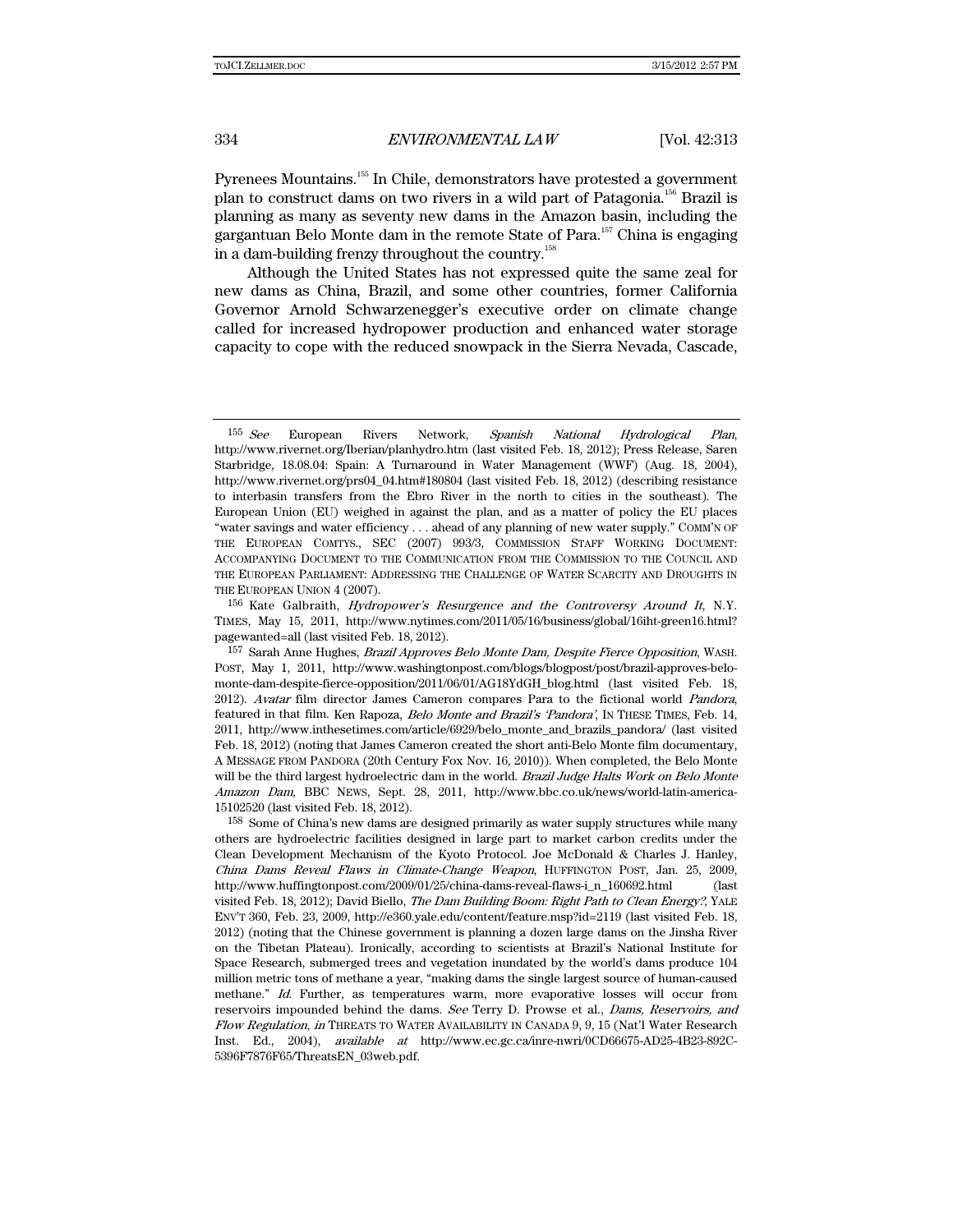and Klamath Mountains.159 An \$11 billion water bond slated for the 2010 ballot would have funded several high altitude dams in the Sierra Nevadas, including the proposed Garden Bar Dam, which would have flooded a significant portion of the Bear River north of Auburn, California, and the Temperance Flat Reservoir, which would have flooded the San Joaquin River Gorge.<sup>160</sup> Although these plans were ultimately removed from the 2010 ballot, the Federal Energy Regulatory Commission (FERC) endorsed Nevada Hydro Company's plan to obtain a permit for the construction of a 240-foottall dam to flood Decker Canyon, situated in the Santa Ana Mountains within the Cleveland National Forest in southern California, and to pump the water upward to an elevated reservoir, where the water will be run through generators to produce electricity for California and Nevada.<sup>161</sup> Just three years before the proposal was approved, the National Forest Service had included Decker Canyon in its recommendations for wilderness designation.162 Meanwhile, the East Bay Municipal Utility District (MUD) continued to push for an expansion of the Pardee Dam on the Middle Bar of the Mokelumne River, a popular rafting and fishing spot at the edge of the Sierra Nevadas, until a state court put an end to its plans.<sup>163</sup>

California is not alone in its dam-building aspirations. Colorado is considering a proposal to build two new reservoirs on the Yampa River on the western slope of the Rocky Mountains, with water delivery tunnels

162 Cruden, supra note 161.

163 Kelly Zito, EBMUD Set Back by Pardee Reservoir Ruling, SFGATE.COM, Apr. 19, 2011, http://articles.sfgate.com/2011-04-19/bay-area/30226942\_1\_water-agency-water-supply-utility (last visited Feb. 18, 2012). The Sacramento Superior Court ruled that MUD's 2009 environmental report failed to adequately describe and weigh the project's harm to important environmental and historic resources, including whitewater rafting runs and a black willow (Salix negra) stand used by members of the Miwok Tribe. Id.

<sup>159</sup> See Cal. Exec. Order No. S-3-05 (June 1, 2005), http://www.dot.ca.gov/hq/energy/ ExecOrderS-3-05.htm (last visited Feb. 18, 2012); Felice Pace, How Schwarzenegger Is Trying to Finagle More Big Dam Construction: California Governor Schwarzenegger Is Using Global Warming as an Excuse for More Massive Dam Construction, ALTERNET, May 14, 2008, http://www.alternet.org/water/85420/?page=entire (last visited Feb. 18, 2012). For a discussion of Schwarzenegger's environmental legacy, see Sarah Krakoff, Arnold Schwarzenegger and Our Common Future, 53 BUFF. L. REV. 925 (2005).

<sup>160</sup> See Lance Williams, Despite Dam-Building, Enviros Pump Money into Governor's Water Bond, CAL. WATCH, Aug. 5, 2010, http://californiawatch.org/dailyreport/despite-dam-buildingenviros-pump-money-governors-water-bond-3713 (last visited Feb. 18, 2012); see, e.g., Sierra Watch, New Dam Threatens Sierra's Bear River, YUBANET.COM, July 1, 2011, http://yubanet.com/ regional/New-Dam-Threatens-Sierra-s-Bear-River.php#.TsBuk2DN6bJ (last visited Feb. 18, 2012). (explaining that the South Sutter Water District is moving forward with the Bear River dam proposal); see also John Lindt, Temperance Flat Cost Pegged at \$3.3 Billion, VALLEY VOICE NEWSPAPER, http://www.valleyvoicenewspaper.com/vv/stories/2009/vv\_temperanceflat\_ 0164.htm (last visited Feb. 18, 2012) (explaining that the project would be reliant on funds from a state water bond, though the bond was not yet official).

<sup>161</sup> Sara Lin, Hydro Project Site Is Favored by Feds, L.A. TIMES, Feb. 1, 2007, http://articles.latimes.com/2007/feb/01/local/me-reservoir1 (last visited Feb. 18, 2012); Alex Cruden, Southern California Set to Build New Dam in National Forest: Cleveland National Forest Will See the Building of Net-Loss Dam in Decker Canyon, YAHOO! VOICES, Feb. 10, 2007, http://www.associatedcontent.com/article/139095/southern\_california\_set\_to\_build\_new.html (last visited Feb. 18, 2012).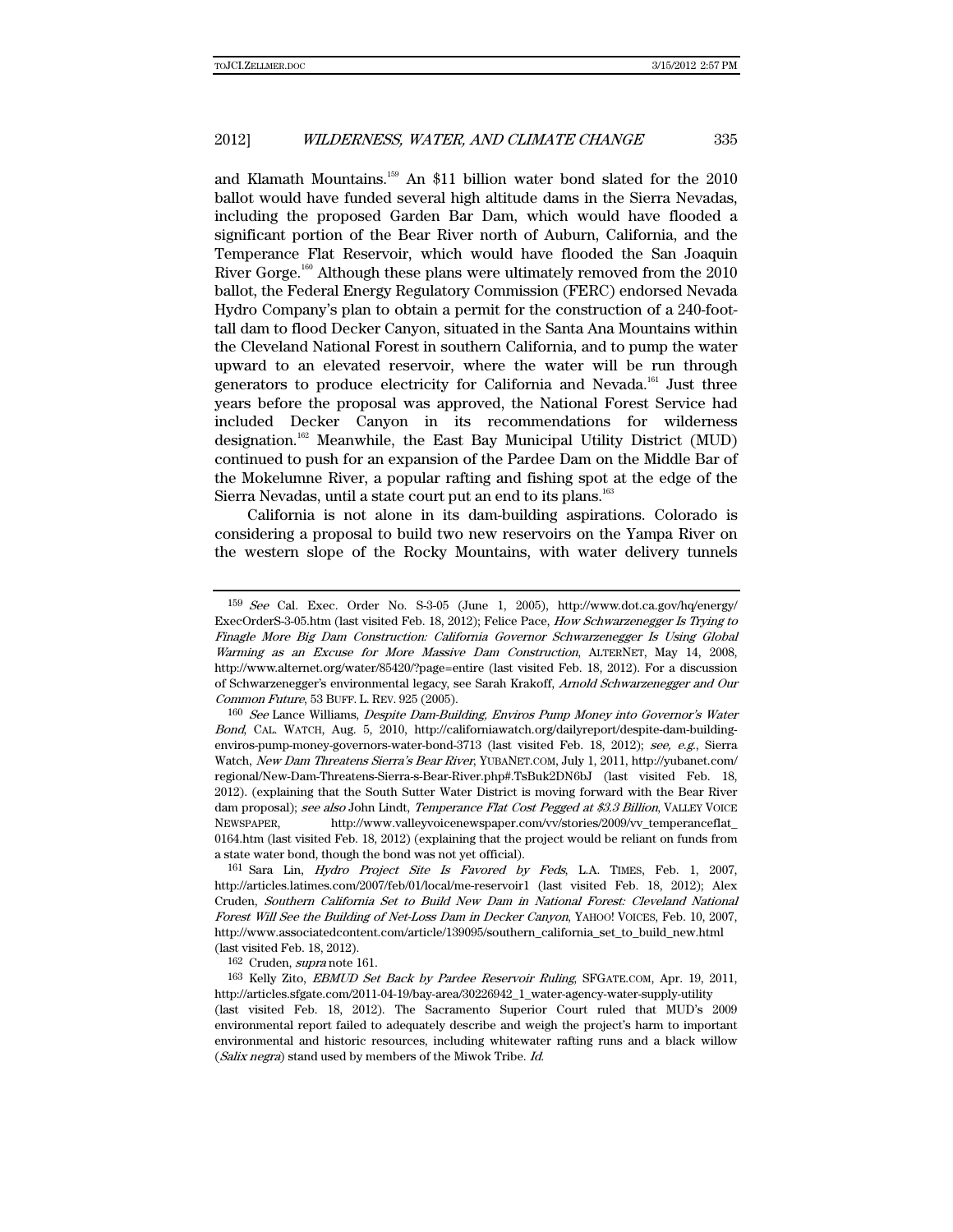situated beneath the Mount Zirkel Wilderness Area.<sup>164</sup> Washington State is contemplating the enlargement of an existing dam at Bumping Lake adjacent to the William O. Douglas Wilderness Area.<sup>165</sup> If the Bureau of Reclamation agrees with Washington's proposal, Bumping Lake would be thirteen times larger.<sup>166</sup> Washington State and the Bureau also recently considered, but ultimately rejected, constructing the \$7 billion, 760-foot-high Black Rock Dam in the Yakima River basin.<sup>167</sup> In Idaho, pressure is mounting to rebuild the Teton Dam, a federally constructed earthen dam on the Teton River that collapsed in 1976, killing eleven people.<sup>168</sup>

Cloud Seeding. California and Nevada are likely to ramp up their efforts to seed clouds with silver iodide and dry ice—frozen carbon dioxide—in hopes of increasing winter snowfall in the mountains, including mountains within wilderness areas, and augmenting spring runoff.<sup>169</sup> The estimated volume of augmented water created by one active cloud seeding program in

165 YAKIMA RIVER BASIN WATER ENHANCEMENT PROJECT (YRBWEP) WORKGROUP: INTEGRATED WATER RESOURCE MANAGEMENT PLAN: SUMMARY SUPPORT DOCUMENT 5-6 (2010), available at http://www.ecy.wa.gov/programs/wr/cwp/images/pdf/yrbwepsumsupprt.pdf; Wilderness.net, William O. Douglas Wilderness, http://www.wilderness.net/index.cfm?fuse=NWPS&sec= wildView&WID=652 (last visited Feb. 18, 2012). The plan would increase water storage for the Yakima Valley through an expansion of the existing reservoir and the construction of a new reservoir near Wymer, Washington, and includes water conservation measures, fish passages, and additional wilderness designations around Bumping Lake. David Lester, Conservation Groups Could Back Water Storage Plan, YAKIMA HERALD-REPUBLIC, Mar. 9, 2011, http://www.yakima-herald.com/stories/2011/03/09/conservation-groups-could-back-water-storageplan (last visited Feb. 18, 2012). The Wilderness Society and several other environmental groups support the plan; the Sierra Club opposes it. Id.

166 See BUREAU OF RECLAMATION, U.S. DEP'T OF THE INTERIOR, NO. TS-YSS-8, RECLAMATION MANAGING WATER IN THE WEST: YAKIMA RIVER BASIN STORAGE ALTERNATIVES APPRAISAL ASSESSMENT, at ES-3 (2006), available at http://www.usbr.gov/pn/programs/storage\_study/ pdf/alternatives-appraisal/fullreport-yakima\_alternatives\_appraisal\_assessment.pdf.

167 See WASH. STATE DEP'T OF ECOLOGY, NO. 09-12-009, FINAL ENVIRONMENTAL IMPACT STATEMENT: YAKIMA RIVER BASIN INTEGRATED WATER RESOURCE MANAGEMENT ALTERNATIVE 2-66 (2009), available at http://www.ecy.wa.gov/pubs/0912009.pdf (rejecting the Black Rock project due to high economic and social opportunity costs); 1 BUREAU OF RECLAMATION, U.S. DEP'T OF THE INTERIOR, RECLAMATION MANAGING WATER IN THE WEST: FINAL PLANNING REPORT/ENVIRONMENTAL IMPACT STATEMENT: YAKIMA RIVER BASIN WATER STORAGE FEASIBILITY STUDY xvii, 2-51 (2008), available at http://www.usbr.gov/pn/programs/storage\_study/reports/ eis/final/volume1.pdf.

168 Francisco Tharp, Return of the Teton Dam?, HIGH COUNTRY NEWS, Apr. 7, 2008, http://www.hcn.org/articles/17631 (last visited Feb. 18, 2012); Arthur Gibbs Sylvester, Teton Dam Failure Narrative, http://www.geol.ucsb.edu/faculty/sylvester/Teton\_Dam/narrative.html (last visited Feb. 18, 2012). The dam was situated near Rexburg, Idaho, west of the Targhee National Forest and Teton National Park. Bureau of Reclamation, U.S. Dep't of the Interior, The Failure of Teton Dam, http://www.usbr.gov/pn/about/Teton.html (last visited Feb. 18, 2012).

169 Desert Research Inst., DRI Cloud Seeding Program: Synopsis of DRI Cloud Seeding Program, http://www.dri.edu/synopsis (last visited Feb. 18, 2012) (describing ongoing activities in the mountains of the Lake Tahoe, Truckee, Carson, Humbolt, Owyhee, Reese, and Upper Colorado river basins). The cost of augmented water ranges from about \$7 to \$18 per acrefoot. Id.

<sup>164</sup> N. COLO. WATER CONSERVANCY DIST., MULTI-BASIN WATER SUPPLY INVESTIGATION: EXECUTIVE SUMMARY 1, 6, 12 (2006), available at http://www.nwo.usace.army.mil/html/odtl/eis/nisp.alts.AttachmentI2\_NISPConcepts\_TransMountainProjects(YampaProjectExecutiveSu mmary).pdf.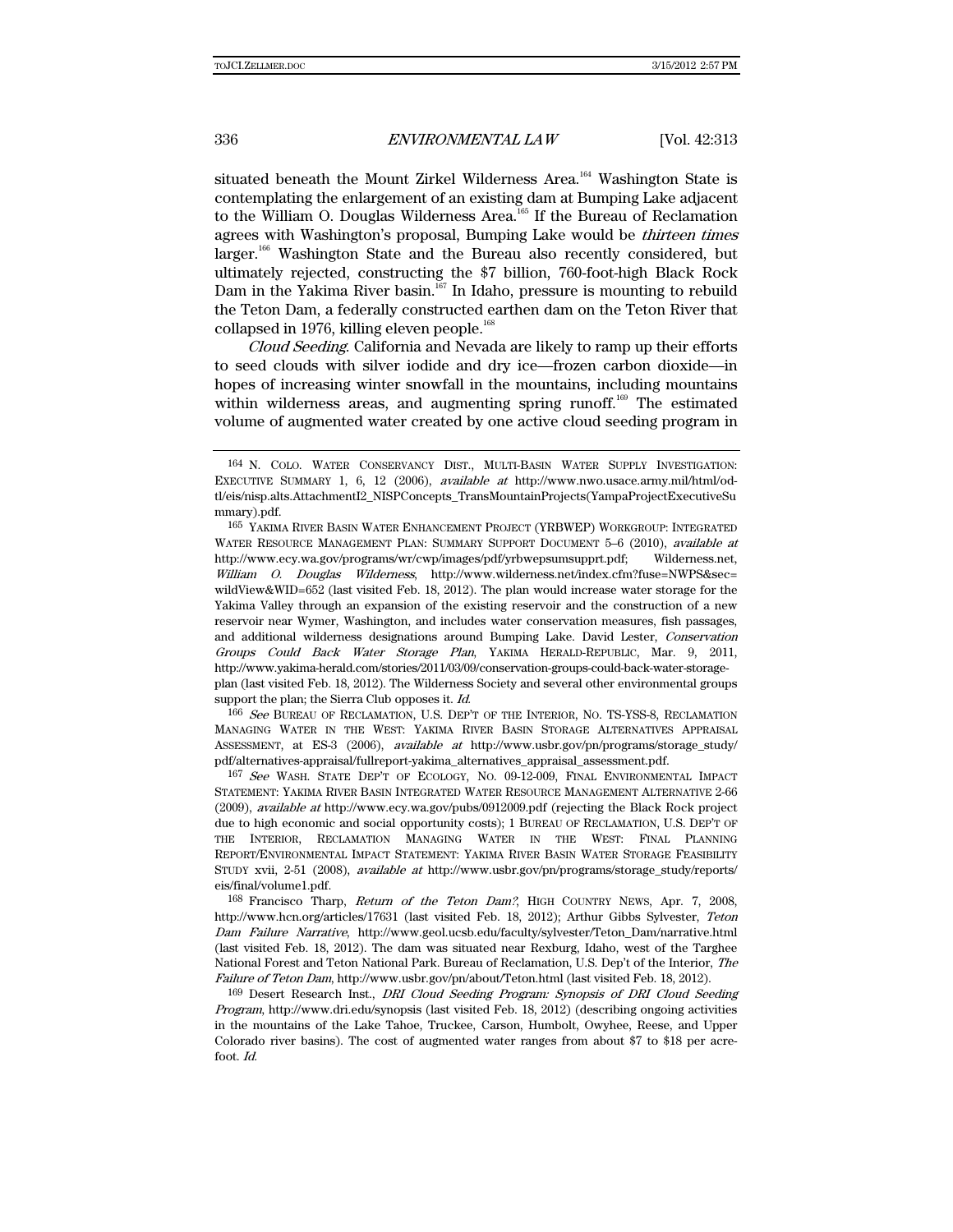Nevada ranges from 20,000 to 80,000 acre-feet annually, a percentage increase of 2% to 10%.170 The United States has provided \$2.5 million in federal grants to a company in Nevada to establish the scientific basis for cloud seeding and to develop the tools with which to conduct cloud seeding and to evaluate its impacts.<sup>171</sup>

Artificial Water Deliveries and Water Quality Interventions. As precipitation patterns change and droughts become more persistent, wilderness managers may resort to artificial delivery systems to provide water to imperiled species. When bighorn sheep populations began to decline in southwest Arizona, FWS built two water structures in the Kofa National Wildlife Refuge and Wilderness.<sup>172</sup> FWS personnel, in partnership with the Arizona Game and Fish Department, maintain the tanks. $173$ Comprised mostly of aerated PVC pipe buried underground and designed to catch rainwater and channel it into concrete weirs or troughs, each system is capable of holding approximately  $13,000$  gallons of water.<sup>174</sup> During droughts, water is transported to the structures.<sup>175</sup> FWS and other federal wilderness managers will face increasing pressure to authorize the installation and maintenance of such devices, along with stock-watering tanks and related infrastructure for grazing permittees, throughout the wilderness system. $176$ 

Another type of intervention involves efforts to restore water quality in wilderness areas. To diminish acidity caused by air pollution, Forest Service managers used helicopters to dump 140 tons of limestone into streams within the St. Mary's Wilderness in Virginia.<sup>177</sup> The agency recognized, "The question is whether to allow continued loss of the aquatic biota while preserving the wilderness concept or ideal of 'untrammeled', or compromise the wilderness ideal, to preserve the aquatic resource?"178 The intervention worked—albeit briefly—to enhance the wilderness area's aquatic resources.179 Within a few months, stream pH had returned to desirable

<sup>&</sup>lt;sup>170</sup> Id. The efficacy of cloud seeding is gauged through trace chemical analyses of snowfall. DESERT RESEARCH INST., CLOUD SEEDING: FACT SHEET (2010), available at http://www.dri.edu/ images/stories/research/programs/cloud-seeding/DRICloudSeedingFactSheet2010.pdf.

<sup>171</sup> DESERT RESEARCH INST., supra note 170.

<sup>172</sup> Wilderness Watch, Inc. v. U.S. Fish & Wildlife Serv., 629 F.3d 1024, 1026 (9th Cir. 2010); see supra notes 81–90 (describing the area and the plan).

<sup>173</sup> Wilderness Watch, 629 F.3d at 1027.

<sup>174</sup> Id. at 1031.

 $175$  See id. at 1027, 1040 (remanding because FWS did not provide sufficient evidence that its construction of water tanks in the wilderness area was necessary to conserve the bighorn sheep population); see also discussion infra notes 280–82.

 $176$  See Barnes, 329 F. Supp. 2d 1141, 1153, 1155 (D. Ariz. 2004) (reversing BLM and the Interior Board of Land Appeals, which had allowed ranchers to use vehicles and mechanized equipment to repair and maintain their range developments, respond to emergencies in grazing allotments, and repair and maintain 15.5 miles of access routes in the Arrastra Mountain Wilderness).

<sup>177</sup> U.S. FOREST SERV., U.S. DEP'T OF AGRIC., DECISION NOTICE AND FINDING OF NO SIGNIFICANT IMPACT: PROPOSED ST. MARY'S AQUATIC RESTORATION PROJECT, at DN-1 to -2 (1998), available at http://www.fs.usda.gov/Internet/FSE\_DOCUMENTS/fsbdev3\_000366.pdf.

 $178$  *Id.* at DN-2.

 $179$  *Id.* at DN-3 to -4.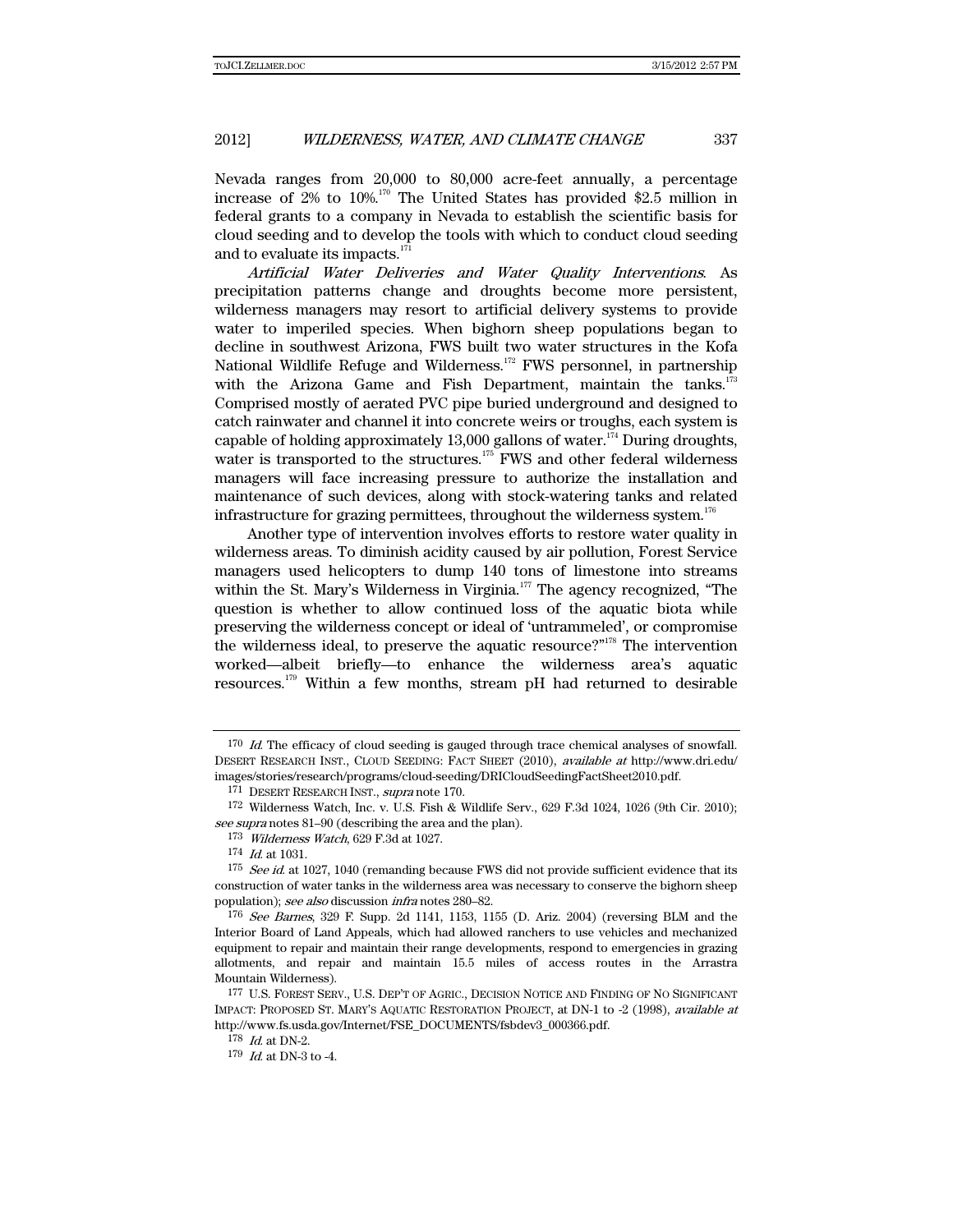levels and macroinvertebrate and fish populations began to improve.<sup>180</sup> Within six years, however, the streams were once again experiencing high acidity and the limestone treatment is being repeated, with no end in sight.<sup>181</sup>

Logging and Other Vegetation Management. Some wilderness managers and owners of adjacent lands are seeking more logging and other measures to "fire proof" forests and to inhibit the spread of disease and insect infestation.<sup>182</sup> Even in national park wilderness areas, where mechanical and chemical interventions are atypical, the Park Service has begun spraying thousands of acres of trees a year with insecticides and removing dead and dying trees by mechanical means, particularly in high-value areas such as visitor centers.<sup>183</sup>

One such intervention involves Bandelier National Monument, most of which was designated as wilderness in  $1976<sup>184</sup>$  where overgrazing and fire suppression has caused "unprecedented change" in the piñon–juniper woodlands.185 Studies in the late 1990s indicated that thinning small-diameter trees and using the cut branches as a slash "erosion blanket" on exposed soils would generate a two- to seven-fold increase in understory cover and reduce soil erosion.<sup>186</sup> With these studies in mind, in 2007, the Park Service prepared an Environmental Impact Statement and adopted a broad-scale restoration plan for about  $4000$  acres of wilderness.<sup>187</sup> To do the thinning, the Park Service opted to use chainsaws, which are generally prohibited in wilderness.<sup>188</sup> It concluded that "treatment of such a large area would be infeasible without the use of motorized equipment."189 While the use of hand tools would be less intrusive on wilderness values than chainsaws, the Park Service found that it would take twenty times longer to accomplish the restoration.190 After the work is completed, the agency plans to use prescribed fire to maintain mechanically thinned areas.<sup>191</sup>

Other proposals include the removal of riparian vegetation, such as invasive tamarisk (Tamarix ramosissima)—salt cedar—in order to increase

184 Act of Oct. 20, 1976, Pub. L. No. 94-567, § 1(a), 90 Stat. 2692.

<sup>185</sup> Charisse A. Sydoriak et al., *Would Ecological Landscape Restoration Make the Bandelier* Wilderness More or Less of a Wilderness?, WILD EARTH, Winter 2000/2001, at 83, 85, 87.

188 See infra text accompanying notes 298–304.

189 NAT'L PARK SERV., U.S. DEP'T OF THE INTERIOR, BANDELIER NATIONAL MONUMENT NEW MEXICO: ECOSYSTEM RESTORATION PLAN RECORD OF DECISION 3 (2007), available at http://parkplanning.nps.gov/document.cfm?parkID=27&projectID=10977&documentID=20655 (click "Signed ROD 9.18.07" to download PDF file).

 $190\;$   $\emph{Id.}$  at 4.

<sup>180</sup> Cole & Yung, supra note 124, at 4.

<sup>181</sup> Id. at 5.

 $182$  *Id.* at  $5-6$ .

<sup>183</sup> SAUNDERS ET AL., supra note 115, at 20.

<sup>186</sup> Id. at 88.

<sup>187</sup> NAT'L PARK SERV., U.S. DEP'T OF THE INTERIOR, BANDELIER NATIONAL MONUMENT: FINAL ECOLOGICAL RESTORATION PLAN AND ENVIRONMENTAL IMPACT STATEMENT i, 10 (2007).

<sup>191</sup> Id. at 3; see Sandi Zellmer & John M. Anderies, Wilderness Preserves: Still Relevant and Resilient After All These Years, in RESILIENCE AND LAW (forthcoming 2012), available at http://papers.ssrn.com/sol3/papers.cfm?abstract\_id=1871317 (click on "One-Click Download" link to download PDF file; article describes criteria to be used to determine whether restoration activities in wilderness areas should be undertaken).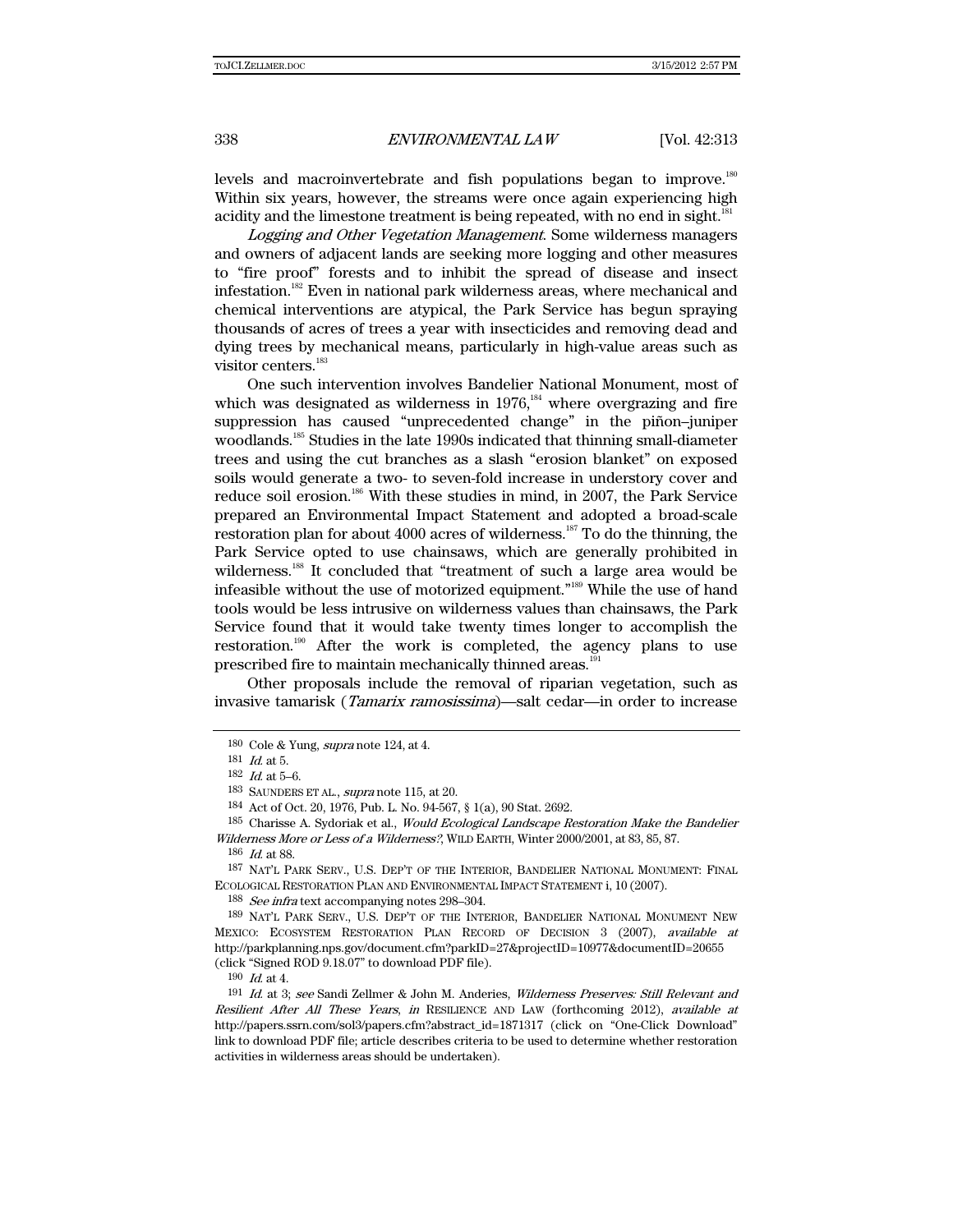water yield from wilderness and other protected areas.<sup>192</sup> In the Grand Canyon, for example, work crews are acting aggressively to remove tamarisk through a combination of mechanical and chemical controls, including pulling, cutting to stump level, girdling, and herbicide applications.193 Tamarisk, however, provides habitat for a variety of endangered and threatened bird species, and tamarisk removal could jeopardize those species, in addition to trammeling the wild characteristics of the area.<sup>194</sup>

Eradicating Invasive Species. Management agencies have engaged in shooting, trapping, poisoning, burning, using biological control agents, and other types of invasive species eradication measures throughout the wilderness system. Tamarisk removal, described above, is just one example. The melaleuca initiative in the Florida Everglades is another even more intensive eradication program.195 It deploys measures worthy of a horror movie. First, state and federal land managers have begun "mass rearing" and releasing biological agents, such as the melaleuca leaf weevil  $(Xx)$ vitiosa) and the aphid-like psyllid (Boreioglycaspis melaleucae), both natives of Australia.<sup>196</sup> Next, chemical herbicides are sprayed from aircraft over large areas where melaleuca is hard to reach by other means.<sup>197</sup> The final assault involves a "brontosaurus"—a "monster of a machine that chips a standing tree from the top down to the ground using a grinder attached to the machine's head."198 This leaves behind mulch, which contains melaleuca seedlings, but more biological agents can be released to attack the new growth.<sup>199</sup> Critics argue persuasively that these strategies are not aimed at

196 Id. at 13; Florida Battles Invasive Melaleuca Acre by Acre, ENV'T NEWS SERV., Nov. 2, 2004, http://www.ens-newswire.com/ens/nov2004/2004-11-02-01.html (last visited Feb. 18, 2012).

<sup>192</sup> NAT'L PARK SERV., U.S. DEP'T OF THE INTERIOR, TAMARISK MANAGEMENT AND TRIBUTARY RESTORATION (2011), available at http://www.nps.gov/grca/naturescience/upload/TAMRAM bulletin20110304.pdf.

<sup>193</sup> Id.

<sup>194</sup> Final Rule Determining Endangered Status for the Southwestern Willow Flycatcher, 60 Fed. Reg. 10,694, 10,698 (Feb. 27, 1995) (to be codified at 50 C.F.R. pt. 17) (discussing the increase in use of tamarisk as a habitat by the southwest willow flycatcher (Empidonax traillii) extimus)); see Robert W. Adler, Restoring the Environment and Restoring Democracy: Lessons from the Colorado River, 25 VA. ENVTL. L.J. 55, 78 (2007) ("[W]hile invasive species often have devastating effects, . . . tamarisk in Grand Canyon . . . hosts huge populations of insects, which provide food for a wide range of birds, including the largest population of endangered southwestern willow flycatchers in Arizona. Black-chinned hummingbirds appear to prefer tamarisk for nesting sites." (footnote omitted)).

 $195$  William E. O'Brien & Jennifer A. McIvor, Is There Anything "Good" About Everglades Restoration?, 35 ENV'TS J., 2007, at 1, 13, available at https://jps.library.utoronto.ca/ index.php/ejis/article/view/14274/11266; see supra notes 140–44 and accompanying text (describing melaleuca).

<sup>197</sup> Florida Battles Invasive Melaleuca Acre by Acre, supra note 196.

<sup>198</sup> Id.

<sup>199</sup> Id. Another piece of equipment in the maleleuca arsenal is a "feller buncher," a multifaceted machine with pinchers and a saw, which cuts the trunk, applies herbicide to the stump, picks up multiple trees with its pinchers, carries them to a collection site "like a flower bunch," and piles them into stacks for disposal. Id.; see also U.S. ARMY CORPS OF ENG'RS JACKSONVILLE DIST., MELALEUCA ERADICATION AND OTHER EXOTIC PLANTS: IMPLEMENT BIOLOGICAL CONTROLS (2009), available at http://www.evergladesplan.org/docs/fs\_melaleuca\_feb\_2009.pdf.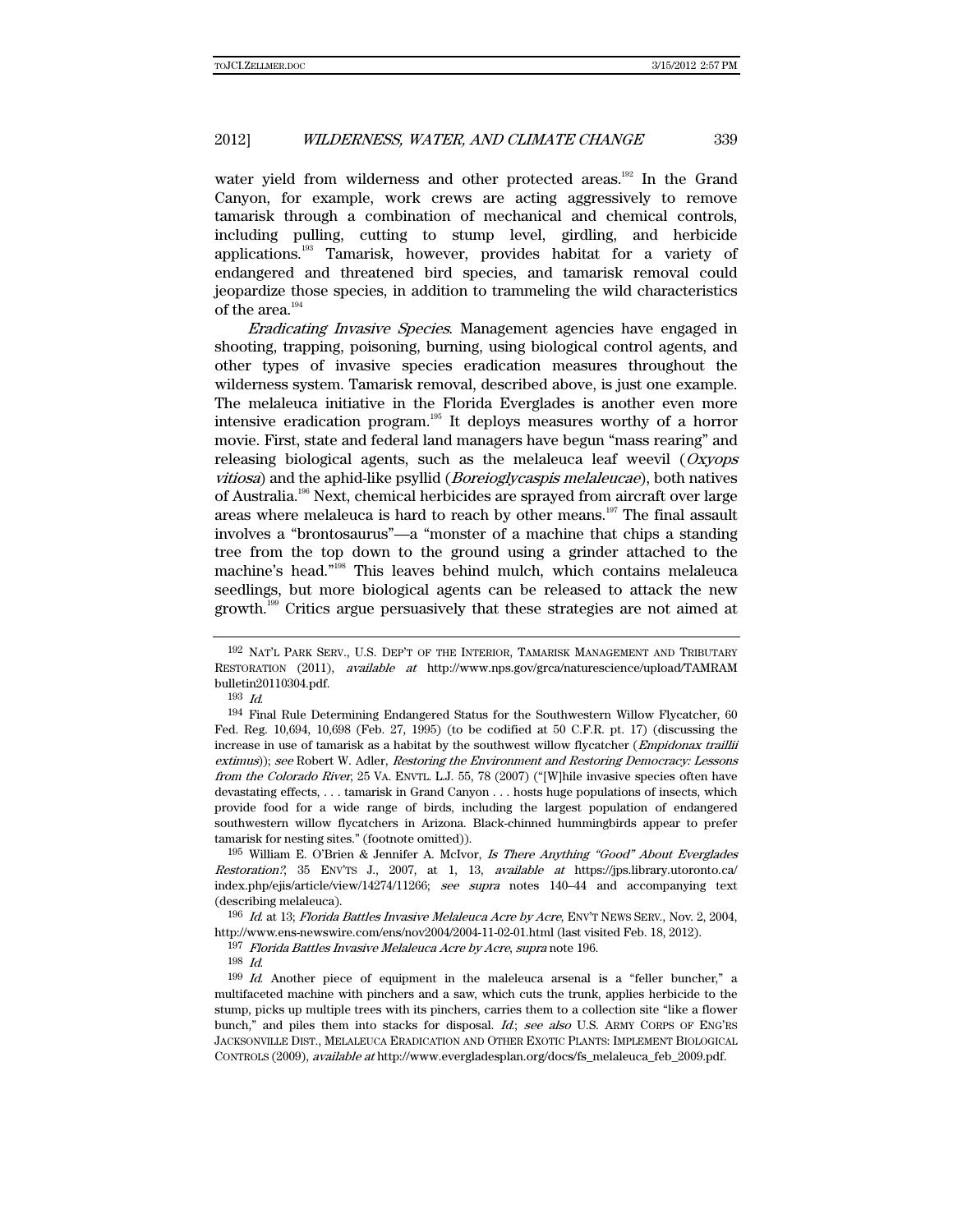wilderness preservation but are instead "a water supply program aimed at satisfying the human population growth demands along Florida's southern coasts [and] accommodating the demands of powerful economic interests."<sup>200</sup>

Invasive aquatic species have been a recurring target for Rotenone applications in wilderness streams and lakes.<sup>201</sup> In both the Carson-Iceberg Wilderness of California and the Bob Marshall Wilderness of Montana, federal agencies, in cooperation with state fish and game managers, are engaging in full-scale chemical eradication programs to remove introduced, nonnative trout in wilderness streams.<sup>202</sup> Chemical treatments, which are planned for up to three years,<sup>203</sup> utilize outboard motors, aircraft, and pumps to apply Rotenone.<sup>204</sup> In California, the plan involves application of Rotenone through hand spraying and mechanical drip stations.<sup>205</sup> The area downstream of the treated stream segment will be "neutralized" with potassium permanganate dispensed by a gas-powered generator and auger.<sup>206</sup> The agency determined that "chemical removal of hybridized trout with the piscicide Rotenone and the use of motorized equipment . . . is the minimum activity within Wilderness needed" to eradicate undesirable species and accomplish cutthroat trout restoration.<sup>207</sup> But Rotenone kills not only the targeted species, but also all other fish, amphibians, insects, and any other creatures that absorb oxygen through gills.<sup>208</sup> These types of efforts are likely to increase as wilderness-managing agencies attempt to mitigate or adapt to the effects of climate change on biological communities.

Reintroducing Native Species. Reintroductions of species that historically occupied wilderness areas but that no longer persist in those areas have already occurred and may be expected to continue as climate change threatens the viability of sensitive plant and animal populations. Examples include aerial stocking of cutthroat trout in wilderness lakes and streams, including those that have been cleared of invasive species

207 U.S. FOREST SERV., supra note 201, at 11.

<sup>&</sup>lt;sup>200</sup> O'Brien & McIvor, *supra* note 195, at 14 (citation omitted); see also MICHAEL GRUNWALD, THE SWAMP 316–17 (2006) (describing the Comprehensive Everglades Restoration Plan as "an effort to expand the water pie").

<sup>201</sup> See, e.g., U.S. FOREST SERV., RECORD OF DECISION FOR THE PAIUTE CUTTHROAT TROUT RESTORATION PROJECT 1 (2010), available at http://a123.g.akamai.net/7/123/11558/abc123/ forestservic.download.akamai.com/11558/www/nepa/54914\_FSPLT2\_030233.pdf; Notice of Availability of Final Environmental Impact Statement for Paiute Cutthroat Trout Restoration Project, 75 Fed. Reg. 18,235, 18,236 (Apr. 9, 2010).

 $^{202}$  U.S. FOREST SERV., *supra* note 201, at 1–2; U.S. FOREST SERV., U.S. DEP'T OF AGRIC., SOUTH FORK FLATHEAD WATERSHED WESTSLOPE CUTTHROAT TROUT CONSERVATION PROGRAM: RECORD OF DECISION 1 (2006), *available at* http://efw.bpa.gov/environmental\_services/Document\_Library/ South Fork Flathead/forest service rod2.pdf.

 $203$  See, e.g., U.S. FOREST SERV., supra note 201, at 5.

<sup>204</sup> U.S. FOREST SERV., supra note 202, at 1.

<sup>&</sup>lt;sup>205</sup> U.S. FOREST SERV., *supra* note 201, at 5.

<sup>206 75</sup> Fed. Reg. at 18,236; U.S. FOREST SERV., supra note 201, at 11.

<sup>208</sup> Alaska Dep't of Fish & Game, What Is Rotenone?, http://www.adfg.alaska.gov/ index.cfm?adfg=rotenone.main (last visited Feb. 18, 2012); see also Californians for Alts. to Toxics v. U.S. Fish & Wildlife Serv., No. CIV. S-10-1477 FDC/CMK, 2011 WL 3915966, \*26 (E.D. Cal. Sept. 6, 2011) (discussed infra notes 286–88 and accompanying text).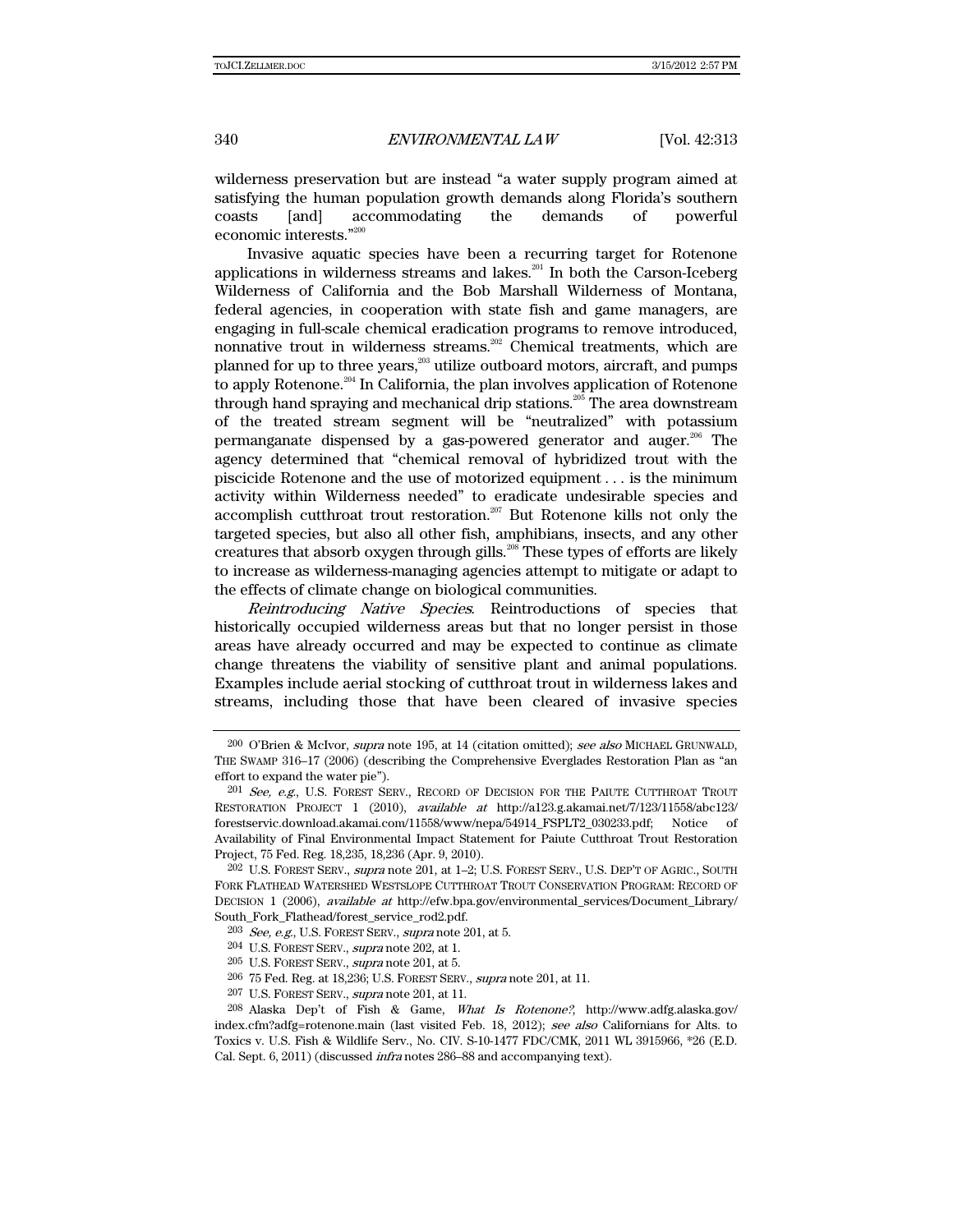through the use of chemicals and other eradication measures.<sup>209</sup> In the Bob Marshall wilderness, the agencies are engaging in an intensive stocking program for westslope cutthroat trout (Oncorhynchus clarki lewisi)—the official state fish—in nearly twenty high elevation lakes, some of which were historically fishless.<sup>210</sup>

One of the most controversial reintroductions involves the Rocky Mountain gray wolf (Canis lupus irremotus), which had been extirpated from the Rockies by human depredation in the early twentieth century.<sup>211</sup> Pursuant to an Endangered Species Act (ESA)<sup>212</sup> recovery plan, gray wolves were captured from Canada and released into the Greater Yellowstone Ecosystem in the mid-1990s.<sup>213</sup> Federal courts rejected challenges brought by both ranchers and environmentalists who alleged violations of the National Environmental Policy Act, $214$  the ESA, and other federal statutes.<sup>215</sup> In the latest round of litigation related to the reintroduction, a federal district court in Idaho upheld a decision to authorize the use of intrusive monitoring techniques—helicopters—to inventory and track reintroduced wolves and their offspring in wilderness areas.<sup>216</sup>

Assisted Migration of Nonnative Species. Climate-sensitive species may be moved to more suitable locations under assisted migration—or "managed relocation"—initiatives.<sup>217</sup> Potential climate refugees include the American pika (Ochotona princeps), bighorn sheep, red wolves (Canis lupus rufus), San Bernardino flying squirrels (Glaucomys sabrinus californicus), whitetailed ptarmigans (Lagopus leucura), coldwater trout and other fish species, arroyo toads (Bufo californicus), Quino checkerspot butterflies (Euphydryas editha quino), and white bark pine (*Pinus albicaulis*).<sup>218</sup> Pika, for example,

 $^{209}$  See U.S. FOREST SERV., supra note 201, at 3 (describing the use of Rotenone in the planned removal of invasive species and restocking with native trout); see also U.S. FOREST SERV., supra note 202, at 18.

 $210$  U.S. FOREST SERV., supra note  $202$ , at 2, 19 tbl.2-1; MT.gov, *Montana Field Guides:* Westslope Cutthroat Trout, http://fieldguide.mt.gov/detail\_AFCHA02088.aspx (last visited Feb. 18, 2012) (stating that the cutthroat trout has been designated Montana's state fish).

<sup>211</sup> U.S. FISH & WILDLIFE SERV., NORTHERN ROCKY MOUNTAIN WOLF RECOVERY PLAN 1–2 (1987), available at http://www.fws.gov/mountain-prairie/species/mammals/wolf/Northern RockyMountainWolfRecoveryPlan.pdf.

<sup>212</sup> Endangered Species Act of 1973, 16 U.S.C. §§ 1531–1544 (2006 & Supp. IV 2010).

<sup>213</sup> U.S. FISH & WILDLIFE SERV. ET AL., ROCKY MOUNTAIN WOLF RECOVERY 2010 INTERAGENCY ANNUAL REPORT 5 (2011), available at http://www.fws.gov/mountain-prairie/species/mammals/ wolf/annualrpt10/FINAL\_2010\_Northern\_Rockies\_Summary\_and\_Background\_3\_9\_11.pdf.

<sup>214</sup> National Environmental Policy Act of 1969, 42 U.S.C. §§ 4321–4347 (2006).

<sup>215</sup> Wyo. Farm Bureau Fed'n v. Babbitt, 199 F.3d 1224, 1241 (10th Cir. 2000).

<sup>216</sup> Wolf Recovery Found. v. U.S. Forest Serv., 692 F. Supp. 2d 1264, 1269 (D. Idaho 2010).

<sup>&</sup>lt;sup>217</sup> Alejandro E. Camacho, Assisted Migration: Redefining Nature and Natural Resource Law Under Climate Change, 27 YALE J. ON REG. 171, 173 (2010).

<sup>&</sup>lt;sup>218</sup> See, e.g., Holtcamp, supra note 100, at 8–9 (discussing the effects of temperature on the American Pika); Clinton W. Epps et al., *Effects of Climate Change on Population Persistence of* Desert-Dwelling Mountain Sheep in California, 18 CONSERVATION BIOLOGY 102, 103 (2004) (bighorn sheep); Camacho, supra note 217, at 175, 203 (red wolves and coldwater trout); Ctr. for Biological Diversity, Mammals: San Bernardino Flying Squirrel, http://www.biological diversity.org/species/mammals/San\_Bernardino\_flying\_squirrel/index.html (last visited Feb. 18, 2012) (San Bernadino flying squirrel); Sara J. Oyler-McCance et al., Effects of Climate Change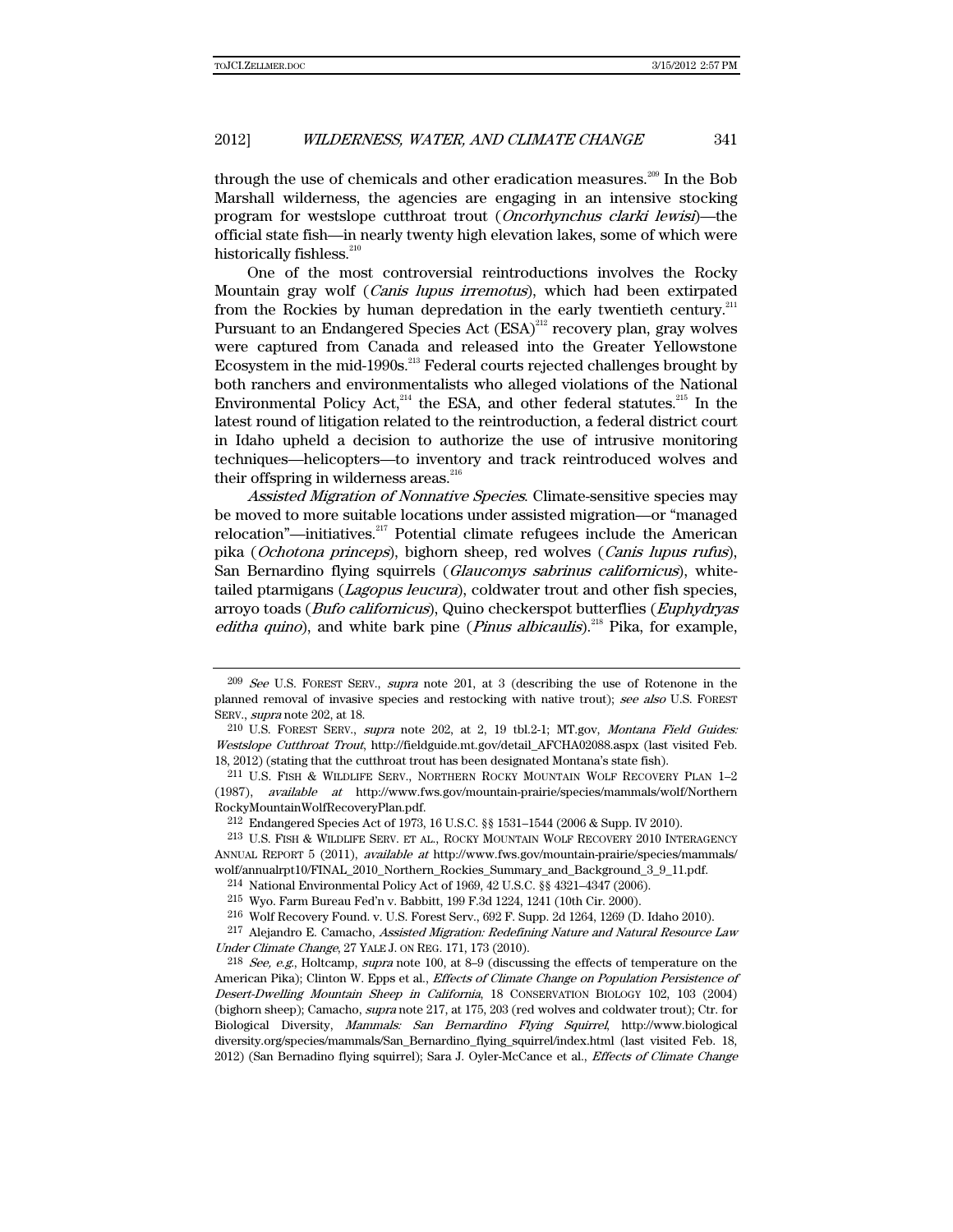historically resided at around 5700 feet elevation in certain areas of the Southwest, but in recent decades they have crept uphill an additional 1000 feet.<sup>219</sup> They seek higher elevations because rising summer temperatures threaten them with heat stress and reduce their ability to gather food, while diminished snowpack in winter reduces the available shelter, making them more vulnerable to cold snaps.<sup>220</sup> In California and Nevada, pika are running out of room to climb.<sup>221</sup> The high peaks, cooler temperatures, and undisturbed habitat features of wilderness areas in the northern Rockies of Colorado, Wyoming, Montana, and Canada may seem like an attractive new home, $^{222}$  but the pika would need human help to get there.

Renewable Energy Development. At no other time in the nation's history has the pressure to develop new—particularly renewable—energy sources been more acute.<sup>223</sup> To reduce the potential effects of climate change, both the Bush and Obama administrations have prioritized the development of geothermal, wind, and solar power on the federal public lands. $^{224}$ 

on Nutrition and Genetics of White-Tailed Ptarmigan, in 39 STUDIES IN AVIAN BIOLOGY: ECOLOGY, CONSERVATION, AND MANAGEMENT OF GROUSE 283, 283–94 (Brett Sandercock et al. eds., 2011), available at http://www.fort.usgs.gov/Products/Publications/23309a/23309a.pdf (white-tailed ptarmigan); U.S. FISH & WILDLIFE SERV., ARROYO TOAD (BUFO CALIFORNICUS (=MICROSCAPHUS)): 5- YEAR REVIEW: SUMMARY AND EVALUATION 16 (2009), available at http://www.biological diversity.org/species/amphibians/arroyo\_toad/pdfs/5\_year\_review\_5-21-10.pdf (stating climate change is a newly identified threat following the arroyo toad listing); David Biello, *Deporting* Plants and Animals to Protect Them from Climate Change, SCI. AM., July 17, 2008, http://www.scientificamerican.com/article.cfm?id=deporting-plants-and-animals-to-protect-fromclimate-change (last visited Feb. 18, 2012) (Quino checkerspot butterfly); Press Release, Comm.

 $219$  See, e.g., Holtcamp, supra note 100, at 9; SIERRA NEV. ALLIANCE, SIERRA CLIMATE CHANGE TOOLKIT 18 (2010), available at http://www.sierranevadaalliance.org/programs/db/pics/ 1298596515\_7886.f\_pdf.pdf; Nat'l Park Serv., U.S. Dep't of the Interior, Pikas in Peril, http://science.nature.nps.gov/im/units/ucbn/monitor/pika/pika\_peril/index.cfm (last visited Feb. 18, 2012).

220 Holtcamp, supra note 100, at 9.

221 See id.

223 World Nuclear Ass'n, Renewable Energy and Electricity, http://world-nuclear.org/ info/inf10.html (last visited Feb. 18, 2012) ("There is unprecedented interest in renewable energy, particularly solar and wind energy, which provide electricity without giving rise to any carbon dioxide emission.").

 $^{224}$  See, e.g., Hil Anderson, High Renewable Energy Potential in West, UNITED PRESS INT'L, Feb. 21, 2003, http://www.upi.com/Top\_News/2003/02/21/High-renewable-energy-potential-in-West/UPI-11941045870103/ (last visited Feb. 18, 2012) (discussing how the Department of Energy and Department of the Interior, during the Bush Administration, conducted studies concerning the large potential that existed in the West for renewable energy); Ken Salazar, Standing Up Renewable Energy on America's Lands and Oceans, WHITE HOUSE BLOG (Jan. 18,

on the Status of Endangered Wildlife in Can., Species at Risk in Canada Increase in 2010 - The International Year of Biodiversity (May 3, 2010), available at http://www.cosewic.gc.ca/ rpts/sct7\_3\_15\_e.pdf (white bark pine).

<sup>&</sup>lt;sup>222</sup> See, e.g., id.; Stuart L. Pimm, High-Living Pika Can Help Us Understand Our Climate Fate, NAT'L GEOGRAPHIC NEWS WATCH, Feb. 5, 2010, http://newswatch.nationalgeographic.com/2010/ 02/05/pika\_habitat\_climate\_risk/ (last visited Feb. 18, 2012); Robert L. Fischman & Jeffrey B. Hyman, The Legal Challenge of Protecting Animal Migrations as Phenomena of Abundance, 28 VA. ENVTL. L.J. 173, 179 (2010) ("Any successful strategy for protecting migration will need to address habitat destruction, human-created obstacles, overexploitation (i.e., hunting and fishing), and climate change.").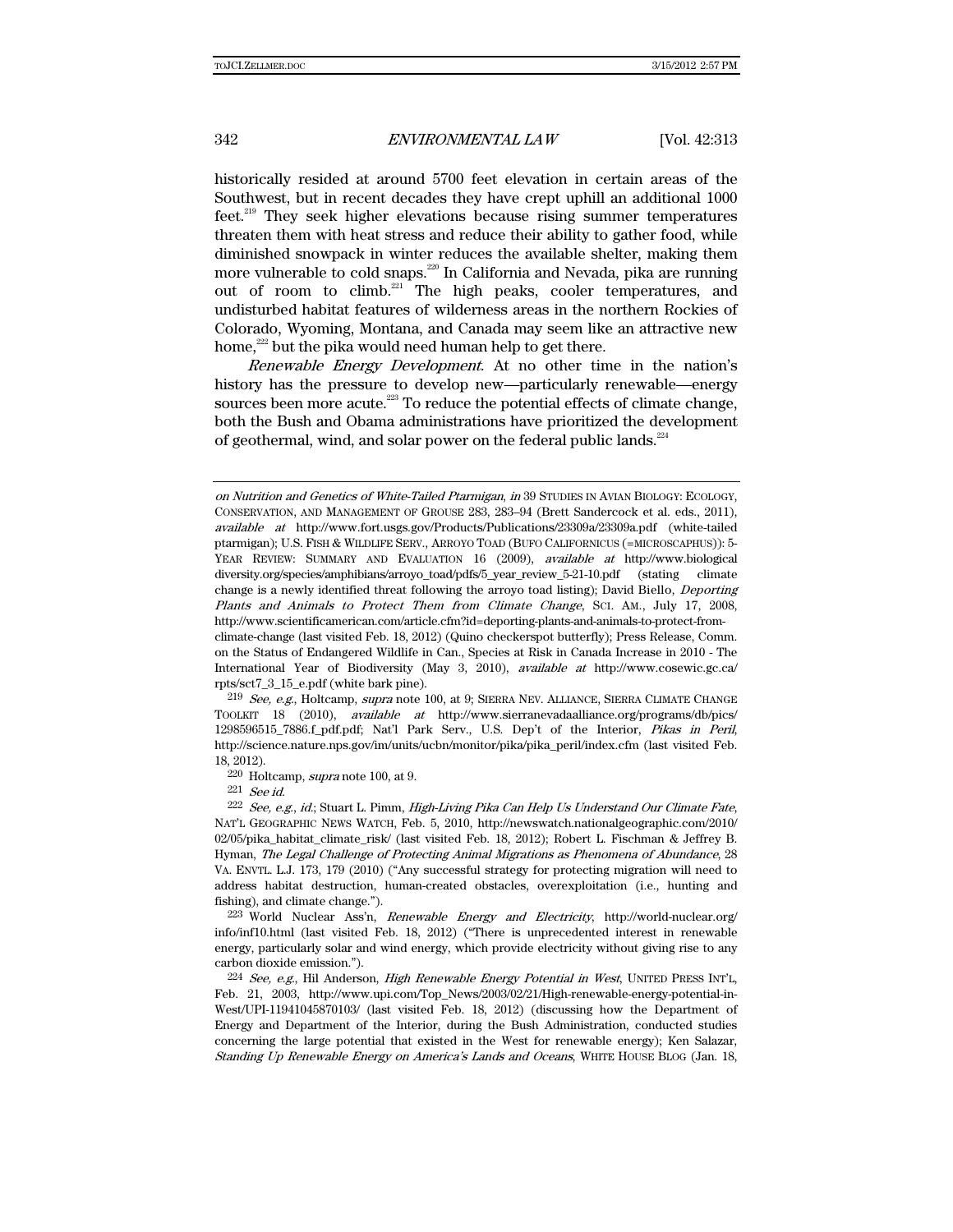The desire to develop renewable energy sources, like solar or wind plants, is clashing with the desire to preserve untrammeled landscapes and primeval wilderness characteristics. Some environmental groups fear that "an army of mirrors, generators and transmission towers [will] transform[]. . . [d]esert vistas" in the Mojave and other southwestern deserts of the public lands. $^{225}$ 

In recent years, Congress has passed several bills supporting renewable energy development on public lands and elsewhere.<sup>226</sup> In the Energy Policy Act of  $2005$ ,<sup>27</sup> Congress directed the Department of the Interior to install 10,000 megawatts of renewable energy projects on the public lands by  $2015<sup>228</sup>$  In 2008, BLM and the Department of Energy (DOE) initiated a process to develop a program for utility-scale solar energy projects on BLM lands.<sup>229</sup> The American Recovery and Reinvestment Act of  $2009^{230}$  provides federal loan guarantees to secure financing for renewable energy projects that commenced construction by September 30, 2011.<sup>231</sup> In addition, as of 2011, twenty-nine states and the District of Columbia have imposed renewable energy standards, requiring electrical utilities to produce a certain percentage of their power from renewable resources.<sup>232</sup> The Obama Administration expected thirty-eight additional large-scale solar facilities to come on-line by the end of 2010, which would generate another 613 megawatts of renewable energy.<sup>233</sup>

Some of these technologies are terribly thirsty.<sup>234</sup> Concentrated solar power (CSP) facilities require water for cooling and steam generation.<sup>235</sup>

 $227$  Pub. L. No. 109-58, 119 Stat. 594 (codified primarily in scattered sections of  $42$  U.S.C.).

228 Id. § 211, 119 Stat. at 660.

229 Notice of Intent to Prepare Programmatic Environmental Impact Statement, 73 Fed. Reg. 30,908, 30,908–09 (May 29, 2008).

230 Pub. L. No. 111-5, 123 Stat. 115 (codified as amended in scattered sections of 26 U.S.C.).

231 Id. § 1101, 123 Stat. 319; id. § 1603(a)(1)–(2), 123 Stat. 364.

 $^{232}$  Fed. Energy Regulatory Comm'n, Renewable Power & Energy Efficiency Market: Renewable Portfolio Standards (2011), available at http://www.ferc.gov/market-oversight/othrmkts/renew/othr-rnw-rps.pdf; U.S. Dep't of Energy Office of Energy Efficiency & Renewable Energy et al., Database of State Incentives for Renewables & Efficiency: RPS Policies, available at http://www.dsireusa.org/documents/summarymaps/RPS\_map.pptx. Of these states, "only sixteen [] have specific goals or incentives for solar power." Robert Glennon & Andrew M. Reeves, Solar Energy's Cloudy Future, 1 ARIZ. J. ENVTL. L. & POL'Y 91, 93 n.7 (2010).

233 Glennon & Reeves, supra note 232, at 94.

<sup>234</sup> Todd Woody, Alternative Energy Projects Stumble on a Need for Water, N.Y. TIMES, Sept. 30, 2009, http://www.nytimes.com/2009/09/30/business/energy-environment/30water.html.

235 U.S. DEP'T OF ENERGY, CONCENTRATING SOLAR POWER COMMERCIAL APPLICATION STUDY: REDUCING WATER CONSUMPTION OF CONCENTRATING SOLAR POWER ELECTRICITY GENERATION 4–5, available at http://www1.eere.energy.gov/solar/pdfs/csp\_water\_study.pdf.

<sup>2011, 4:25</sup> PM), http://www.whitehouse.gov/blog/2011/01/18/standing-renewable-energy-americas-lands-and-oceans (discussing efforts of the Obama Administration in 2010 to increase wind, solar, geothermal, and transmission on public lands).

<sup>225</sup> Felicity Barringer, Environmentalists in a Clash of Goals, N.Y. TIMES, Mar. 24, 2009, at A17.

 $226$  See, e.g., Debbie Leonard, Doctrinal Uncertainty in the Law of Federal Reserved Water Rights: The Potential Impact on Renewable Energy Development, 50 NAT. RESOURCES J. 611, 631–32 (2010) (citing, inter alia, American Clean Energy Leadership Act of 2009, S. 1462, 111th Cong. (2009)).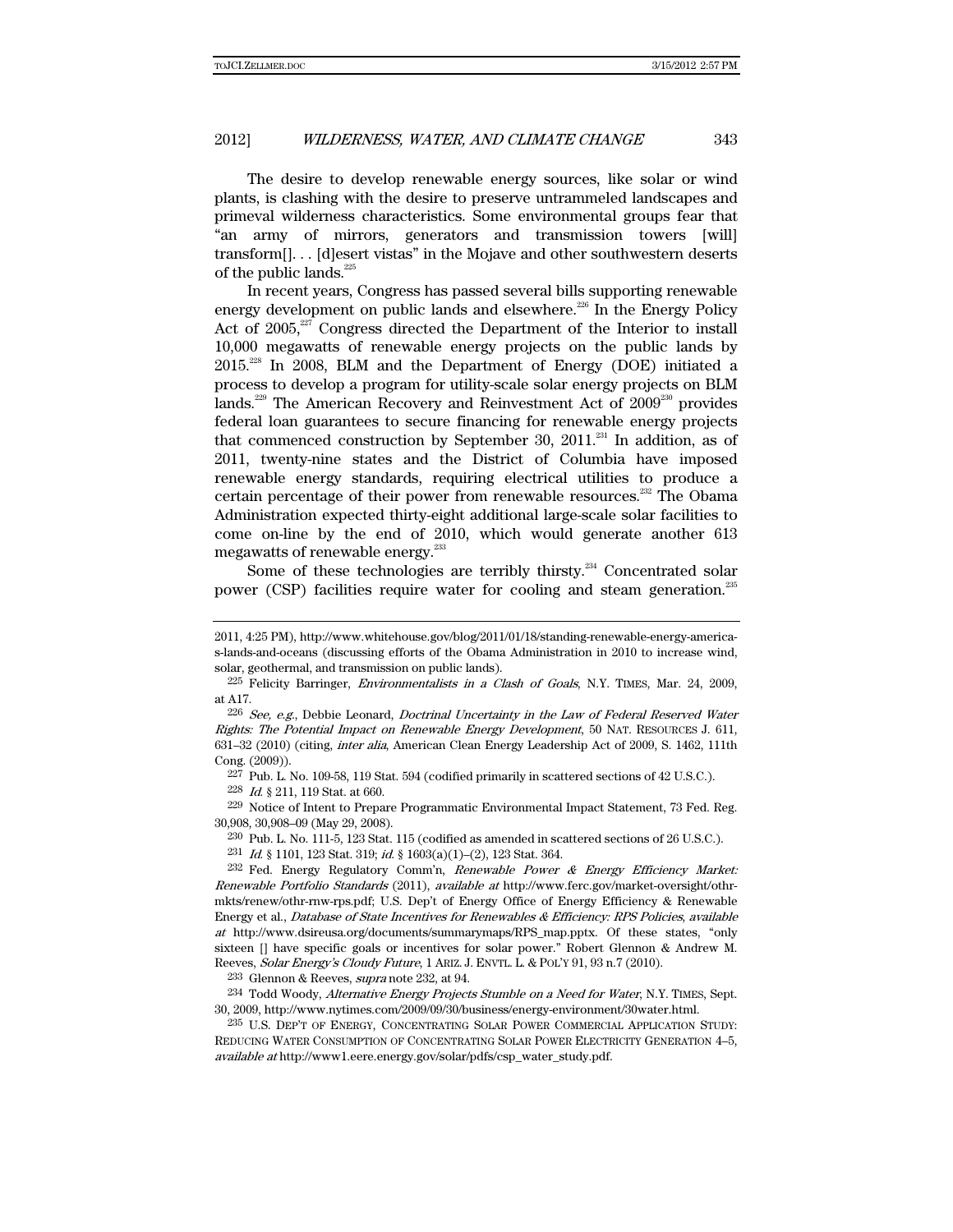Technologies that employ a steam cycle, where the sun's heat is used to boil water to create steam to spin a turbine to generate electricity, place tremendous demands on water supplies.<sup>236</sup> Not surprisingly, large-scale solar facilities are typically located in areas of the Southwest with the greatest solar intensity—the very same region where the demand for water is most pressing.237 In Arizona alone, BLM has received over thirty proposals for solar plants to be located on federal land, twenty-eight of which intend to use CSP technology.<sup>238</sup>

Several statewide and individual wilderness acts explicitly allow climatological equipment, $239$  but as yet none have authorized renewable energy installations such as solar panels, wind turbines, or affiliated transmission lines. It is conceivable, however, that new wilderness packages proposed to Congress might exempt newly designated areas from the Wilderness Act's prohibitions on installations, motor vehicles, and mechanized equipment to promote renewable energy development. Congress could also authorize nonconforming projects in existing wilderness areas through special appropriation riders attached to congressional budget bills.<sup>240</sup>

 $240$  See, e.g., Sandra Beth Zellmer, Sacrificing Legislative Integrity at the Altar of Appropriations Riders: A Constitutional Crisis, 21 HARV. ENVTL. L. REV. 457, 486–89 (1997) (describing environmental exemptions enacted by modern Congresses through riders); Earthjustice, Congress v. The Environment: The 2012 Appropriations Rider Tracker, http://earthjustice.org/print/news/press/2011/congress-v-the-environment-the-2012-

<sup>236</sup> Glennon & Reeves, supra note 232, at 97–98.

<sup>237</sup> See id. at 96, 117–23, 128 (describing the pressure to develop CSP facilities on federal lands, but recommending that, other than federal lands with a history of high-impact use that can no longer provide high-quality habitat, developers should focus on fallowed farmlands or other private or tribal lands with access to secure water rights).

 $238$  *Id.* at 102.

 $^{239}\,$   $See$  Ross W. GORTE, CONG. RESEARCH SERV., RL 33827, WILDERNESS LAWS: PERMITTED AND PROHIBITED USES 7–9 (2010). The Utah and Arizona Acts of 1984 and the Nevada Act of 1990 authorize the installation and maintenance of hydrological, meteorological, and climatological equipment in wilderness areas, as does the Omnibus Public Land Management Act of 2009. Id. (citing Utah Wilderness Act of 1984, Pub. L. No. 98-428, § 305, 98 Stat. 1657, 1661–62; Arizona Wilderness Act of 1984, Pub. L. No. 98-406, § 101(a)(13), 98 Stat. 1485, 1486; Nevada Wilderness Protection Act of 1989, Pub. L. No. 101-195, § 10, 103 Stat. 1784, 1788; and Omnibus Public Land Management Act of 2009, Pub. L. No. 111-11, §§ 1903(c), 1972(b)(8), 123 Stat. 991, 1070, 1079); see also Caribbean National Forest Act of 2005, Pub. L. No. 109-118, § 3(d), 119 Stat. 2527, 2528 (authorizing the installation and maintenance of hydrological, meteorological, climatological, or atmospheric facilities in certain areas if they "are essential to the scientific research purposes of the Luquillo Experimental Forest"); Northern California Coastal Wild Heritage Wilderness Act, Pub. L. No. 109-362, § 4(g), 120 Stat. 2064, 2068 (2006) (authorizing hydrological, meteorological, or climatological equipment—snow sensors and stream gauges—to "further the scientific, educational, and conservation purposes").

appropriations-rider-tracker (last visited Feb. 18, 2012) (describing riders included in the 2012 Interior and EPA bill, H.R. 2584, which would open wilderness study areas to drilling, mining, and off-road vehicles, as well as exempt border patrol activities in wilderness areas from environmental laws).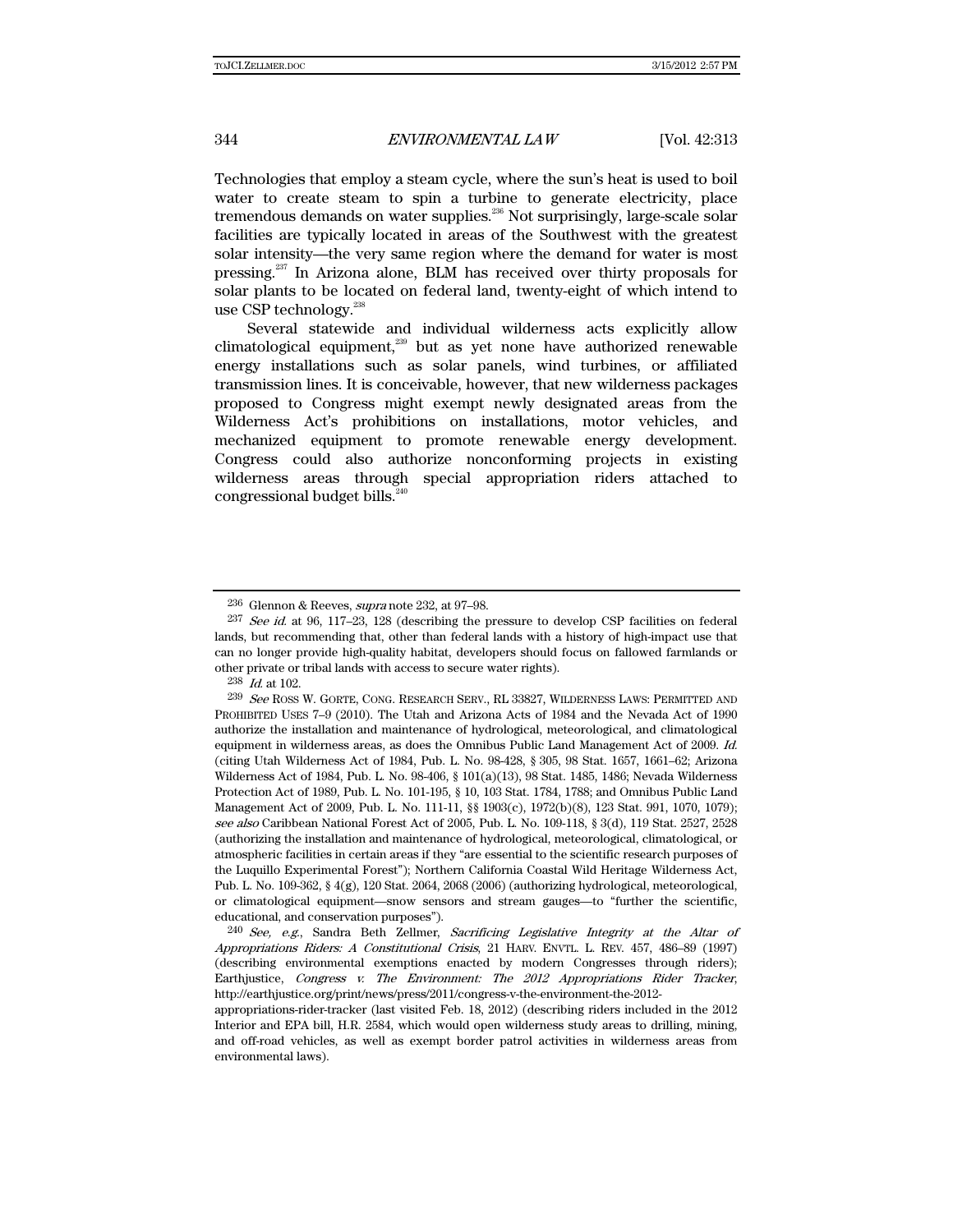#### V. PROTECTING WILDERNESS WATERS THROUGH FEDERAL LAW

The Wilderness Act prohibits construction of structures, motorized and mechanized access, and other types of activities that adversely affect water quality and stream flows, but it exempts some intrusive activities from these prohibitions, thereby allowing degradation of wilderness values.<sup>241</sup> There are several additional federal statutes that could be utilized effectively to preserve water bodies within wilderness areas. The ESA, which prohibits anyone from taking listed species and also requires federal agencies to consult to avoid jeopardy to listed species or the adverse modification of their critical habitat, is one of the most potent tools in the federal arsenal when a listed species is present.<sup>242</sup> Many other scholars—including this author—have devoted significant attention to the ESA as it applies to waterdependent species, $^{243}$  but the ESA is an imperfect tool for preserving wilderness characteristics because it elevates listed species over all other federal management missions, including wilderness preservation.<sup>244</sup> The needs of listed species are sometimes, but not always, aligned with wilderness preservation.<sup>245</sup>

This Part focuses on the Wilderness Act itself, plus three water law regimes that have received somewhat less attention in the literature, and which could be especially powerful in the wilderness preservation context:

 $^{244}$  Tenn. Valley Auth. v. Hill, 437 U.S. 153, 184–85 (1978) ("The plain intent of Congress in enacting this statute was to halt and reverse the trend toward species extinction, whatever the cost. . . . The pointed omission of the type of qualifying language . . . reveals a conscious decision by Congress to give endangered species priority over the 'primary missions' of federal agencies.").

<sup>&</sup>lt;sup>241</sup> Wilderness Act, 16 U.S.C. § 1133(d)(1)–(2) (2006); see also Daniel Rohlf & Douglas L. Honnold, Managing the Balances of Nature: The Legal Framework of Wilderness Management, 15 ECOLOGY L.Q. 249, 260–61 (1988) (noting the exceptions that Congress placed in the Wilderness Act and that the multiple goals of the Act can lead to internal conflicts within the law).

<sup>242</sup> Endangered Species Act of 1973, 16 U.S.C. §§ 1536(a)(2), 1538(a)(1) (2006); see also Amy Sinden, In Defense of Absolutes: Combating the Politics of Power in Environmental Law, 90 IOWA L. REV. 1405, 1491 (2005).

 $243$  See, e.g., Robin Kundis Craig, *Climate Change, Regulatory Fragmentation, and Water* Triage, 79 U. COLO. L. REV. 825, 880 (2008) (stating that courts have most insistently demanded "that the relevant agencies consider the effects of climate change in their ESA decisions . . . for aquatic and marine species"); see generally Holly Doremus & A. Dan Tarlock, Fish, Farms, and the Clash of Cultures in the Klamath Basin, 30 ECOLOGY L.Q. 279 (2003) (discussing the 2001 drought in the Klamath Basin and the use of the ESA to protect endangered fish species); Sandra B. Zellmer, A New Corps of Discovery for Missouri River Management, 83 NEB. L. REV. 305 (2004) (analyzing the legal, ecological, and statutory conflicts that surround management of the Missouri River); Craig N. Johnston, Salmon and Water Temperature: Taking Endangered Species Seriously in Establishing Water Quality Standards, 33 ENVTL. L. 151 (2003) (arguing that the CWA may be a better vehicle than the ESA to protect salmon).

 $245$  See supra notes 72, 201–08, 216 and accompanying text (describing judicial responses to agency efforts to restore threatened Paiute cutthroat trout by eradicating competitive species with chemical pesticides, and to monitor reintroduced grey wolves with helicopters in wilderness areas); *infra* note 308 and accompanying text (describing judicial responses to agency efforts to protect endangered woodpeckers by spraying infested trees).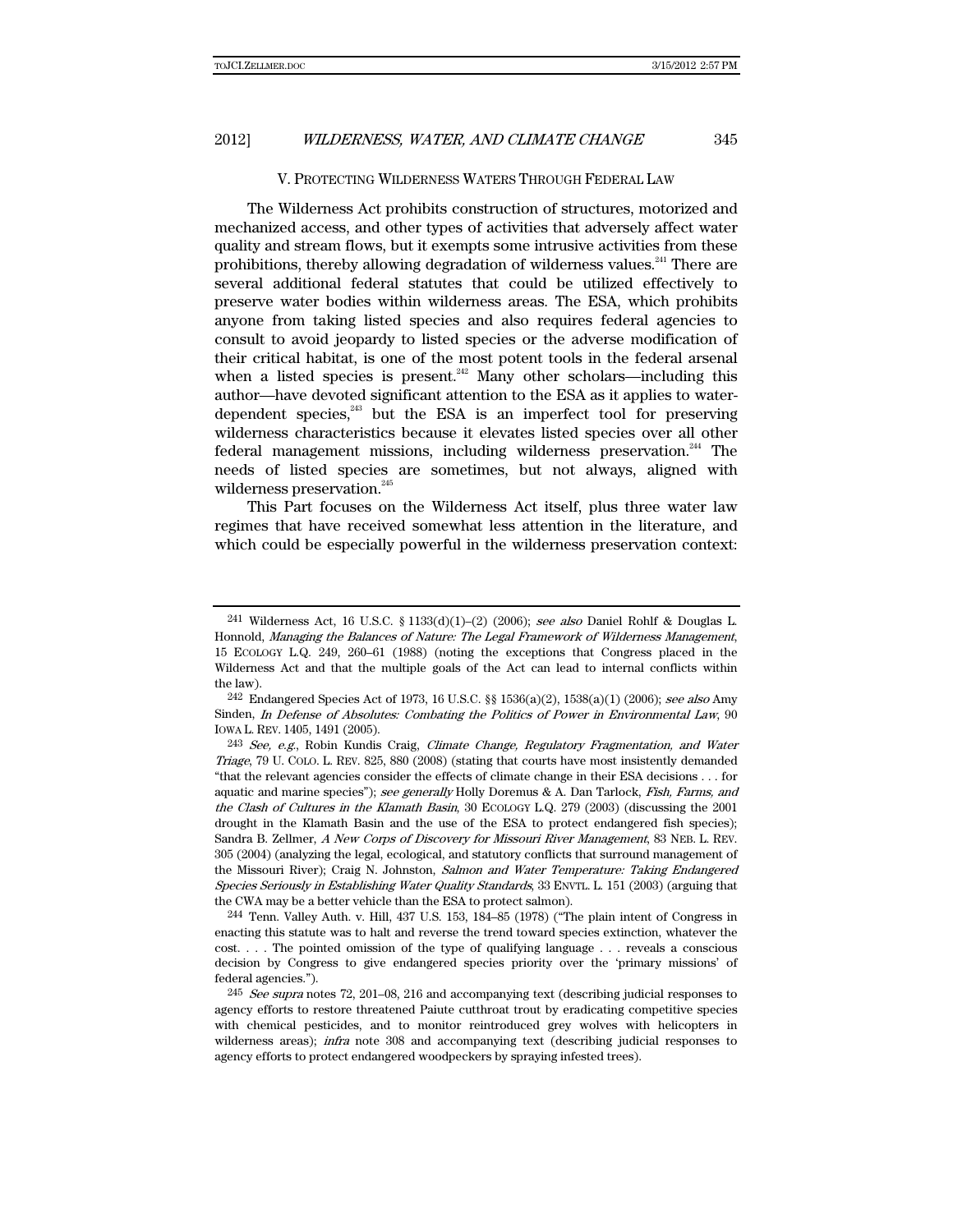the federal reserved water rights doctrine; the Wild and Scenic Rivers Act; and the antidegradation provisions of the CWA.

#### A. The Wilderness Act's Prohibitions and Exceptions

To preserve the natural conditions and wild, untrammeled characteristics of designated wilderness areas, the Wilderness Act imposes some of the most restrictive management constraints found in federal law.<sup>246</sup> Although the Act's prohibitions against roads, motors, and other activities sweep broadly, the Act recognizes several categories of exceptions, some of which are relevant to water resources management. First, the development of water resources infrastructure may be authorized in certain limited circumstances.247 Second, agencies may allow motor vehicles, motorized equipment, mechanical transport, aircraft landings, structures, and installations "as necessary to meet minimum requirements for the administration of the area."<sup>248</sup> Third, the Act authorizes "such measures  $\dots$  as may be necessary in the control of fire, insects, and diseases."<sup>249</sup> The parameters of these exceptions and their implications for climate-related manipulations in wilderness areas are addressed in turn below.

#### 1. Water Resources Development

The first exception gives the President the power to authorize water resources development in certain wilderness areas:

Within wilderness areas in the national forests ... the President may ... authorize prospecting for water resources, the establishment and maintenance of reservoirs, water-conservation works, power projects, transmission lines, and other facilities needed in the public interest, including the road construction and maintenance essential to development and use thereof, upon his determination that such use or uses in the specific area will better serve the interests of the United States and the people thereof than will its denial  $\ldots$ .

To date, this exception has not been invoked.<sup>251</sup> It is an unusual provision in that it places the onus on the President rather than the Secretary of Agriculture; perhaps the greater level of public scrutiny that comes with presidential action is one reason why it has never been utilized.

Another more practical reason for its nonuse is that Congress tends to include explicit language in individual wilderness acts to either grandfather existing water infrastructure or to allow new infrastructure when it

<sup>246</sup> See supra Part II.B.

<sup>247</sup> Wilderness Act, 16 U.S.C. § 1133(d)(4) (2006).

 $^{248}$  Id.  $\S$  1133(c), (d)(4) ("[G]razing of livestock . . . shall be permitted to continue subject to such reasonable regulations as are deemed necessary . . . .").

 $249$  *Id.* § 1133(d)(1).

 $250$  *Id.* § 1133(d)(4).

<sup>251</sup> Michael C. Blumm, Reversing the Winters Doctrine?: Denying Reserved Water Rights for Idaho Wilderness and Its Implications, 73 U. COLO. L. REV. 173, 193 n.104 (2002).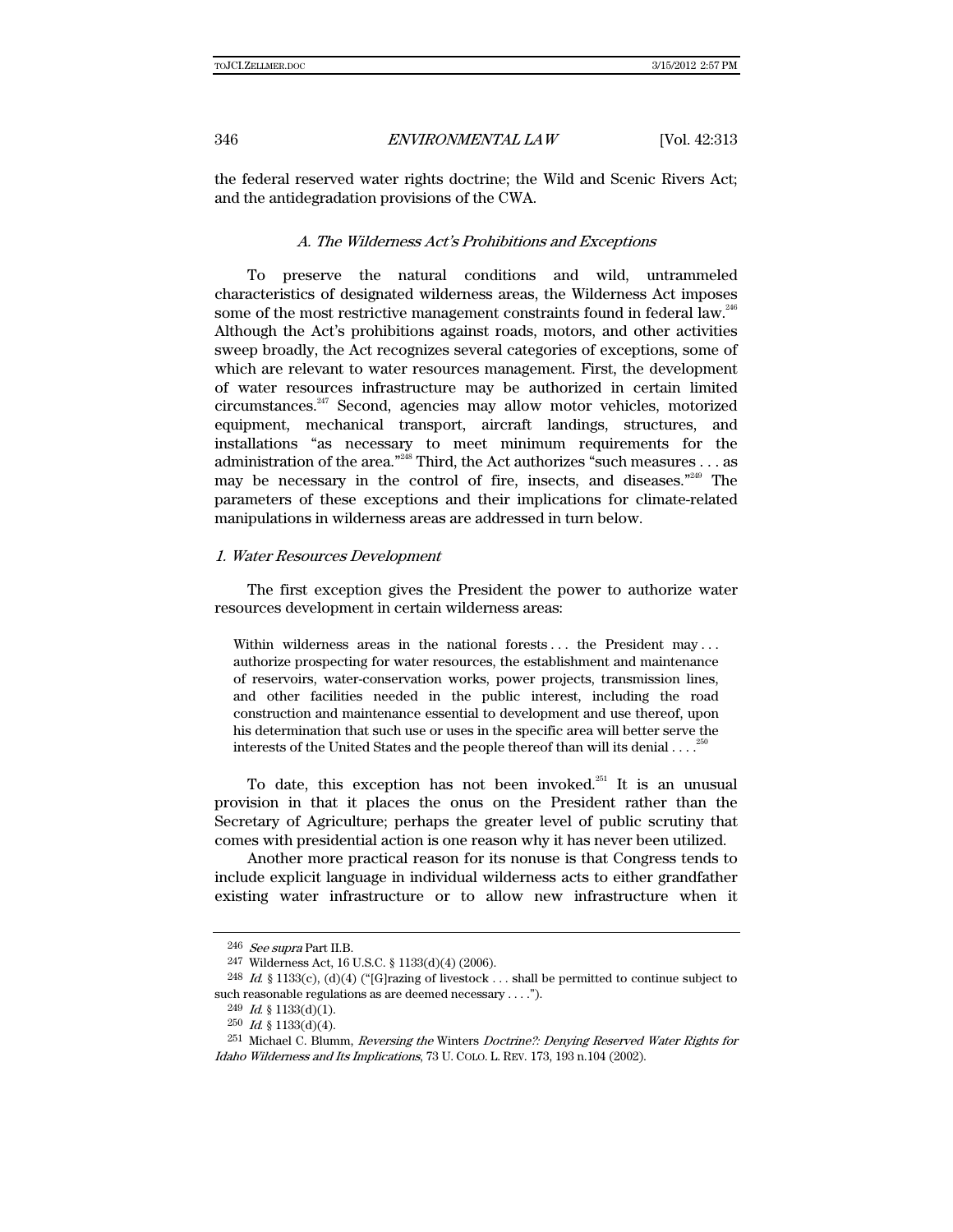designates new wilderness areas in water-stressed areas.<sup>252</sup> But one can imagine that the President might wield this authority in the future when diminishing water supplies are no longer adequate to meet growing demand. If he or she does so, presidential action is virtually unstoppable in court because it is not subject to judicial review under the Administrative Procedure Act.<sup>253</sup> And with dams and other water infrastructure development will come motorized and mechanized equipment.<sup>254</sup>

Even without new construction, there are already some 200 preexisting dams situated in wilderness areas.255 The most famous of these is the O'Shaughnessy Dam in the Hetch Hetchy Valley of Yosemite National Park.<sup>256</sup> Constructed in 1923, the dam and its reservoir supply the City of San Francisco with water and power.<sup>257</sup> The decision to build the dam is widely recognized as "one of the great natural resource fights of the Conservation Era."258 Utilitarians, including former Forest Service Chief, Gifford Pinchot, challenged the preservationists' position—articulated most forcefully by

 $^{253}$  See Administrative Procedure Act, 5 U.S.C. §§ 701, 704 (2011); Sisseton-Wahpeton Oyate v. U.S. Dep't of State, 659 F. Supp. 2d 1071, 1080–82 (D.S.D. 2009) (rejecting the Tribes' challenge to a presidentially authorized oil pipeline); Franklin v. Massachusetts, 505 U.S. 788, 800–01 (1992) (holding that the President's actions in calculating the number of representatives to which each state would be entitled after decennial census and in transmitting that apportionment to Congress are not "final agency actions" subject to review under the Administrative Procedure Act).

<sup>254</sup> See George Nickas, Preserving an Enduring Wilderness: Challenges and Threats to the National Wilderness Preservation System, 76 DENV. U. L. REV. 449, 458 (1999).

 $255$  *Id.* at 457.

256 Wandering Lizard, Wandering Lizard History: Biographical Notes: Michael Maurice O'Shaughnessy, http://www.inn-california.com/articles/biographic/oshaughnessybio.html (last visited Feb. 18, 2012).

<sup>257</sup> See Gerald H. Meral, Beyond and Beneath O'Shaughnessy Dam: Options to Restore Hetch Hetchy Valley and Replace Water and Energy Supplies, 2 GOLDEN GATE U. ENVTL. L.J. 22, 22 (2008).

<sup>258</sup> A. Dan Tarlock, Water Demand and Energy Production in a Time of Climate Change, 5 ENVTL. & ENERGY L. & POL'Y J. 325, 358 n.165 (2010). John Muir's vision of a "wild Tuolumne River ecosystem and free-flowing Tuolumne River" within Yosemite Park became a "beacon" for the passage of the Wilderness Act. Brian E. Gray, Hetch Hetchy and the Paradoxes of Restoration, 13 HASTINGS W.-NW. J. ENVTL. L. & POL'Y 211, 217 (2007).

 $^{252}$  Compare Act of Dec. 22, 1980, Pub. L. No. 96-560, § 102(a)(5), 94 Stat. 3265, 3266 (creating the Holy Cross Wilderness area and providing "no right, or claim of right, to the diversion and use of existing conditional water rights for the Homestake Water Development project by the cities of Aurora and Colorado Springs shall be prejudiced, expanded, diminished, altered, or affected by this Act"), and H.R. REP. No. 96-617, at 9 (1979) ("[W]ater diversion facilities exist within a portion of the proposed [La Garita] [W]ilderness additions, and it is the Committee's intention that wilderness designation not interfere with necessary operation, maintenance or repair of such facilities."), and California Wilderness Act of 1984, Pub. L. No. 98-425, §101(a)(25), 98 Stat. 1619, 1622 (protecting rights for water diversion and use, including construction, operation, maintenance, and repair in one area), and Wyoming Wilderness Act of 1984, Pub. L. No. 98-550, § 201(c), 98 Stat. 2807, 2809–10 (protecting rights for water diversion and use, including construction, operation, maintenance, and modification in four areas), with Omnibus Public Land Management Act of 2009, Pub. L. 111-11, § 2405(h)(3), 123 Stat. 991, 1104 (prohibiting the development of new water structures in the Dominguez Canyon Wilderness of Colorado).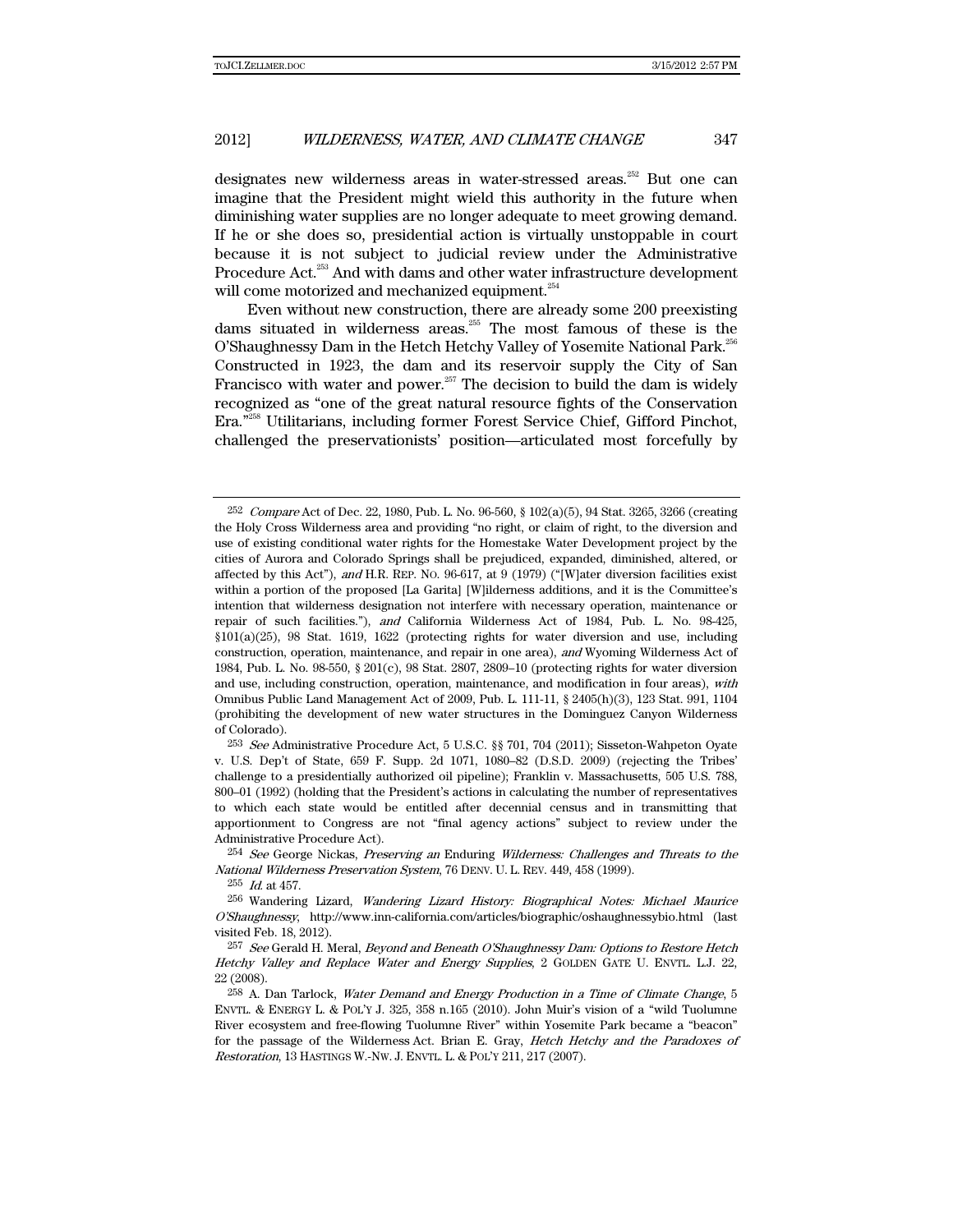John Muir—that the dam would irreparably impair the Park.<sup>259</sup> Dam proponents argued "a high mountain 'lake' would be equally (if not more) beautiful than the little used, 'mosquito-infested' valley."260 John Muir countered: "Everybody needs beauty as well as bread, places to play in and pray in, where Nature may heal and cheer and give strength to body and soul alike."261 Although Muir and the other dam opponents lost the battle over Hetch Hetchy, an environmental movement was born; as Professor Brian Gray explains:

Hetch Hetchy was lost because Muir and his cohorts in the fledgling preservationist movement were unable to persuade Congress . . . . Yet, they planted a seed from which blossomed the modern environmental era.

 Two years later, the Hetch Hetchy debacle led Congress to enact the National Park Service Act, which created a national park system for the fundamental purposes of protecting and preserving . . . the parks and their natural resources [and leaving them] "unimpaired for the enjoyment of future generations."<sup>262</sup>

The California Wilderness Act of  $1984<sup>263</sup>$  designated about  $95%$  of Yosemite National Park as wilderness, including the entire watershed above the high water mark of Hetch Hetchy Reservoir.<sup>264</sup> The Hetch Hetchy area is more remote and less crowded than the immensely popular Yosemite Valley, and hikers can find isolation and a sense of wildness there, but the loss of the wild, free-flowing river has left an indelible mark on its sound-scape, aesthetics, and ecological integrity.<sup>265</sup>

Other wilderness areas within Yosemite contain dams as well, although none are as notorious as O'Shaughnessy.<sup>266</sup> Outside of the Park, in the

263 Pub. L. No. 98-425, § 101(a)(25), 98 Stat. 1619, 1622.

<sup>265</sup> See Gray, supra note 258, at 218-19.

<sup>&</sup>lt;sup>259</sup> Gray, supra note 258, at 214; Forest History Soc'y, U.S. Forest Service History: Gifford Pinchot (1865–1946), http://www.foresthistory.org/ASPNET/people/Pinchot/Pinchot.aspx (last visited Feb. 18, 2012).

<sup>260</sup> Gray, *supra* note 258, at 214.

 $^{261}$  *Id.* at 216 (quoting John Muir, *Hetch Hetchy Valley, reprinted in* NATURE WRITINGS 810, 814 (William Cronon ed., 1997)).

 $^{262}$  Id. (emphasis omitted) (quoting National Park Service Organic Act, 16 U.S.C. § 1 (2006)) Gray adds, "The memory of Hetch Hetchy Valley was invoked to defend Dinosaur National Monument and the Grand Canyon against the Bureau of Reclamation's proposals to dam the Green and Colorado Rivers in the 1960s." Id. at 216–17.

<sup>264</sup> DEP'T OF WATER RES. & DEP'T OF PARKS & RECREATION, STATE OF CAL. RES. AGENCY, HETCH HETCHY RESTORATION STUDY 14 (2006), *available at* http://www.water.ca.gov/pubs/environment/ hetch\_hetchy\_restoration\_study/hetch\_hetchy\_restoration\_study\_report.pdf (describing area history and assessing options for restoring Hetch Hetchy); see also NAT'L PARK SERV., U.S. DEP'T OF THE INTERIOR, YOSEMITE: HETCH HETCHY VALLEY (2007), available at www.nps.gov/yose/ planyourvisit/upload/hetchhetchy-sitebull.pdf.

<sup>266</sup> For example, Gem Lake Dam, completed in 1916, and Rush Meadows Dam, completed in 1925, are both situated in Yosemite's Ansel Adams Wilderness. John C. Stoessel et al., *Keeping* an Aging Dam Performing in the 21st Century, in COLLABORATIVE MANAGEMENT OF INTEGRATED WATERSHEDS 533, 537 (U.S. Soc'y on Dams 2010), available at http://ussdams.com/proceedings/ USSDproceedings2010.pdf (describing the challenges of operating an aging dam when "the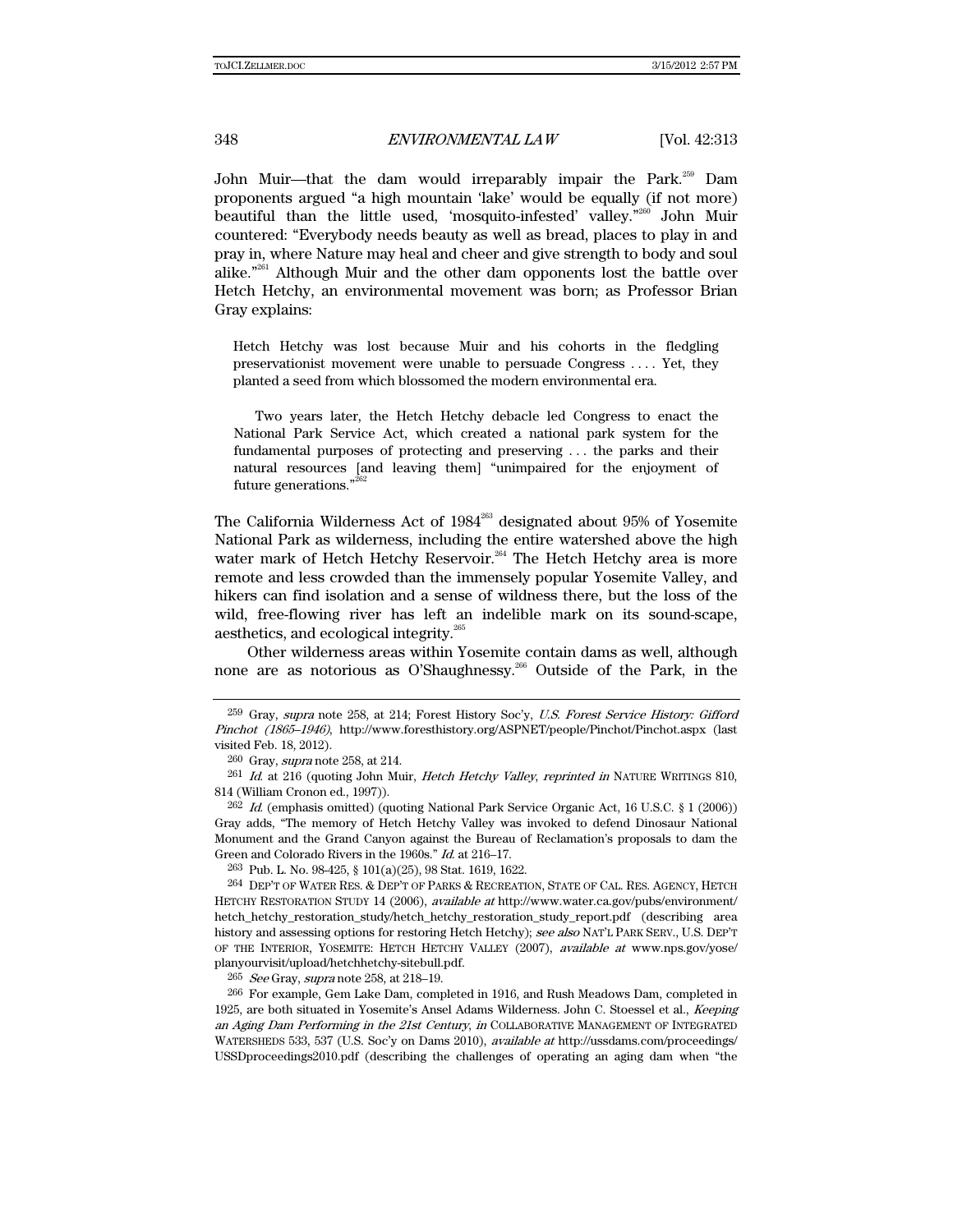Emigrant Wilderness Area, which contains the headwaters of the Tuolumne and Stanislaus Rivers, the Forest Service planned to repair several small, stone dams, constructed in the early twentieth century, to preserve their historical values and to enhance fisheries by augmenting downstream flows.<sup>267</sup> The court found that the dams violated the prohibition on any "structure or installation," and that the proposal was not necessary to meet the minimum requirements for the administration of the area, and thus was not permitted under the Wilderness Act.<sup>268</sup> The court noted, "What would be lost is some enhancement of a particular use of the area (fishing), but that use, while perhaps popular, is not an integral part of the wilderness nature of that area."269 The dams did not have to be dismantled, however; they were left to "decay naturally."<sup>270</sup>

A few dams in wilderness areas have in fact been removed. Four highelevation dams on the headwaters of the Platte River were constructed in the backcountry of Rocky Mountain National Park prior to the Park's establishment in 1915, primarily for water storage for the city of Longmont, Colorado.<sup>271</sup> In 1982, Lawn Lake Dam failed, and 22 million cubic feet of water crashed into the Roaring River and downstream through the town of Estes Park.<sup>272</sup> Damages were estimated at \$31 million, and three lives were lost.<sup>273</sup> Subsequent inspection of the other three dams revealed severe deterioration.<sup>274</sup> In 1987, the Park Service purchased the easement for the three dams from Longmont, and began to remove the dams.<sup>275</sup> The work was completed in 2002, and since then Lawn, Sandbeach, and Pear Lakes and their outlet streams have reestablished populations of native greenback

267 High Sierra Hikers Ass'n v. U.S. Forest Serv., 436 F. Supp. 2d 1117, 1121–23 (E.D. Cal. 2006).

268 Id. at 1131 (citing Wilderness Act, 16 U.S.C. § 1133(c) (2006)).

269 Id. at 1137.

273 Id.

274 Id.

Wilderness Act requires that work be done in the most primitive way possible, thus minimizing the impact on the wilderness environment, life, and experience"); John C. Stoessel & John A. Wilkes, Dams and Civil Structures: Geomembrane Installed to Control Leakage at Gem Lake Dam, HYDROWORLD.COM, http://www.hydroworld.com/index/display/article-display/1496452956/ articles/hydro-review/volume-29/issue-5/articles/dams-and\_civil\_structures.html (last visited Feb. 18, 2012).

<sup>&</sup>lt;sup>270</sup> Dave H. Johnson, *The Battle Over Fish Check Dams in the Emigrant Wilderness*, EZINEARTICLES.COM, Mar. 29, 2010, http://ezinearticles.com/?The-Battle-Over-Fish-Check-Damsin-the-Emigrant-Wilderness&id=4018575 (last visited Feb. 18, 2012).

<sup>&</sup>lt;sup>271</sup> Mont. Water Ctr., Wild Fish Habitat Initiative: High Elevation Dam Removals in Rocky Mountain National Park, http://wildfish.montana.edu/Cases/browse\_details.asp?ProjectID=50 (last visited Feb. 18, 2012). The area was first recommended for wilderness protection in 1974, but was not officially designated until 2009. Press Release, Nat'l Park Serv., U.S. Dep't of the Interior, Salazar Joins Congressional Delegation, Local Leaders to Dedicate Rocky Mountain National Park Wilderness Area (Apr. 9, 2009), http://www.nps.gov/romo/naturescience/ wilderness.htm (last visited Feb. 18, 2012). Several areas were designated in adjacent national forests in the Colorado Wilderness Act of 1980. Act of Dec. 22, 1980, Pub. L. No. 96- 560, § 102, 94 Stat. 3265, 3266–67.

<sup>272</sup> Mont. Water Ctr., supra note 271.

<sup>275</sup> Id.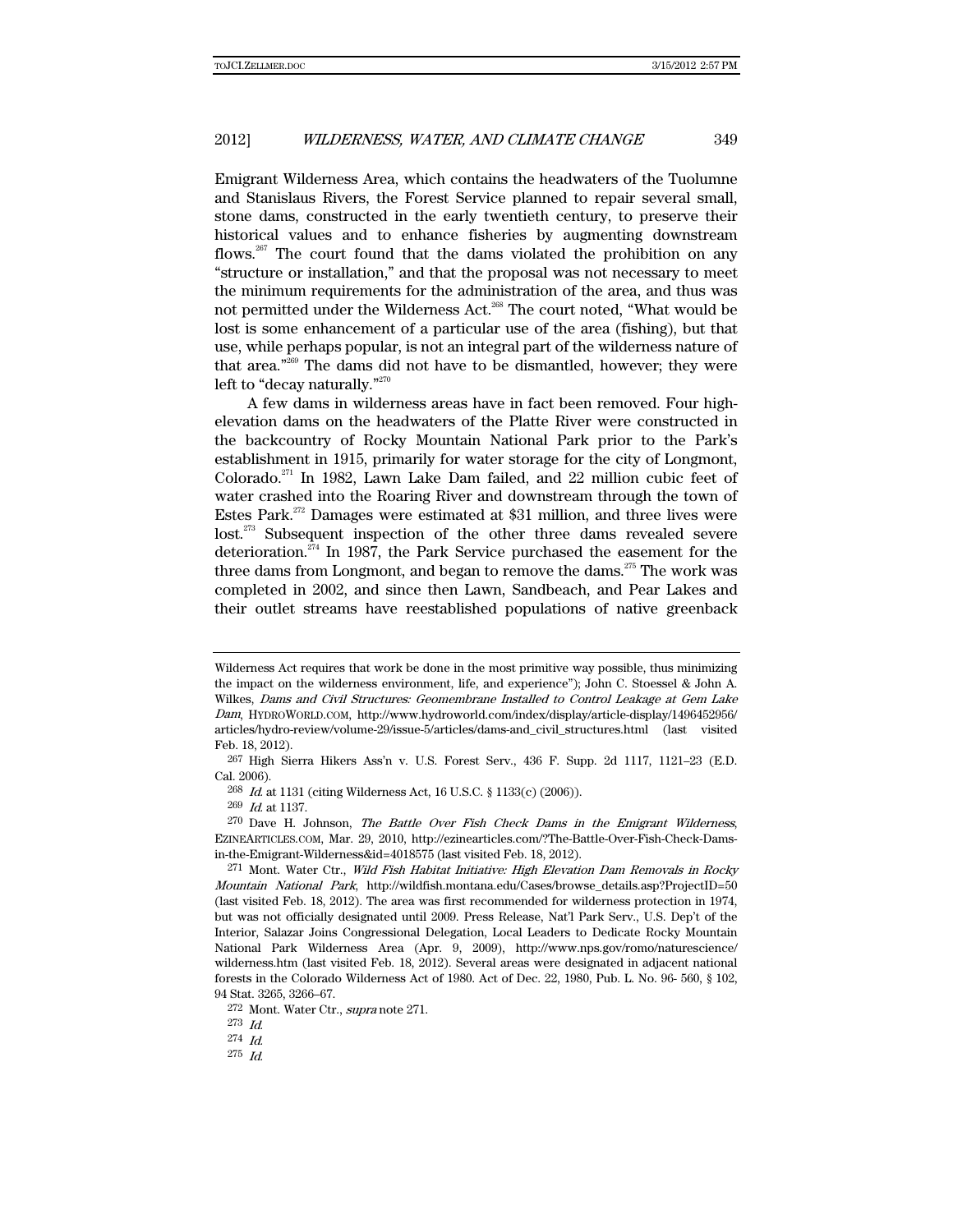cutthroat trout (Oncorhynchus clarki stomias) and the lakes have returned to pre-impoundment water levels.<sup>276</sup>

## 2. Activities "Necessary to Meet Minimum Requirements" and Control Fire, Insects, and Disease

Two additional exceptions in the Wilderness Act may encompass certain types of water management structures or installations and attendant vehicles, motorized equipment, mechanical transport, and other nonconforming uses. The first, section  $4(c)$ , authorizes these types of intrusions "as necessary to meet minimum requirements for the administration of the area for the purpose of this chapter (including measures required in emergencies involving the health and safety of persons within the area)."<sup>277</sup> The second, section  $4(d)$ , authorizes "such measures . . . as may be necessary in the control of fire, insects, and diseases, subject to such conditions as the Secretary deems desirable."<sup>278</sup>

Courts have generally construed the first of these two exceptions narrowly.<sup>279</sup> In the *Wilderness Watch* case, the Ninth Circuit enjoined the construction and maintenance of water tanks that were intended to augment water supplies for bighorn sheep.<sup>280</sup> The court found that, while sheep conservation was undoubtedly a legitimate purpose within the Kofa wilderness area, the tanks were "installations" that unlawfully trammeled the wilderness, contrary to the explicit terms of the Act.<sup>281</sup> Although such installations might be useful to sheep threatened by drought and high temperatures, the FWS had failed to establish that they were a necessary minimum requirement for wilderness administration.<sup>282</sup> The Eleventh Circuit reached a similar conclusion in *Wilderness Watch v. Mainella*,<sup>283</sup> where it enjoined the Park Service's practice of transporting tourists in a passenger van across the Cumberland Island Wilderness in order to provide public access to historical structures.<sup>284</sup> It rejected the Park Service's argument that such services were "necessary" just because they made access more convenient and had "no net increase" in impacts to the land.285 Likewise, in Californians for Alternatives to Toxics v. United States Fish & Wildlife Service, $286$  a federal district court rejected the Forest Service's argument that

<sup>276</sup> Id.

<sup>277</sup> Wilderness Act, 16 U.S.C. § 1133(c) (2006).

 $278$  *Id.* § 1133(d)(1).

<sup>&</sup>lt;sup>279</sup> See Peter A. Appel, *Wilderness and the Courts*, 29 STAN. ENVTL. L.J. 62, 96 (2010); see also Peter A. Appel, Wilderness, the Courts, and the Effect of Politics on Judicial Decisionmaking, 35 HARV. ENVTL. L. REV. 275, 277–78 (2011) (finding that courts are more likely to uphold wilderness-protective decisions than they are wilderness-impacting decisions).

<sup>280</sup> Wilderness Watch, Inc. v. U.S. Fish & Wildlife Serv., 629 F.3d 1024, 1032, 1036–37 (9th Cir. 2010).

 $281\,$  Id.; see supra notes 81–90 and accompanying text.

<sup>282</sup> Wilderness Watch, 629 F.3d at 1040.

<sup>283 375</sup> F.3d 1085 (11th Cir. 2004).

<sup>284</sup> See id. at 1089–90, 1096.

<sup>285</sup> Id. at 1089–90, 1095–96.

<sup>286</sup> No. CIV. S-10-1477 FCD/CMK, 2011 WL 3915966 (E.D. Cal. Sept. 6, 2011).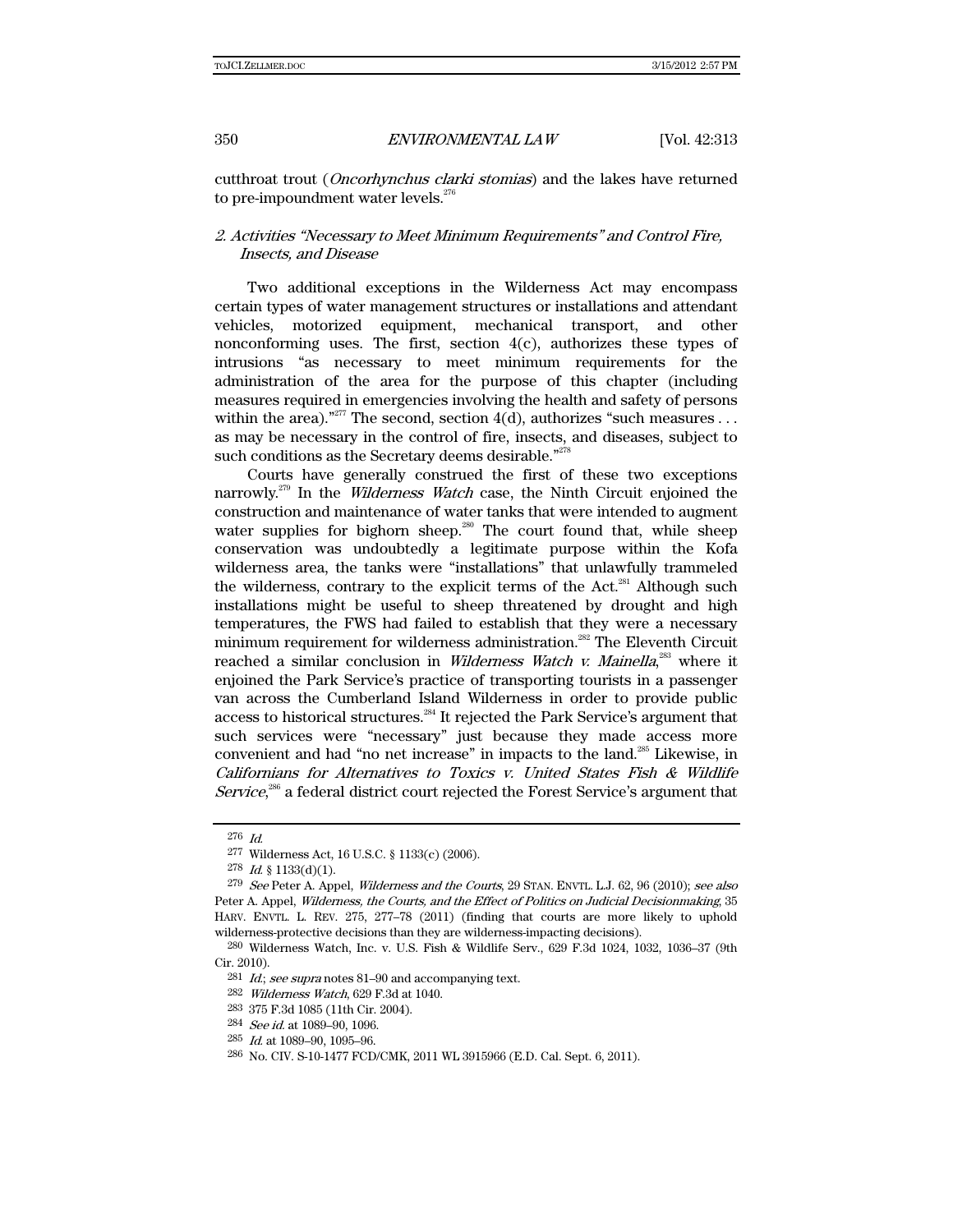motorized equipment use and Rotenone application were necessary for restoring the Paiute cutthroat trout (Oncorhynchus Clarki Seleniris), a threatened species. $287$  The court found that the agencies improperly elevated the conservation of the Paiute cutthroat trout over the preservation of other endemic species, and enjoined the eradication program because it would "impede progress towards preserving the overall wilderness character."<sup>288</sup>

Conversely, in Wolf Recovery Foundation v. United States Forest Service,<sup>289</sup> a federal district court in Idaho upheld a Forest Service decision to authorize the Idaho Department of Fish and Game to use intrusive monitoring techniques—helicopters—to inventory and monitor reintroduced wolves and their offspring in the Frank Church–River of No Return Wilderness.<sup>290</sup> The court upheld the Forest Service's special use permit that allowed Idaho Fish and Game to use low-flying helicopters and helicopter landings to track, pursue, dart, and collar wolves.<sup>291</sup> Although the Wilderness Act generally precludes helicopters, the court approved the permit as "necessary" because it would "improve the understanding 'of the character of the wilderness prior to man's intervention' and 'the predator/prey relationship that existed in the past.'"292 The plaintiffs suspected that the primary reason for monitoring was to aid a wolf-hunting program initiated by Idaho.<sup>293</sup> Although the court did not reach this issue, it did recognize the paradox posed by the monitoring program:

Helicopters carry "man and his works" and so are antithetical to a wilderness experience. It would be a rare case where machinery as intrusive as a helicopter could pass the test of being "necessary to meet minimum requirements for the administration of the area."

However, this case may present that most rare of circumstances. Here, the helicopters are used to collect data on wolves. The wolves were released in the Frank Church Wilderness to restore the area's wilderness character.

. . . .

288 Californians for Alts. to Toxics, 2011 WL 3915966, at \*26, \*28.

<sup>&</sup>lt;sup>287</sup> Id. at \*23, \*26–28; see supra notes 201–08 and accompanying text.

<sup>289 692</sup> F. Supp. 2d 1264 (D. Idaho 2010).

 $290$  *Id.* at 1266, 1268; see also supra text accompanying note 216.

<sup>291</sup> Wolf Recovery Found., 692 F. Supp. 2d at 1266–68.

 $^{292}$  Id. at 1268 (quoting Wilderness Act, 16 U.S.C. § 1133(c) (2006)); U.S. FOREST SERV., U.S. DEP'T OF AGRIC., DECISION MEMO: SPECIAL USE AUTHORIZATION TO IDAHO FISH AND GAME FOR HELICOPTER LANDINGS AND AERIAL DARTING TO SUPPORT GRAY WOLF CAPTURE AND COLLARING IN THE FRANK CHURCH-RIVER OF NO RETURN WILDERNESS 2, 5 (2009), available at http://www.wildernesswatch.org/pdf/dm\_heli\_landings\_122209.pdf.

<sup>293</sup> See Press Release, W. Watersheds Project, Conservation Groups Challenge Wolf Hunting (Aug. 21, 2009), http://www.westernwatersheds.org/news-media/news-release/2009/08/ 21/conservation-groups-challenge-wolf-hunting (last visited Feb. 18, 2012) (describing legal challenges to scheduled wolf hunts in Idaho and Montana); Idaho Dep't of Fish & Game, Wolf Hunting and Trapping Seasons, http://fishandgame.idaho.gov/public/hunt/?getPage=266 (last visited Feb. 18, 2012) (providing information about the ongoing wolf hunting program in Idaho).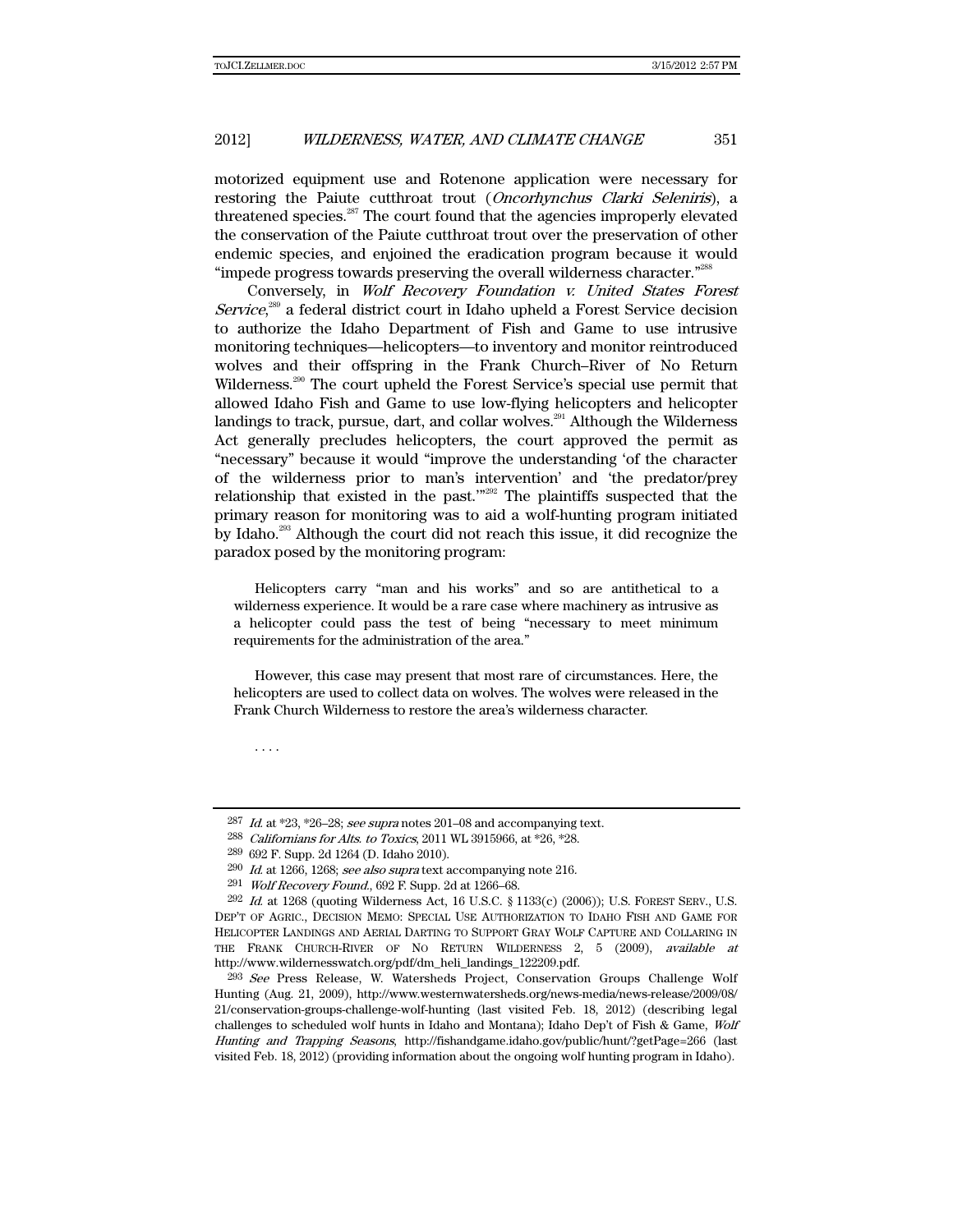. . . Wilderness must "retain its primeval character and influence" and provide "outstanding opportunities for solitude." . . . A helicopter ruins these opportunities. At the same time, the helicopter can be necessary to restoring the wilderness character of the area. $^{294}$ 

The court added a cautionary note, stating that its decision did not represent a "stamp of approval" on helicopters in wilderness:

First, [this] decision is limited by its facts: This proposed activity is designed to aid the restoration of a specific aspect of the wilderness character . . . that had earlier been destroyed by man. The use of helicopters for any other purpose would be extremely difficult to justify . . . .

Second, the next helicopter proposal... will face a daunting review because it will add to the disruption and intrusion of this collaring project. The Forest Service must proceed very cautiously here because the law is not on their side if they intend to proceed with further helicopter projects in the Frank Church Wilderness.<sup>295</sup>

If agencies and courts believe that reintroduced wolves warrant intensive monitoring, the introduction of climate-threatened native or nonnative species might open the door to equally intensive monitoring and potentially manipulative management measures as well, even within wilderness.

As for the reference to "measures required in emergencies" in section 4(c), most courts have construed this caveat narrowly, requiring imminent threats to human health and safety—"matters of urgent necessity"—before structures, installations, or vehicles can be deployed in wilderness.<sup>296</sup> As such, the provision may not be terribly relevant to latent or long-ranging threats posed by climate change compared to the other exceptions discussed here. Some courts, however, have been more lenient in authorizing broad interpretations of what constitutes an emergency, including search and rescue training exercises in wilderness areas.<sup>297</sup>

<sup>294</sup> Wolf Recovery Found., 692 F. Supp. 2d at 1268, 1269 (quoting Wilderness Act, 16 U.S.C. §§ 1131(c), 1133(c) (2006)).

 $295$  *Id.* at 1270.

 $^{296}$  See Olympic Park Assocs. v. Mainella, No. C04-5732FDB, 2005 WL 1871114, at  $*5-6$  (W.D. Wash. Aug. 1, 2005) (quoting Wilderness Act, 16 U.S.C. §1133(c) (2006)) (enjoining the National Park Service from using helicopters to replace collapsed hiker shelters and rejecting the argument that the new shelters were necessary to prevent emergencies).

 $297$  See Wilderness Watch, Inc. v. U.S. Bureau of Land Mgmt., No. 2:09-CV-00302-KJD-GWF, 2011 WL 2600430, at \*2, \*4 (D. Nev. June 29, 2011). There, the court deferred to BLM's decision that allowing helicopter landings in a wilderness area for search and rescue training exercises was "necessary" because "helicopter search and rescue training is so closely linked with performance of helicopter rescue services that the provision of one involves the provision of the other." Id. at \*4. Without analyzing whether a true "emergency" existed, the court noted that similar training had taken place in the area for over four decades and remarked: "Mountain flying . . . presents special challenges that cannot be replicated in flight simulators or elsewhere[] . . . where aircraft are working close to the terrain and with narrow margins." Id. at \*4, \*6. "In no other Wildernesses in the country are aircraft allowed to land as part of search and rescue training." Wilderness Watch, Recent Issues: Court Upholds Helicopter Training in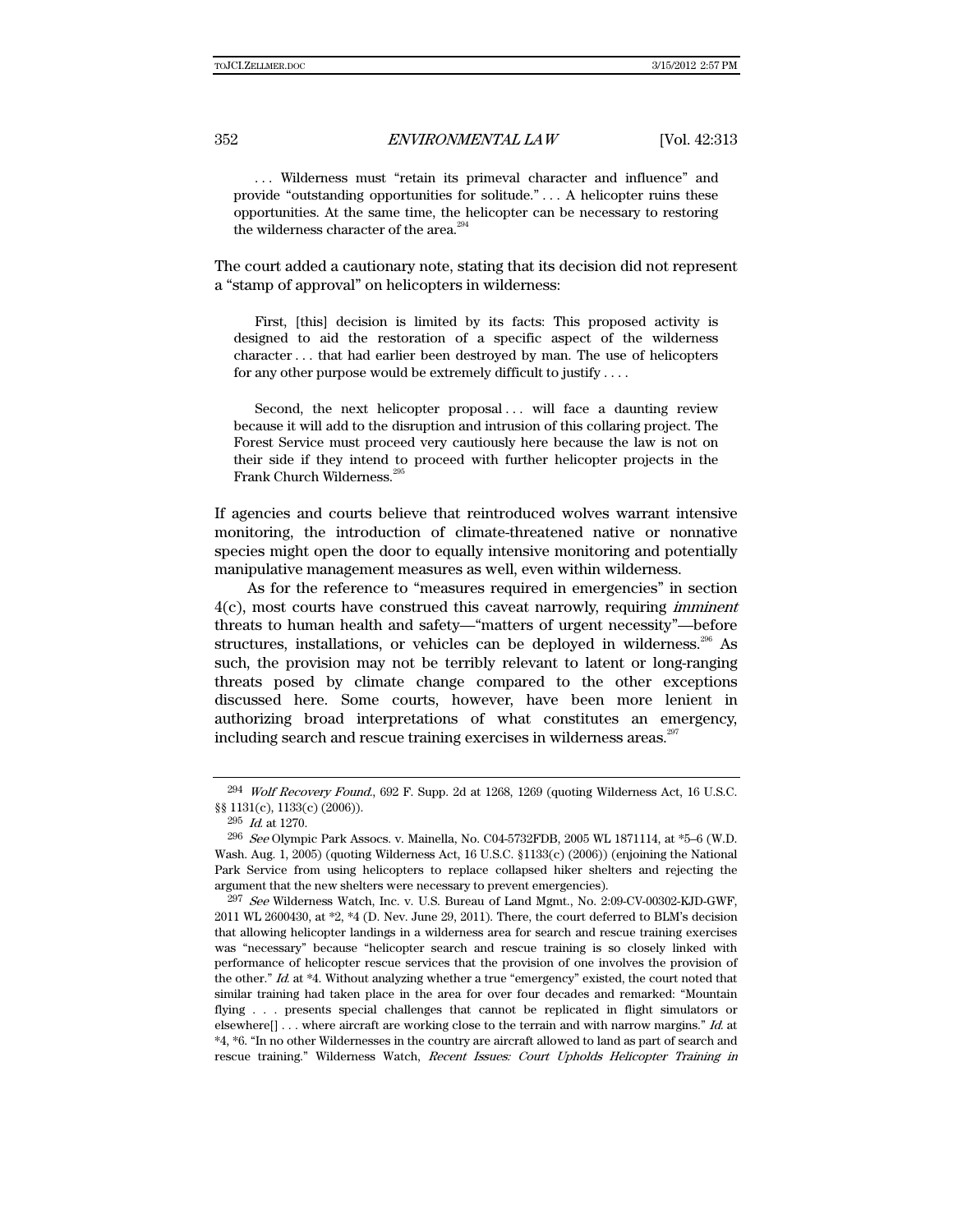The exception in section 4(d) for otherwise nonconforming activities in wilderness areas authorizes "such measures . . . as may be necessary in the control of fire, insects, and diseases."<sup>298</sup> The term "necessary" should be construed the same as it is for the "as necessary to meet minimum requirements" exception described above.<sup>299</sup> The cases, however, are mixed. The only published opinions directly on point involve the Forest Service's efforts to control the southern pine beetle (Dendroctonus frontalis). In Sierra Club v. Lyng (Sierra Club I),<sup>300</sup> the first of two related cases, the district court remanded a proposal for extensive chemical spraying and harvesting thousands of acres of trees by chainsaw, "accompanied by noise and personnel in a continuing process unlimited in scope.<sup>"301</sup> It found that the Sierra Club had "amply demonstrated" that the eradication program was "wholly antithetical to the wilderness policy established by Congress."<sup>302</sup> According to the court, the proposal was "hardly consonant with preservation and protection of these [wilderness] areas in their natural state;" moreover, it had been selected primarily to promote commercial timber harvest on adjacent lands. $303$  As for the term "necessary," the court explained, "[o]nly a *clear necessity* for upsetting the equilibrium of the ecology could justify this highly injurious, semi-experimental venture of limited effectiveness."304

When the Forest Service went back to the drawing board and scaled down its beetle eradication proposal, the court gave the Forest Service's amended decision relatively light judicial scrutiny. In Sierra Club v. Lyng (Sierra Club II),<sup>305</sup> the court upheld a decision to use "spot-control" cutting to combat insect infestations in and around a wilderness area.<sup>306</sup> Far from demanding "clear necessity," as it had in Sierra Club I, the court in Sierra Club II construed the term "necessary" quite liberally, as allowing measures that "fall short of full effectiveness" so long as those measures are "reasonably designed" to limit the threatened spread of infestation.<sup>307</sup> It was careful to note, however, that the Forest Service had significantly scaled back its initial plan and had adopted several preservation-oriented

Wildernesses in Nevada, http://www.wildernesswatch.org/issues/index.html#Helicopter (last visited Feb. 18, 2012) (originally posted February 2009).

 $298$  Wilderness Act, 16 U.S.C. § 1133(d)(1) (2006).

 $^{299}$  *Id.* § 1133(c)–(d)(1); see Powerex Corp. v. Reliant Energy Servs., Inc., 551 U.S. 224, 232 (2007) ("[I]dentical words and phrases within the same statute should normally be given the same meaning.").

<sup>300 662</sup> F. Supp. 40 (D.D.C. 1987).

<sup>301</sup> Id. at 43.

<sup>302</sup> Id.

 $303$  *Id.* at  $42-43$ .

 $304$  *Id.* at 43 (emphasis added).

<sup>305 663</sup> F. Supp. 556 (D.D.C. 1987).

 $306$  *Id.* at 558, 560-61.

 $307$  Sierra Club I, 662 F. Supp. at 43; Sierra Club II, 663 F. Supp. at 560 ("The pertinent section of the statute is therefore most reasonably construed as allowing the Secretary to use measures that fall short of full effectiveness so long as they are reasonably designed to restrain or limit the threatened spread of beetle infestations from wilderness land onto the neighboring property, to its detriment.").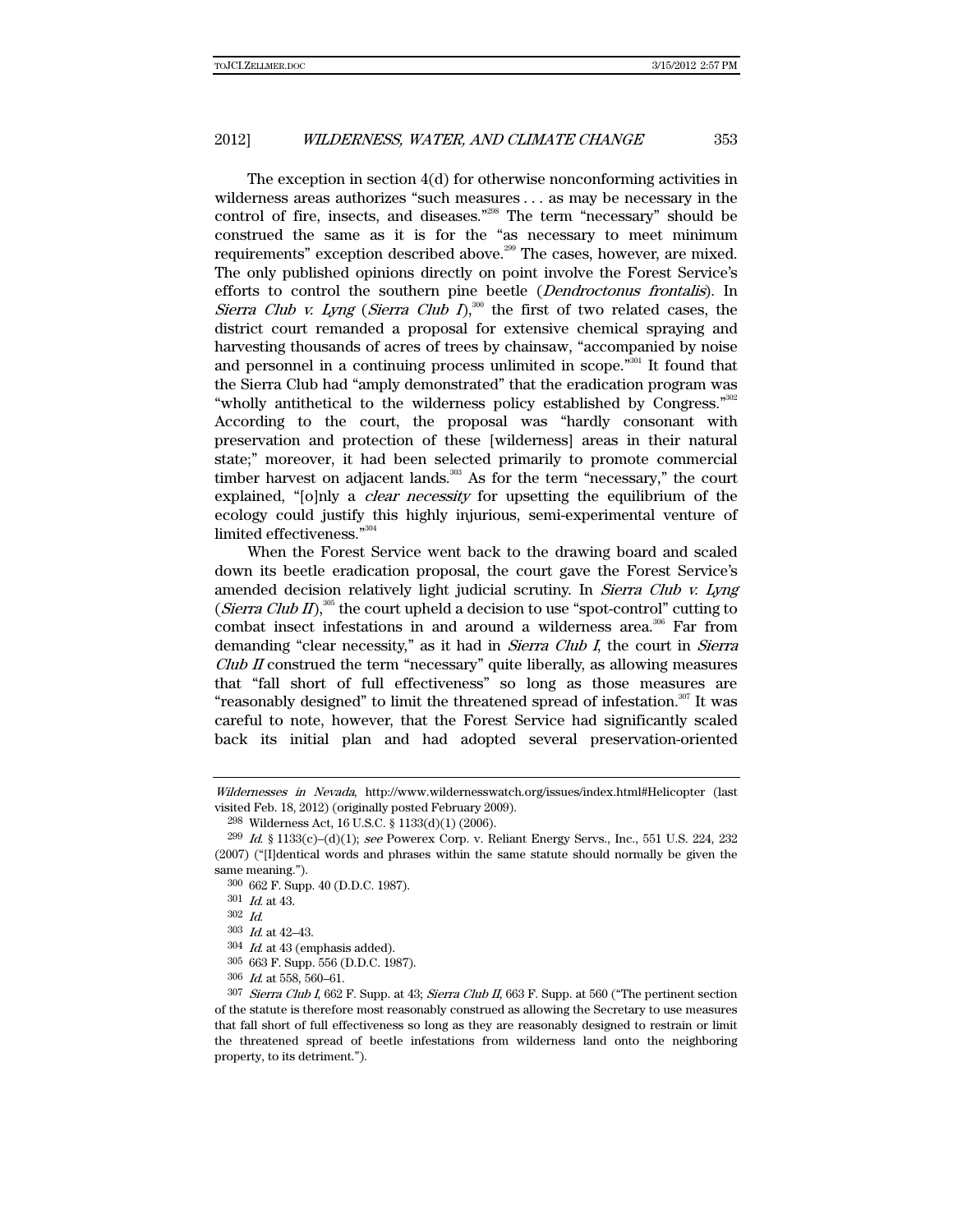safeguards to ensure that control efforts would be made only to protect established colonies of endangered woodpeckers and other "high value" resources.<sup>308</sup> In addition, the court was reassured by the Service's commitment to a monitoring program to ensure the effectiveness of its control measures at each site.<sup>309</sup>

Going forward, it is possible that agencies will be more eager to authorize nonconforming tools and activities to control or minimize the threat of forest fires, disease, and infestations in and around wilderness. One can easily imagine the pressure that will be exerted on federal land managers to intervene when warming temperatures, drought, and longer summer seasons heighten the risk of devastating wildfires, particularly in the wildland–urban interface, and exacerbate the spread of bark beetles, parasites, and other destructive insects and diseases.<sup>310</sup> In turn, at least some courts may be willing to give agencies wide latitude to define terms like "necessary" when it comes to technical management decisions related to climate change mitigation and adaptation. $311$  Thus, the Wilderness Act alone may not be enough to stand up against activities that would impair wilderness values.

#### B. Federal Reserved Water Rights

The United States Supreme Court established the federal reserved water rights doctrine in 1908 in *Winters v. United States*.<sup>312</sup> The Court held that the Fort Belknap Indian Reservation had implied reserved water rights in an amount necessary to fulfill the purpose of the reservation, with a priority dating back to the treaty that established the reservation.<sup>313</sup> Decades later, the Court extended reserved water rights to non-Indian federal reservations. In *Arizona v. California*,<sup>314</sup> the Court held that the United States was entitled to reserved water rights from the Colorado River sufficient for the future requirements of Havasu Lake National Wildlife Refuge, Imperial National Wildlife Refuge, and the Lake Mead National Recreation Area, as

<sup>308</sup> Sierra Club II, 663 F. Supp. at 557–58. The Forest Service also assured the court that the activities would not "unnecessarily sacrifice" wilderness values and were not aimed at promoting commercial timber harvest. Id. at 560. The court had found that the primary purpose of the Agency's previous plans for a large-scale eradication program were commercial in nature rather than preservation oriented. Sierra Club I, 662 F. Supp. at 42.

<sup>309</sup> Sierra Club II, 663 F. Supp. at 560.

<sup>310</sup> See DAVID C. SHAW ET AL., MANAGING INSECTS AND DISEASES OF OREGON CONIFERS 16 (2009); see also Cheever, supra note 114, at 186–87 (describing the detrimental consequences when policy makers and the law treat fire as either "a rare, unpredictable calamity—unique in its every appearance—unforeseeable" or "a curable disease like polio," rather than an inevitable, natural condition).

 $311$  See, e.g., Hapner v. Tidwell, 621 F.3d 1239, 1242–45 (9th Cir. 2010) (upholding the Forest Service's decision to thin trees and prescribe burns on 1100 acres of forest lands near residential areas to slow the spread of wildfires and diminish their intensity).

<sup>312 207</sup> U.S. 564, 577 (1908).

<sup>313</sup> Id. at 575–77.

<sup>314 373</sup> U.S. 546 (1963).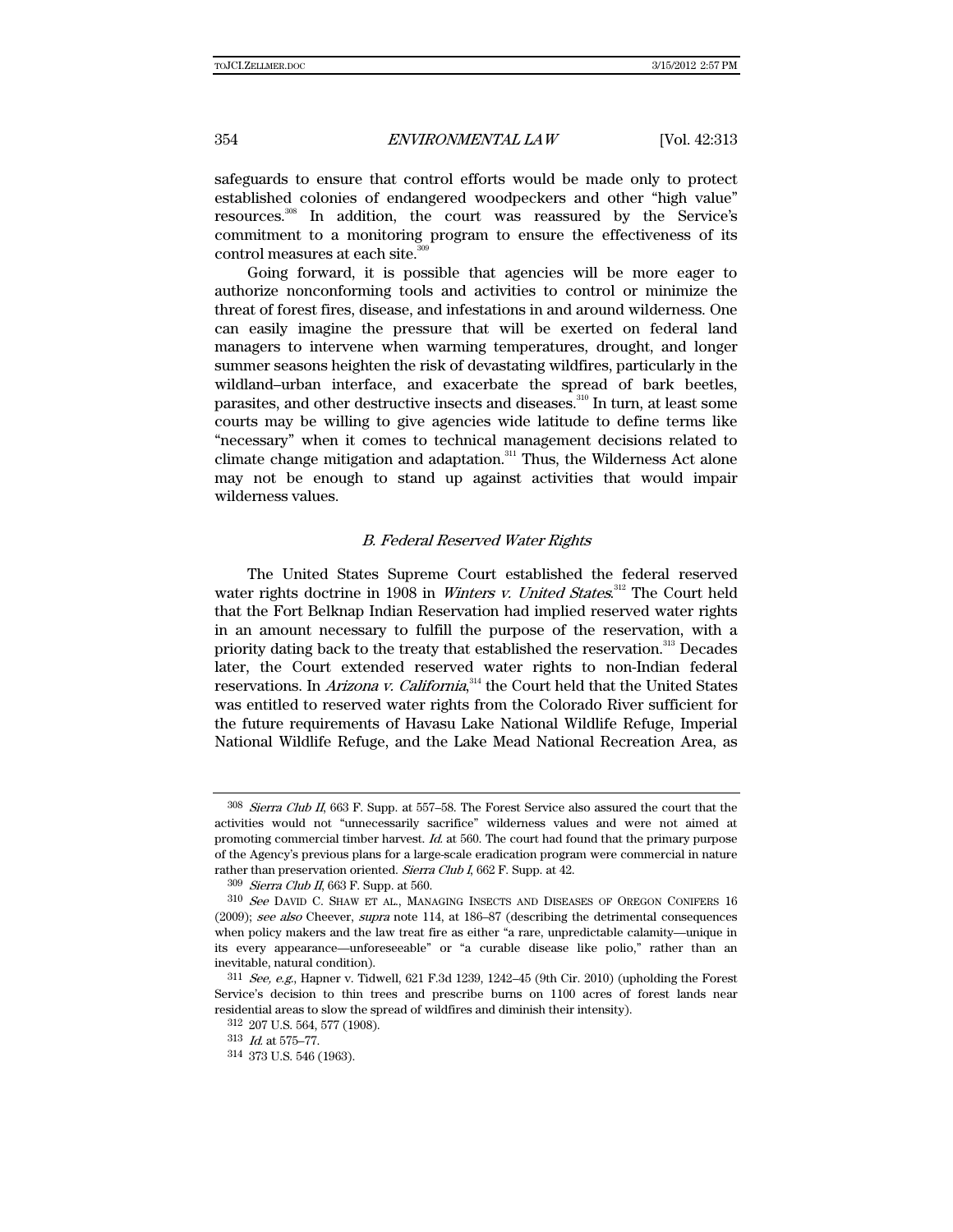well as for several Indian reservations.<sup>315</sup> Just a few years later, in *Cappaert* v. United States,<sup>316</sup> the United States sought reserved water rights for Devil's Hole National Monument, a forty-acre parcel within Death Valley National Park.<sup>317</sup> The Supreme Court enjoined groundwater pumping outside of the monument in order to fulfill the federal water right and preserve the scientific value of a pool that contained a unique species of desert pupfish (Cyprinodon diabolis). It found that water rights were implicitly reserved by the Proclamation<sup>318</sup> that created the monument, which stated that the area was being set aside "for the preservation of the unusual features of scenic, scientific, and educational interest therein contained."<sup>319</sup> The Proclamation made reference to the importance of water to the monument by describing the "remarkable underground pool" within the monument.<sup>320</sup>

In *United States v. New Mexico*,<sup>321</sup> however, the Court restricted non-Indian federal reserved water rights to only those reservations where water is necessary to fulfill the "principal" purposes of the reservation.<sup>322</sup> New Mexico held that national forests had water rights only as necessary to fulfill two primary purposes of the Organic Administration Act of  $1897^{\text{22}}$ —securing timber supplies and favorable water flows for utilitarian purposes—but not "secondary" purposes expressed in subsequent statutes, such as wildlife preservation and recreation. $324$  The Court's opinion set the stage for future battles over whether water is "primary" or merely "secondary" to the purpose of any given federal reservation. Going forward, there is little doctrinal certainty as to how courts will decide these types of claims.<sup>325</sup>

 $322\,$   $\emph{Id.}$  at 715.

 $315$  *Id.* at 551, 600–01.

<sup>316 426</sup> U.S. 128 (1976).

<sup>317</sup> Id. at 131, 135. In 1970, the United States lodged a protest with the State Engineer to prevent the Cappaerts from changing the use of water from their nearby wells in such a way as might adversely affect water levels in the pool. See id. at 134. The State Engineer granted the Cappaert's application under Nevada state law, and the United States filed a complaint in federal district court in 1971. Id. at 134–35.

<sup>318</sup> Proclamation No. 2961, 3 C.F.R. 19 (Supp. 1952), reprinted in 66 Stat. c18 (1952).

<sup>319</sup> Cappaert, 426 U.S. at 131–32 (quoting Proclamation No. 2961, 3 C.F.R. 19 (Supp. 1952), reprinted in 66 Stat. c18 (1952)).

 $320$  *Id.* at 132 (quoting Proclamation No. 2961, 3 C.F.R. 19 (Supp. 1952), *reprinted in* 66 Stat. c18 (1952)).

<sup>321 438</sup> U.S. 696 (1978).

<sup>323</sup> Act of June 4, 1867, ch. 2, 30 Stat. 11 (codified as amended at 16 U.S.C. §§ 473–482, 551 (2006)).

<sup>324</sup> New Mexico, 438 U.S. at 711–13, 715 (citing 16 U.S.C. §§ 481, 528 (2006)). Congress assured "the waters which flow through national forests are available for use by state appropriators by authorizing rights-of-way for ditches to carry the water to agricultural, domestic, mining, and milling uses."  $Id$  at 712 n.20. Forests play an important role by "exert[ing] a most important regulating influence upon the flow of rivers, reducing floods and increasing the water supply in the low stages. The importance of their conservation on the mountainous watersheds which collect the scanty supply for the arid regions of North America can hardly be overstated." Id. at 712 (quoting S. DOC. NO. 55-105, at 10 (1897)).

 $325$  Leonard, *supra* note 226, at 619.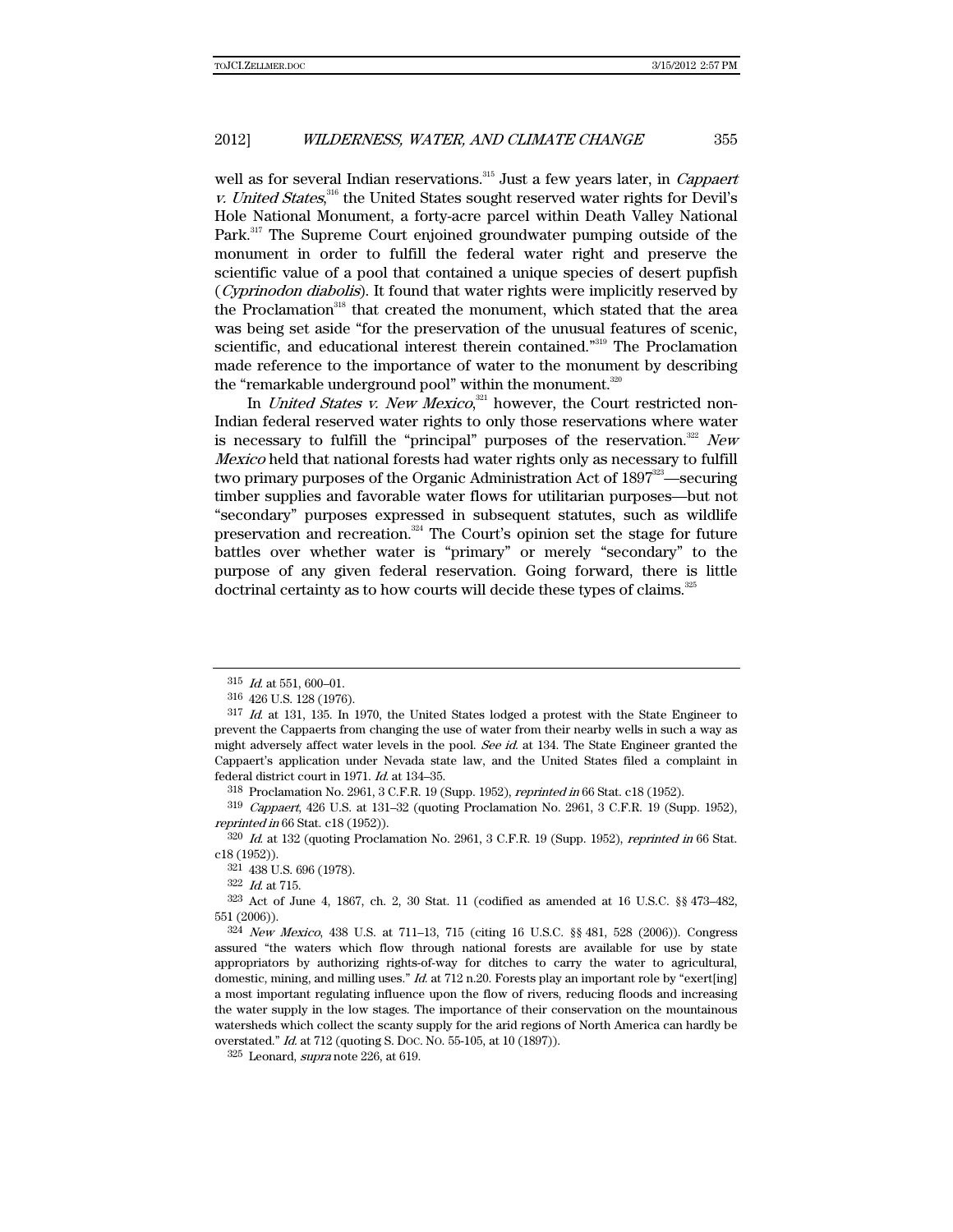Is water necessary to fulfill the primary purpose of federal wilderness areas?<sup>326</sup> According to *Sierra Club v. Block*,<sup>327</sup> a decision from the federal District Court of Colorado, there can be no doubt that the answer is yes: "It is beyond cavil that water is the lifeblood of the wilderness areas. Without water, the wilderness would become deserted wastelands. In other words, without access to the requisite water, the very purposes for which the Wilderness Act was established would be entirely defeated."<sup>328</sup>

According to the court, Congress intended each of the purposes specified in the Wilderness Act—preservation, recreation, scenic, scientific, education, conservation, and historical protection—as primary, rather than secondary, purposes.<sup>329</sup> Thus, it found "watershed protection and conservation of water flows to be an important and primary purpose of the wilderness areas."<sup>330</sup> It also noted that, far from impairing water flows for other downstream uses, "[b]y protecting the natural state of the watersheds, rather than destroying their potential yield by allowing commercial development or other similar intrusions, wilderness areas improve the availability, as well as the purity, of the water for downstream users."<sup>331</sup> On appeal, the Tenth Circuit dismissed the complaint and vacated the district court's determination that the Wilderness Act created federal reserved water rights, because the Forest Service's decision not to seek federal reserved rights for Colorado wilderness areas was a nonreviewable decision "committed to agency discretion by law."332 It also concluded that the claims

327 622 F. Supp. 842 (D. Colo. 1985).

332 Sierra Club v. Yeutter, 911 F.2d 1405, 1414, 1418, 1421 (10th Cir. 1990). The court also noted that judicial review of the Service's refusal to act was inappropriate because the Wilderness Act lacks meaningful standards for the management of water resources, allowing

<sup>326</sup> See Karin P. Sheldon, Water for Wilderness, 76 DENV. U. L. REV. 555, 555-56, 588-90 (1999) (arguing that wilderness areas would be sterile, lifeless places without secure water rights); Robert H. Abrams, Water in the Western Wilderness: The Duty to Assert Reserved Water Rights, 1986 U. ILL. L. REV. 387, 395–99 (1986) (asserting that federal officials have a duty of stewardship that encompasses a duty to seek reserved water rights for wilderness areas); Janice L. Weis, Federal Reserved Water Rights in Wilderness Areas: A Progress Report on a Western Water Fight, 15 HASTINGS CONST. L.Q. 125, 149–52 (1987) (asserting that Congress should expressly define federal water rights in order to effectively protect the natural character and habitats of wilderness areas which are essential to their purposes).

 $328$  Id. at 862. The district court, however, rejected the Sierra Club's arguments that the United States had a public trust responsibility to protect the wilderness by affirmatively claiming reserved water rights. Id. at 866. But see High Country Citizens' Alliance v. Norton, 448 F. Supp. 2d 1235, 1245–46 (D. Colo. 2006) (holding that federal agencies may not permanently relinquish and delegate National Park Service Organic Act and Wilderness Act responsibilities for preserving necessary peak and shoulder flows in the Black Canyon of the Gunnison to state agencies).

 $329$  Block,  $622$  F. Supp. at  $858$  (citing Wilderness Act, 16 U.S.C.  $\S$ § 1131(a), (c), 1133(b) (2006)).

 $330$  *Id.* at 862. The Colorado Wilderness Act provided further evidence of Congress's intent to give effect to all of the purposes of the Act: "Not only do opportunities for primitive recreation and wildlife habitat protection abound in these areas, but perhaps more importantly, their natural production of invaluable supplies of high quality water provide a compelling reason for preserving them in their natural state." *Id.* at 860 (citing H.R. REP. No. 96-617, at 4 (1979)).

 $331$  Id. at 859 (citing S. REP. No. 88-109, at 15 (1963), which was quoted as stating that wilderness areas "provide watershed protection and clear, pure water for users below them").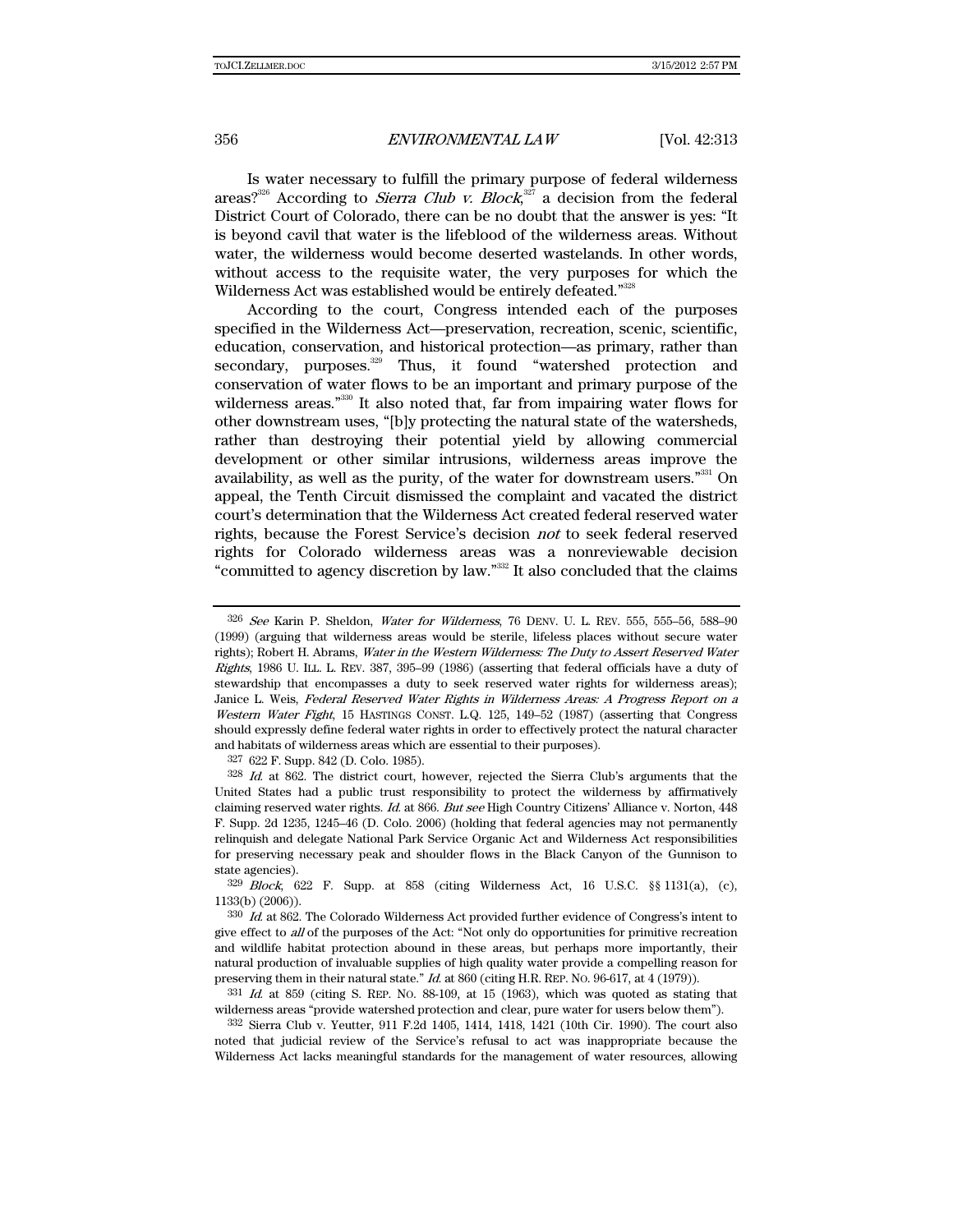were not ripe for review because the plaintiff had failed to allege that the wilderness values were imminently and directly threatened:

[T]here is no guarantee that the point of any diversion will be above or within the wilderness areas, where the direct impact of such change in water rights status would be the greatest. Absent a diversion within or above the wilderness area, it is difficult to see what harm might befall the wilderness water values that a wilderness water right could prevent . . . . [Further,] there is no guarantee that any diversion which might occur in or above a wilderness area would even have a noticeable impact on wilderness water values.<sup>333</sup>

The court recognized, however, that there may be circumstances when an agency's refusal to seek reserved rights would be reviewable—"in those situations where the agency's conduct cannot be reconciled with the Act's mandate to preserve the wilderness character of the wilderness areas."<sup>334</sup>

Twenty years passed before another opportunity arose by which to consider whether and when a federal agency must assert federal reserved rights for a wilderness area. In 2005, the District Court of the District of Colorado concluded that the National Park Service could not abdicate its responsibilities for protecting wilderness water rights for the Black Canyon of the Gunnison National Park.<sup>335</sup> There, the agency entered into a settlement with the State of Colorado whereby it agreed to permanently relinquish its reserved water right for peak and shoulder flows in the Black Canyon to state agencies. Instead of a 1933 priority date for the federal reserved water right, the negotiated state right would have a priority date of 2003, which would have little value and provide little or no water for the Canyon under prior appropriation law.336 The Park Service also ceded its ability to enforce the state water right to the state water conservation board. $337$  The court set aside the settlement as a violation of the Service's duty to protect the Black Canyon's resources.<sup>338</sup> It explained that protecting reserved water rights was not a discretionary option but rather a legal obligation under the National Park Service Organic Act<sup>339</sup> and the Wilderness Act:

336 See id. at 1242, 1252.

only review of agency land management practices that are "irreconcilable with the statutory preservation mandate imposed by the Wilderness Act." Id. at 1414; see also Norton v. S. Utah Wilderness Alliance, 542 U.S. 55, 63, 65–67 (2004) (holding that BLM's failure to prevent adverse impacts from off-road vehicle use was not a reviewable "agency action").

<sup>333</sup> Yeutter, 911 F.2d at 1419.

 $334$  *Id.* at 1414; see also supra note 328 (describing treatment of the Wilderness Act preservation mandate in High Country Citizens' Alliance, 448 F. Supp. 2d 1235, 1248–53 (D. Colo. 2006)).

<sup>335</sup> High Country Citizens' Alliance, 448 F. Supp. 2d 1235, 1246–47 (D. Colo. 2006).

<sup>337</sup> Id. at 1241–42.

 $338$  Id. at 1248–53. The court also found that the settlement agreement constituted an unlawful disposition of federal property, which can only be accomplished by Congress. Id. at 1248.

<sup>339 16</sup> U.S.C. §§ 1–4 (2006 & Supp. II 2008 & Supp. IV 2010).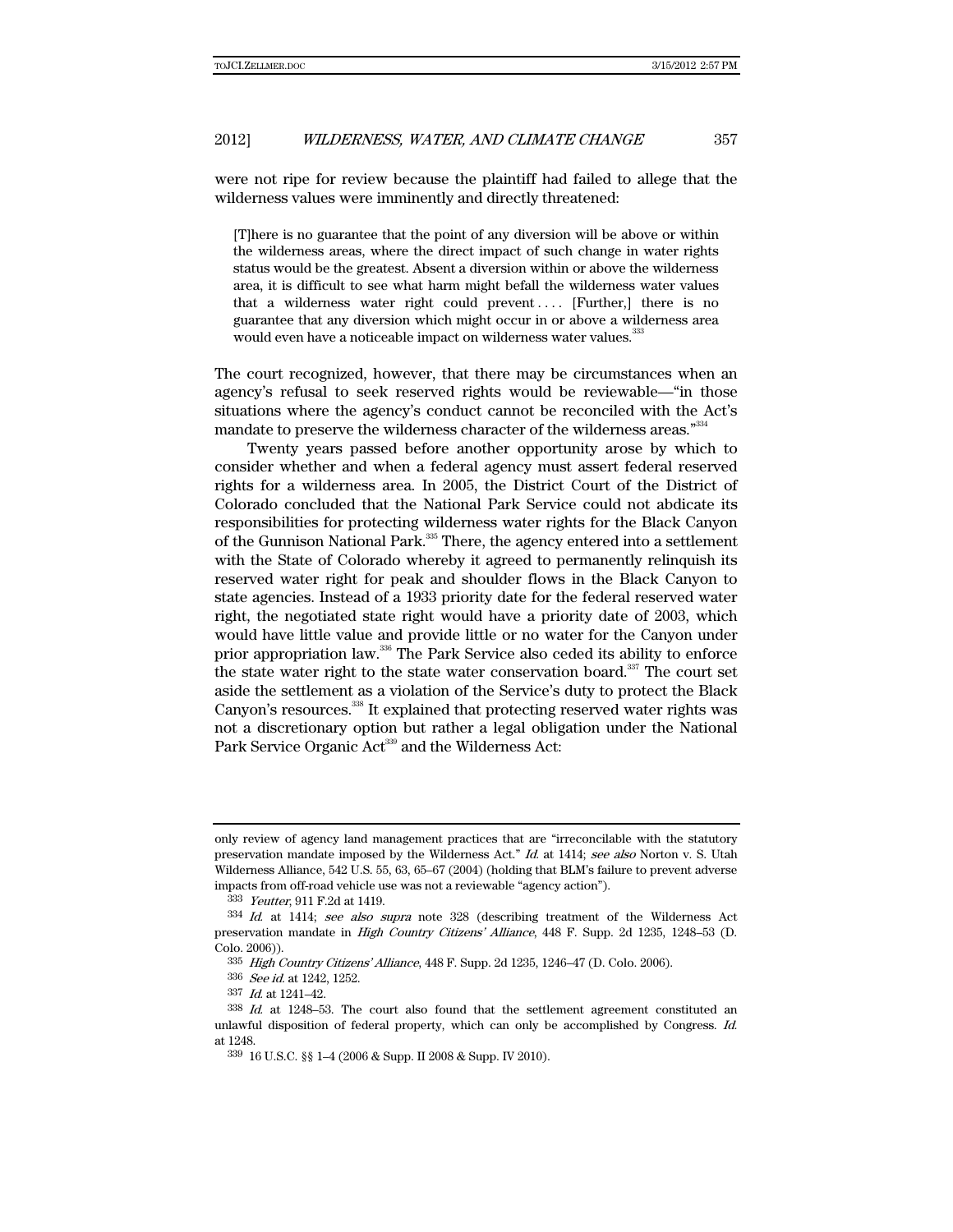[T]he canyon was entitled to a quantity of water necessary to conserve and maintain in an unimpaired condition the scenic, aesthetic, natural, and historic objects of the monument, as well as the wildlife in the monument, in order that the monument might provide a source of recreation and enjoyment for all generations of citizens of the United States. This purpose included water necessary for the preservation of the wilderness uses, wildlife and fish.<sup>340</sup>

The only other court to rule explicitly on the issue—the Idaho Supreme Court—refused to acknowledge reserved wilderness water rights, insofar as they affect water rights outside wilderness areas, in a decision issued in 2000 on a general stream adjudication for the Snake River Basin.<sup>341</sup> The case is at least as notable for its tortured political history as it is for its disposition of wilderness water rights. In its initial decision in the case, which was issued in 1999, the court concluded that the "minimum amount" of water reserved for the federal lands, including wilderness, required all unappropriated water in the basin.<sup>342</sup> Because diverting water "necessarily impairs the natural state of the wilderness lands, Congress must have intended to reserve all unappropriated water."<sup>343</sup>

This decision stood for little more than a year.<sup>344</sup> Professor Blumm chronicled what happened in the aftermath of the 1999 decision: "The court agreed to rehear the case in response to petitions from the state, several mining and irrigation companies, and upstream cities—and no doubt the public protest, which included sharp criticism from Idaho Governor Dirk Kempthorne."345 In 2000, a new "3–2 decision was handed down only after the author of the earlier decision upholding federal water rights for wilderness

<sup>340</sup> High Country Citizens' Alliance, 448 F. Supp. 2d at 1247 (citation omitted). For a discussion of the National Park Service Organic Act and the Wilderness Act, and whether they provide a "meaningful standard" by which to judge the agency action, see id. at 1250 (citing 16 U.S.C. §§ 1, 410fff(1) (2006); and 16 U.S.C. §§ 1131(a), 1133(b) (2006)). The court also held that entering into a settlement that abdicated responsibility for protecting reserved water rights for the Canyon was a "discrete agency action" subject to judicial review. Id. at 1249 (emphasis omitted) (citing S. Utah Wilderness Alliance, 542 U.S. 55, 63 (2004)).

<sup>341</sup> Potlatch Corp. v. United States, 12 P.3d 1260, 1266–68 (Idaho 2000). The Snake River Basin Adjudication (SRBA) is a lawsuit created by statute in order to inventory all surface and groundwater rights in the Snake River Basin system, which required a special court to deal with the complexity and number of government, private, and tribal claims at issue. Idaho Water Adjudications, Information Brochure, http://www.srba.state.id.us/DOC/BROCH1.HTM#SEC1 (last visited Feb. 18, 2012) (click on the "background" link to access the information in "Background Information on the Snake River Basin Adjudication"). As one of many SRBA adjudications, the *Potlatch* decision alone affected over 3000 claims of upstream junior water diverters in Idaho. See Blumm, supra note 251, at 180–98, 203–05 (describing the *Potlatch* case, its history, and its political implications); Kelly J. Latimer, Federal Reserved Water Rights Doctrine Under the Wilderness Act: Is It Finally Here to Stay?, 20 J. LAND RESOURCES & ENVTL. L. 335, 354 (2000).

 $342$  In re SRBA, No. 24546, 1999 WL 778325, at  $*8-9$  (Idaho Oct. 1, 1999), abrogated by Potlatch, 12 P.3d 1260 (Idaho 2000).

<sup>&</sup>lt;sup>343</sup> See id. (pointing to language in the Wilderness Act calling for wilderness areas to be managed "unimpaired for future use and enjoyment," thus "wilderness preservation is incompatible with human development").

<sup>&</sup>lt;sup>344</sup> The case was reversed and vacated in relevant part by *Potlatch*, 12 P.3d at 1266–68.

<sup>345</sup> Blumm, *supra* note 251, at 188.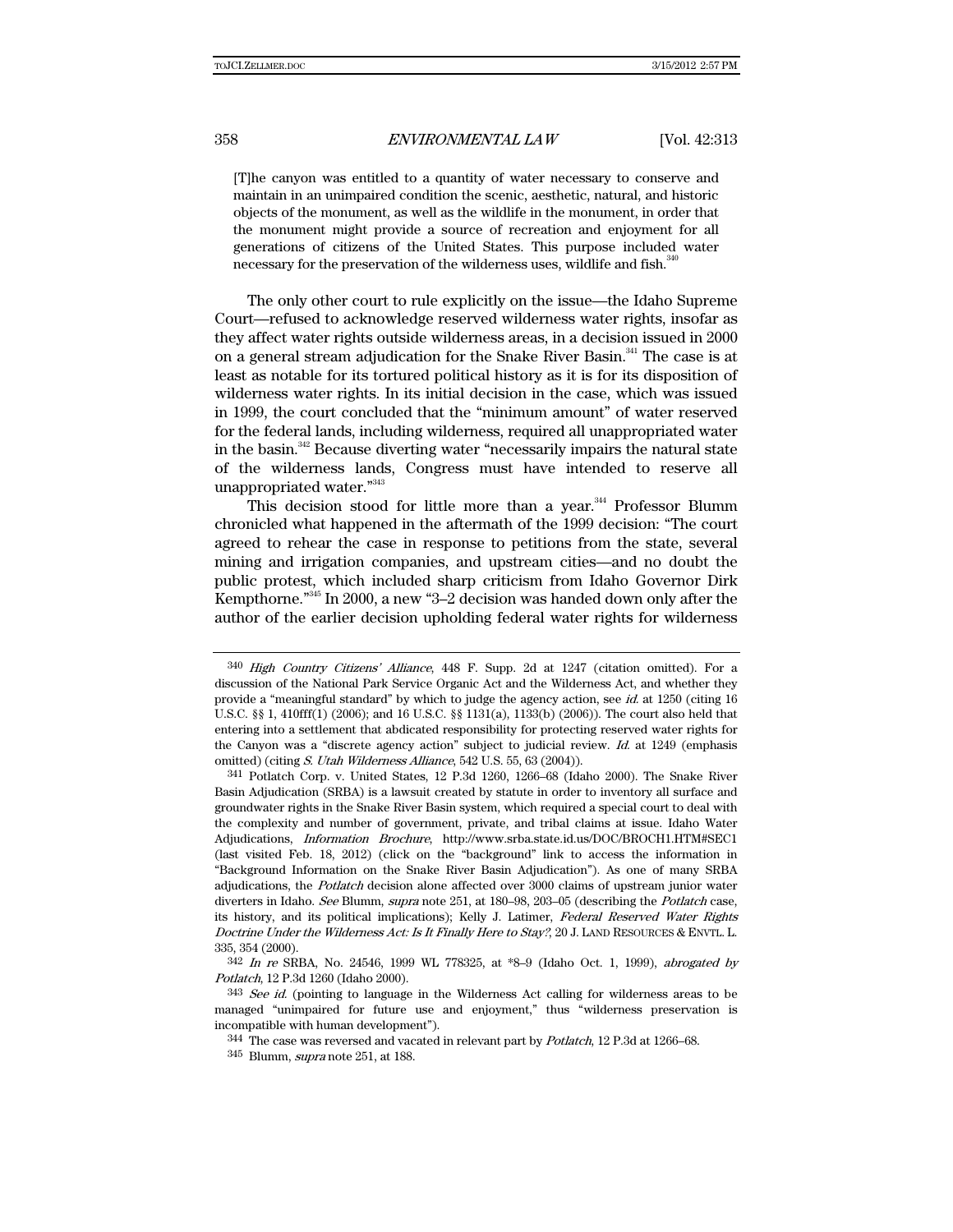areas was defeated for reelection in a controversial judicial campaign in which her wilderness water rights opinion became a centerpiece of her opponent's election strategy."346

There was no legal justification for the Idaho Supreme Court's change of heart. Ignoring Arizona and Cappaert, and stretching New Mexico well beyond its bounds, the court found that, because "Congress did not define a water right as a specific purpose of the Wilderness Act," it was free to draw a "contrary inference" that there was no reserved right.<sup>347</sup> The court construed the purpose of the Wilderness Act extraordinarily narrowly: the Act simply "sets aside land and prohibits its development, nothing more."<sup>348</sup> The 2000 opinion also ignored the plain language of the statutes that created two of the wilderness areas in question—one described "watershed preservation" as a wilderness purpose, and the other gave protection to "lands and waters" for "wilderness-dependent wildlife and the resident and anadromous *fish*."<sup>349</sup>

Professor Blumm agrees that, besides political pressure, "[t]he chief reason the Idaho Supreme Court rejected reserved water for wilderness was the court's extremely narrow construction of the purpose of the Wilderness Act."350 He notes, however, that the expectations of other water users in Idaho likely played a role in the outcome of the case as well:

Even when a Colorado district court in 1985 ruled that wilderness areas possessed water rights [in *Sierra Club v. Block*], Idaho continued to issue water rights upstream of its wilderness areas. The state's oblivious attitude put the rights of the upstream junior diverters, numbering up to three thousand at the time of the court's decision, and the downstream federal wilderness on a collision course.<sup>351</sup>

Despite the setback in the Idaho court, the United States does occasionally assert water rights for wilderness areas outside of Idaho, along with national parks, national forests, and other federal reservations that require water to fulfill their purposes. Federal water rights cases are ongoing in Arizona and in Nevada. In Nevada, the United States has asserted reserved water rights for national forest, BLM, and military lands.<sup>352</sup> In Arizona, the

 $346$  *Id.* at 177. In the 2000 decision, "Chief Justice Trout—scheduled to face reelection switched her position and provided the necessary vote to deny the existence of federal wilderness water rights. Justice Silak, who remained on the court until her term expired at the end of 2000, wrote now in dissent instead of for the majority." Id. at 189.

<sup>347</sup> Potlatch, 12 P.3d at 1264.

<sup>348</sup> Id. at 1266.

<sup>349</sup> See Endangered American Wilderness Act of 1978, Pub. L. No. 95-237, § 1(b), 92 Stat. 40 (emphasis added) (addressing watershed protection); Central Idaho Wilderness Act of 1980, Pub. L. No. 96-312, § 2(a)(2), 94 Stat. 948 (emphasis added) (addressing resident and anadromous fish).

<sup>350</sup> Blumm, supra note 251, at 188–89, 213.

<sup>351</sup> Id. at 187–88.

 $352$  See, e.g., Leonard, supra note 226, at 619 & n.54.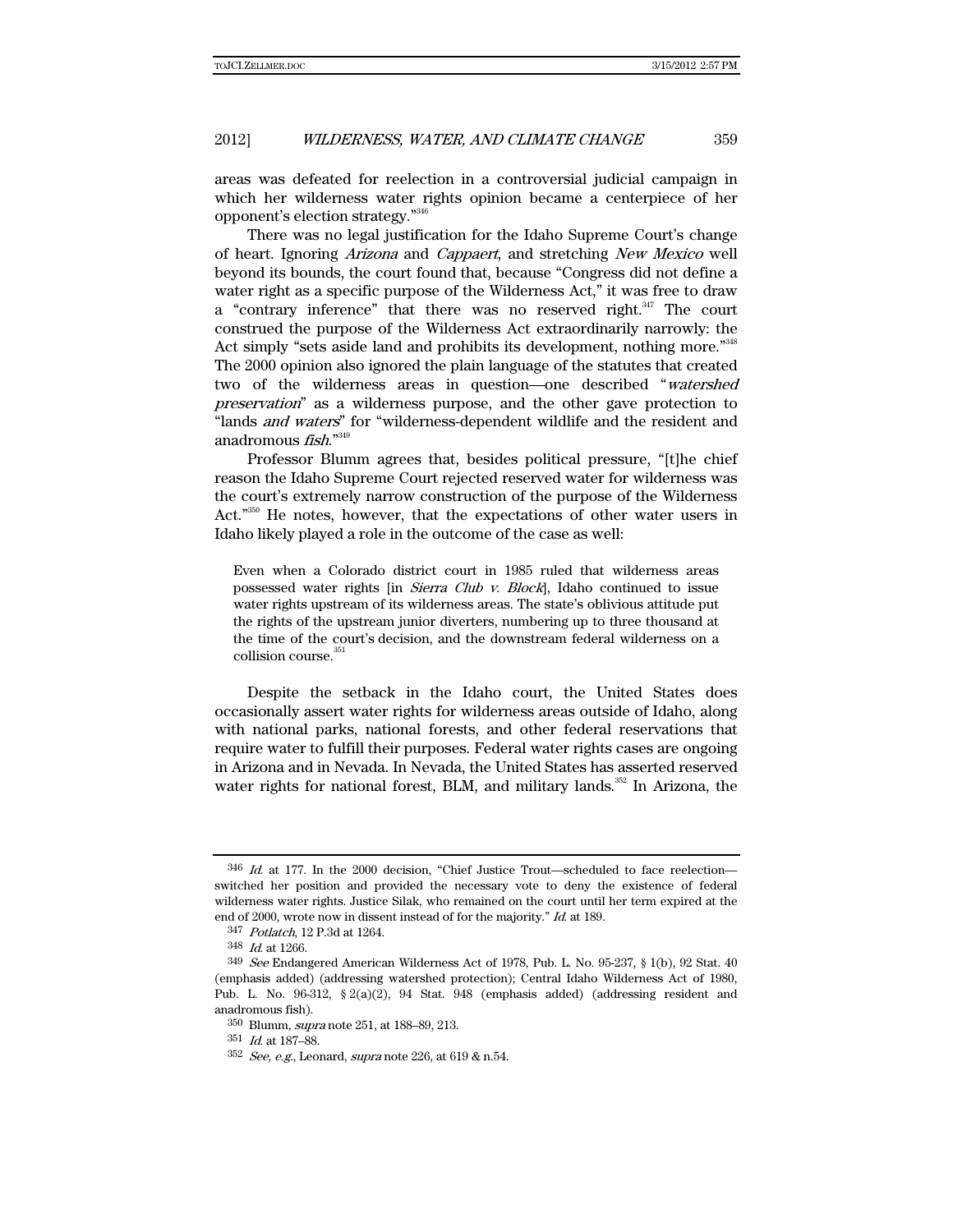United States has asserted water rights for wilderness areas in the Gila River basin, a basin which provides nearly 20% of all water used in Arizona.<sup>353</sup>

The United States has a distinct advantage in the Arizona case—it does not have to rely on implied rights because Arizona's statewide wilderness act expressly includes federal reserved water rights. The Arizona Desert Wilderness Act of 1990,<sup>354</sup> which designated the Kofa Wilderness and several others, specifies as follows:

(1) With respect to each wilderness area designated by this title, Congress hereby reserves a quantity of water sufficient to fulfill the purposes of this title. The priority date of such reserved rights shall be the date of enactment of this Act.

(2) The Secretary and all other officers of the United States shall take steps necessary to protect the rights reserved by paragraph (1), including the filing by the Secretary of a claim for the quantification of such rights in any present or future appropriate stream adjudication  $\ldots$ .<sup>35</sup>

Even where explicit reservations of rights are provided, as in the Arizona Act, the evidentiary challenge of securing and quantifying water rights as necessary to fulfill the purposes of any given wilderness area is tremendous. The ongoing Gila River adjudication "is among the longest and most complex litigations in the history of Arizona, costing millions of dollars in attorneys' fees."356 According to Arizona water lawyer Michael Brophy, "[O]ne does not 'get out' of the Gila adjudication. It is a sort of judicial black hole into which light, sound, lawyers, water ... indeed, whole forests of paper, will disappear."<sup>357</sup> The Adjudication was initiated nearly four decades ago, in 1974, when the Salt River Valley Water Users Association sought an adjudication of water rights to the Salt River.<sup>358</sup> The case was subsumed within a general adjudication of all water rights in the Salt, Gila, Verde, Agua

<sup>353</sup> Case Initiation Order and Designation of Initial Issues for Briefing at 2–4, In re General Adjudication of All Rights to Use Water in the Gila River System and Source, No. W1-11-3342 (Ariz. Sup. Ct. Aug. 17, 2009), available at www.superiorcourt.maricopa.gov/SuperiorCourt/ Adjudications/\_schade/acwacio081709.pdf; Allison Evans, The Groundwater/Surface Water Dilemma in Arizona: A Look Back and a Look Ahead Toward Conjunctive Management Reform, 3 PHOENIX L. REV. 269, 283 (2010).

<sup>354</sup> Arizona Desert Wilderness Act of 1990, Pub. L. No. 101-628, 104 Stat. 4469.

<sup>355</sup> Id. § 101(g)(1)–(2), 104 Stat. at 4473.

<sup>356</sup> Evans, supra note 353, at 272.

<sup>357</sup> Joseph M. Feller, The Adjudication that Ate Arizona Water Law, 49 ARIZ. L. REV. 405, 405 (2007) (quoting Michael J. Brophy, Presentation to American Water Resources Association: The Gila Adjudication from the Perspective of Irrigation Districts, in Proceedings of the Symposium on Adjudication of Water Rights: Gila River Watershed, Arizona 139, 144 (Ariz. Section, Am. Water Res. Ass'n Oct. 28, 1998)).

<sup>358</sup> Id. at 417.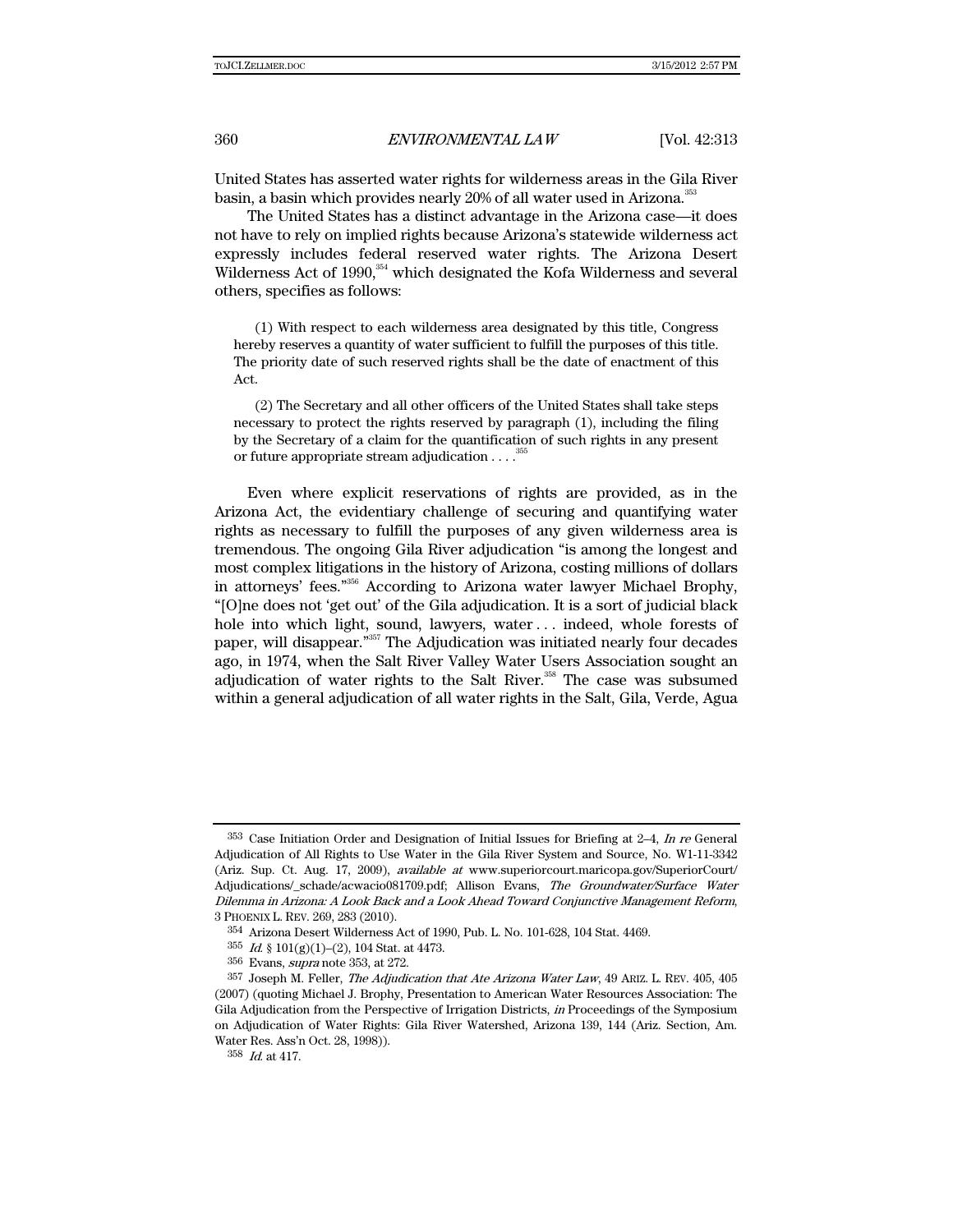#### 2012] *WILDERNESS, WATER, AND CLIMATE CHANGE* 361

Fria, Upper Santa Cruz, and San Pedro River watersheds.<sup>359</sup> The petitions were then consolidated before the Maricopa County Superior Court.<sup>360</sup>

Although the quantification of wilderness water rights has yet to be resolved, the Arizona Supreme Court has ruled that federal reserved water rights extend to both groundwater and surface water.<sup>361</sup> It explained why:

[F]ederal reserved rights law declines to differentiate surface and groundwater—[] it recognizes them as integral parts of a hydrologic cycle . . . .

[I]f the United States implicitly intended, when it established reservations, to reserve sufficient unappropriated water to meet the reservations' needs, it must have intended that reservation of water to come from whatever particular sources each reservation had at hand. The significant question for the purpose of the reserved rights doctrine is not whether the water runs above or below the ground but whether it is necessary to accomplish the purpose of the reservation. . . .

. . . .

A reserved right to groundwater may only be found where other waters are inadequate to accomplish the purpose of a reservation.<sup>362</sup>

The reservation and protection of groundwater supplies are particularly important in areas like the Kofa Wilderness, where native species—including bighorn sheep—rely on seeps and springs fed by groundwater aquifers, and where few surface water bodies exist.<sup>363</sup>

#### C. The Wild and Scenic Rivers Act

Another potentially powerful tool for protecting stream flows in wilderness areas is the Wild and Scenic Rivers Act (WSRA), which creates a nationwide system of wild, scenic, and recreational rivers.<sup>364</sup> There are now

<sup>359</sup> Evans, supra note 353, at 283.

<sup>360</sup> Id. For orders issued in the case, see Judicial Branch of Ariz., Maricopa Cnty., Gila River Adjudication Pending Cases and Decisions, http://www.superiorcourt.maricopa.gov/ SuperiorCourt/Adjudications/gila.asp (last visited Feb. 18, 2012).

<sup>&</sup>lt;sup>361</sup> In re Gen. Adjudication of All Rights to Use Water in the Gila River Sys. & Source, 989 P.2d 739, 748 (Ariz. 1999) (en banc).

 $362$  *Id.* at 747–48. By curtailing groundwater pumping that adversely impacted the federal reserved water right for the pool in Devil's Hole National Monument, the *Cappaert* decision supports the inclusion of groundwater within the reserved rights doctrine, although the Court did not address federal groundwater rights specifically. Cappaert v. United States, 426 U.S. 128, 142–43 (1976).

<sup>363</sup> See supra notes 81–90, 172–76 and accompanying text (describing the Kofa Wilderness litigation).

<sup>364</sup> Portions of this section are derived from Ch. 14.III.C in JAN G. LAITOS ET AL., NATURAL RESOURCES LAW AND POLICY (2d ed. forthcoming 2012) (manuscript at 60–63) (on file with author).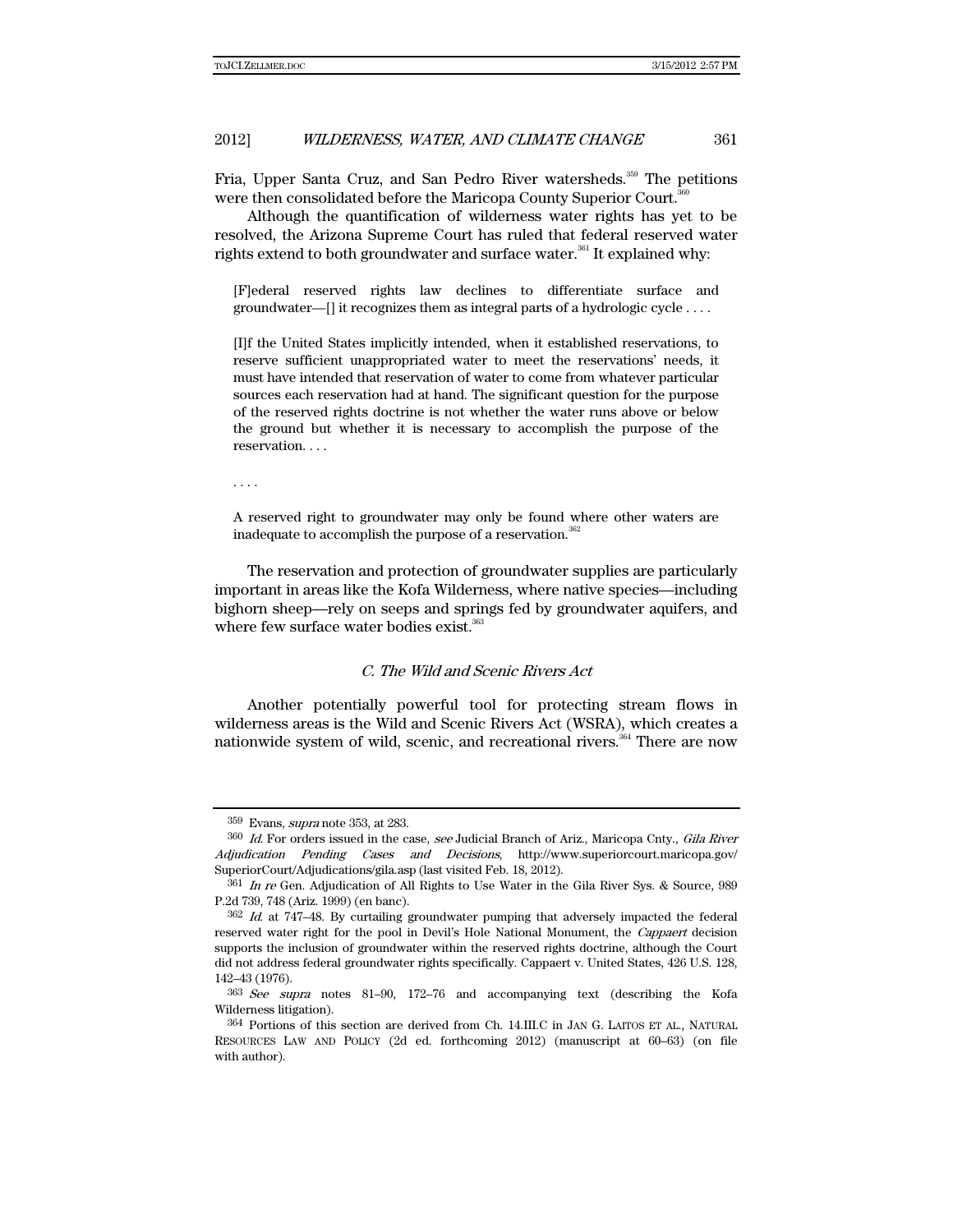over 100 river segments, encompassing thousands of miles, in the Wild and Scenic Rivers System.<sup>365</sup>

In the WSRA, passed just four years after the Wilderness Act, Congress declared that "the established national policy of dam and other construction . . . needs to be complemented by a policy that would preserve other selected rivers or sections thereof in their free-flowing condition to protect the water quality of such rivers and to fulfill other vital national conservation purposes."366 Thus, designated rivers must be freeflowing and must also have "outstandingly remarkable" scenic or recreational values.<sup>367</sup>

The WSRA authorizes two methods of adding rivers to the system: by congressional designation and by state initiative with federal concurrence.<sup>368</sup> In the former, Congress identifies "potential additions," and then directs the Secretaries of Interior and Agriculture to study them and report to the President, who in turn makes a recommendation to Congress for permanent inclusion in the system.<sup>369</sup> Agencies consider whether rivers may be eligible during their planning processes.<sup>370</sup>

Upon designation, rivers will be classified as wild, scenic, or recreational. A wild river is "free of impoundments and generally inaccessible except by trail, with watersheds or shorelines essentially primitive and waters unpolluted."371 A scenic river is also "free of impoundments, with shorelines or watersheds still largely primitive" and undeveloped, but accessible in some areas by road. $372$  Recreational rivers are "readily accessible by road or railroad, [] may have some development along their shorelines, and [] may have undergone some impoundment or diversion in the past."373 A river that does not qualify as wild because of shoreline development may still be protected as a scenic or recreational river.<sup>374</sup>

Wild river segments, which like wilderness areas are "essentially primitive," are highly protected.<sup>375</sup> A river classified as recreational or scenic

 $371$  16 U.S.C. § 1273(b)(1) (2006). Like wilderness areas, wild rivers "represent vestiges of primitive America." Id.

 $372$  *Id.* § 1273(b)(2).

 $373$  *Id.* § 1273(b)(3).

374 Sierra Club N. Star Chapter v. Pena, 1 F. Supp. 2d 971, 982 (D. Minn. 1998); see also Sierra Club N. Star Chapter v. LaHood, 693 F. Supp. 2d 958, 962–63 (D. Minn. 2010) (issuing an injunction preventing the National Park Service from building a bridge because the Environmental Impact Statement was found to be arbitrary and capricious for failing to consider negative impacts upon the Lower St. Croix River).

375 See Wilderness Watch v. U.S. Forest Serv., 143 F. Supp. 2d 1186, 1190–91 (D. Mont. 2000) (holding that hunting and fishing lodges were prohibited on wild river segments because such rivers "represent vestiges of primitive America") (emphasis omitted) (quoting 16 U.S.C.

 $365$  *Id.* (manuscript at 60).

<sup>366</sup> Wild and Scenic Rivers Act, 16 U.S.C. § 1271 (2006).

<sup>367</sup> Id. §§ 1271, 1273(b).

<sup>368</sup> Id. § 1275(a)–(b).

<sup>369</sup> Id. § 1275(a).

 $370$  See id. §§ 1275(a), 1276(a), 1276(d)(1); Ctr. for Biological Diversity v. Veneman, 394 F.3d 1108, 1109–10 (9th Cir. 2005) (citing S. Utah Wilderness Alliance, 542 U.S. 55, 64 (2004), and dismissing a challenge to the Forest Service's failure to consider 57 Arizona rivers as potential additions to the Wild and Scenic Rivers System because the failure to consider was not a discrete agency action that would permit review).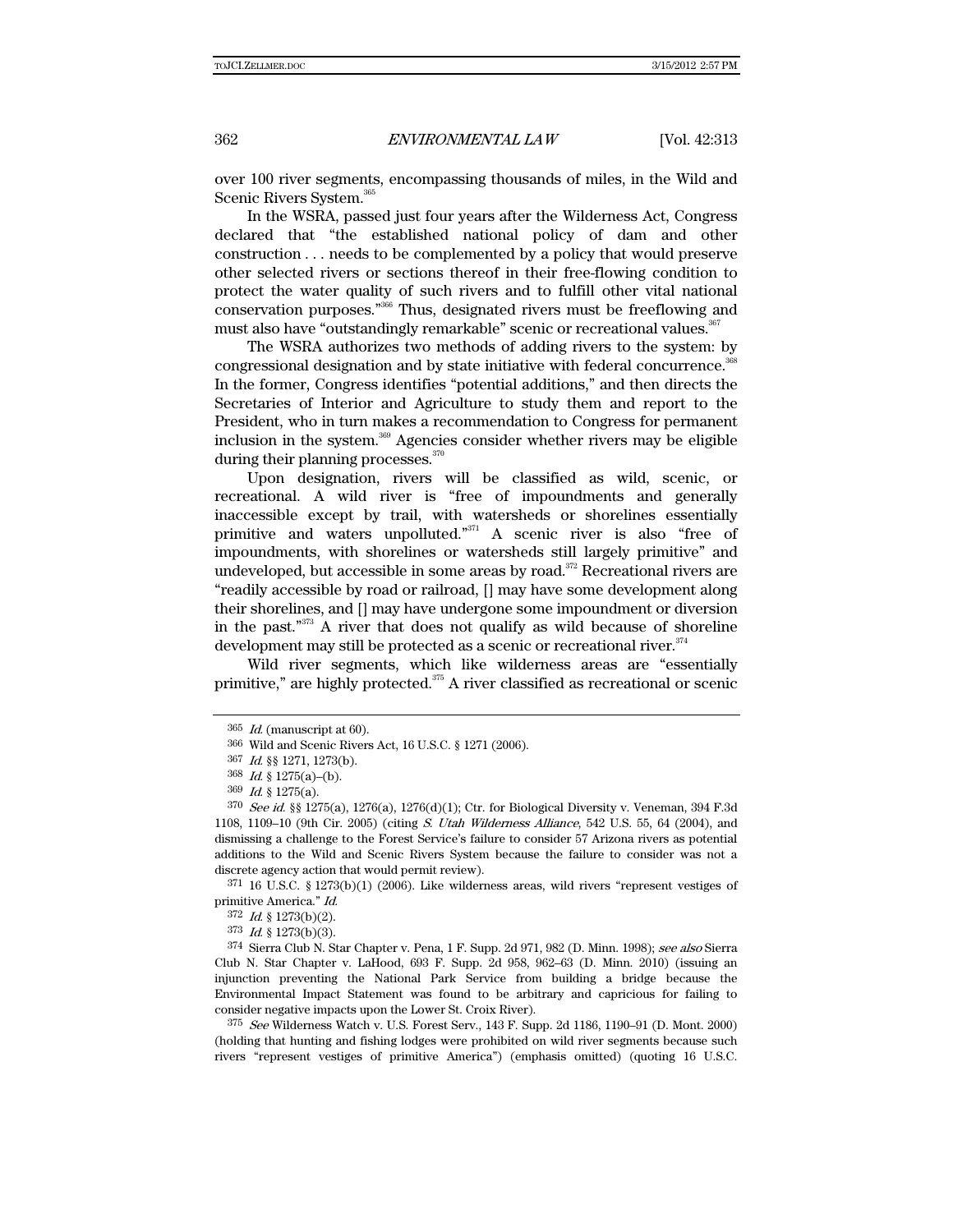may be afforded more lenient management standards so long as the "outstandingly remarkable" values (ORVs) are protected.376 Regardless of classification, dams and certain federal undertakings are prohibited on designated rivers.<sup>377</sup> In addition, the WSRA reserves enough water within designated river segments to fulfill the Act's purpose of preserving freeflowing conditions.<sup>378</sup> The right to unappropriated flows is limited to the minimum amount necessary for that purpose.<sup>379</sup>

In addition, once designated, river management agencies must identify "detailed boundaries" of the river or segment and prepare a comprehensive management plan that will protect the river's values, including "esthetic, scenic, historic, archaeologic, and scientific features."<sup>380</sup> The ORVs of the river must be identified in the plan, and the river is to be administered in a manner to "protect and enhance" those values.<sup>381</sup> No federal department or agency may assist in the construction of any "water resources project" that would have an adverse effect on a river's values, including water diversions and reservoirs, watershed enhancement projects, bridges, dredging, bank stabilization, levees, and recreational facilities such as boat ramps and fishing piers. $382$ 

The WSRA's protections can restrict timber sales, ranching, and other activities in the river corridor.<sup>383</sup> In a series of Oregon cases decided in the late 1990s, courts found that the BLM's management of grazing practices fell short of the WSRA's requirements. In Oregon Natural Desert Ass'n v. Green,<sup>384</sup> the court found the BLM's management plan violated the WSRA by

 $377\,16$  U.S.C. §§ 1273(b), 1276(d), 1278(a), 1284(c) (2006); see Swanson Mining Corp. v. Fed. Energy Regulatory Comm'n, 790 F.2d 96, 102–04 (D.C. Cir. 1986) (finding WSRA prevents the Federal Energy Regulatory Commission (FERC) from licensing hydroelectric projects on designated rivers even if FERC believes there would be no adverse effects on ORVs).

 $378$  16 U.S.C. § 1284(c) (2006); see id. § 1271 (declaring congressional purpose).

379 See id.; Potlatch, 12 P.3d 1256, 1260 (Idaho 2000) (recognizing federal reserved water rights for the Salmon and Rapid wild and scenic river segments); supra notes 341–49 and accompanying text.

380 16 U.S.C. §§ 1274(b)–(d), 1281(a) (2006); see Friends of Yosemite Valley v. Kempthorne, 520 F.3d 1024, 1039 (9th Cir. 2008) (holding that the WSRA requires that a comprehensive management plan be in the form of one single comprehensive document, which addresses all the required elements).

381 16 U.S.C. § 1281(a) (2006).

 $382$  *Id.* § 1278(b).

383 Newton Cnty. Wildlife Ass'n v. Rogers, 141 F.3d 803, 806 (8th Cir. 1998) (upholding an injunction of a timber sale based on a claim under WSRA).

384 953 F. Supp. 1133 (D. Or. 1997).

<sup>§ 1273(</sup>b)(1) (2006))); Or. Natural Desert Ass'n v. Singleton, 75 F. Supp. 2d 1139, 1151, 1153 (D. Or. 1999) (permanently enjoining grazing in the "wild" river corridor).

<sup>376</sup> Compare Friends of Yosemite Valley v. Norton, 348 F.3d 789, 797–99, 803 (9th Cir. 2003) (remanding the Merced River management plan for failure to protect and enhance the river's geological, biological, and cultural ORVs, for failing to address impacts of visitor use, and for setting the river area boundaries too narrowly), with Sierra Club v. United States, 23 F. Supp. 2d 1132, 1133, 1140 (N.D. Cal. 1998) (rejecting the Sierra Club's effort to enjoin the Park Service from rebuilding a lodge and rerouting a road near the Merced River, portions of which are designated as scenic while others are recreational, and affirming the Service's conclusions that the project would not impinge ORVs, but instead would improve visitor accessibility and environmental conditions by moving buildings further from the river).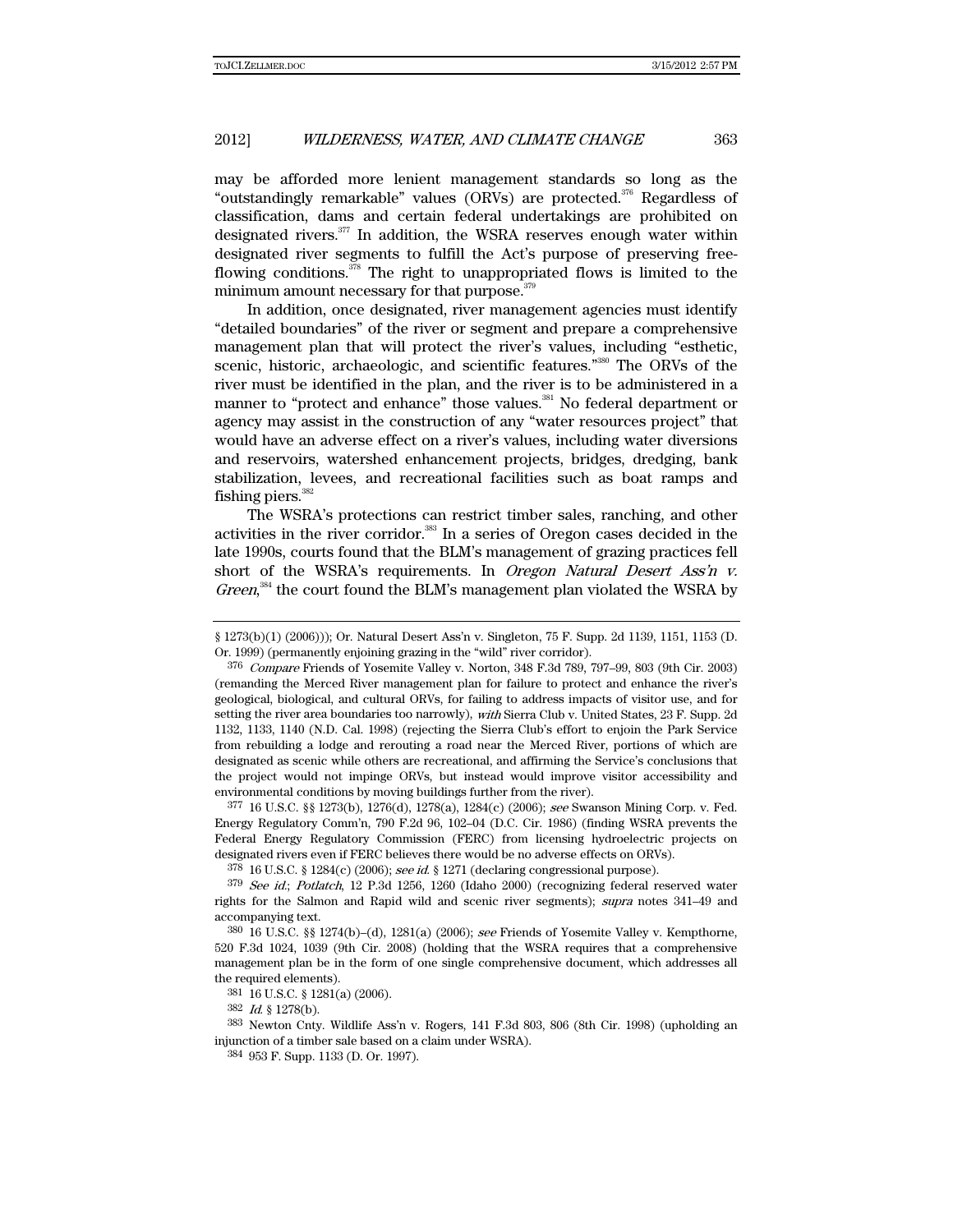failing to consider excluding cattle from the river corridor as necessary to "protect and enhance" vegetative ORVs.<sup>385</sup> And in Oregon Natural Desert Ass'n v. Singleton,<sup>386</sup> the court stated that BLM had a duty to ban cattle from the corridor when the BLM's own management plan showed the negative impacts of grazing on scenic and recreational values.<sup>387</sup> BLM was ultimately enjoined from allowing grazing in "areas of concern" to prevent further degradation of environmental conditions.<sup>388</sup>

WSRA designations, plans, and management restrictions are complementary to wilderness preservation.<sup>389</sup> These seem to be underutilized tools, however, and federal agencies and advocates could employ the WSRA more extensively to accomplish wilderness preservation and ward off threats posed by development and manipulative intervention proposals.<sup>390</sup>

#### D. The Clean Water Act

The CWA expresses an overarching goal "to restore and maintain the chemical, physical, and biological integrity of the Nation's waters."391 To achieve this goal, the CWA regulates discharges of pollutants from point sources and it also requires states to develop and implement water quality standards.<sup>392</sup> States must submit their proposed water quality standards to the Environmental Protection Agency (EPA) for review and approval; if a state fails to satisfy the requirements of the Act, EPA must step in and promulgate appropriate standards for the water bodies within that state.<sup>393</sup> By the same token, if a state issues a permit that allows discharges that will violate water quality standards, EPA may veto the permit.<sup>394</sup>

<sup>385</sup> Id. at 1143–46.

<sup>386 47</sup> F. Supp. 2d 1182 (D. Or. 1998).

 $387$  *Id.* at 1195. *But see* Nat'l Wildlife Fed'n v. Cosgriffe, 21 F. Supp. 2d 1211, 1222 (D. Or. 1998) (finding the plaintiff failed to show that facts linked grazing directly to the degradation of a river's values).

<sup>388</sup> Or. Natural Desert Ass'n v. Singleton, 75 F. Supp. 2d 1139, 1150, 1153 (D. Or. 1999) (finding that certain rivers possess "outstandingly remarkable scenic, recreational, geologic, fish and wildlife, historic, cultural or other similar values" and should be "preserved in freeflowing condition," and that the "immediate environments" of these rivers should also be protected (quoting 16 U.S.C. § 1271 (2006)).

<sup>389</sup> Brian E. Gray, No Holier Temples: Protecting the National Parks Through Wild and Scenic River Designation, 58 U. COLO. L. REV. 551, 552–58 (1988); John W. Ragsdale, Jr., The Buffalo River: A Jurisprudence of Preservation, 21 B.C. ENVTL. AFF. L. REV. 429, 439 (1994) ("The Wild and Scenic Rivers Act and resultant system of protected streamways provide a spectrum of protection that can overlap with or exist independently of the measures afforded by . . . Wilderness Act status." (footnotes omitted)).

<sup>390</sup> Congress provided that, in cases of conflict between the WSRA and other land management statutes like the Wilderness Act, "the more restrictive provisions shall apply." Wild and Scenic Rivers Act, 16 U.S.C. § 1281(b)–(c) (2006).

<sup>391</sup> Federal Water Pollution Control Act, 33 U.S.C. § 1251(a) (2006).

<sup>392</sup> Id. §§ 1251(b), 1313(c), 1342(a)–(b).

 $393$  *Id.* § 1313(c)(2)–(4).

<sup>394</sup> Id. § 1342(d); see Champion Int'l Corp. v. U.S. Envtl. Prot. Agency, 850 F.2d 182, 187 (4th Cir. 1988) (stating that EPA has the discretion to veto a permit if discharges may violate water quality standards); see also Arkansas v. Oklahoma, 503 U.S. 91, 113-14 (1992) (stating that it is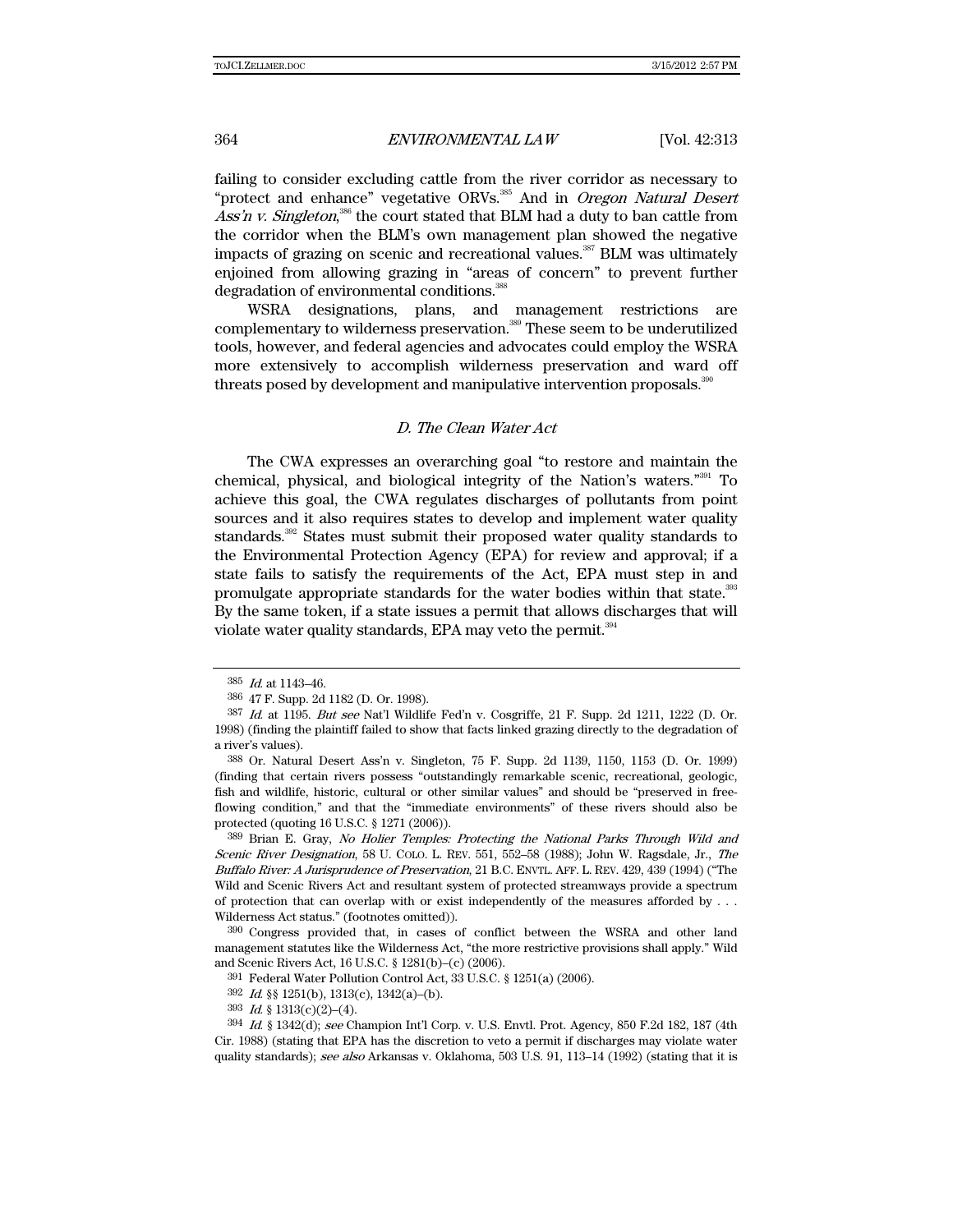The CWA has been most successful in reducing pollutants from industrial discharges and other point sources.<sup>395</sup> Yet many of the nation's water bodies are still impaired.<sup>396</sup> The culprit: nonpoint source pollution from "dispersed activities over large areas that is not traceable to a single, identifiable source or conveyance."<sup>397</sup> Nonpoint sources include runoff from road construction, logging and other types of soil disturbance, grazing, mining, water diversions, and dams.<sup>398</sup> In wilderness areas, where no commercial activities are allowed and where few point sources exist,<sup>399</sup> controlling nonpoint source pollution is critical to maintaining water quality and the overall chemical, physical, and biological integrity of watersheds.<sup>400</sup>

Nonpoint source pollution, however, has been treated primarily as a land-use issue best left to state and local programs.<sup>401</sup> The CWA provides some funding for nonpoint source planning and for "best management practices,"<sup>402</sup> but this program has been underfunded and under-enforced.<sup>403</sup> On the other hand, the CWA's requirements for water quality standards, particularly the antidegradation component of water quality standards, can be a useful tool for protecting wilderness waters.

Water quality standards include designated uses of water bodies, numeric or narrative criteria as necessary to protect those uses, and the

396 See Robert W. Adler, Priceline for Pollution: Auctions to Allocate Public Pollution Control Dollars, 34 WM. & MARY ENVTL. L. & POL'Y REV. 745, 746, 818 (2010); William L. Andreen, Water Quality Today—Has the Clean Water Act Been a Success?, 55 ALA. L. REV. 537, 543–44 (2004); David Zaring, Agriculture, Nonpoint Source Pollution, and Regulatory Control: The Clean Water Act's Bleak Present and Future, 20 HARV. ENVTL. L. REV. 515, 528 (1996).

397 Sierra Club v. El Paso Gold Mines, Inc., 421 F.3d 1133, 1140 n.4 (10th Cir. 2005) (noting groundwater seepage that travels through fractured rock in a mine shaft qualifies as nonpoint source pollution).

 $398$  See Nw. Envtl. Def. Ctr. v. Brown, 640 F.3d 1063, 1087 (9th Cir. 2011) (holding that storm water runoff alongside logging roads in a forest became a point source when it was channeled through ditches); Nat'l Wildlife Fed'n v. Gorsuch, 693 F.2d 156, 161, 167 (D.C. Cir. 1982) (treating a dam as a nonpoint source); see also S. Fla. Water Mgmt. Dist. v. Miccosukee Tribe of Indians, 541 U.S. 95, 104–05 (2004) (pumping water between canals and other distinct water bodies could add pollutants from a point source).

399 Wilderness Act, 16 U.S.C. § 1133(c) (2006).

400 See supra text accompanying notes 395–96; see also Wilderness.net, Threats to Wilderness from Pollution, http://www.wilderness.net/index.cfm?fuse=NWPS&sec= threatsPollution (last visited Feb. 18, 2012).

 $401$  See Robert W. Adler, Resilience, Restoration, and Sustainability: Revisiting the Fundamental Principles of the Clean Water Act, 32 WASH. U. J.L. & POL'Y, 139, 159 (2010) ("Congress believed . . . states and localities were better suited to address land use and other nonpoint source pollution problems that varied widely with different local geography, climate, topography, economies, and other factors . . . .").

within the EPA's discretion to determine whether water quality standards will be violated by a discharge, reviewable according to an arbitrary and capricious standard).

<sup>395</sup> See Sandra B. Zellmer, The Virtues of "Command and Control" Regulation: Barring Exotic Species from Aquatic Ecosystems, 2000 U. ILL. L. REV. 1233, 1235 (2000); ROBERT W. ADLER ET AL., THE CLEAN WATER ACT: 20 YEARS LATER 14 (1993).

 $402$  *Id.* at 154 (quoting Federal Water Pollution Control Act, 33 U.S.C. § 1329(b)(2)(A) (2006)).

 $403$  See Andreen, supra note 396, at 543-46.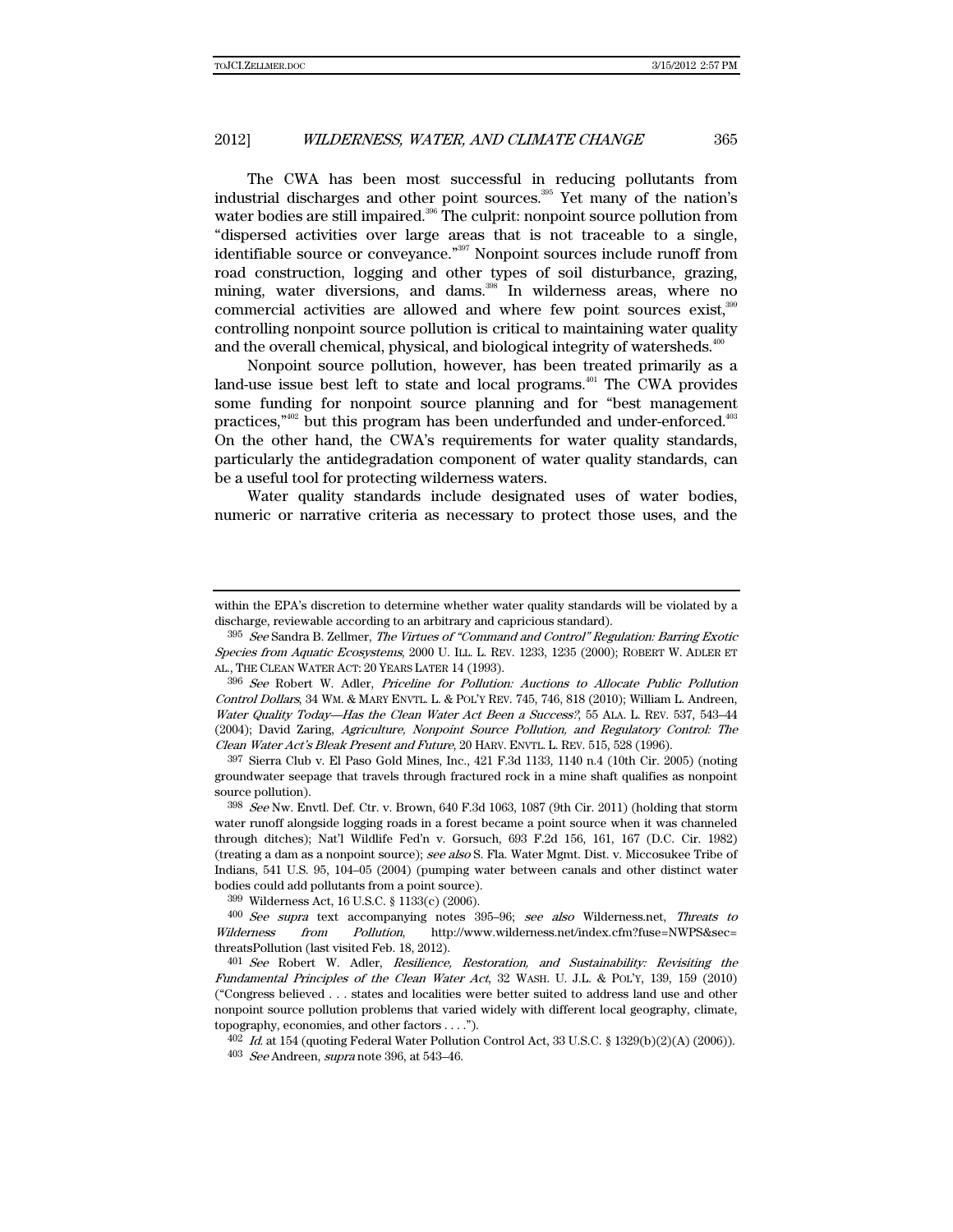prevention of degradation of the existing condition of water bodies.<sup>404</sup> Water bodies that do not meet water quality standards must be identified and TMDLs of pollutants must be established for them.<sup>405</sup> The TMDLs are typically implemented through point source discharge permits, which may be made more stringent to ensure that TMDLs are not exceeded, but TMDL allocations can be imposed on nonpoint sources as well.<sup>406</sup>

Water bodies that meet water quality standards are protected by antidegradation requirements designed to maintain water quality and support existing uses.<sup>407</sup> "Outstanding National Resource Waters" (ONRWs), which include "waters of National and State parks and wildlife refuges and waters of exceptional recreational or ecological significance," receive the most stringent antidegradation protections under the CWA.<sup>408</sup> Although some changes in the quality of some protected waters may be allowed to accommodate important economic uses, only "temporary and short-term changes" in water quality can be permitted in  $\text{ONRWs.}^4$ 

A number of western states have begun to use the ONRW designation to preserve wilderness waters.410 Montana automatically designates all "surface waters located wholly within the boundaries of designated national parks or wilderness areas" as outstanding resource waters to be given the highest priority under its antidegradation policies.<sup>411</sup> In Oregon, wilderness waters are treated as "priority water bodies for nomination" in the state's biennial review process.412 Colorado law includes water bodies that constitute "a significant attribute" of wilderness areas.<sup>413</sup> In Washington, to be eligible as

 $408$  40 C.F.R. § 131.12(a)(3) (2011); see Michael C. Blumm & Thea Schwartz, Mono Lake and the Evolving Public Trust in Western Water, 37 ARIZ. L. REV. 701, 716–20 (1995) (describing the implications of the ONRW designation in  $In$  re Amendment of the City of Los Angeles' Water Right Licenses for Diversion of Water from Streams Tributary to Mono Lake, Decision No. 1631 (Cal. Water Res. Control Bd. Sept. 28, 1994), available at http://www.swrcb.ca.gov/waterrights/ board\_decisions/adopted\_orders/decisions/d1600\_d1649/wrd1631.pdf.

409 Water Quality Standards Regulation, 48 Fed. Reg. 51,400, 51,403 (Nov. 8, 1983) (to be codified at 40 C.F.R. pts. 35, 120, 131); OFFICE OF WATER, U.S. ENVTL. PROT. AGENCY, EPA 823-B-94-005, WATER QUALITY STANDARDS HANDBOOK: SECOND EDITION 4-10 (2d ed. 1994).

 $410$  See C. Mark Hersh, The Clean Water Act's Antidegradation Policy and Its Role in Watershed Protection in Washington State, 15 HASTINGS W.-NW. J. ENVTL. L. & POL'Y 217, 222–29 (2009); Judith M. Brawer, Antidegradation Policy and Outstanding National Resource Waters in the Northern Rocky Mountain States, 20 PUB. LAND & RESOURCES L. REV. 13, 20–27 (1999) (discussing designation of ONRWs in Montana, Idaho, and Wyoming).

411 MONT. ADMIN. R. 17.30.617(1) (2006).

412 OR. ADMIN. R. 340-041-0004(8)(a)(E) (2011).

413 5 COLO. CODE REGS. § 1002-31:31.8(2)(a)(ii)(A) (2007); see id. § 1002-31:31.28(C)(3) (explaining that ONRW designations apply in wilderness areas despite the fact the wilderness areas already have other types of protections in place; to conclude otherwise "would prevent

 $404$  40 C.F.R. § 131.6 (2011). EPA may also reject revisions to states' total maximum daily load (TMDL) allocations that cause degradation. 33 U.S.C. § 1313(d)(4)(B) (2006).

<sup>405 33</sup> U.S.C. § 1313(d)(1)(A), (C).

 $406$  See infra notes 429–38 and accompanying text.

<sup>407 40</sup> C.F.R. § 131.12 (2011). For details on the origins of the antidegradation program and a related program in the Clean Air Act—Prevention of Significant Deterioration—see Robert L. Glicksman, The Justifications for Nondegradation Programs in U.S. Environmental Law, in Le Principe de Non-Régression en Droit de l'Environnement 471, 476–83 (M. Prieur & G. Sozzo eds., 2012) (manuscript on file with author).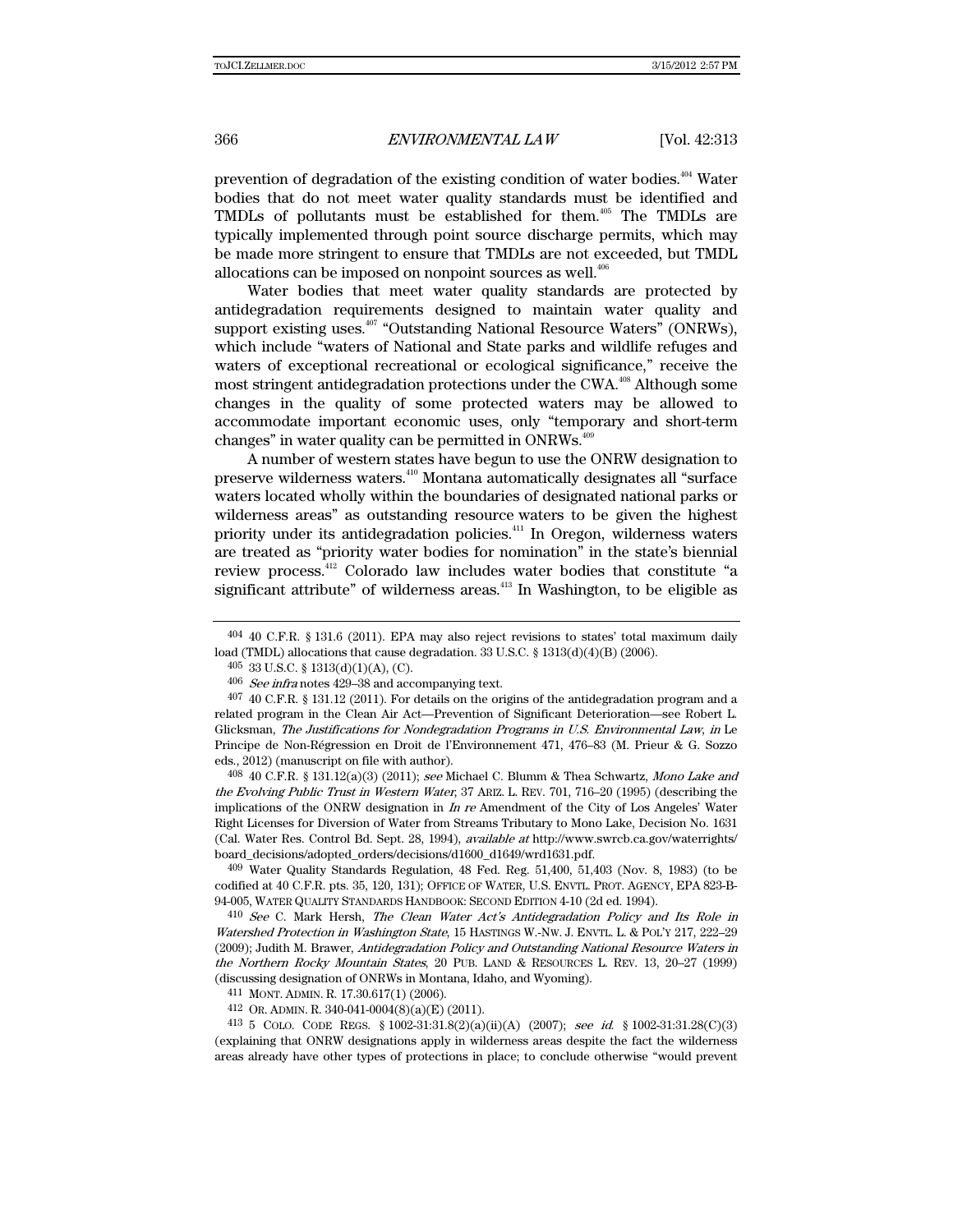ONRWs, water bodies within wilderness areas must be "relatively pristine" or possess exceptional water quality.<sup>414</sup>

Protection of wilderness waters as ONRWs is not limited to the western United States. Some eastern states with federally designated wilderness within their boundaries have also included wilderness water bodies as ONRWs and have given them the highest level of protection from degradation.<sup>415</sup>

There are few cases involving ONRW designations in wilderness areas, but New Mexico's experience demonstrates just how controversial these designations can be. In 2010, the New Mexico Water Quality Control Commission adopted a rule designating its headwater streams in federally designated wilderness areas as ONRWs and requiring the State to protect those streams from degradation.<sup>416</sup> The designation covers  $700$  miles of  $195$ perennial rivers and streams, 29 lakes, and 1405 wetlands in 12 wilderness areas.417 According to the New Mexico Environment Department, "These waters represent the State's most valuable headwater streams. Protection of these headwaters will help maintain a clean water supply for uses in Wilderness and for downstream uses by municipalities, agriculture, and recreational interests, and will help maintain healthy ecosystems, preserve habitat, and protect vulnerable and endangered species."<sup>418</sup> Environmental groups applauded the State's efforts to provide "a sense of water security in a time of climate uncertainty."419

Although the new ONRW rule exempts existing grazing practices from state law restrictions imposed by the ONRW designation, the New Mexico Cattle Growers Association fears that the rule opens an avenue for environmental groups to bring lawsuits against the United States Forest Service over grazing on public lands.<sup> $420$ </sup> There is good reason for this concern. When the Forest Service reviews a grazing permit on an allotment with a

417 Order and Statement of Reasons, *In re* Petition to Nominate Surface Waters in Forest Service Wilderness Areas as Outstanding National Resource Waters, WQCC 10-01(R), ¶ 7–8 (Water Quality Control Comm'n Dec. 2010), available at ftp://ftp.nmenv.state.nm.us/www/ HearingOfficer/ONRW/WQCCOrder+SOR20.6.4NMAC.pdf.

418 Press Release, Office of the Sec'y, *supra* note 416.

419 Susan Montoya Bryan, NM Regulators Approve Outstanding Waters, ASSOCIATED PRESS, Dec. 1, 2010, available at ftp://ftp.nmenv.state.nm.us/www/swqb/News/AP12-01-2010Article.pdf (quoting Bryan Bird of WildEarth Guardians).

 $420$  See Order and Statement of Reasons, supra note 417, at  $\P$  31.

application of the outstanding waters designation to waters that may be among those most deserving of protection").

<sup>414</sup> WASH. ADMIN. CODE § 173-201A-330(1)(a) (2003).

 $^{415}$  See, e.g., FLA. ADMIN. CODE ANN. r. 62-302.700(2)(a) (2006); W. VA. CODE R. § 60-5-3.5.a (2008).

<sup>416</sup> Press Release, Office of the Sec'y, N.M. Env't Dep't, Water Quality Control Commission Adopts Petition that Protects Headwater Streams in Wilderness Areas of New Mexico (Dec. 1, 2010), available at http://www.nmenv.state.nm.us/OOTS/documents/PR-ONRWPassesFinal-12-1- 10.pdf; see N.M. CODE R. § 20.6.4.9.B, D (LexisNexis 2011) (providing criteria for ONRW designation, including waters with "significant attribute[s] of a state special trout water, national or state park, national or state monument, national or state wildlife refuge or designated wilderness area," and providing an extensive list of ONRW designated waters "from their headwaters" downstream).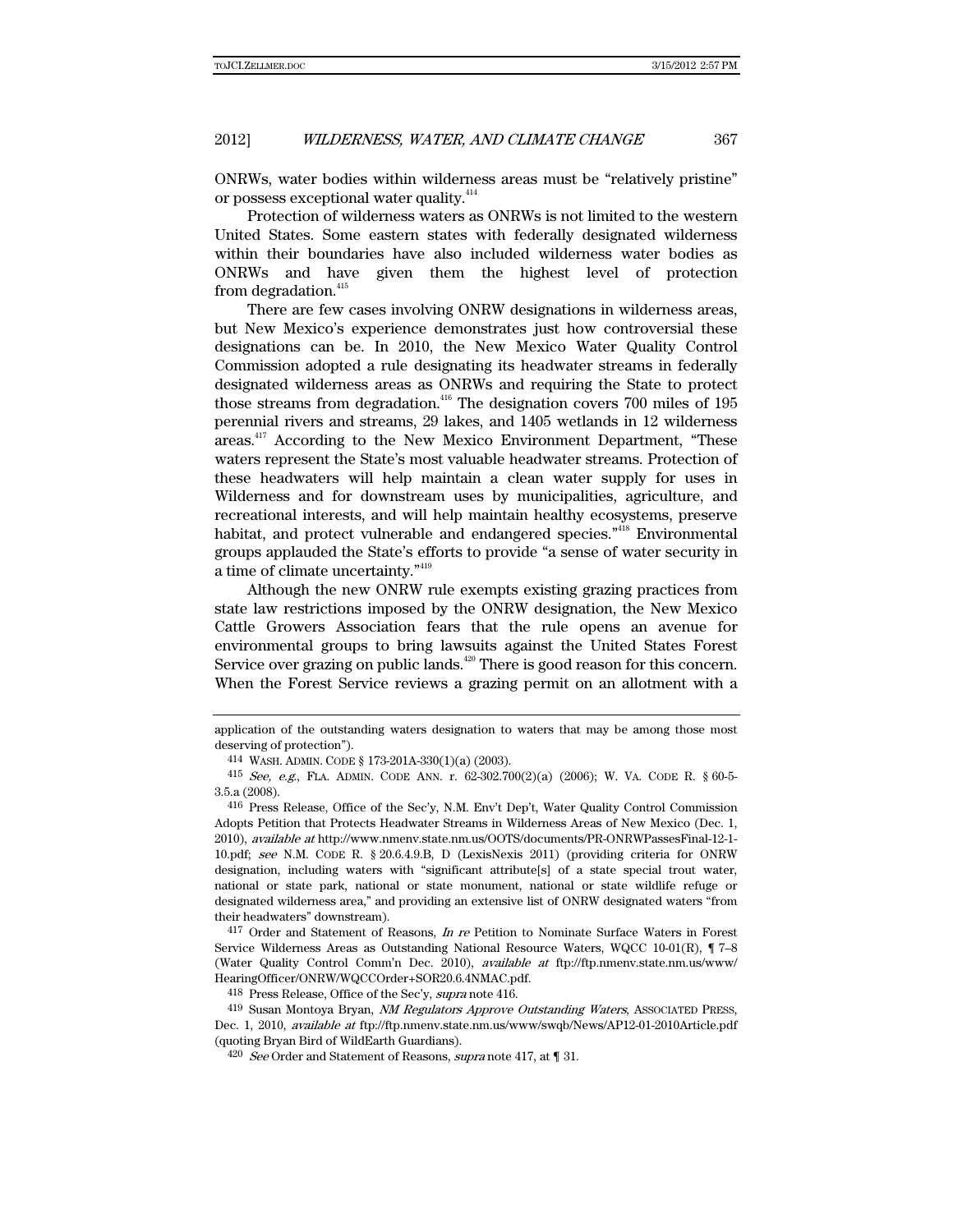designated ONRW stream, the Service will have to ensure that there are no changes in the grazing practices that would degrade the water. $421$  The Association has filed a motion to stay the implementation of the rule, and has urged the Water Quality Control Commission to vacate it and to consider designating smaller watersheds on a case-by-case basis rather than in one blanket rule.422 Despite political pressure, it appears that the Commission is standing pat on its rule. $423$ 

The prevention of nonpoint source pollution and the preservation of instream flows in wilderness areas may be necessary to prevent violations of the state's water quality standards and, in particular, its antidegradation requirements.<sup>424</sup> It is not entirely clear, however, that states can be *forced* to extend their antidegradation requirements to nonpoint sources in ONRWs and other "clean" water bodies.<sup>425</sup> A few courts have upheld the EPA's approval of water quality standards that exempted nonpoint source discharges from antidegradation requirements.<sup>426</sup> Montana exempted nonpoint sources in Tier II waters (but *not* in ONRW waters) "when reasonable land, soil, and water conservation practices are applied and

 $421$  See id. at  $\P$  29(e); Staci Matlock, New Rule Under Fire from N.M. Cattle Growers Association, SANTA FE NEW MEXICAN, Jan. 10, 2011, http://www.santafenewmexican.com/ localnews/outstanding-waters-New-rule-under-fire-from-cattle-growers (last visited Feb. 18, 2012).

<sup>422</sup> Matlock, supra note 421; Brief of NMCGA, In the Matter of Petition to Nominate Surface Waters in Forest Service Wilderness as Outstanding National Resource Waters, Appeal from Water Quality Control Commission, WQCC Case No. 10-01(R), Ct. App. No. 31,191 (Aug. 22, 2011).

<sup>423</sup> See Surface Water Quality Bureau, N.M. Env't Dep't, Water Quality Standards: Outstanding National Resource Waters, http://www.nmenv.state.nm.us/swqb/ONRW/ (last visited Feb. 18, 2012) (showing January 2011 as the effective date of the final amendments to New Mexico's antidegradation policy).

 $424$  See State Dep't of Ecology v. PUD No. 1 of Jefferson Cnty., 849 P.2d 646, 649–53 (Wash. 1993) (en banc),  $\text{aff}^2d$ , 511 U.S. 700 (1994) (upholding the State's imposition of a minimum streamflow requirement in its 401 certification of a diversion into an offstream hydroelectric facility as a lawful component of the State's antidegradation policy); Robert L. Glicksman, Pollution on the Federal Lands II: Water Pollution Law, 12 UCLA J. ENVTL. L. & POL'Y 61, 70–73 (1993) (explaining that a great deal of water pollution comes from nonpoint sources and that states must regulate some of these resources to reduce pollution).

 $^{425}$  See Kent Modesitt, Antidegradation: A Lost Cause or the Next Cause, 2 U. DENV. WATER L. REV. 189, 193–94 (1998) (assessing the application of Colorado's antidegradation programs to both nonpoint source pollution and the balancing of water quality protection with future economic development).

<sup>426</sup> Am. Wildlands v. Browner, 260 F.3d 1192, 1197 (10th Cir. 2001) (citing Kennecott Copper Corp. v. U.S. Envtl. Prot. Agency, 612 F.2d 1232, 1243 (10th Cir. 1979)) (holding that EPA lacks authority to regulate nonpoint sources of pollution); Appalachian Power Co. v. Train, 545 F.2d 1351, 1373 (4th Cir. 1976) ("Congress consciously distinguished between point source and nonpoint source discharges, giving EPA authority under the [Clean Water] Act to regulate only the former."); see also Defenders of Wildlife v. U.S. Envtl. Prot. Agency, 415 F.3d 1121, 1124 (10th Cir. 2005) ("[T]he CWA does not require states to take regulatory action to limit the amount of non-point water pollution introduced into its waterways."); Or. Natural Desert Ass'n v. Dombeck, 172 F.3d 1092, 1094, 1099 (9th Cir. 1998) (holding the Forest Service's issuance of a grazing permit, which would result in nonpoint source pollution, did not require state 401 certification). Dombeck and American Wildlands are critiqued in Michael C. Blumm & William Warnock, Roads Not Taken: EPA vs. Clean Water, 33 ENVTL. L. 79, 104, 106–09 (2003).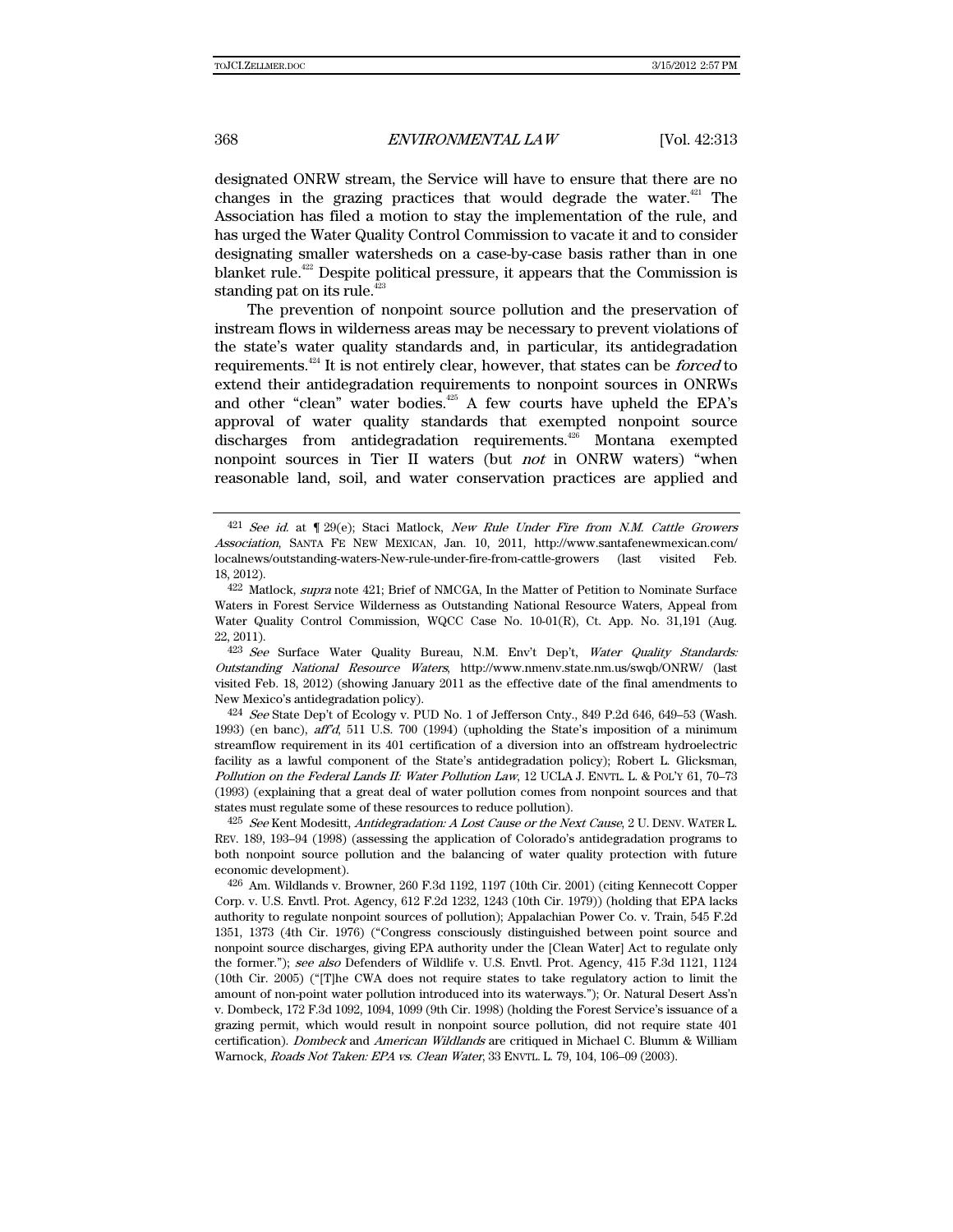existing and anticipated beneficial uses will be fully protected."<sup>427</sup> The Tenth Circuit concluded that "[b]ecause the Act nowhere gives EPA the authority to regulate nonpoint source discharges, the EPA's determination [of approval]... is a permissible construction of the Act." $428$ 

Despite this ruling, persuasive arguments can be made that EPA has a duty to ensure that state programs for nonpoint source pollution—including antidegradation programs—do not defeat the CWA's objectives.<sup>429</sup> The CWA supports state efforts to control nonpoint source pollution through antidegradation requirements. The water quality standard-setting process applies to waters polluted by both point source and nonpoint source pollution.430 And states are required to "assure that there shall be achieved . . . cost-effective and reasonable best management practices for nonpoint source control."431 In addition, the antidegradation policies adopted by the states as a part of their water quality standards must be consistent with federal antidegradation policies. $432$  As for parks, refuges, and designated wilderness areas, EPA has interpreted the requirement that ONRWs be maintained and protected as imposing "a nearly absolute ban on new or expanded point source discharges."433

 $429$  Blumm & Warnock, *supra* note 426, at 104.

430 See Federal Water Pollution Control Act, 33 U.S.C. § 1313 (2006) (drawing no distinction between pollution from point sources and nonpoint sources); Nw. Envtl. Advocates v. City of Portland, 56 F.3d 979, 986 (9th Cir. 1995) ("[N]owhere does Congress evidence an intent to preclude the enforcement of water quality standards that have not been translated into effluent discharge limitations.").

 $431 \; 40 \; \text{C.F.R.} \; \S \; 131.12(a)(2) \; (2011); \; see \; David \; Zaring, \; Best \; Practices, \; 81 \; N.Y.U. \; L. \; REV. \; 294,$ 326–27 (2006) ("[B]est practices regulation is currently the *only* form of federal regulation of runoff, or 'nonpoint source' pollution.").

432 40 C.F.R. § 131.12(a)(2) (2011); Ky. Waterways Alliance v. Johnson, 540 F.3d 466, 471 (6th Cir. 2008); cf. Pennaco Energy, Inc. v. U.S. Envtl. Prot. Agency, 692 F. Supp. 2d 1297, 1314–16 (D. Wyo. 2009) (holding that EPA erred in approving Montana's revisions to its water quality standards—which regulated electrical conductivity and sodium adsorption ratio from coal bed methane development for certain rivers—without fully analyzing relevant technical and scientific data).

433 See Christie C. Morgan, Challenges and Opportunities in Protecting Outstanding National Resource Waters, NAT. RESOURCES & ENV'T, Spring 1991, at 30, 33; see also League to Save Lake Tahoe v. Tahoe Reg'l Planning Agency, 739 F. Supp. 2d 1260, 1267 (E.D. Cal. 2010) (addressing allegation that agency improperly failed to consider impact of development near Lake Tahoe on an ONRW). Some states have adopted their own variations of this policy. In Florida, for example, new discharges are allowed if they will enhance the water quality of ONRWs. FLA. ADMIN. CODE ANN. r. 17-4.242(3)(b) (2002).

 $427$  Am. Wildlands, 260 F.3d at 1195 (quoting MONT. CODE ANN. § 75-5-317(2)(b) (2011)). Tier II protection provides that, where water quality exceeds that necessary to support aquatic life and recreation in a particular water body, that level of water quality shall be maintained unless the state determines that "allowing lower water quality is necessary to accommodate important economic or social development in the area in which the waters are located." 40 C.F.R.  $\S 131.12(a)(2)$  (2011). However, "[i]n allowing such degradation or lower water quality, the State shall assure water quality adequate to protect existing uses fully." Id.

<sup>428</sup> Am. Wildlands, 260 F.3d at 1198. But see Mont. Envtl. Info. Ctr. v. Dep't of Envtl. Quality, 988 P.2d 1236, 1237–38, 1249 (Mont. 1999) (finding a Montana statute exempting an open-pit gold mine's discharges of arsenic-laced water into rivers that provided habitat for endangered species from the antidegradation review process violated the State's constitutional provision guaranteeing its citizens a right to a clean and healthy environment).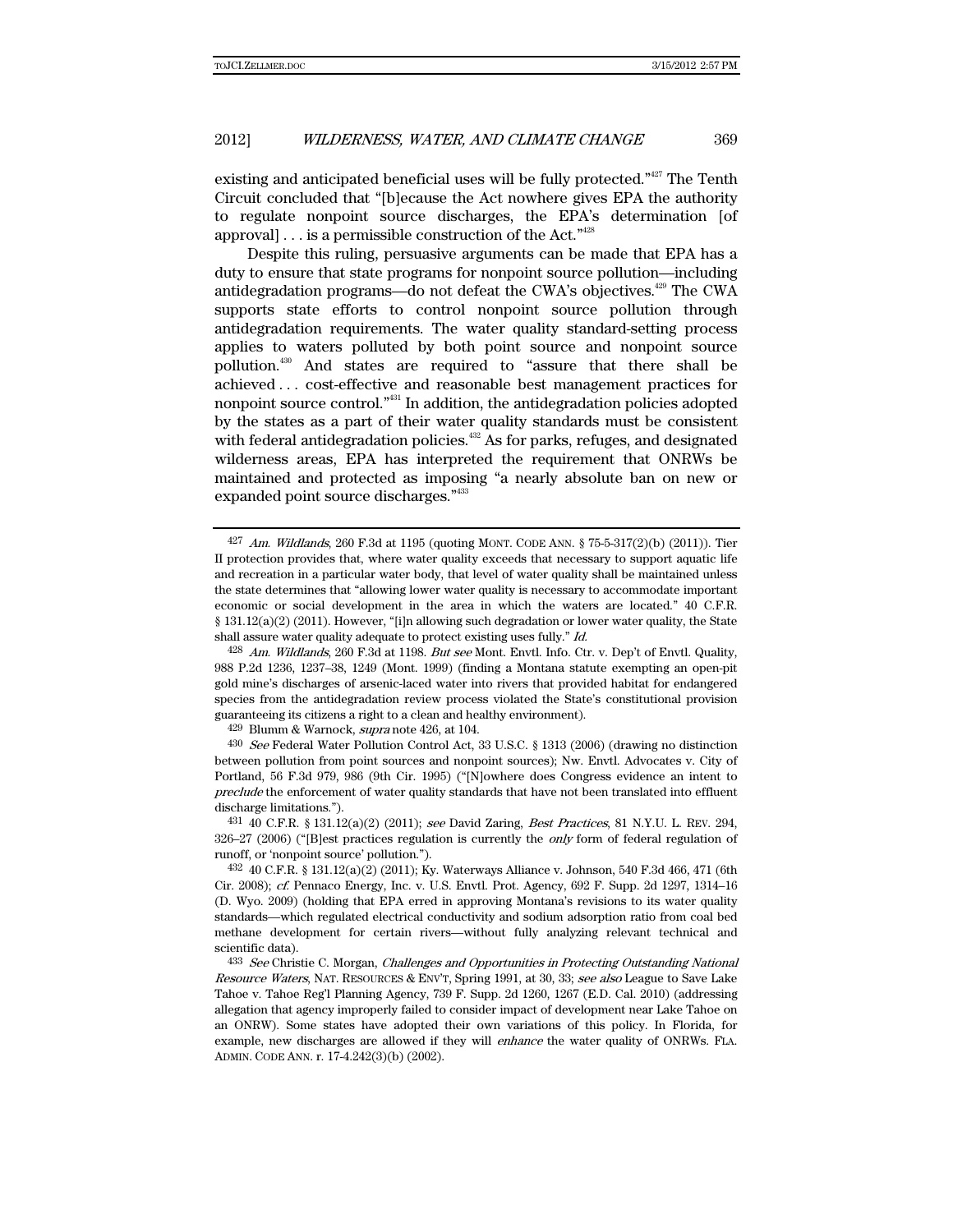EPA has also set a precedent for federal involvement in nonpoint source pollution control by setting a TMDL for a river polluted solely by logging and other nonpoint sources.<sup>434</sup> When the State of California failed to adopt its own TMDLs for the Garcia River, EPA stepped in and identified the maximum load of pollutants that can enter the river from several broad categories of nonpoint sources while attaining water quality standards. In Pronsolino v. Nastri, the Ninth Circuit upheld the EPA's inclusion of nonpoint sources.<sup>435</sup> It reasoned:

Water quality standards reflect a state's designated uses for a water body and do not depend in any way upon the source of pollution. . . .

. . . .

[Section] 303(d) is structurally part of a set of provisions governing an interrelated goal-setting, information-gathering, and planning process that, unlike many other aspects of the CWA, applies without regard to the source of pollution. 436

The Pronsolino court also concluded that, although the CWA provided for TDML determinations by the states, EPA had not violated the CWA's balance of federal–state control.<sup>437</sup> The EPA's TDML plan expressly required the states to implement and monitor effluents and to include adequate implementation provisions, including schedules of compliance for revised or new water quality standards, in their continuing planning processes for nonpoint source pollution control.<sup>438</sup>

Dean William Hines was on to something back in 1977 when he called the CWA's antidegradation policy "the pollution control analogue to wilderness preservation in public lands management."<sup>439</sup> Ironically, today the antidegradation policy is becoming an important component of public lands and wilderness management. The jury may still be out with respect to the

<sup>434</sup> Pronsolino v. Nastri, 291 F.3d 1123, 1129 (9th Cir. 2002). At the time, EPA had issued a final rule that required the inclusion of waters polluted only by nonpoint sources on the CWA section  $303(d)(1)$  water quality impaired, or TMDL, list. 65 Fed. Reg.  $43,586$  (July 13, 2000) (to be codified at 40 C.F.R. pts. 9, 122, 123, 124, 130). After Congress passed an appropriations rider prohibiting the implementation of the rule, H.R. 4425, 106th Cong. (2000) (enacted), EPA withdrew its final rule. 68 Fed. Reg. 13,608 (Mar. 19, 2003) (to be codified at 40 C.F.R pts. 9, 122, 123, 124, 130).

<sup>435</sup> Pronsolino, 291 F.3d at 1137–38.

<sup>436</sup> Id. at 1137–38 (emphasis added). A subsequent opinion from the Eighth Circuit cited Pronsolino with approval but distinguished it from a controversy over Iowa's TMDLs and held that "[a]lthough § 303(d) may allow the EPA to include all impaired waters on a state's § 303(d) list, it does not require the EPA to include impaired waters where the EPA has determined the impairment is due to something other than a pollutant." Thomas v. Jackson, 581 F.3d 658, 666– 67 (8th Cir. 2009). "Pollutant" is a legal term of art related to point source discharges. Federal Water Pollution Control Act, 33 U.S.C. § 1362(6) (2006).

<sup>437</sup> Pronsolino, 291 F.3d at 1140.

<sup>438</sup> Id.

<sup>439</sup> N. William Hines, A Decade of Nondegradation Policy in Congress and the Courts: The Erratic Pursuit of Clear Air and Clean Water, 62 IOWA L. REV. 643, 645 (1977).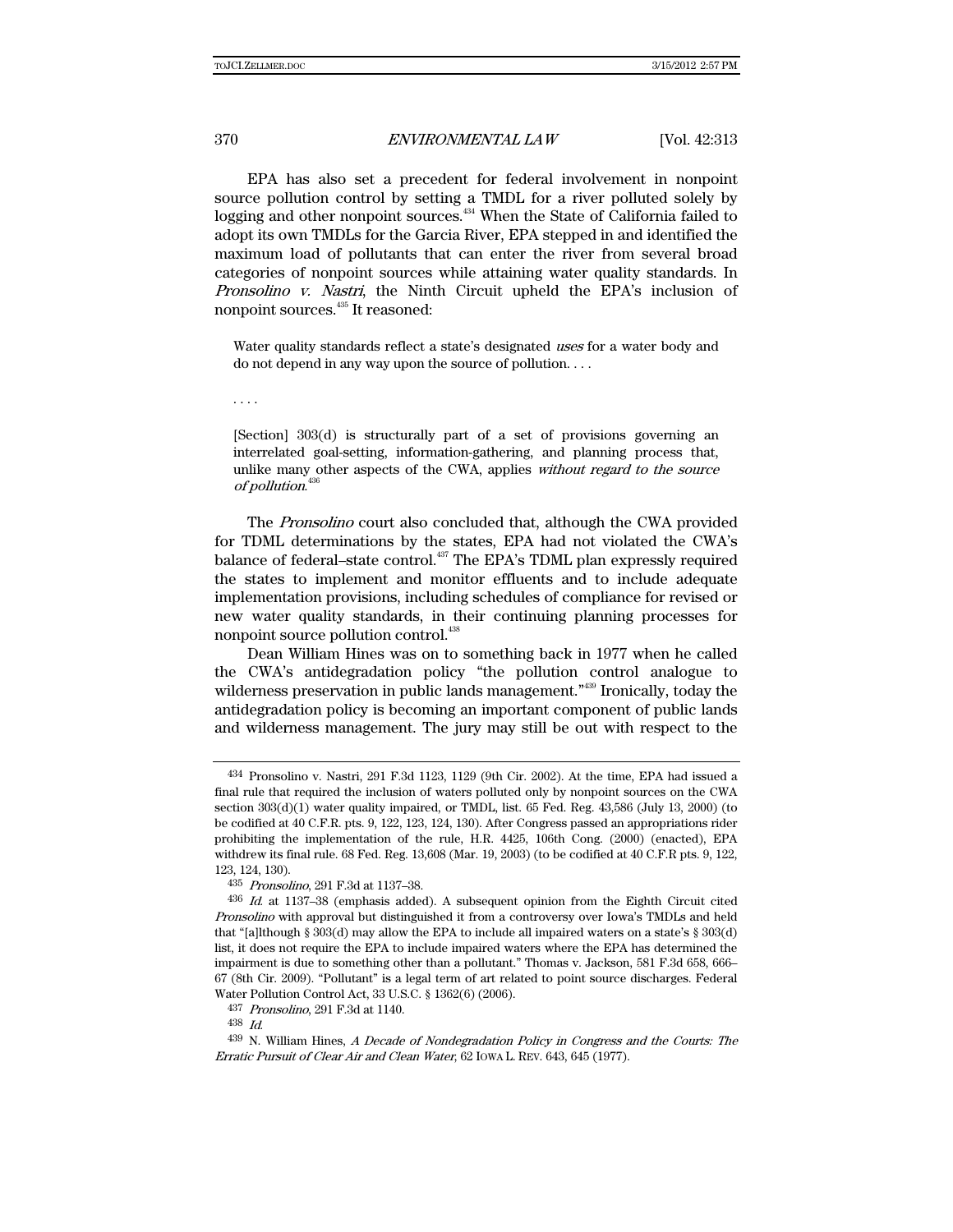on-the-ground efficacy of antidegradation policies and, in particular, ONRW designations in wilderness and other protected areas.<sup>440</sup> Overall, however, it is clear that the CWA cannot be overlooked as an important tool for protecting wilderness waters. As the Forest Service acknowledged:

Protecting the remaining healthy components of a watershed provides multiple benefits and a strong base to anchor future restoration in unprotected portions of these watersheds. Rivers, streams, lakes, and wetlands within a watershed are the circulatory system of ecosystems, and water is the vital fluid for inhabitants of these ecosystems, including people.<sup>441</sup>

#### VI. CONSERVATION IMPLICATIONS

There are a variety of statutory provisions and common law doctrines that empower the federal agencies to protect and preserve wilderness watersheds from degradation and development. The question remains should they protect and preserve wilderness watersheds that already are, or within the foreseeable climate-altered future will become, altered or degraded.

Moral and spiritual reasons suggest that they should, and that the public and the courts should support preservation-oriented policies and decisions. There is something inherently good about wilderness preservation that should not be lost.<sup>442</sup> As Professor Jan Neuman argued, "[R]aised in a society where the government provides and regulates all the water we use, luxury has outpaced ancestral understanding."<sup>443</sup> Making the choice of deliberate nonintervention in wilderness areas is one important means of kindling the fires of ancestral understanding of the world around us, and deepening our awareness and respect for nature's autonomy. In at least one category of land holdings, people ought not be a dominating force over nature.<sup>444</sup>

The law supports a noninterventionist stance as well. The Wilderness Act itself is the most restrictive statute in federal land management law, bar none, and it was intentionally designed to favor preservation over intervention, however well-meaning such intervention may be.<sup>445</sup> Letting nature take its course—evolutionarily and climatically—in wilderness areas, which comprise such a small slice of the United States land base, is still a

<sup>440</sup> This issue is the subject of a work-in-progress by the author and Robert L. Glicksman, Antidegradation Policies: Do They Work?, to be published in a forthcoming issue of GEO. WASH. J. ENERGY & ENVTL. L. (2012). 441 66 Fed. Reg. 3244, 3246 (Jan. 12, 2001) (to be codified at 36 C.F.R. pt. 294)

<sup>(</sup>citation omitted).

<sup>442</sup> John Copeland Nagle, The Spiritual Values of Wilderness, 35 ENVTL. L. 955, 981-82 (2005); Peter Landres, Let It Be: A Hands-Off Approach to Wilderness and Protected Areas, in BEYOND NATURALNESS: RETHINKING PARK AND WILDERNESS STEWARDSHIP IN AN ERA OF RAPID CHANGE, supra note 124, at 88, 93–94 (arguing that a hands-off approach to preservation provides "spiritual, psychological, and philosophical benefits").

<sup>443</sup> Troy L. Payne & Janet Neuman, Remembering Rain, 37 ENVTL. L. 105, 106 (2007).

<sup>444</sup> Landres, supra note 442, at 93.

<sup>445</sup> See supra Part V.A.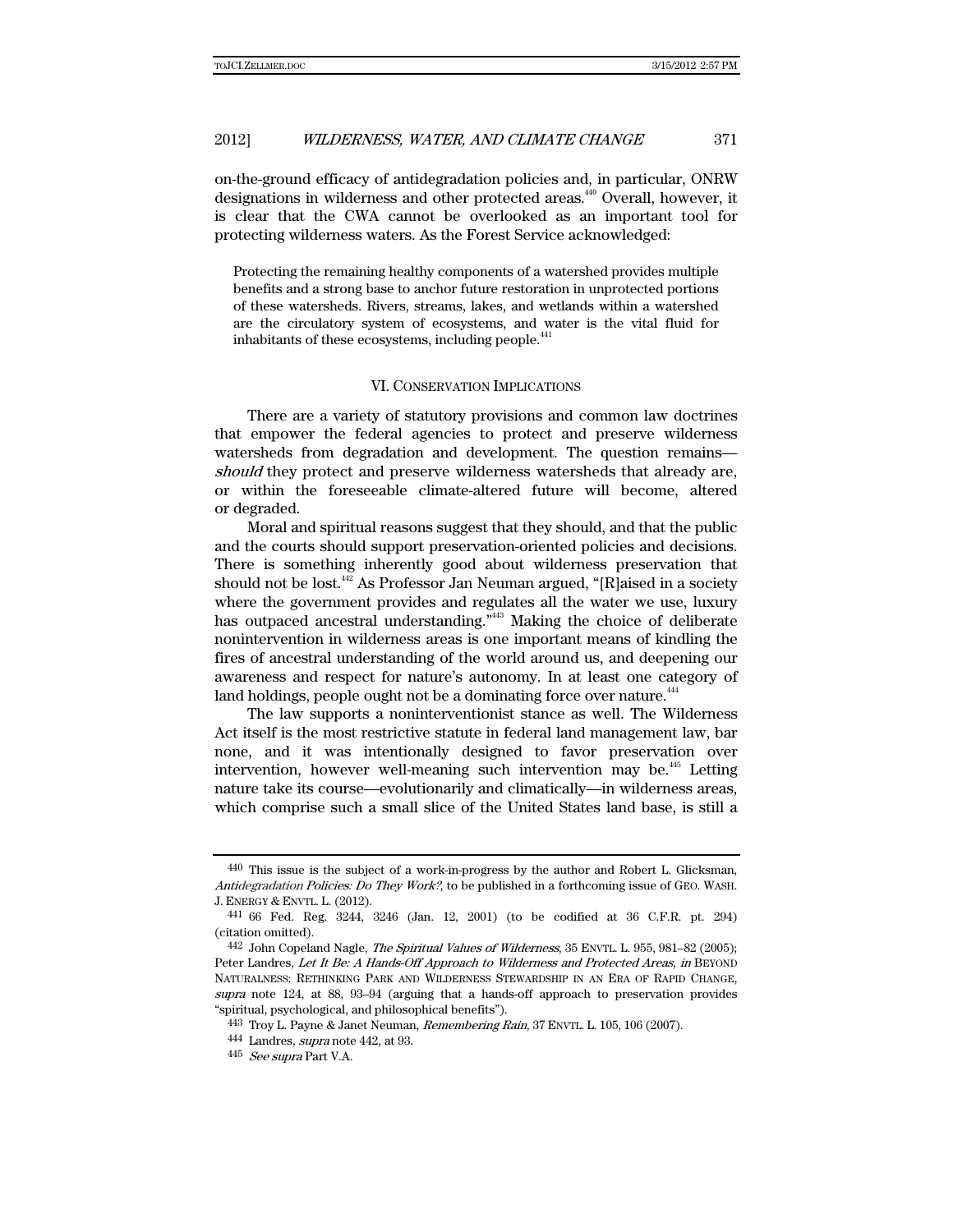valid and even imperative approach to land management.<sup>446</sup> Other categories of land holdings may be and often are manipulated in deliberate ways to achieve higher resource outputs or greater biological diversity; wilderness provides a contrast and a baseline against which to measure and understand the effects of activities elsewhere.<sup>447</sup>

There are also compelling practical reasons that weigh against overt human manipulation of natural characteristics and processes of wilderness areas. Our current track record for "ecosystem engineering" has been less than stellar. Even when decision makers have had the best of intentions and generous funding, their efforts to restore ecological features and functions that were degraded or destroyed by development have been spotty. There have been at least as many missteps as successes in the Florida Everglades, the Missouri River, and the late successional reserves and key watersheds of the Pacific Northwest forests.<sup>448</sup> When it comes to translocating aquatic species into novel habitats or employing manipulative strategies, such as chemicals and biological agents, to eradicate nondesired species in wilderness areas, ecosystem engineering is even trickier and less likely to succeed. Selecting or designing new habitats that will be viable for communities of fish, animal, and plant species that have never lived together

<sup>446</sup> See Joshua J. Lawler, Climate Change Adaptation Strategies for Resource Management and Conservation Planning, 1162 ANNALS OF N.Y. ACAD. OF SCIS. 79, 79 (2009) ("To successfully manage for climate change, a better understanding will be needed of . . . how to preserve and enhance the evolutionary capacity of species."); McCool & Cole, *supra* note 5, at 1 Wilderness as a Place for Scientific Inquiry, 3 USDA Forest Service Proceedings RMRS-P-15-VOL 3 at 1, 1 (1999), available at http://www.fs.fed.us/rm/pubs/rmrs\_p015\_3.pdf (noting the value of wilderness as a "cauldron of evolution" (quoting Dave Foreman)).

<sup>447</sup> See, e.g., National Forest Management Act of 1976, 16 U.S.C. § 1604(e)(1) (2006) (amending Forest and Rangeland Renewable Resources Planning Act of 1974, Pub. L. No. 93- 378, 88 Stat. 476 ) (forests to be managed for sustained yields and multiple uses); Federal Land Policy and Management Act of 1976, 43 U.S.C.  $\S 1701(a)(7)$  (2006) (BLM lands to be managed for sustained yields and multiple uses); National Wildlife Refuge System Improvement Act of 1998, 16 U.S.C. § 668dd–668ee (2006) (amending National Wildlife Refuge System Administration Act of 1966, Pub. L. No. 91-135, 83 Stat. 283 (1969)) (stating that wildlife refuges are to be managed for wildlife conservation and biological diversity).

<sup>448</sup> Sandra Zellmer & Lance Gunderson, Why Resilience May Not Always Be a Good Thing: Lessons in Ecosystem Restoration from Glen Canyon and the Everglades, 87 NEB. L. REV. 893, 913–23, 934–42 (2009) (discussing restoration efforts in the Florida Everglades); O'Brien & McIvor, supra note 195, at 6–8 (discussing the same); Robert B. Keiter, Breaking Faith with Nature: The Bush Administration and Public Land Policy, 27 J. LAND RESOURCES & ENVTL. L. 195, 225–28 (2007) (discussing the Pacific Northwest Forest Plan); League of Wilderness Defenders v. U.S. Forest Serv., 549 F.3d 1211, 1216–20 (9th Cir. 2008) (reviewing an intensive logging proposal for a forest covered by the President's Northwest Forest Plan). The California Bay Delta Accord (CALFED) is another example of a watershed restoration initiative that at least some analysts characterize as a failure. See Holly Doremus, CALFED and the Quest for Optimal Institutional Fragmentation, 12 ENVTL. SCI. & POL'Y 729 (2009) (assessing CALFED's successes and failures). See generally Dave Owen, Law, Environmental Dynamism, Reliability: The Rise and Fall of CALFED, 37 ENVTL. L. 1145 (2007) (discussing the reasons for CALFED's failure); JUDITH A. LAYZER, NATURAL EXPERIMENTS: ECOSYSTEM-BASED MANAGEMENT AND THE ENVIRONMENT 137–71 (2008) (describing ecological drawbacks of CALFED's consensus-based approach). On adaptive watershed management more generally, see Craig Anthony (Tony) Arnold, Adaptive Watershed Planning and Climate Change, 5 ENVTL. & ENERGY L. & POL'Y J. 417 (2010).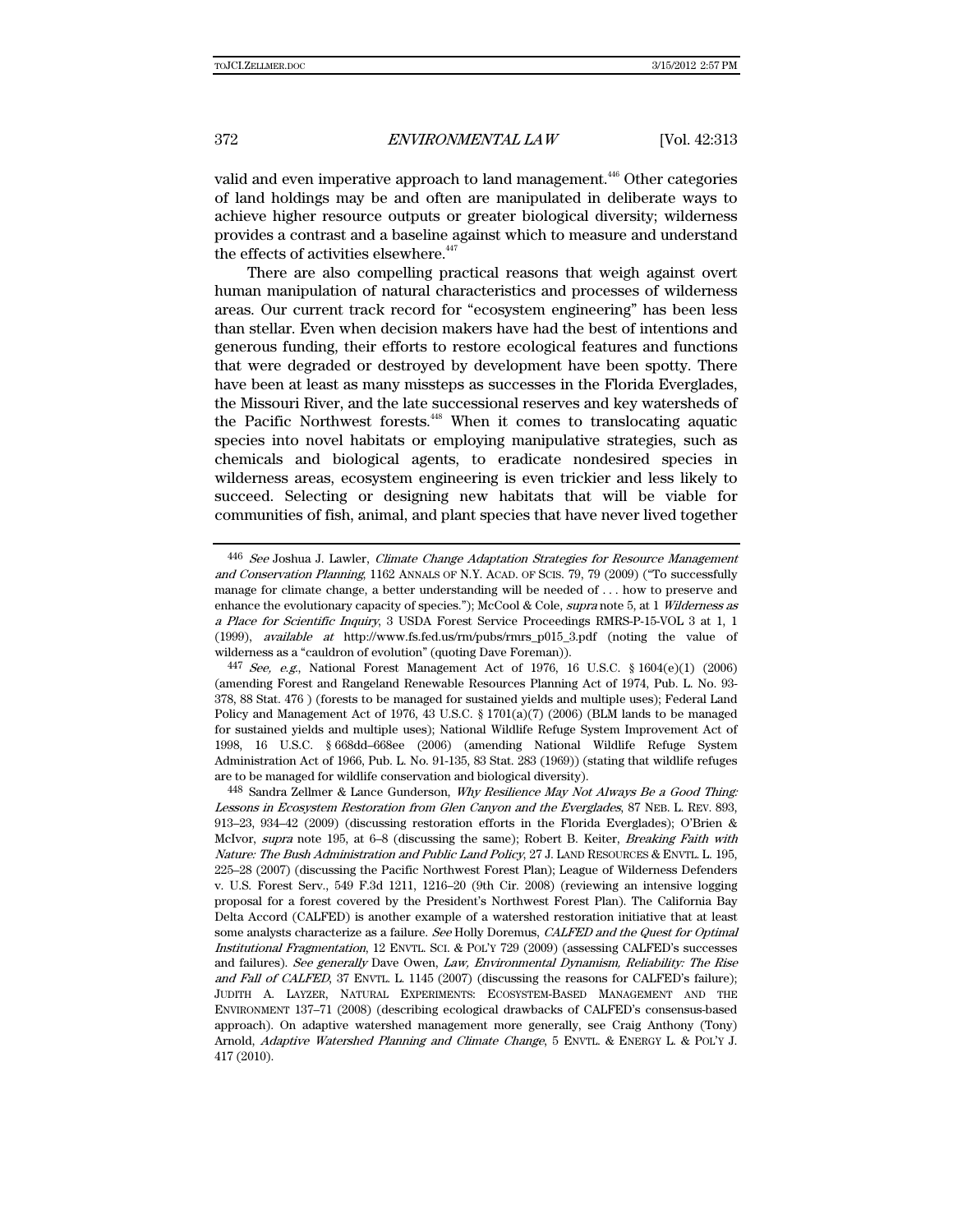before and that have incredibly complex life-cycle needs would seem to require god-like knowledge and foresight. Our record for ensuring that intentionally translocated species do not themselves become invasive nuisance species is at least as poor as our ecological restoration track record.449 By the same token, waging war on invasive species that have already come to be located in wilderness areas can have profound unintended, adverse consequences.

Dramatic changes in climate will make the predictive challenges even greater. Despite the most careful planning and modeling, surprises are inevitable, especially in an increasingly climate-altered world.<sup>450</sup> Consider poor Prometheus, who stole fire from the gods and gave it to mortals, and who was punished for his hubris by being chained to a rock for eternity, with eagles swooping down to feast on his liver, day after miserable day.<sup>451</sup> Active management interventions that manipulate natural functions and processes in wilderness areas might just as surely result in doom. According to ecologist Daniel Doak, "the extent and frequency of major 'surprises' in ecological systems argue for substantial humility about our predictive abilities."452 Deliberate nonintervention—restraint—goes hand in hand with humility.

#### VII. CONCLUSION: DELIBERATE NONINTERVENTION

As Howard Zahniser famously said, we should be guardians of wilderness, not gardeners.<sup>453</sup> A federal judge carried Zahniser's analogy forward into caselaw: "Nature may not always be as beautiful as a garden but producing gardens is not the aim of the Wilderness Act.<sup>"454</sup> Rather, the aim is to protect the wild, untrammeled characteristics of wilderness while letting endemic, unmanipulated processes and functions within wilderness take their course.

Although historic characteristics and variability can no longer be the primary reference points for decision making, learning more about how ecological systems have adapted and are adapting to stressors such as heat, drought, fire, and floods, will be essential in planning for the future. Unless

<sup>449</sup> See David Pimentel et al., Environmental and Economic Costs of Nonindigenous Species in the United States, 50 BIOSCIENCE 53, 53 (2000) (analyzing the costs of a fraction of nonindigenous species in the United States).

<sup>450</sup> Landres, supra note 442, at 94; Daniel F. Doak et al., Understanding and Predicting Ecological Dynamics: Are Major Surprises Inevitable?, 89 ECOLOGY 952, 958 (2008) ("[E]cological surprises reinforce the need for management plans that are highly precautionary . . . .").

<sup>451</sup> John S. Applegate, The Prometheus Principle: Using the Precautionary Principle to Harmonize the Regulation of Genetically Modified Organisms, 9 IND. J. GLOBAL LEGAL STUD. 207, 259–60 (2001).

 $452$  Doak et al., *supra* note 450, at 953; *see id.* at 958 ("Most management strategies . . . will not work as planned . . . [and] sometime[s] not just less than perfect in achieving some desired outcome, but totally wrong.").

<sup>453</sup> Howard Zahniser, Guardians Not Gardeners, LIVING WILDERNESS, no. 83, 1963 at 1.

<sup>454</sup> Minn. Pub. Interest Research Grp. v. Butz, 401 F. Supp. 1276, 1331 (D. Minn. 1975), rev'd, 541 F.2d 1292 (8th Cir. 1979).